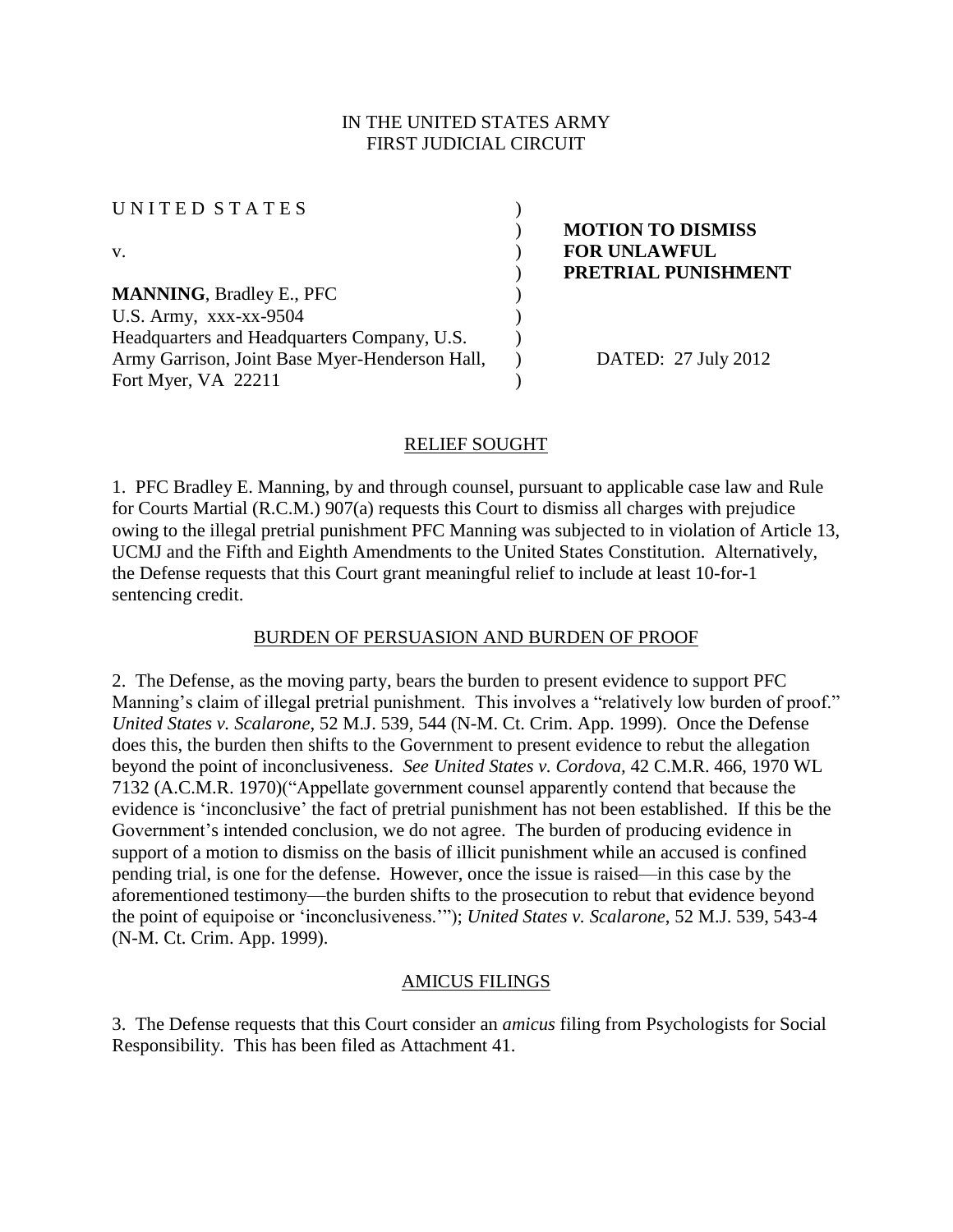#### WITNESSES/EVIDENCE

- 4. The Defense requests the following witnesses be produced for this motion:
	- a)  $^{\circ}$ b)  $^{\circ}$ c)  $\;$  : d)  $\hspace{1.6cm}$ ; e)  $^{\circ}$  $f$ )  $g$ ) h) PFC Bradley Manning.

This Court has ruled that the testimony of \*\*Redacted\*\*\*\*Redacted\*\*is not relevant and necessary for this motion.

5. The Defense requests the following evidence be produced for this motion:

- a) Suicide Smock;
- b) Suicide Blanket;
- c) Suicide Mattress.

# **ATTACHMENTS**

- 6. The Defense respectfully requests that this Court consider the following Attachments:
	- 1. Initial Custody Classification Determination
	- 2. Psychiatrists' Weekly Recommendations
	- 3. Secretary of Navy Instruction (SECNAVINST)1640.9C
	- 4. Special Handling Instructions
	- 5. Observation & Evaluation (O&E) Notes
	- 6. Classification & Assignment (C&A) Board Reviews
	- 7.  $\qquad \qquad$  Affidavit #1
	- 8. **Affidavit #2**
	- 9. **Affidavit**
	- 10. Memorandum to \*\*Redacted\*\*\*\*Redacted\*\*About Conditions of Confinement, 5 January 2011
	- 11. Request for Release From Confinement, 13 January 2011
	- 12. \*\*Redacted\*\*\*\*Redacted\*\*, Response to Request for Relief From Confinement, 21 January 2011
	- 13. PFC Manning Article 138 Complaint, 19 January 2011
	- 14. PFC Manning Rebuttal to \*\*\*\* Response to Article 138 Complaint, 10 March 2011 [hereinafter "Rebuttal to Article 138 Complaint"]
	- 15. \*\*Redacted\*\*\*\*Redacted\*\* Response to Article 138 Complaint, 24 January 2011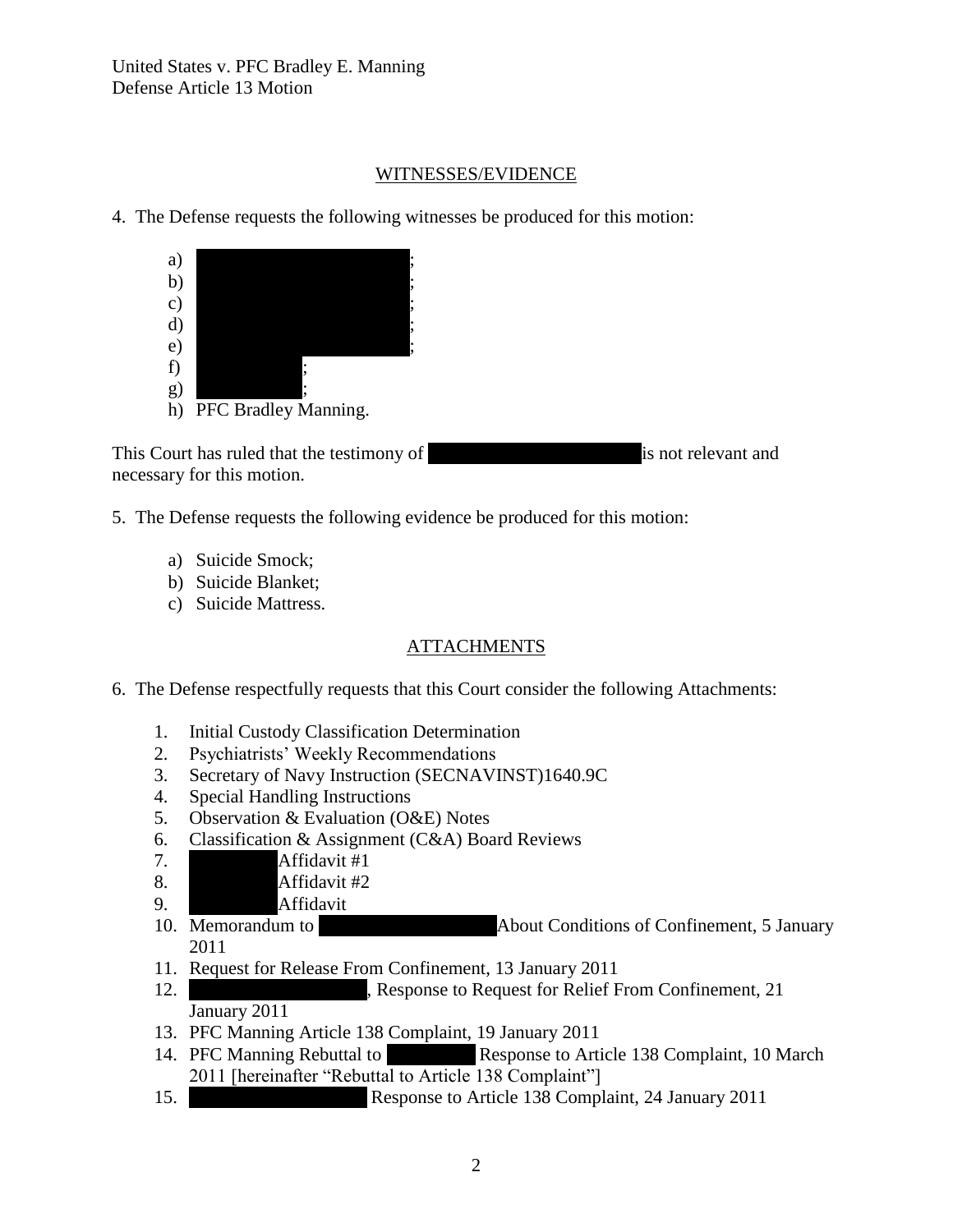- 16. \*\*\*\* Response PFC Manning Rebuttal to Article 138 Complaint, 16 March 2011
- 17. Response to Article 138 Complaint, 31 January 2011
- 18. **Response to Article 138 Complaint, 1 March 2011**
- 19. Notification of Separate Filing for New Matters Raised, 6 April 2011;
	- Response to PFC Manning Rebuttal to Article 138 Complaint, 8 April 2011; PFC Manning Rebuttal #2 and Request to Consider New Matter Raised, April
		- 10
- 20. \*\*Redacted\*\*\*\*Redacted\*\* Response to Article 138 Complaint, 7 April 2011
- 21. \*\*\*\*\* Response to PFC Manning Rebuttal to Article 138 Complaint, 10 May 2011
- 22. \*\*Redacted\*\*\*\*Redacted\*\*Investigation in Response to Article 138 Complaint and Appointment Memorandum
- 23. \*\*\* Final Action on Article 138 Complaint, 13 June 2011
- 24. Affidavits of Brig Guards Regarding Incident on 18 January 2011
- 25. Video Recording of Incident at Quantico Brig on 18 January 2011
- 26. Photo of Suicide Prevention Smock
- 27. Affidavit of Brig Guard Documenting Incident Where PFC Manning was Trapped in the Suicide Smock
- 28. Amnesty International Letter
- 29. Law Professors' Letter
- 30. Psychologists for Social Responsibility Letter
- 31. European Leaders' Letter
- 32. Materials Related to the
- 33. Emails between Mr. Coombs and CPT Fein related to: a) PFC Manning's POI status at Quantico; and b) arranging a unmonitored official visit
- 34. Quantico Brig Policy on Visitation
- 35. \*\*\*\* Memorandum to the Office of the Regimental Judge Advocate, 1 December 2010
- 36. PFC Manning DD510 Grievance Re: Conditions of Confinement
- 37. Statement from \*\*\*\* on Solitary Confinement and Other Documentation From the United States Senate Committee on the Judiciary
- 38. Work Reports
- 39. Incident Reports
- 40. 5-minute Observation Notes (sample)
- 41. Amicus Filing from Psychologists for Social Responsibility

# FACTS

7. PFC Manning is charged with five specifications of violating a lawful general regulation, one specification of aiding the enemy, one specification of conduct prejudicial to good order and discipline and service discrediting, eight specifications of communicating classified information, five specifications of stealing or knowingly converting government property, and two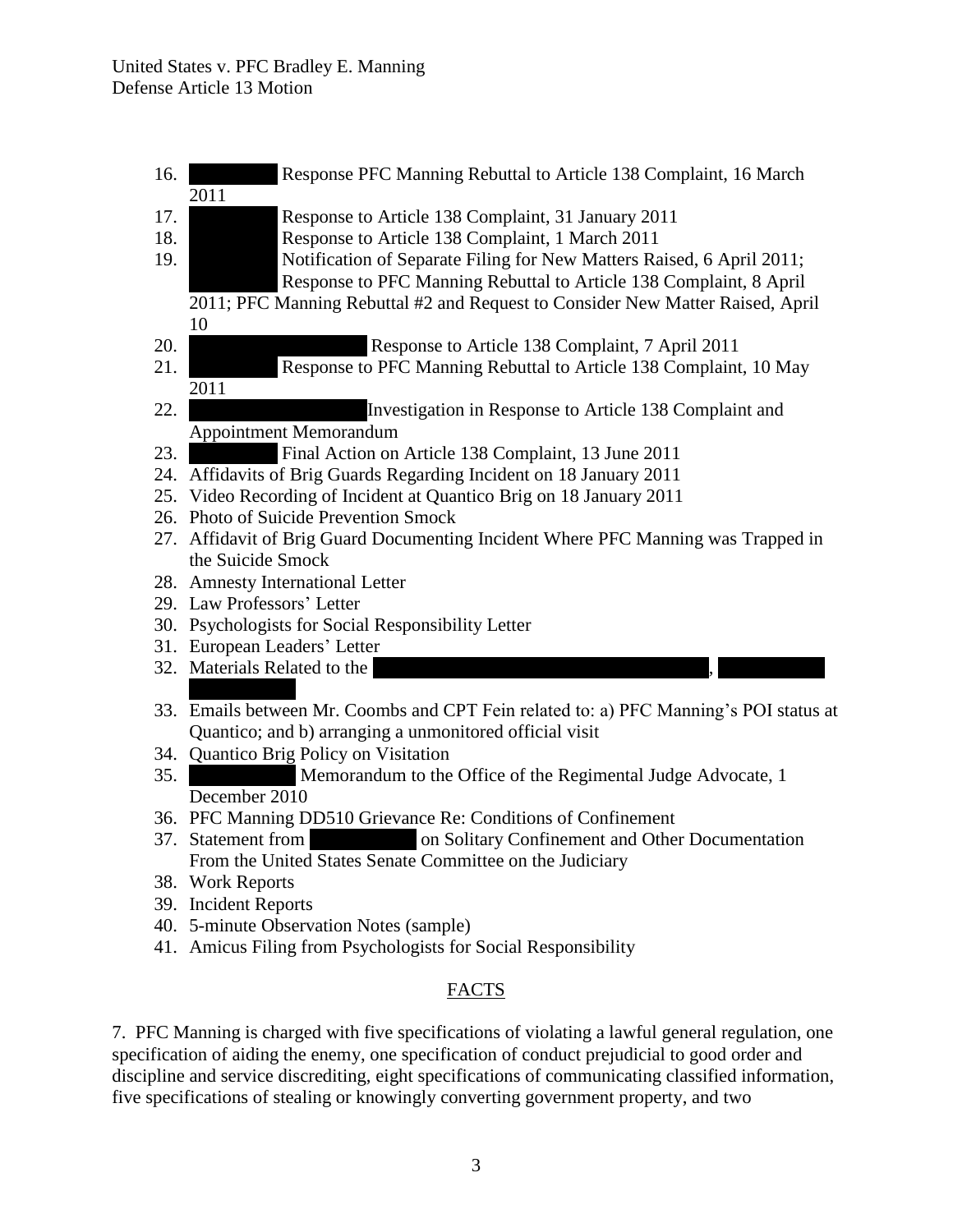specifications of knowingly exceeding authorized access to a government computer, in violation of Articles 92, 104, and 134, Uniform Code of Military Justice (UCMJ) 10 U.S.C. §§ 892, 904, 934 (2010). PFC Manning has been held in pretrial confinement since 29 May 2010, a total of 791 days. For 265 of these days, PFC Manning was held in conditions tantamount to solitary confinement at the Quantico Brig.

# **A. PFC Manning's Confinement in Kuwait and Transfer to Quantico**

8. On 27 May 2010, PFC Manning was detained by agents from the Army's Criminal Investigation Division (CID). He was subsequently placed into pretrial confinement on 29 May 2010. PFC Manning was held in a secured area on Forward Operating Base Hammer, Iraq until he could be transported to the Theater Field Confinement Facility (TFCF) at Camp Arifjan, Kuwait. PFC Manning was transported to the TFCF on 31 May 2010.

9. During his time in Kuwait, PFC Manning's mental health deteriorated. PFC Manning was anxious, confused and disoriented for much of his time in Kuwait. Although he was seen by mental health providers in Kuwait, given the limited resources at the TFCF, the Government decided to transport PFC Manning to a facility with adequate specialized resources to manage PFC Manning's care.

10. PFC Manning was transported from the TFCF to the Marine Corps Base Quantico (MCBQ) Pretrial Confinement Facility (PCF) on 29 July 2010. The Duty Brig Supervisor (DBS) reviewed the inmate background summary and completed an initial custody classification determination (DD Form 2711). *See* Attachment 1. The DBS determined that PFC Manning's score was a "5," significantly lower than the " $12 +$  Points" normally required for a MAX custody determination. Despite the low score, the DBS chose to override the custody determination and assign PFC Manning to MAX custody. The DBS cited PFC Manning's previous suicide watch while in Kuwait as the rationale for this decision. *Id*. The

, approved of the MAX custody determination by the DBS and also decided that PFC Manning should be placed under special handling instructions of Suicide Risk (SR).

11. On 30 July 2010,  $\blacksquare$ first assessment of PFC Manning.  $\frac{R}{R}$  has over 20 years of experience as a forensic psychiatrist. At the time of his assessment, he was the

with the responsibility for providing psychiatric care to all active duty personnel stationed at Quantico. One of his collateral duties was to provide onsite mental health care to the Brig detainees. \*\*\*\* initially recommended observing PFC Manning on Suicide Risk precautions because of his suicide watch in Kuwait. Within days of arriving at the Brig, PFC Manning began to respond favorably to treatment. On 6 August 2010,  $\qquad \qquad$  determined that PFC Manning was no longer considered a suicide risk. He recommended that PFC Manning be moved from Suicide Risk to Prevention of Injury (POI) status. *See* Attachment 2. Knowing that the Brig was very concerned about PFC Manning's safety, and because there had been a suicide in the Brig earlier that year, \*\*\*\*\*\*\*\*elected to obtain the services of another senior forensic psychiatrist, \*\*Redacted\*\*, as a consultant/second opinion. \*\*Redacted\*\*evaluated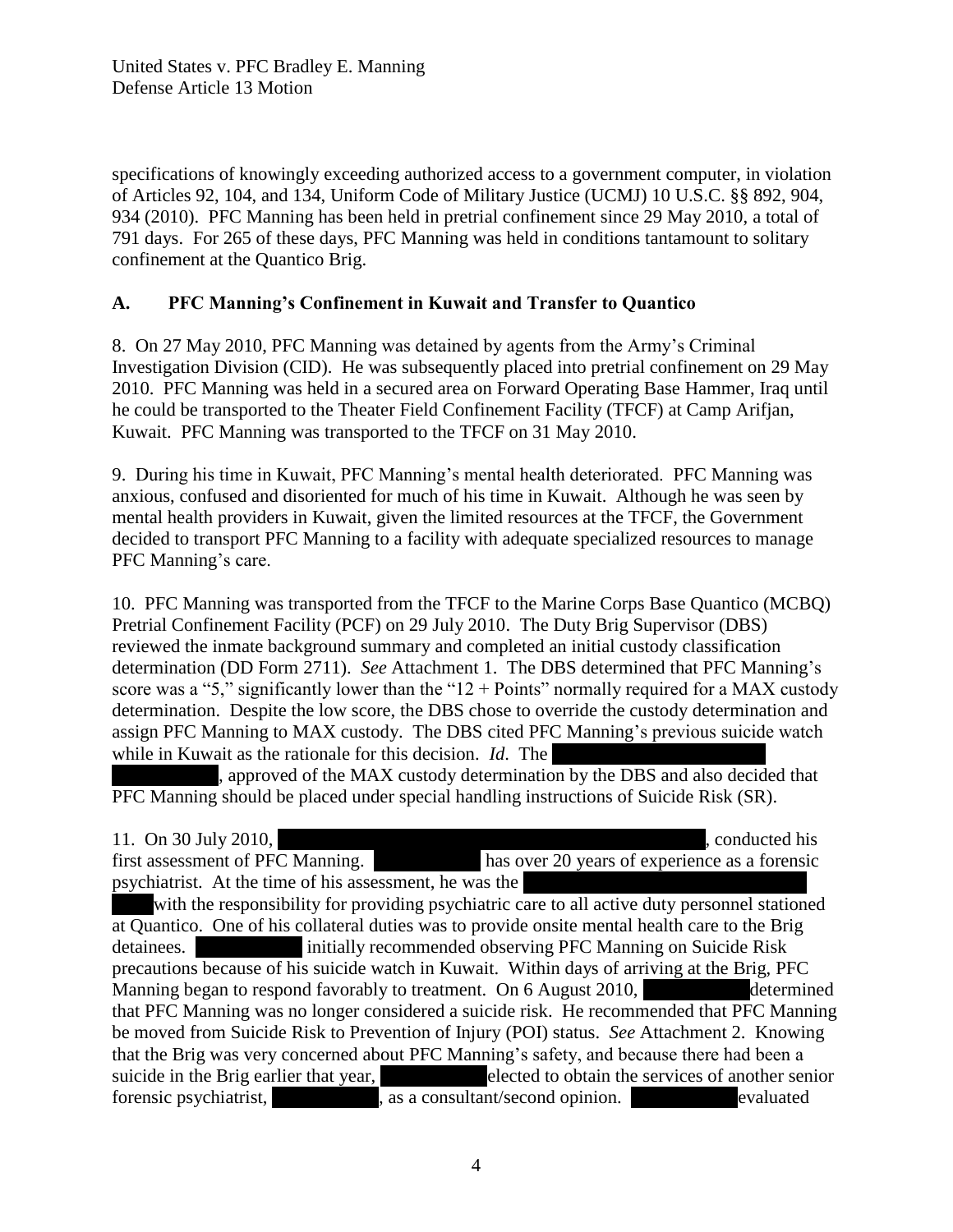PFC Manning and he concurred that PFC Manning should be downgraded from Suicide Risk to POI. Despite these recommendations and contrary to the requirements of Secretary of Navy Instruction (SECNAVINST) 1640.9C, the Brig did not immediately remove PFC Manning from Suicide Risk. *See* Attachment 3, Section 4205.5.d. ("When prisoners are no longer considered to be suicide risks by a medical officer, they shall be returned to appropriate quarters."). Instead, it was not until almost a week later, on 11 August 2010, that \*\*\*\*\*\*\*directed PFC Manning be moved from Suicide Risk to POI. *See* Attachment 5.

12. Over the course of the following three weeks, PFC Manning was observed by the Brig staff and received regular treatment from the Brig psychiatrists. During this time, the Brig staff noted in PFC Manning's Observation and Evaluation  $(O\&E)$  notes that he was adjusting well to confinement. *See generally* Attachment 5. The Brig staff noted that PFC Manning "has presented no problems and has been courteous and respectful to staff." The Brig staff also noted that PFC Manning's conduct "has been excellent" and that PFC Manning states he "does not have any suicidal feelings" and "has not been suicidal since arriving at Quantico and mentally feels good." *Id.* Given his exemplary behavior, the Brig staff informed PFC Manning of the process of reducing his custody and classification and of the possible job assignments that PFC Manning could receive while in confinement. PFC Manning indicated that he would like a job in the Brig library.

13. On 27 August 2010, \*\*Redacted\*\*determined that PFC Manning was no longer considered a risk of self-harm and recommended that PFC Manning be taken off of POI status. *See*  Attachment 2. The \*\*\*\* did not follow \*\*\*\*\*\* recommendation.

#### **B. PFC Manning is Held in MAX Custody and Under Prevention of Injury Status for the Next Eight Months**

14. Under SECNAVINST 1640.9C, the regulation that details the proper procedures and safeguards for classification of inmates, evaluation of inmates, and the limited use of special quarters, a Maximum Custody detainee is subject to following mandatory restrictions:

- 1) Supervision must be immediate and continuous. A DD 509, Inspection Record of Prisoner in Segregation, shall be posted by the cell door and appropriate entries made at least every 15 minutes.
- 2) They shall not be assigned to work details outside the cell.
- 3) They shall be assigned to the most secure quarters.
- 4) Two or more staff members shall be present when MAX prisoners are out of their cells.
- 5) MAX prisoners shall wear restraints at all times when outside the maximumsecurity area and be escorted by at least two escorts (confinement facility staff or certified escorts, per article 7406).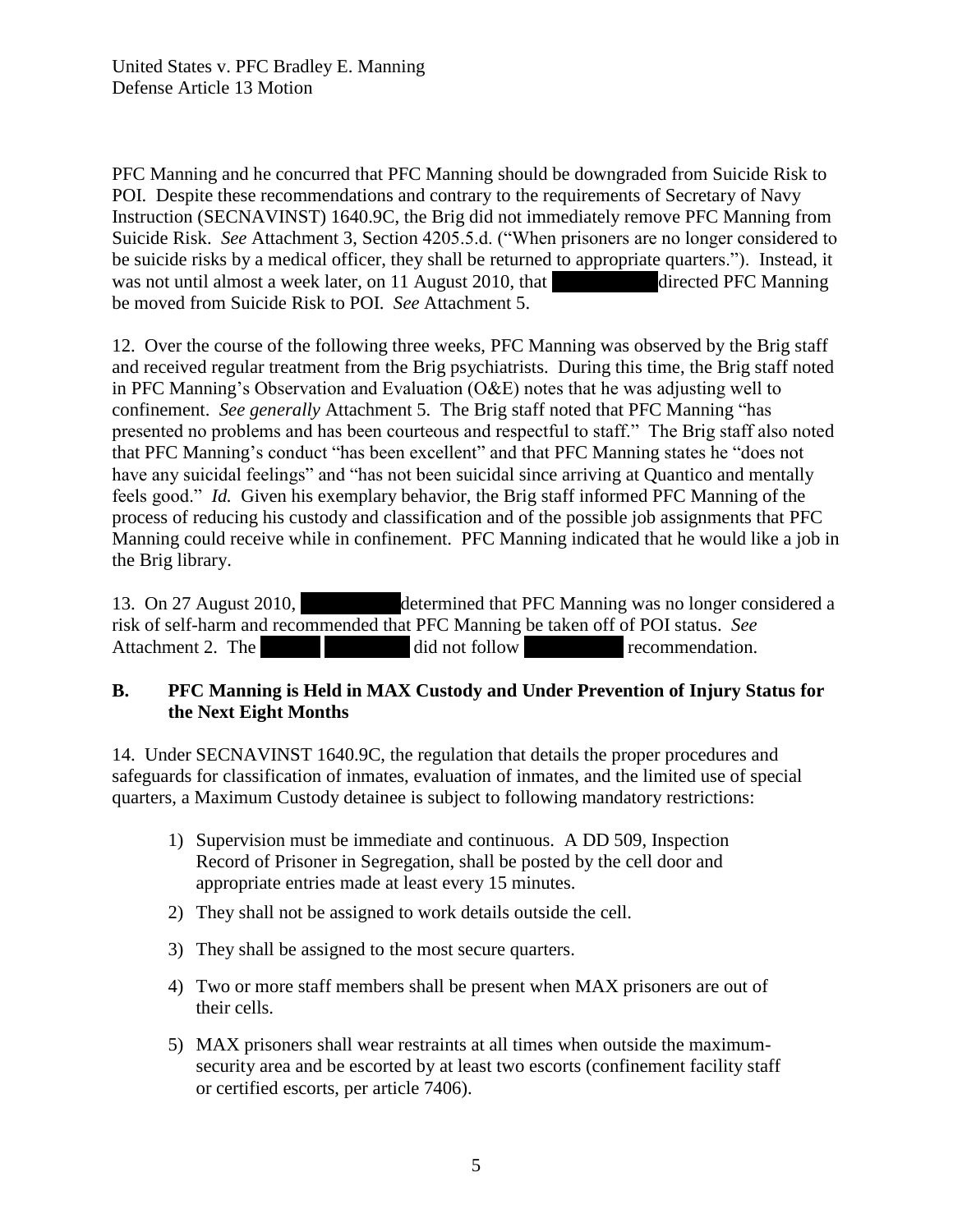6) On a case-by-case basis, the CO/OIC/CPOIC may authorize additional restraint for movement of specific MAX prisoners. A military judge may direct that restraints be removed from a person in the courtroom if, in this judge's opinion, such restraint is not necessary. In all cases, the limitations of article 1102 of reference (b) shall be observed.

*See* Attachment 3.  $\qquad \qquad \text{ adds the following characteristics of MAX custody:}$ 

- 7) Inmates must be under observation of a supervisor of the same sex.
- 8) Such prisoners shall be berthed in special quarters and physically checked every 5 minutes.

*See* Attachment 15.

15. By contrast, a Medium Custody detainee is subject to the following restrictions:

- 1) Supervision shall be continuous within the security perimeter and immediate and continuous when outside the security perimeter.
- 2) They shall not be assigned to work outside the security perimeter.
- 3) They shall wear restraints outside the security perimeter unless the CO/OIC/CPOIC directs otherwise.
- 4) They shall be escorted by at least two confinement facility staff or certified escorts, per article 7406, unless the CO/OIC/CPOIC directs only one escort is required.
- 5) They may be assigned dormitory quarters.

*See* Attachment 3.

16. PFC Manning was classified as a MAX detainee for the entirety of his time at Quantico. In addition to his MAX custody classification, PFC Manning was also held under POI status, which necessitated the use of special quarters. "Special Quarters" are described under Section 4205 of SECNAVINST 1640.9C as follows:

a. Some prisoners require additional supervision and attention due to personality disorders, behavior abnormalities, risk of suicide or violence, or other character traits. If required to preserve order, the BRIG Os or, in their absence, the brig duty officers/duty brig supervisors may authorize special quarters for such prisoners for purposes of control, prevention of injury to themselves or others, and the orderly and safe administration of the confinement facility. A hearing to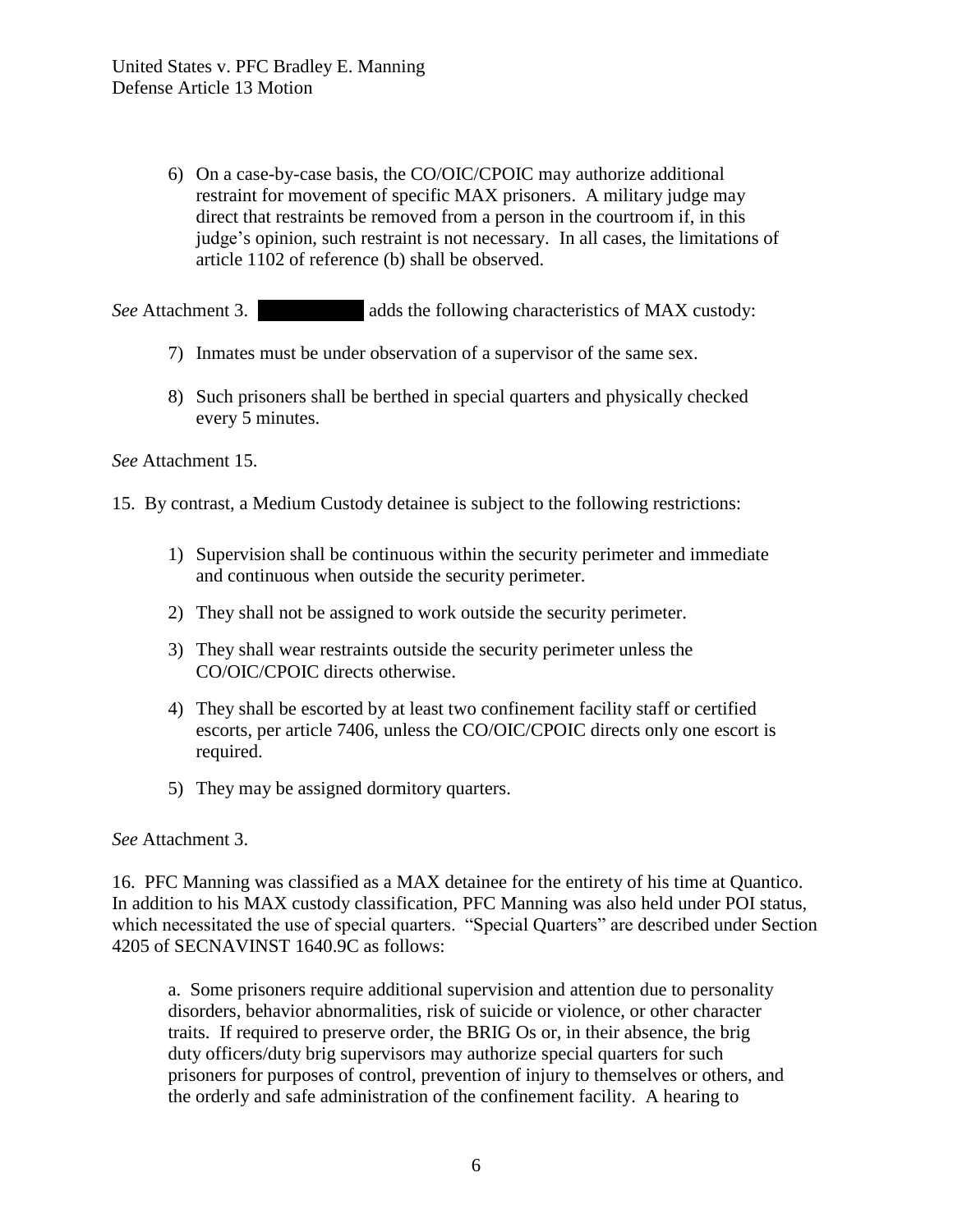determine the need for continued administrative segregation of the prisoner shall be conducted. This hearing may be by board action or by a member of the confinement facility appointed in writing by the BRIG O, and a written recommendation to the BRIG O will be provided within 72 hours of the prisoner's entry into segregation.

b. Special quarters is a group of cells used to house prisoners who have serious adjustment problems or certain medical issues, are highly temperamental or emotional, anti-social, some medical cases, or who cannot get along with other prisoners, or are persistent custodial problems. Special quarters are not a punitive measure and shall not be used as such. Prisoners must be made aware of the reason they are berthed in special quarters. Prisoners are assigned to special quarters by the BRIG O and shall not have normal privileges restricted unless privileges must be withheld for reasons of security or prisoner safety (e.g., suicide risks or aggressive, assaultive or predatory prisoners). For each period of 30 days a prisoner is retained in special quarters, the C&A board shall review and provide a recommendation to the BRIG O, who shall determine and certify the requirement for continuation in special quarters.

c. Disciplinary segregation is provided for in article 5105.3e.

d. Prisoners who have threatened suicide or have made a suicide gesture but are found fit for confinement may be placed within special quarters under continuous observation while in the category of suicide risk. CO/OIC/CPOIC may direct removal of prisoner's clothing when deemed necessary. Prisoner must be under observation of a supervisor of the same sex. Closed circuit television may be installed at a limited number of cells for observation, although cross gender monitoring is not authorized.

2. Procedures. All prisoners in special quarters shall be under continual supervision. Special precautions shall be taken in equipping, inspecting, and supervising their quarters to prevent escapes, self-injury, and other serious incidents. They shall be sighted at least once every 15 minutes by a staff member and shall be visited daily by a member of the medical department and the BRIG O. In addition, it is highly desirable that prisoners in special quarters be visited daily by a chaplain. Each sighting of and visit to any segregated prisoner shall be officially recorded and include date, time, name of visitor, and any appropriate remarks. DD 509, Inspection Record of Prisoner in Segregation, shall be used to record visits.

*See* Attachment 3. POI status is assigned to those prisoners who have given an indication that they intend or are contemplating harming themselves. *See* Attachment 15.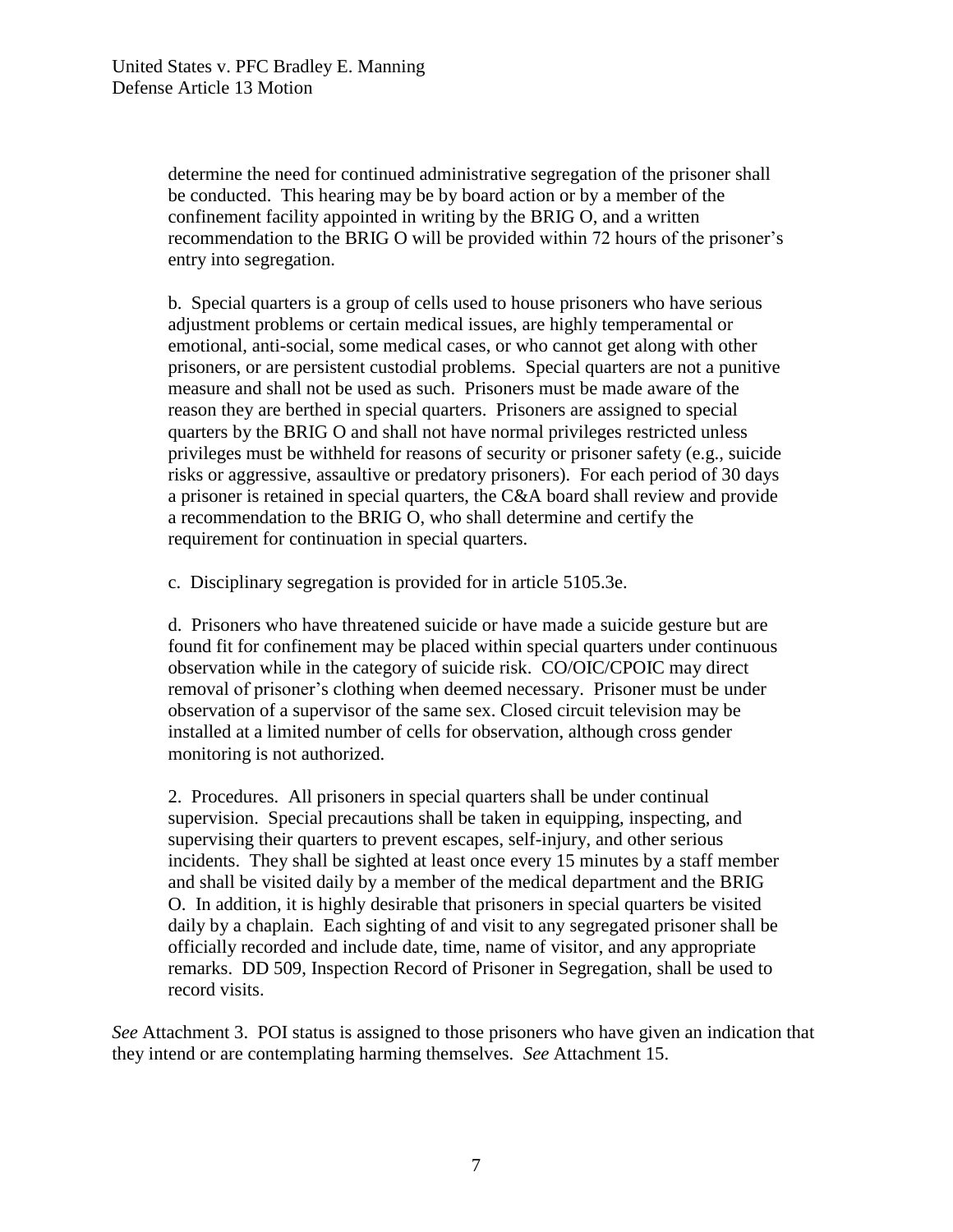17. The combination of PFC Manning's MAX and POI status meant that for approximately 9 months while at Quantico, PFC Manning was held in his 6x8 cell for 23-24 hours a day. His cell did not have a window or any natural light.

18. Owing to his classification as a MAX detainee, PFC Manning was subject to the following restrictions:

- a) PFC Manning was placed in a cell directly in front of the guard post to facilitate his constant monitoring.
- b) PFC Manning was awoken at 0500 hours and required to remain awake in his cell from 0500 to 2200 hours.
- c) PFC Manning was not permitted to lie down on his rack during the duty day. Nor was PFC Manning permitted to lean his back against the cell wall; he had to sit upright on his rack without any back support.
- d) Whenever PFC Manning was moved outside his cell, the entire facility was locked down. describes this as follows, "While a maximum custody inmate is outside of a secured area, the facility will commence a lockdown until the inmate is returned to a secure area. No other inmates are allowed to move throughout the facility while a maximum custody inmate is outside of a secured area. At no time will maximum custody inmates be outside of a secured area at any time." *See* Attachment 15.
- e) Whenever PFC Manning was moved outside his cell, he was shackled with metal hand and leg restraints and accompanied by at least two guards.
- f) From 29 July 2010 to 10 December 2010, PFC Manning was permitted only 20 minutes of "sunshine call." Aside from a 3-5 minute shower, this would be the only time PFC Manning would regularly spend outside his cell. During this sunshine call, he would be brought to a small concrete yard, about half to a third of the size of a basketball court. PFC Manning would be permitted to walk around the yard in hand and leg shackles, while being accompanied by a Brig guard at his immediate side (the guard would have his hand on PFC Manning's back). Two to three other guards would also be present observing PFC Manning. PFC Manning would usually walk in figure-eights or some other pattern. He was not permitted to sit down or stay stationary.
- g) Initially, Brig guards provided PFC Manning with athletic shoes *without* laces which would fall off when he attempted to walk. PFC Manning elected to wear boots instead because at least the boots would stay on when he walked.
- h) From 10 December 2010 onward, PFC Manning was permitted a one hour recreation call. At this point, the Brig authorized the removal of his hand and leg shackles and PFC Manning was no longer required to be accompanied by a Brig guard at his immediate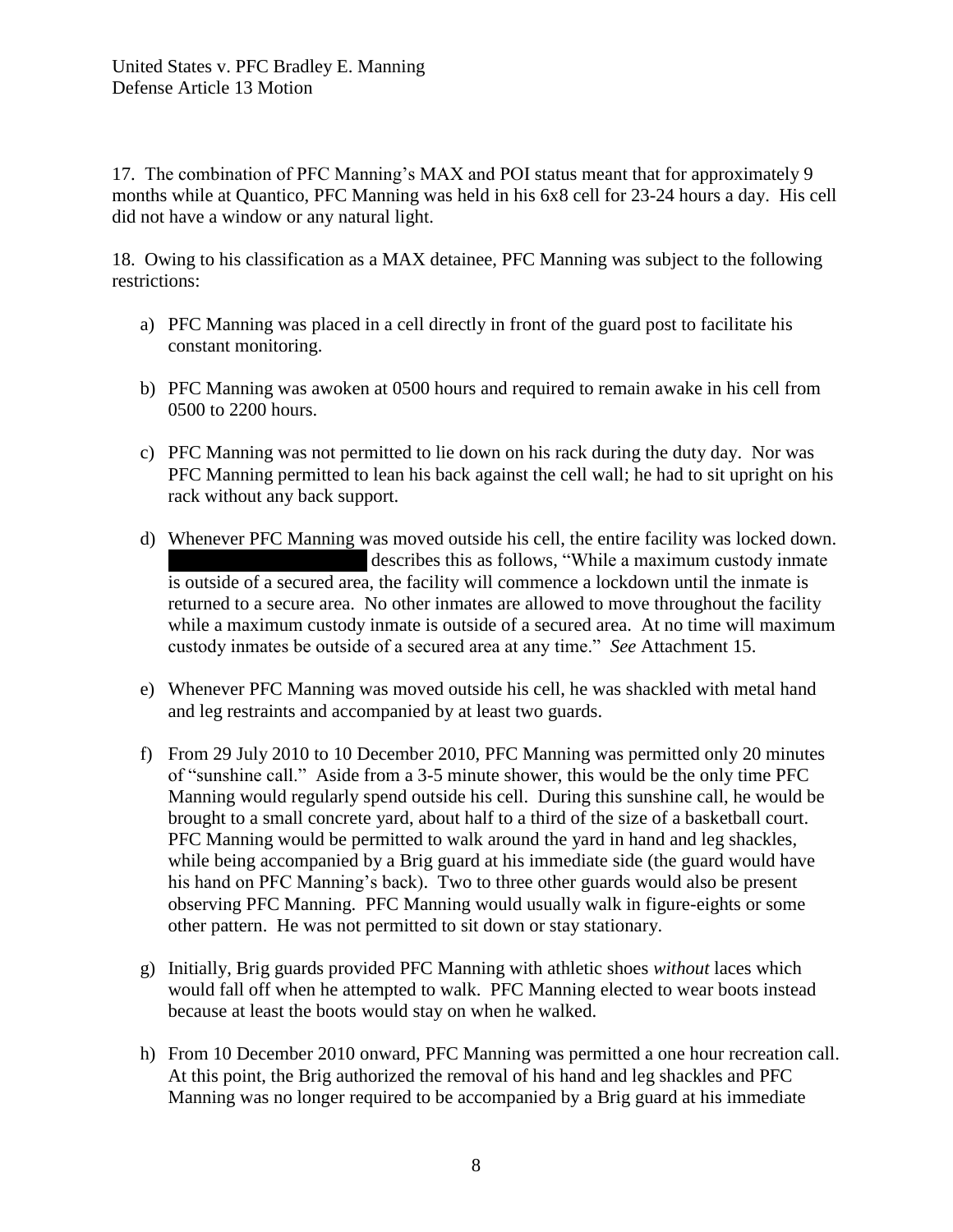side. \*\*Redacted\*\*\*\*Redacted\*\*describes PFC Manning's recreation privileges as follows: "Because the outdoor recreation area is not a secured area, restraints are not normally removed from maximum custody inmates. All inmates, unless in a SR, POI or disciplinary status are allowed to exercise while in their cells provided that it does not disrupt the good order and discipline of the facility. Due to the extended period of time that PFC Manning has been in a SR or POI status, and not allowed to exercise within his cell, I authorized PFC Manning's restraints to be removed while conducting recreation call inside although he is not in a secured area." *See* Attachment 15. Although PFC Manning was technically "permitted" to use exercise equipment at the gym, most of this equipment was unplugged or broken down. In addition, depending on the guards, they would not permit him to use certain types of equipment (e.g. the chin up bar). So as to avoid any problems with the guards, PFC Manning would usually walk around the room as he had during his sunshine calls. Three or four guards would be monitoring PFC Manning during his recreation call.

- i) PFC Manning was only authorized non-contact visits. The non-contact visits were permitted on Saturdays and Sundays between 1200 and 1500 hours by approved visitors. During these visits, he would have to wear his hand and leg restraints.
- j) PFC Manning was required to meet his visitors in a small 4 by 6 foot room that was separated with a glass partition. His visits were monitored by the guards and they were audio recorded by the Brig. The recording equipment was added by Army CID after PFC Manning's transfer to the Quantico Brig.
- k) PFC Manning was only permitted non-contact visits with his attorneys. During these visits, he was shackled at the hands and feet.
- l) PFC Manning was not permitted any work duty. However, "special quarters work and training reports" were routinely filled out pertaining to PFC Manning (presumably reports generated from observing PFC Manning cleaning his cell). *See* Attachment 38.

19. Owing to PFC Manning being placed on continuous POI status, he was subject to the following further restrictions:

a) PFC Manning was subject to constant monitoring; the Brig guards were required to check on him every five minutes by asking him some variation of, "are you okay?" PFC Manning was required to respond in some affirmative manner. Guards were required to make notations every five minutes in a logbook. *See* Attachment 40.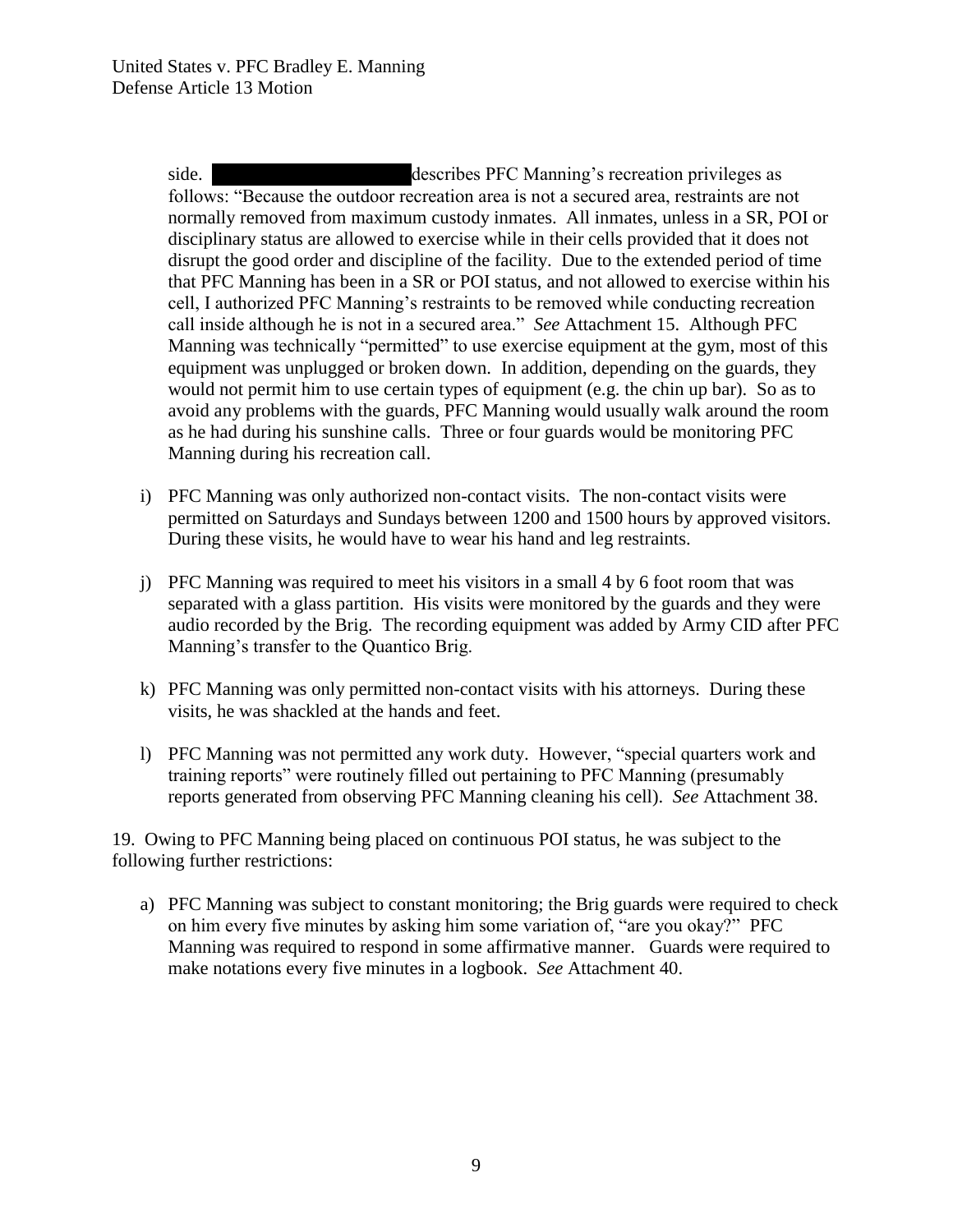- b) At night, if the guards could not see him clearly, because he had a blanket over his head or he was curled up towards the wall, they would wake PFC Manning in order to ensure that he was okay. $<sup>1</sup>$ </sup>
- c) At night, only some of the lights would be turned off. Additionally, there was a florescent light in the hall outside PFC Manning's cell that would stay on at night.
- d) PFC Manning was required to receive each of his meals alone in his cell. He was only permitted to eat with a spoon.
- e) There were usually no detainees on either side of PFC Manning. If PFC Manning attempted to speak to those detainees that were several cells away from him, the guards would order him to stop speaking.
- f) PFC Manning originally was provided with a standard mattress and no pillow. PFC Manning tried to fold the mattress to make a pillow so that he could be more comfortable when sleeping. Brig officials did not like this, so on 15 December 2010 they provided him with a suicide mattress with a built-in pillow. This built-in pillow was only a couple of inches high and was not really any better than sleeping on a flat mattress.
- g) PFC Manning was not permitted regular sheets or blankets. Instead he was provided with a tear-proof security blanket. This blanket was extremely coarse and irritated PFC Manning's skin. At first, PFC Manning would get rashes and carpet burns on his skin from the blanket. Eventually, his skin became accustomed to the coarseness of the blanket and he got fewer rashes. The blanket did not keep PFC Manning warm because it did not retain heat and, due to its stiffness, did not contour to his body.
- h) PFC Manning was not allowed to have any personal items in his cell.
- i) PFC Manning was only allowed to have one book or one magazine<sup>2</sup> at any given time to read. If he was not actively reading, the book or magazine would be taken away from him. Also, the book or magazine would be taken away from him at the end of the day before he went to sleep.
- j) For the last month of his confinement at Quantico, PFC Manning was given a pen and five pieces of paper along with his book. However, if he was not actively reading his book and taking notes, these items would be taken away from him.
- k) PFC Manning was prevented from exercising in his cell. If he attempted to do push-ups, sit-ups, or any other form of exercise he would be forced to stop.

 $\overline{a}$ 

<sup>1</sup> writes, "inmates are not authorized to cover their entire face with blankets while sleeping. Inmates are not to be awakened for the purpose of bed checks, however positive identification must be made if no part of an inmate is visible. The only way for this to be possible is to … awaken the inmate …" *See* Attachment 15.

<sup>2</sup> He was also "permitted" one copy of the Brig's rules and regulations. *See* Attachment 15.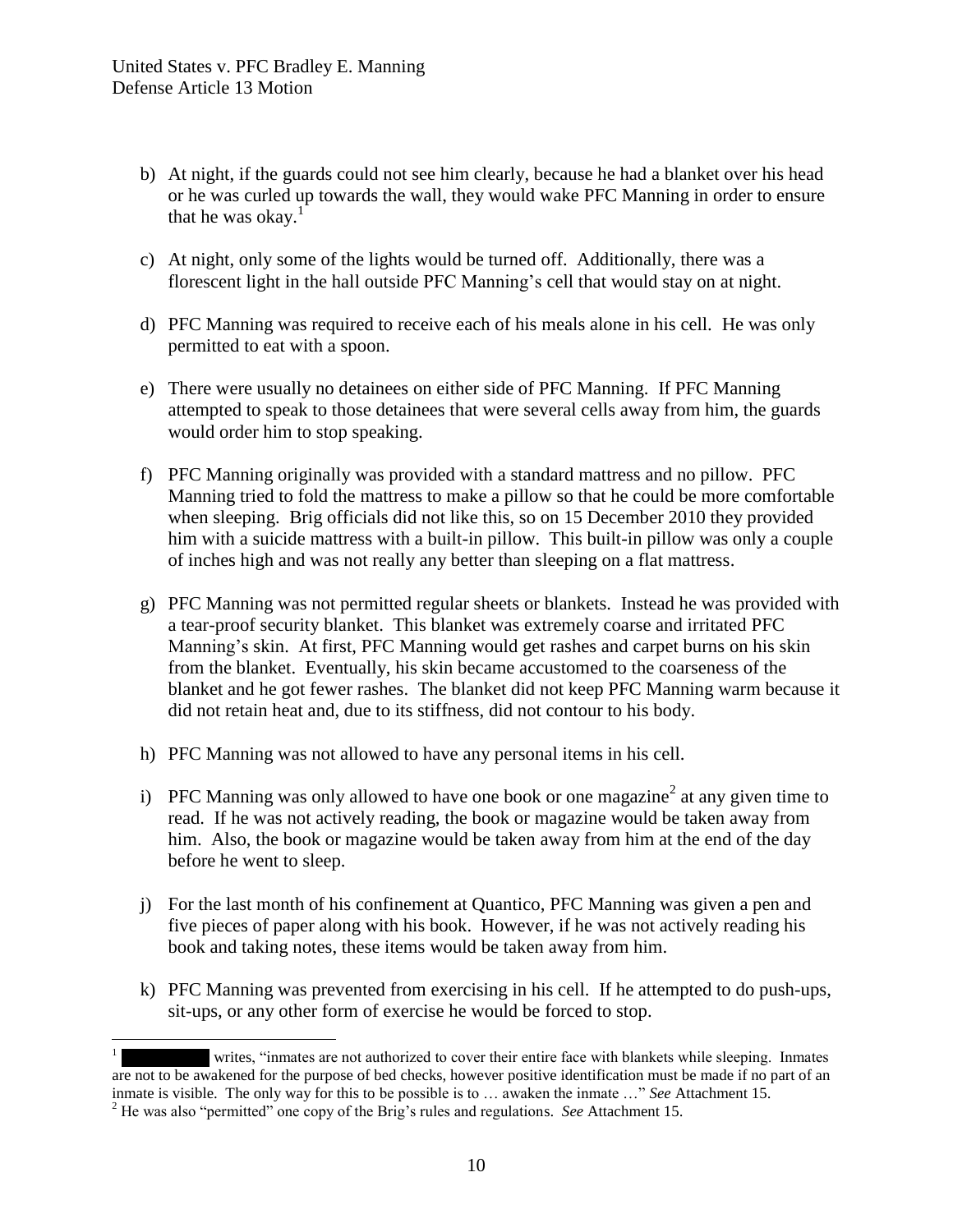- l) When PFC Manning went to sleep, he was required to strip down to his underwear and surrender his clothing to the guards.
- m) PFC Manning was only permitted hygiene items as needed. PFC Manning would have to request toilet paper every time he wanted to go to the bathroom; at times, he had to wait for guards to provide him with toilet paper.
- n) There was no soap in his cell. PFC Manning requested soap to wash his hands after using the bathroom; guards would sometimes get the soap, and sometimes not.
- o) PFC Manning was not permitted to wear shoes in his cell.
- p) PFC Manning was initially only permitted correspondence time for one hour a day; after 27 October 2010, this was changed to two hours per day.

*See* Attachment 4.

# **C. Multiple Psychiatrists Recommended for Eight Months that PFC Manning Be Downgraded from POI Status**

20. Over the course of eight months, with only two exceptions, \*\*\* consistently recommended that PFC Manning be removed from POI status. *See* Attachment 2.

21. \*\*\*\* states in his affidavit that the Brig did not follow his repeated recommendations to downgrade PFC Manning from POI. In his first affidavit, dated 7 April 2011, \*\*\* states as follows:

I, the undersigned, do hereby certify and swear that the following is true: I am an active duty member of the United States Navy. I have over 19 years of experience as a forensic psychiatrist. My current position is . My usual job is as  $\mathbb{R}$ 

. One of my collateral duties is to provide onsite medical health care to all active duty personnel on the base. In my duty position, I am responsible for providing psychiatric care to all active duty personnel on the base. I also provide limited forensic services as time permits.

**Question A. Do you make recommendations to the Quantico Brig concerning whether a detainee is placed on either Suicide Risk or Prevention of Injury Status?**

1. Yes.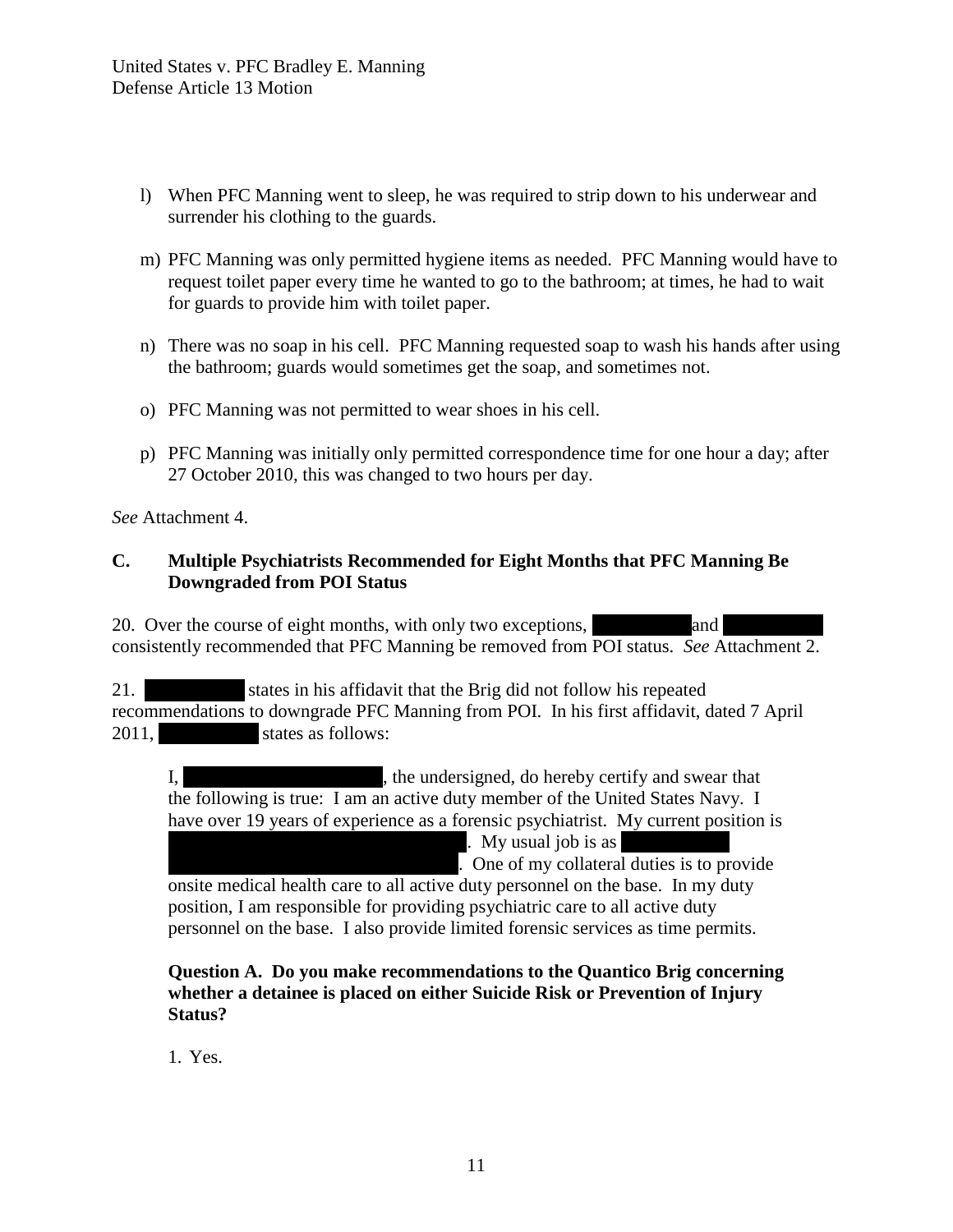#### **Question B. In your experience, does the Quantico Brig follow your recommendation concerning either Suicide Risk or Prevention of Injury Status?**

1. No. They generally keep patients on precautions longer than I recommend.

# **Question C. Have you made any recommendation concerning PFC Bradley Manning's custody and classification status? If so, what were your recommendations?**

1. Yes. Please note that this is from recollection as I do not have access to my notes. I am currently at Camp Leatherneck in Afghanistan. I initially recommended observing PFC Manning on suicide precautions for the first couple of weeks after his arrival, both because of his suicidal behavior in Kuwait and because his medical record from Kuwait included a quote or a paraphrase from PFC Manning to the effect that he could be patient when it comes to suicide.

2. After a couple of weeks, it seemed reasonable to downgrade his precaution level to Prevention of Injury (POI) status. Knowing that the Brig was very concerned about his safety, and because there had been a suicide in the Brig earlier that year, I obtained the services of another forensic psychiatrist

 $($   $)$  to be a consultant/second opinion. He evaluated the patient and concurred that POI was appropriate. The Brig, as I best recall, waited a couple of weeks to put this recommendation into effect.

3. Subsequently, I recommended that he be removed from POI as he continued to do relatively well in the Brig (occasional mild, odd behaviors such as dancing around were noted in the log as well as possible sleep walking). concurred. These recommendations were not followed.

4. In the fall (I am uncertain of the date); PFC Manning became agitated after an odd incident with staff. As best as I could tell from discussing the matter with Manning and with staff, he had been performing some kind of yoga move in which he contorted his limbs in such a way that staff thought he was trying to hurt himself. They intervened and returned him to his cell. He was very upset about this (not suicidal) and so I briefly recommended he be put back on POI status as a safeguard because he was so upset. I rescinded this recommendation the following week as he had calmed.

5. Since then, I have continued to recommend that POI precautions be removed. As of the time of my leaving for Camp Lejeune to prepare for deployment, the recommendations had not been followed. \*\*\*\* and \*\*\* can provide details of what occurred next.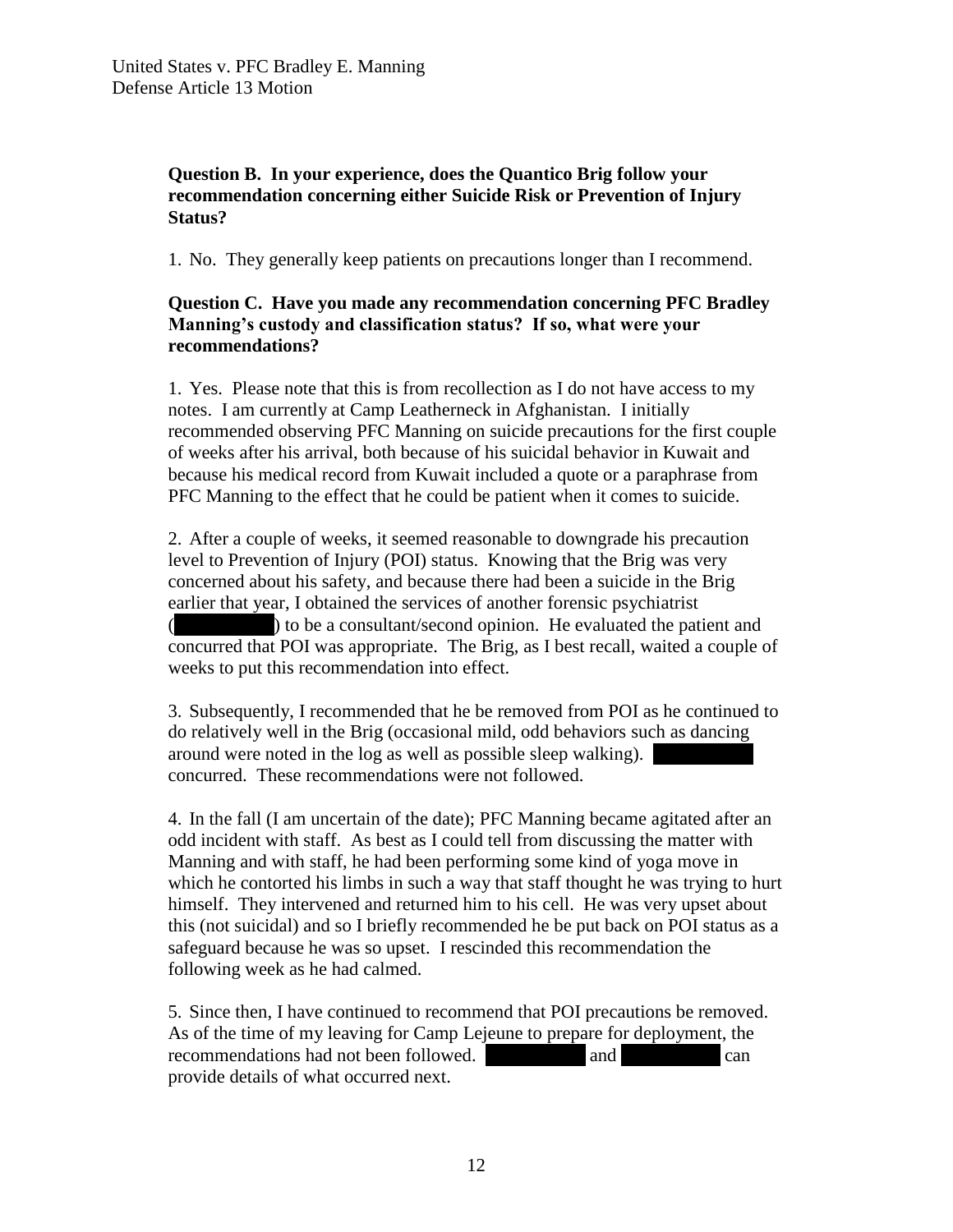# **Question D. Have your recommendations been followed by the Quantico Brig? If not, have you been given any reason for the Quantico Brig's decision not to follow your recommendations?**

1. No. My understanding is that the Brig has not followed my recommendations because of great concern and worry that Manning will harm himself. I told them I thought the Max status (with every 15 minute visual checks of the detainee vice POI with every 5 minute checks) was more than sufficient to ensure his safety, from a psychiatric perspective. The every 5 minute checks done for POI is extremely rigorous, particularly for a second tier precaution. Every 15 minute checks was common for suicide precautions in other jails and correctional facilities where I have worked.

2. I wish to add that I do not believe the staff has disregarded my recommendations out of malice toward Manning. The Marine Corps, including Quantico, has had a miserable time with the problem of suicide recently. I am certain, from their point of view, the best way to avoid a tragedy is to watch a situation very closely and take action quickly. It has been difficult to help them see that good intentions can have unintended consequences (e.g., making the detainee more anxious and causing occasional agitation).

# **Question E. With respect to PFC Bradley Manning, is being held under Maximum Custody and either Suicide Risk or Prevention of Injury Status since 31 July 2010 detrimental to his mental or physical health? Why or why not?**

1. I believe that (at the time I last saw him) Suicide precautions and POI were excessive and were making Manning unnecessarily anxious. This could be detrimental to his mental health. I was concerned about his physical health until they started to give him more time to exercise. Since Max status is not a psychiatric classification, I did not make a recommendation regarding it except to say that it easily (as a secondary effect of checking on him every 15 minutes) met his psychiatric safety needs at the time.

#### **Question F. With respect to PFC Bradley Manning, have you seen or documented any behavior to suggest that he is a risk to harm others or himself, a disruptive detainee, or otherwise noncompliant with Quantico Brig rules and procedures?**

1. Not since I met him. Given the report from Kuwait, I had expected more difficulty.

**Question G. Without violating any patient-client confidentiality, can you address the events of 18 January 2010 and 2 March 2011 which the Quantico**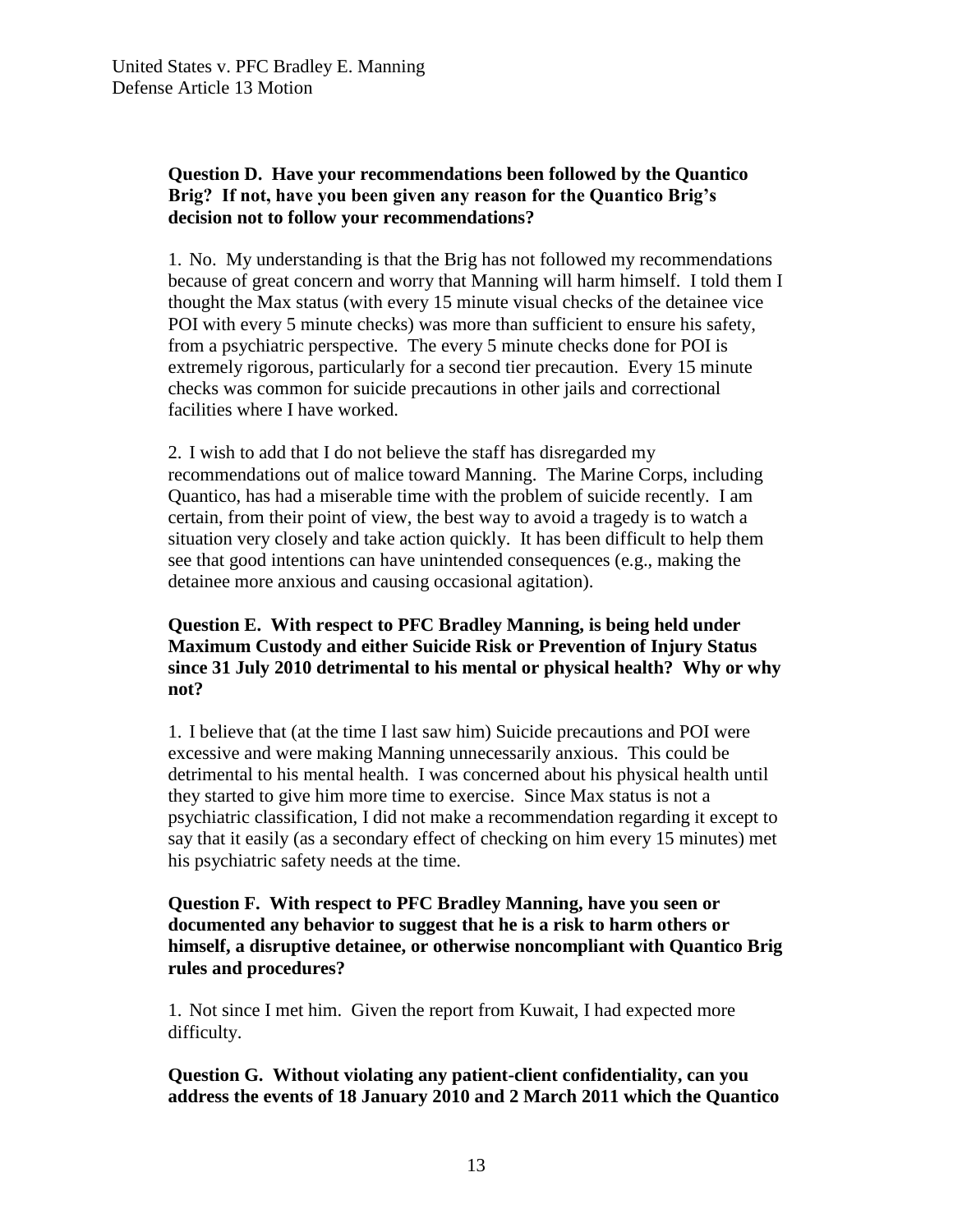#### **Brig has used to further restrict PFC Bradley Manning's confinement conditions?**

1. If I remember correctly, there had been some kind of disagreement between Manning and the staff and I was called urgently to come over at the end of the work day in order to see Manning. I remember being a bit annoyed because I had to report to Lejeune in less than 48 hours. I came over and it appeared that the staff was gearing up (and suiting up) for a cell extraction.<sup>3</sup> I was able to defuse the situation, but frankly cannot remember what the disturbance was about. I remember it did not seem to be anything terribly serious, but my memory fails otherwise.  $\frac{1}{\pi}$  joined me halfway through this experience and may have a better recollection. By 2 March, I was in Afghanistan.

*See* Attachment 7.

 $\overline{a}$ 

Cell extractions are security measures, not disciplinary mechanisms. In well-managed correctional systems, they are used only in response to an imminent and serious risk to the safety and security of an individual or of the institution. In such prisons, officers know cell extractions are rarely needed; in some prisons, however, the institutional culture permits cell extractions simply to show inmates "who's in charge" or to retaliate against defiant inmates, even if there is no real emergency.

When the decision has been made that an inmate cannot be allowed to remain in his cell, properly trained staff will make every effort to avoid a forced cell extraction. Officers will talk with the inmate. Indeed, it may be necessary for corrections staff to talk to an inmate for a prolonged period and then allow the inmate a "cooling down" period to increase chances that forcible extraction will not be necessary. Counselors or mental health staff may be brought in to talk to the inmate. If verbal efforts fail, in many facilities pepper spray is used to overcome the inmate's resistance.

If officials decide to go ahead with a forcible cell extraction, the increasingly prevalent practice is to use a team of four to six specially trained correctional officers. They wear protective equipment that typically includes major torso padding, Kevlar sleeves, big black gauntlets, a helmet, a face plate, and a groin guard. The team lines up in front of the cell, and the officers ask the inmate one more time whether he is willing to "cuff up"—submit to restraint and leave the cell. If the inmate continues his resistance, the team enters the cell. Often, the first member of the team to enter the cell carries a large convex Plexiglas shield or a stun shield (a shield equipped with an electric current which stuns the inmate on contact) with which he pins the inmate against the wall. The other members of the team then gain control of and place restraints on the inmate's arms and legs. In most cases, a well trained cell extraction team is able to secure the removal of even a violent prisoner with minimal or no harm to him or staff.

<sup>&</sup>lt;sup>3</sup> A "cell extraction" is a term used in correctional facilities to describe the process of forcible removal of an inmate from his cell. The website http://cellextractions.com/ describes what a "cell extraction" entails:

The use of force is inherent in the very nature of involuntary confinement. In prisons, "the responsible deployment of force is not only justifiable on many occasions, but absolutely necessary to maintain the security of the institution." The need to use force in a prison may sometimes include the forcible removal of an inmate from his cell, called a "cell extraction."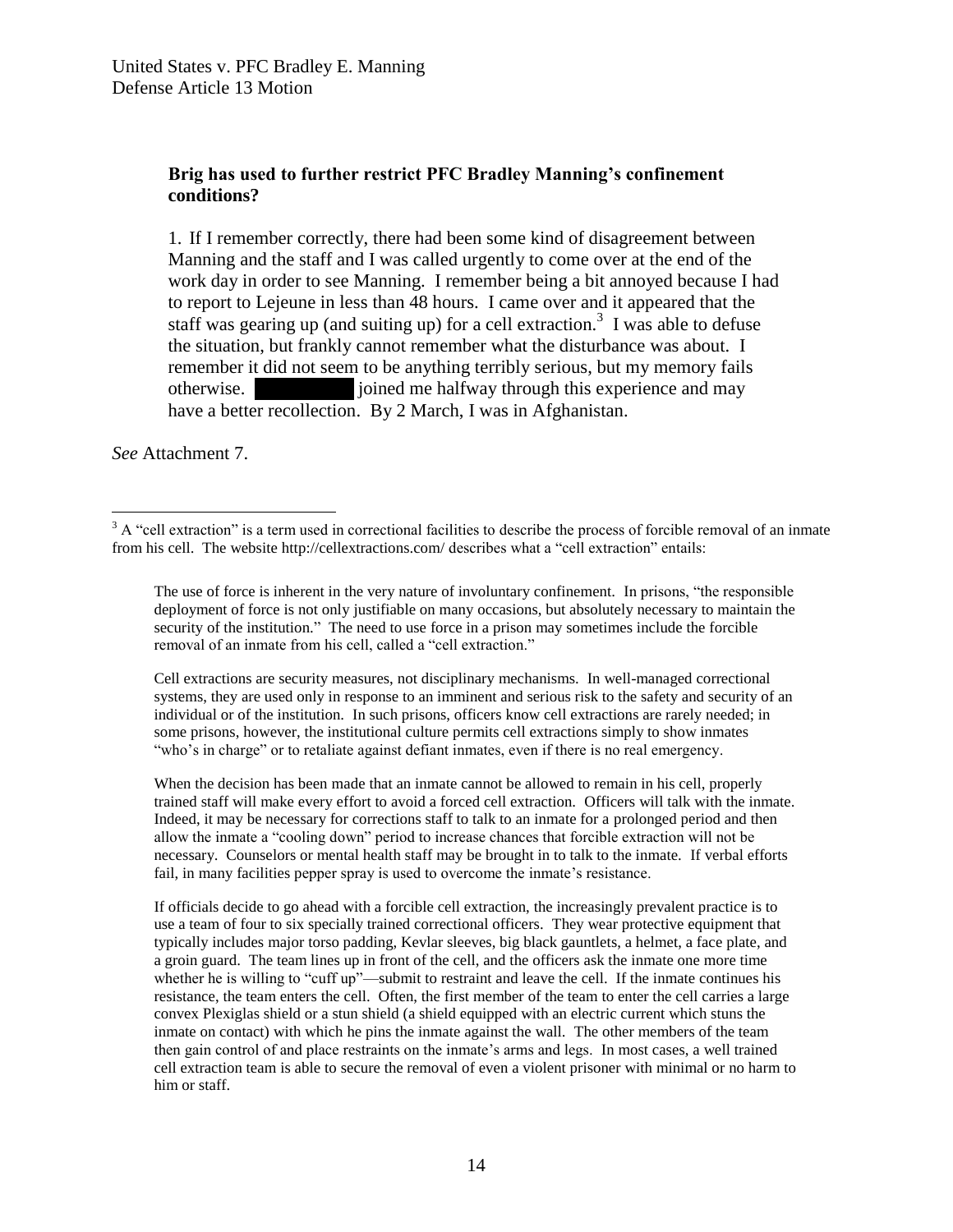22. On 14 April 2010, filed a supplemental affidavit, in response to a request for clarification and amplification of certain points from Defense counsel:

# **Question A. Do you make recommendations to the Quantico Brig concerning whether a detainee is placed on either Suicide Risk or Prevention of Injury Status?**

I make recommendation about suicide precautions, POI, and occasionally steps that Brig might take to better a detainee's condition or deportment (more time to exercise, give him a job, help him with the legal work on financial problem, let him talk to his wife or girlfriend more often, please make sure a chaplain sees him). The Brig takes these under advisement and sometimes follows them, usually not. In Manning's case, I requested, in addition to removal of precautions, more time to exercise. After quite some time, and numerous requests (it became almost comical), this was granted.

# **Question B. In your experience, does the Quantico Brig follow your recommendation concerning either Suicide Risk or Prevention of Injury Status?**

The Brig frequently ignores or delays my recommendation regarding precautions, including suicide precautions. This differs from any of the previous jails, brigs, or prisons in which I have worked, military or civilian. This occurred even before the suicide of a detainee in January 2010. Prior to the Manning case, this, among other issues, had make working at the Brig so frustrating that I asked to be relieved of these duties. This was not permitted. I have struggled to make the best of a situation that was not professionally pleasing. The addition of forensic psychiatry fellows to the milieu (for me to teach) has been invigorating and lifted my morale.

# **Question C. Have you made any recommendation concerning PFC Bradley Manning's custody and classification status? If so, what were your recommendations?**

Nothing further.

**Question D. Have your recommendations been followed by the Quantico Brig? If not, have you been given any reason for the Quantico Brig's decision not to follow your recommendations?**

Neither the \*\*\*\*\*\*\* \*\*\*\*\*\*\*\*\*\* nor the \*\*\*\*\*\*\*\*\*\*\*\*\*\*\*\*\*\*\*\*\*\*\*\* gave me any reasons for maintaining the POI precautions other than his safety. The intimated that he was receiving instructions from a higher authority on the matter but did not say from whom. I know that the higher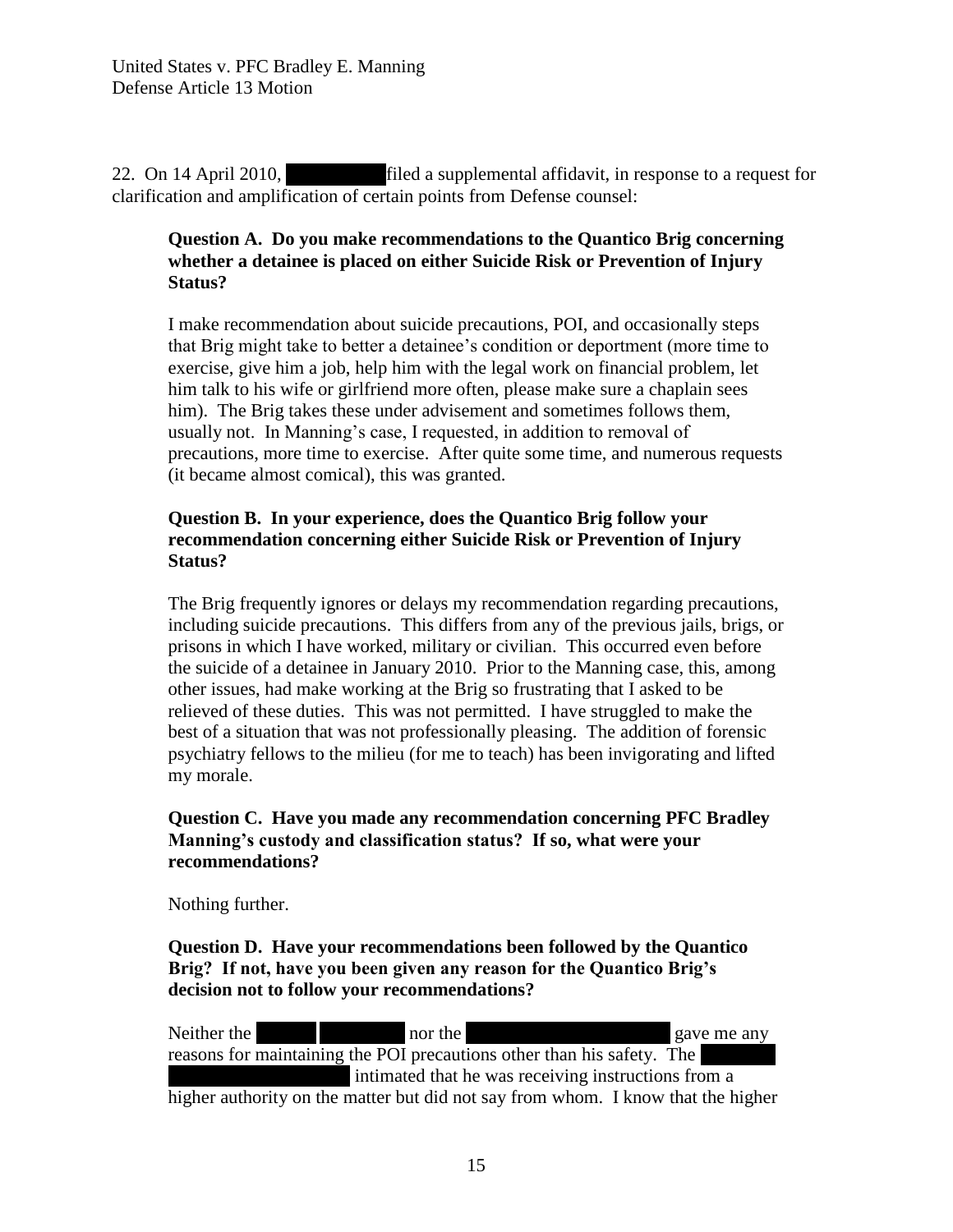base authorities had a frequent (sometimes weekly) meeting to discuss Manning, for which I supplied my CO with a status report – nothing that Manning had told me, mind you, but his condition and my recommendations, particularly to remove conditions I felt were unnecessary. I did not attend these meetings, mainly to protect Manning's confidentiality against inadvertent slips. On one occasion, concern was relayed to me about the odd behaviors seen in the cell mentioned in my previous affidavit. I reported that I was not worried about the sleep walking and the dancing.

I do not recall a meeting with the \*\*\*\*\*\*\* \*\*\*\*\*\*\*\*\*\* (\*\*Redacted\*\*). The meeting I recall was with the \*\*\*\*\*\*\*\*\*\*\*\*\*\*\*\*, whose name I do not recall. He indicated that Manning would remain in current status (POI) unless and until he received instructions from higher authority (unnamed). I do not recall him saying he would be kept that way until his legal process was complete, but the impression he left was not to expect any changes in the near future. I cannot recall a direct quote.

#### **Question E. With respect to PFC Bradley Manning, is being held under Maximum Custody and either Suicide Risk or Prevention of Injury Status since 31 July 2010 detrimental to his mental or physical health? Why or why not?**

PFC Manning, according to his records from Kuwait, exhibited a disturbing level of mental instability, including suicidal behaviors. Thankfully, he was doing much better during his time with me. Inappropriate use of POI and other precautions can result in a loss of privacy and dignity that can worsen someone's condition. This could occur in Manning's case and lead to regression and additional suicidal behaviors. Whether the precautions are inappropriate now, I leave to the current treating psychiatrist.

#### **Question F. With respect to PFC Bradley Manning, have you seen or documented any behavior to suggest that he is a risk to harm others or himself, a disruptive detainee, or otherwise noncompliant with Quantico Brig rules and procedures?**

Given the amount of scrutiny he received from the Brig, and the seriousness of his charges, I had expected him to have many more problems. I had initially suspected that we would see regression and perhaps some suicidal behaviors. He held up remarkably well. He was generally a well behaved detainee.

**Question G. Without violating any patient-client confidentiality, can you address the events of 18 January 2010 and 2 March 2011 which the Quantico Brig has used to further restrict PFC Bradley Manning's confinement conditions?**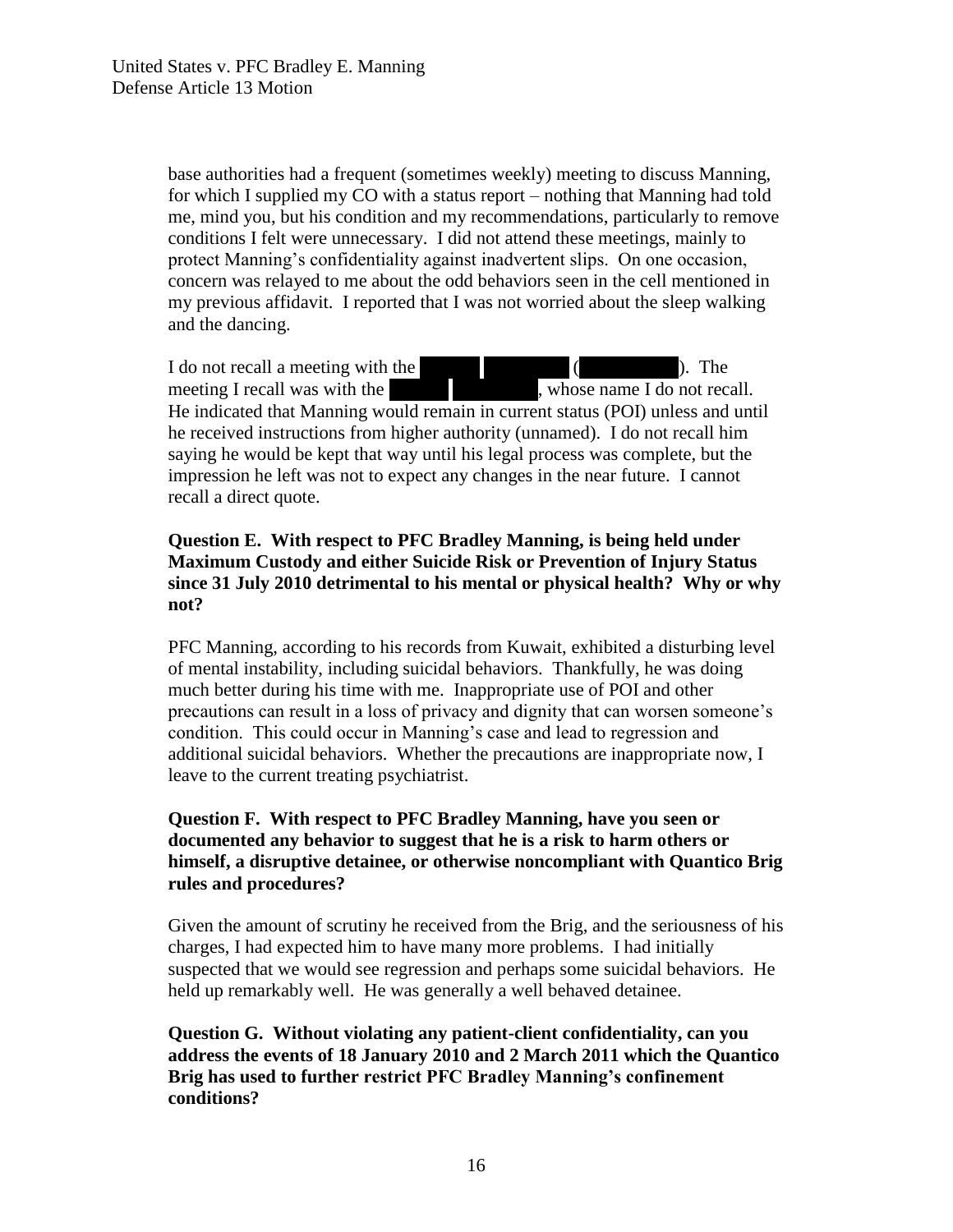I think that Manning was beginning to chafe at the conditions of his incarceration (including POI) among other things, but I really don't remember the specifics. As you recall, I was due in Camp Lejeune in less than 2 days to begin training for deployment, still had some last minute packing to do, and needed to say good bye to my large family. In short, I had a lot on my mind. I really don't recall the specifics. I do recall having the thought, as I was sitting in the Brig talking to Manning that the whole situation could have been avoided.

*See* Attachment 8.

23. \*\*\*\*also provided an affidavit to the same effect:

I, the undersigned, do hereby certify and swear that the following is true:

I am an active duty member of the United States Army. I have over ten years of experience as a forensic psychiatrist. My current duty position is \*\*Redacted\*\*, and I am the \*\*Redacted\*\*\*\*Redacted\*\*\*\*Redacted\*\*. In my duty position, I am responsible for overseeing the professional services and training activities for eight forensic psychiatrists and psychologists.

# **Question A. Do you make recommendations to the Quantico Brig concerning whether a detainee is placed on either Suicide Risk or Prevention of Injury Status?**

1. It is my understanding that the Brig staff is authorized to initiate a Suicide Watch, but it requests concurrence by the psychiatrist to maintain it. Prevention of Injury, however, is treated as a custodial status to be determined by the Brig and I do not make a recommendation on the ultimate issue. I conduct a behavioral risk assessment to estimate the risk of harm to self or others (low, moderate, or high), based on static risk factors, modifiable risk factors, and protective factors, and provide that input to the Brig.

# **Question B. In your experience, does the Quantico Brig follow your recommendation concerning either Suicide Risk or Prevention of Injury Status?**

1. They initiate more precautions than I would from a psychiatric perspective. Were he not in custody, at this point he would be appropriate for routine outpatient care.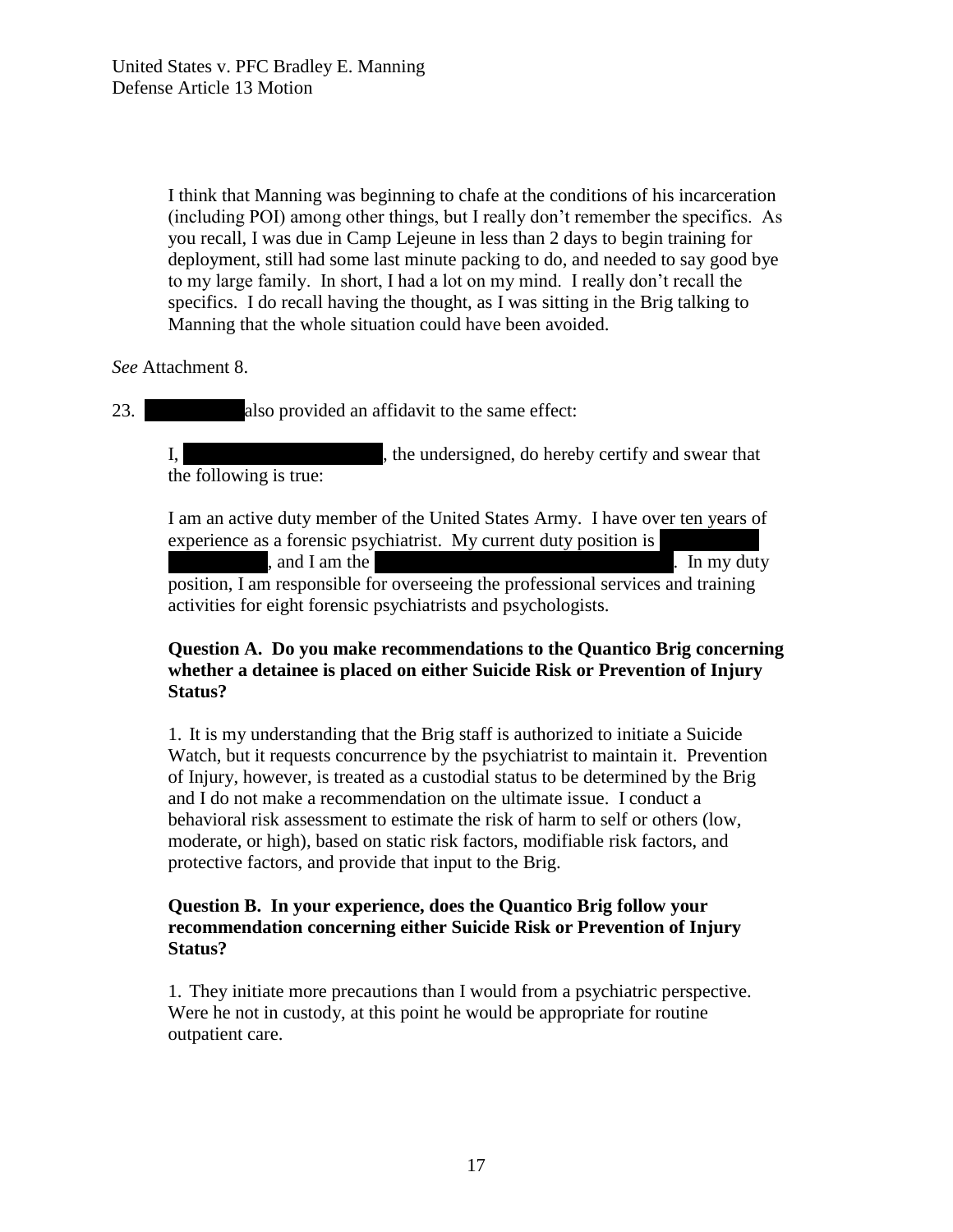#### **Question C. Have you made any recommendation concerning PFC Bradley Manning's custody and classification status? If so, what were your recommendations?**

1. No. I have stated that there is no psychiatric reason for him to be segregated from the general population, realizing that would only be one consideration.

#### **Question D. Have your recommendations been followed by the Quantico Brig? If not, have you been given any reason for the Quantico Brig's decision not to follow your recommendations?**

1. They have expressed concerns about his demeanor with no medical personnel are there, describing him as more withdrawn and reading less.

#### **Question E. With respect to PFC Bradley Manning, is being held under Maximum Custody and either Suicide Risk or Prevention of Injury Status since 31 July 2010 detrimental to his mental or physical health? Why or why not?**

1. It has long been known that restriction of environmental and social stimulation has a negative effect on mental functioning. Nevertheless, PFC Manning has been able to adapt somewhat and his anxiety disorder is currently in remission, significantly reducing his risk of self harm.

#### **Question F. With respect to PFC Bradley Manning, have you seen or documented any behavior to suggest that he is a risk to harm others or himself, a disruptive detainee, or otherwise noncompliant with Quantico Brig rules and procedures?**

1. When I first saw him in August 2010 I considered him to be at moderate to high risk of self harm. However, that has changed over the months and I have not had any further concerns. I have never heard of him being disruptive, but he does make provocative comments to the staff as part of his intellectualization (e.g. 2 March 2011).

#### **Question G. Without violating any patient-client confidentiality, can you address the events of 18 January 20100 and 2 March 2011 which the Quantico Brig has used to further restrict PFC Bradley Manning's confinement conditions?**

1. On 2 March 2011 PFC Manning made a comment (out of frustration when he described it to me), basically ridiculing the POI precautions because if he really wanted to kill himself he could use his flip flops or underwear waistband. The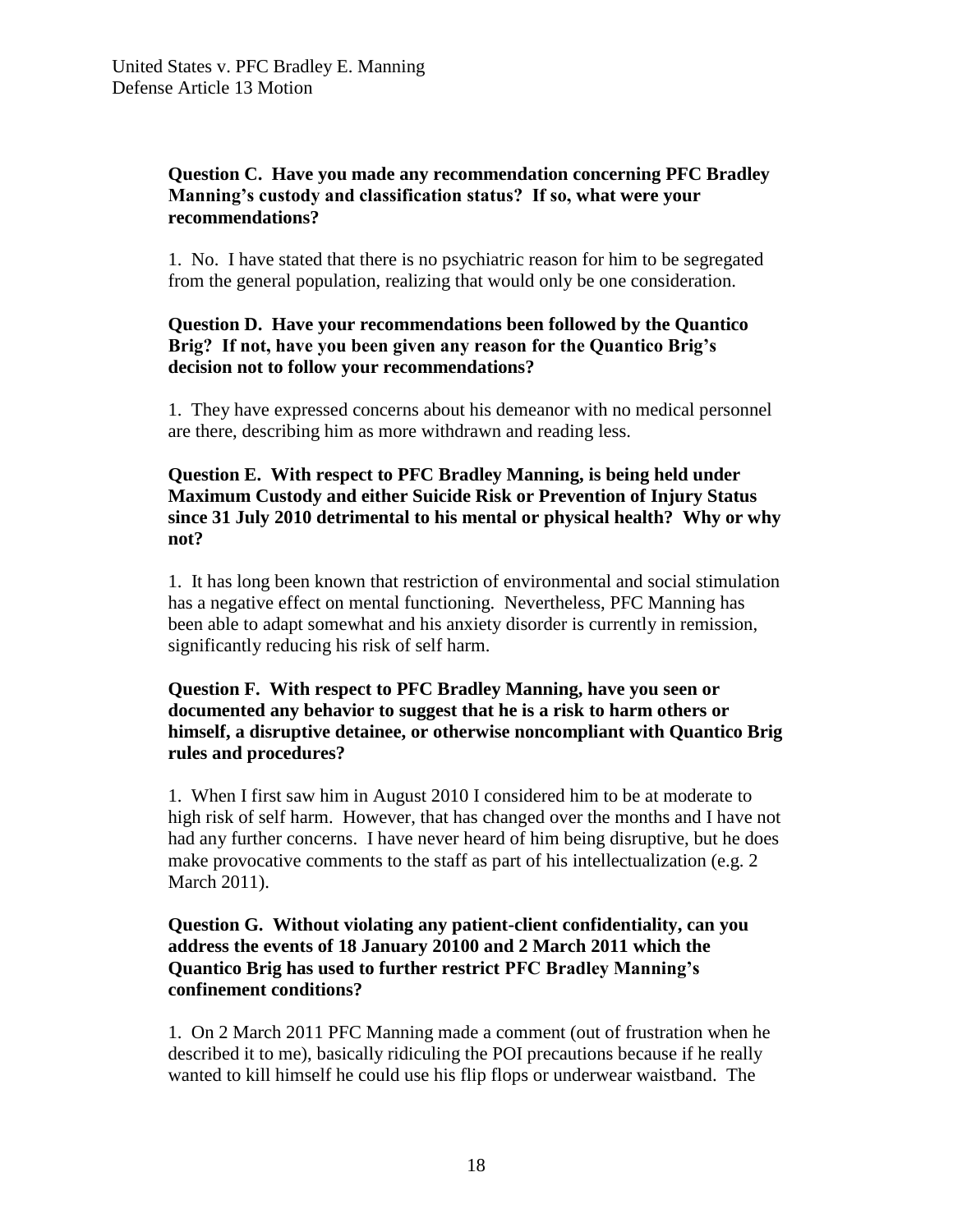Brig staff took this as evidence that he was at least thinking about it and removed them.

*See* Attachment 9.

24. Thus, as is clear, \*\*Redacted\*\*and \*\*Redacted\*\*recommended for eight months that PFC Manning be removed from POI. Quantico officials chose time and again to ignore these recommendations.

# **E. PFC Manning Was a Model Detainee During his Time at Quantico**

25. Although the Brig psychiatrists generally did not make any additional recommendations regarding MAX to MDI, the observation notes of PFC Manning during this time demonstrate that PFC Manning was consistently considered a model detainee. *See* Attachment 5.

- a) 3 August 2010 Entry: "SND [PFC Bradley Manning] did not receive any disciplinary reports or adverse spot evaluations and received an average work and training report." The entry also notes, "SNDs conduct has been average and has presented no problems to staff or inmates. During the interview SND was respectful and courteous and was well spoken. SND stated that he was doing well and was not having suicidal or homicidal feelings."
- b) 12 August 2010 Entry: "SND did not receive any disciplinary reports or adverse spot evaluations and received an average work and training report." The entry also notes, "SND stated that he would like a job in the facility library if it became possible. To this point in confinement SND's conduct has been average and has presented no problems to staff or inmates. During the interview SND was quiet, but courteous and respectful. SND answers questions but speaks very little unless responding to a question. Currently SND appears to be trying to adjust to the daily routine and observing what is going on around him. During the interview SND was well spoken, neat in appearance and maintained eye contact. SND stated that he does not have any suicidal feelings at this time."
- c) 16 August 2010 Entry: "SND was evaluated by the Brig Psychologist and found not to be a threat to himself. It is recommended that SND be removed from SR, and be placed on POI (sic) remain MAX custody."
- d) 17 August 2010 Entry: "The Brig Psychiatrist found SND to be a reduced threat to himself on 6 August 2010."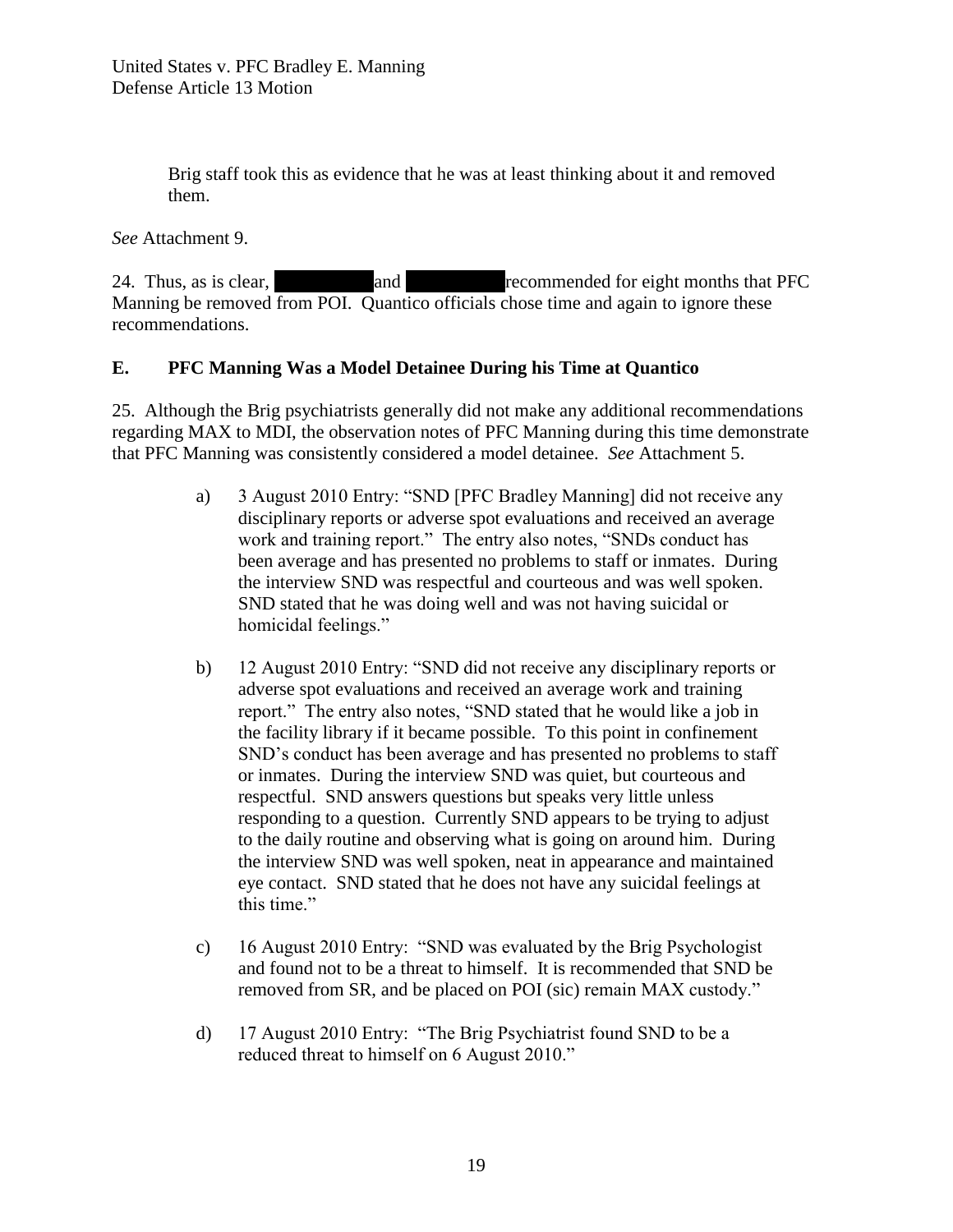- e) 24 August 2010 Entry: "SND did not receive any disciplinary reports or adverse spot evaluation and received an average work and training report." The entry also notes "[t]o this point in confinement, SND has presented no problems and has been courteous and respectful to staff. SND's conduct has been excellent, so much so that is it apparent that he is extremely cautious about what he says or how he acts. During the interview SND was well spoken, groomed and neat in appearance."
- f) 27 August 2010 Entry: "SND has not presented any problems since his last review on 20 August 2010 and has been an overall average detainee."
- g) 31 August 2010 Entry: "SND did not receive any disciplinary reports or adverse spot evaluations and received an above average work and training report." The entry also notes "SND was evaluated by the Brig Psychiatrist on 27 August and was recommended to be removed from POI status. The C&A Board reviewed SND on the same date and recommended that he still remain POI. SND remains courteous and respectful to staff and has presented no problems toward staff or inmates thus far. During the interview SND was well spoken, groomed and neat in appearance."
- h) 3 September 2010 Entry: "SND has not presented any problems since his last review on 27 August 2010 and has been an overall average detainee."
- i) 8 September 2010 Entry: "SND did not receive any disciplinary reports or adverse spot evaluations and received an average work and training report." The entry also notes, "SND was evaluated by the Brig Psychiatrist on 3 September and was recommended to be removed from POI status." Additionally it states, "SND continues to be cooperative with Brig staff and has presented no disciplinary problems. During the interview SND was well spoken and neat in appearance. SND's mood and appearance were consistent with his normal character and he continues to state that he is not suicidal."
- j) 10 September 2010 Entry: "SND has not presented any problems since his last review on 3 SEPT 2010 and has been an overall average detainee."
- k) 14 September 2010 Entry: "SND did not receive any disciplinary reports or adverse spot evaluations and received an average work and training report." The entry also notes, "SND was evaluated by the Brig Psychiatrist on 10 September and was recommended to be removed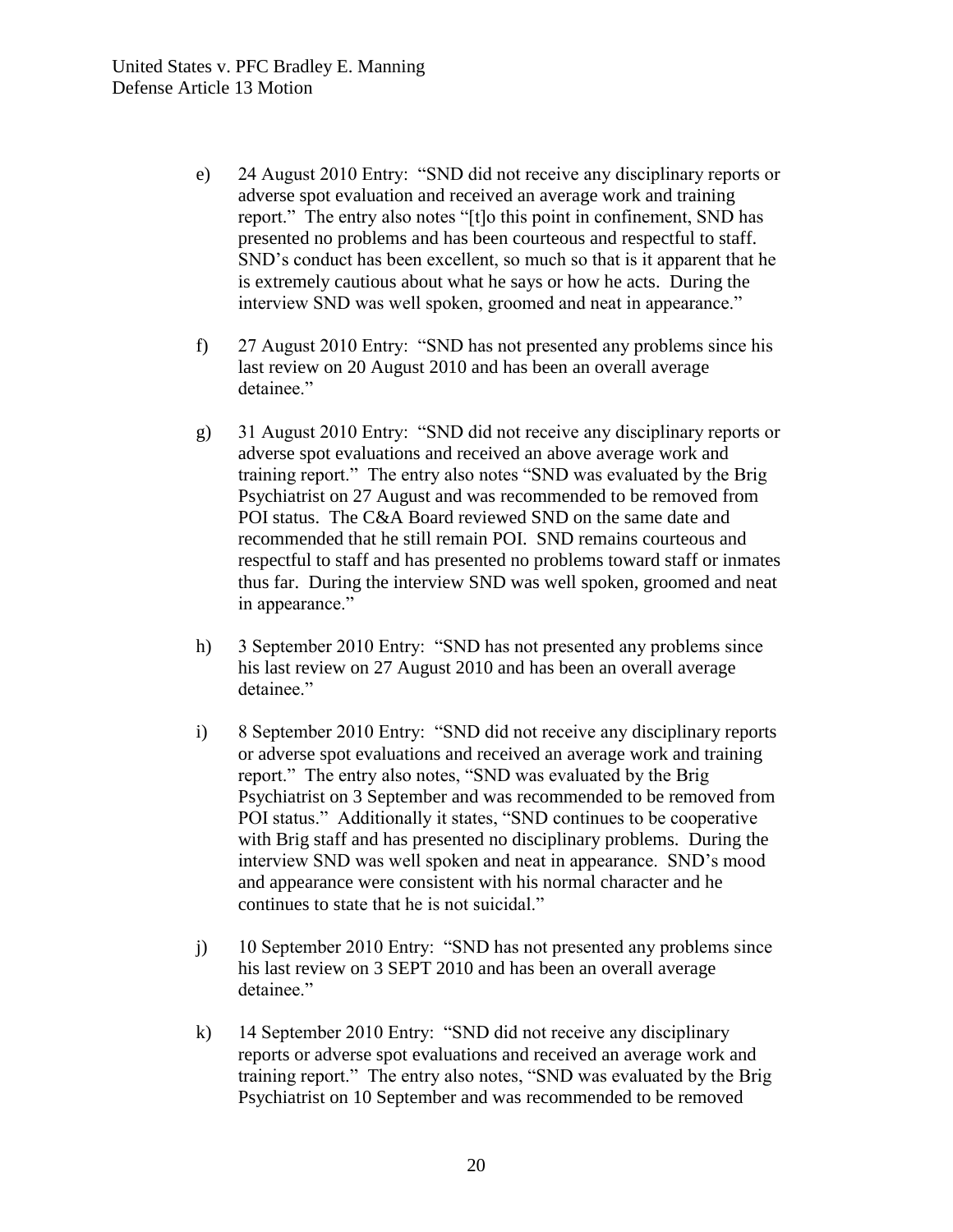from POI status." Finally, the entry notes, "SND has been cooperative with Brig staff and has presented no disciplinary or behavioral problems. When observed in his cell, SND is always sitting quietly on his rack and appears to be content with doing nothing else. During the interview SND was well spoken and neat in appearance. SND's mood and appearance were consistent with his normal character and he continues to state that he is not suicidal."

- l) 28 September 2010 Entry: "SND did not receive any disciplinary reports or adverse spot evaluations and received an average work and training report." The entry also notes, "SND was evaluated by the Brig Psychiatrist on 24 September and was recommended to be removed from POI status. Later, the entry notes, "SND continues to be cooperative with Brig staff and has presented no disciplinary or behavioral problems. During the interview SND was well spoken and neat in appearance. SND's mood and appearance were consistent with his normal character and he continues to state that he is not suicidal."
- m) 4 October 2010 Entry: "SND was evaluated by the Brig Psychiatrist on 24 Sep 2010 and recommended to be removed from POI. SND has not presented any problems since his last review and has been an overall average detainee."
- n) 6 October 2010 Entry: "SND did not receive any disciplinary reports or adverse spot evaluations and received an average work and training report." The entry notes, "SND appears to be content with his situation and goes through the motions of the Brig's plan of the day without incident. SND was evaluated by the Brig Psychiatrist on 1 October and was recommended to be removed from POI status." The entry also notes, "SND continues to be cooperative with Brig staff and has presented no disciplinary or behavioral problems. During the interview SND was respectful, neat in appearance and maintained eye contact. SND's mood and appearance were consistent with his normal character and he continues to state that he is not suicidal."
- o) 12 October 2010 Entry: "SND did not receive any disciplinary reports or adverse spot evaluations and received an above average work and training report."
- p) 14 October 2010 Entry: "SND was evaluated by the Brig Psychiatrist on (no date given) and recommended to be removed from POI. SND has not presented any problems since his last review ..." The entry also notes "SND did not receive any disciplinary reports or adverse spot evaluations and received an above average work and training report."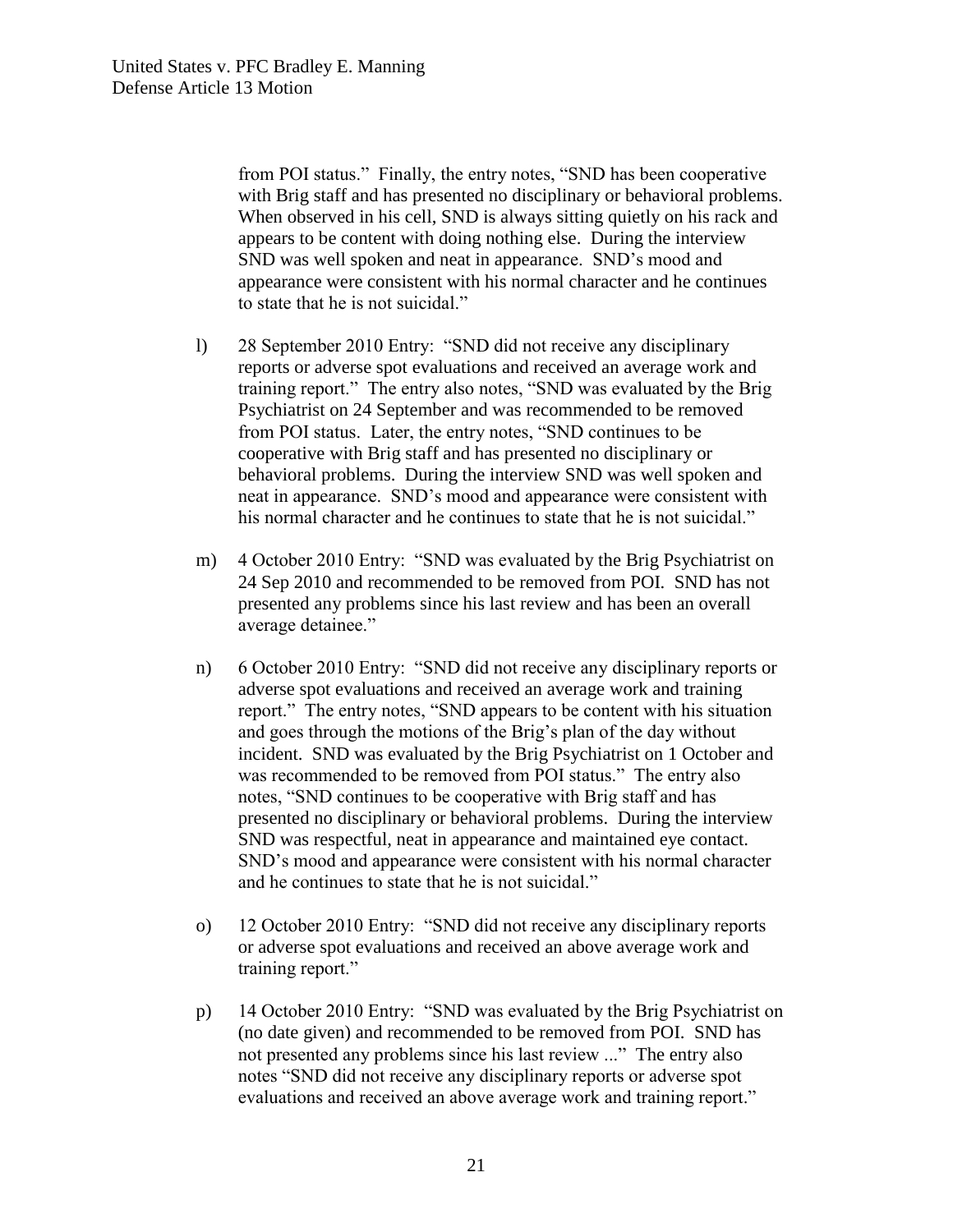- q) 22 October 2010 Entry: "SND did not receive any disciplinary reports or adverse spot evaluations and received an above average work and training report." The entry notes, "SND was evaluated by the Brig Psychiatrist this past week and found fit from (sic) removal of prevention of injury classification from a psychiatric standpoint." The entry also notes, "SND was respectful and courteous and well spoken. SND's attitude and demeanor were consistent with his normal character and he continues to state that he is not suicidal."
- r) 28 October 2010 Entry: "SND was evaluated by the Brig Psychiatrist on 15 October 2010 and recommended to be removed from POI. SND has not presented any problems since his last review on 8 October 2010 and has been an overall average detainee." Another entry on this date notes that "SND was evaluated by the Brig Psychiatrist on 22 October 2010 and recommended to be removed from POI. SND has not presented any problems since his last review on 15 October and has been an overall average detainee."
- s) 2 November 2010 Entry: "SND was evaluated by the Brig Psychiatrist on 29 October 2010 and recommended to be removed from POI. SND has not presented any problems since his last review on 22 October 2010 and has been an overall average detainee."
- t) 5 November 2010 Entry: "SND did not receive any disciplinary reports or adverse spot evaluations and received an average work and training report." The entry also notes, "SND was evaluated by the Brig Psychiatrist on 29 October 2010 and found fit to be removed from prevention of injury classification from a psychiatric standpoint." Finally, the entry notes, "During the interview SND was respectful and courteous and was well spoken. SND appears to be in high spirits and have a positive attitude. SND's attitude and demeanor were consistent with his normal character and he continues to state that he is not suicidal."
- u) 15 November 2010 Entry: "SND was evaluated by the Brig Psychiatrist on 13 November 2010 and recommended to ... [be removed from] POI. SND has not presented any problems since his last review on 5 NOV 2010 and has been an overall average detainee."
- v) 17 November 2010 Entry: "SND did not receive any disciplinary reports or adverse spot evaluations and received an above average work and training report." The entry also noted that "during the interview SND was respectful and courteous and was well spoken. SND's attitude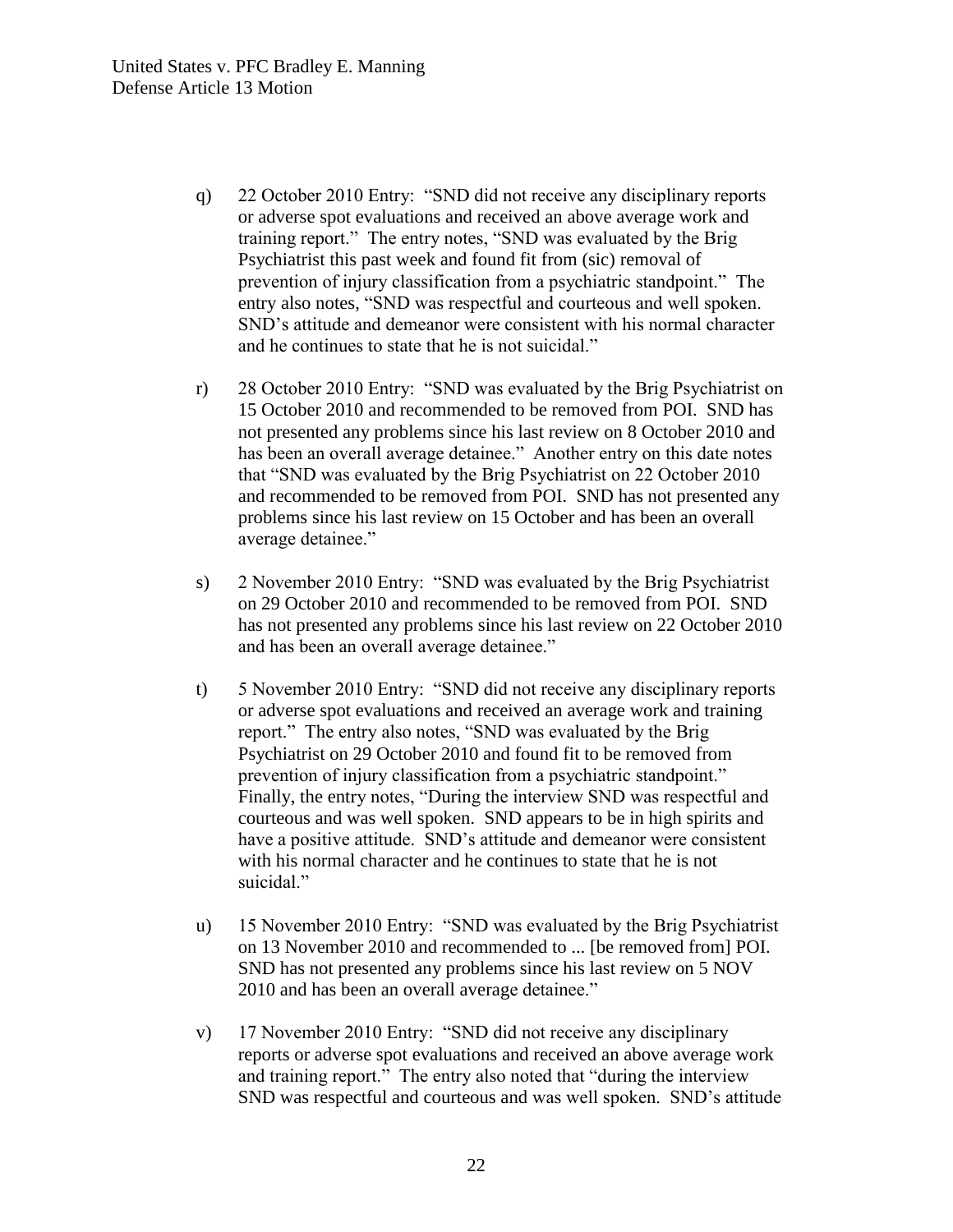and demeanor were consistent with his normal character and stated that he is not suicidal."

- w) 23 November 2010 Entry: "SND was evaluated by the Brig Psychiatrist on 19 November 2010 and recommended to be removed from POI. SND has not presented any problems since his last review."
- x) 3 December 2010 Entry: "SND did not receive any disciplinary reports or adverse spot evaluations and received an average work and training report."
- y) 6 December 2010 Entry: "SND was evaluated by the Brig Psychiatrist on 2 December 2010 and recommended to be removed from POI. SND has not presented any problems since his last review on [no date given] and has been an overall average detainee."
- z) 7 December 2010 Entry: "SND did not receive any disciplinary reports or adverse spot evaluations and received an above average work and training report." The entry also noted, "[d]uring the interview SND was courteous and well spoken and he maintained good eye contact. SND's mood and character were consistent with his normal character."
- aa) 14 December 2010 Entry: "SND was evaluated by the Brig Psychiatrist on 10 December 2010 and recommended to remain on POI. (The Brig noted that this was the first time since 27 August 2010 that recommended PFC Manning remain on POI. His main criteria was that it seemed PFC Manning was not doing well). SND has not presented any problems since his last review and has been an overall average detainee."
- bb) 17 December 2010 Entry: "SND was evaluated by the Brig Psychiatrist on 17 December 2010 and recommended to be removed from POI. SND has not presented any problems since his last review and has been an overall average detainee."
- cc) 22 December 2010 Entry: "SND did not receive any disciplinary reports or adverse spot evaluations and received an above average work and training report." The entry also notes, "overall, SND was respectful and cooperative during the interview."
- dd) 29 December 2010 Entry: "SND did not receive any disciplinary reports or adverse spot evaluations and received an average work and training report." The entry also stated, "SND was evaluated by on 23 December 2010, and although further mental evaluation was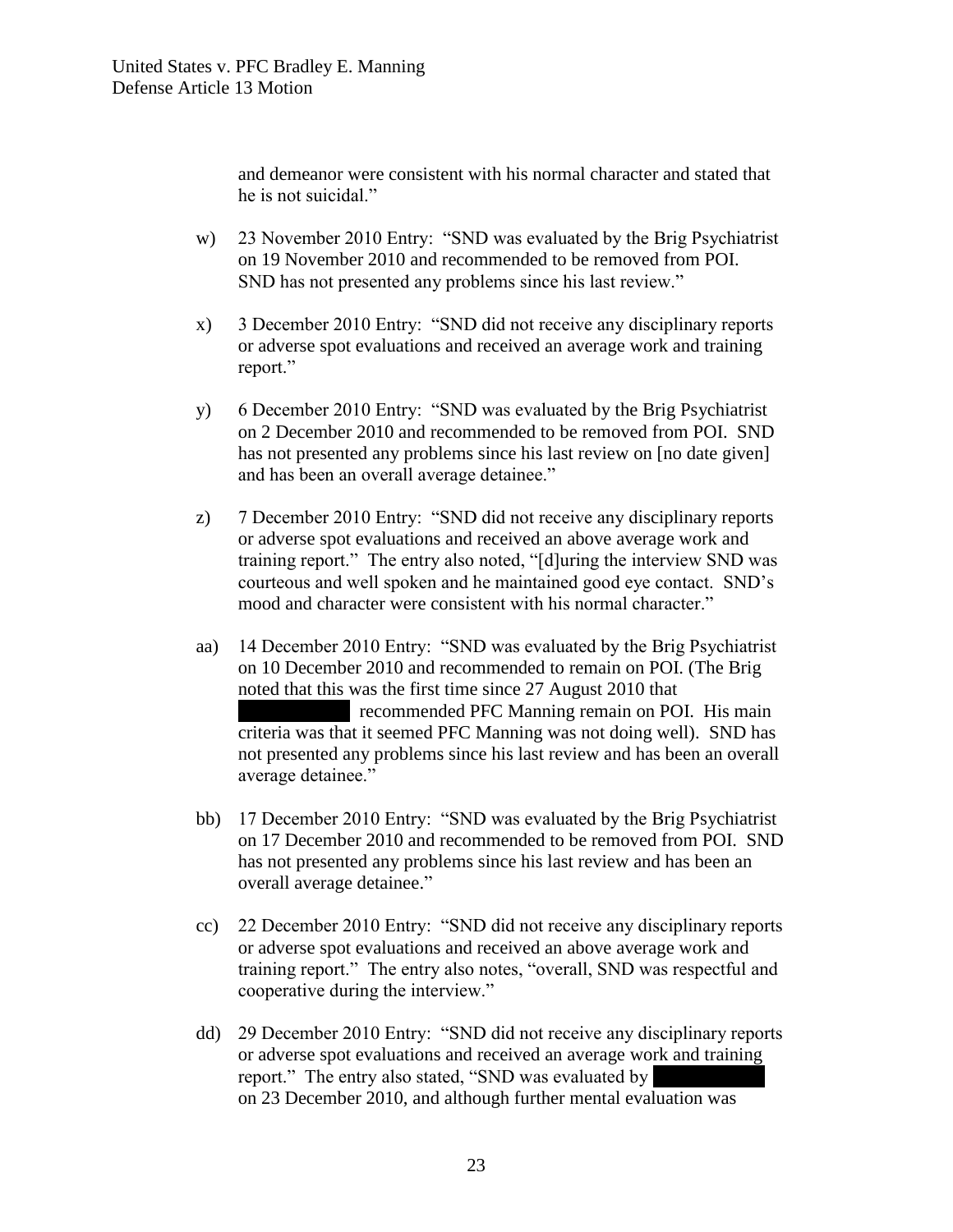deemed necessary, SND was recommended to be removed from POI classification from a psychiatric standpoint."

- ee) 6 January 2011 Entry: "SND was evaluated by the Brig Psychiatrist on 30 December 2010 and recommended to be removed from POI. SND has not presented any problems since last review and has been an overall average detainee."
- ff) 7 January 2011 Entry: "SND was evaluated by the Brig Psychiatrist on 7 January 2011 and recommended to be removed from POI. SND has not presented any problems since his last review and has been an overall average detainee." The entry also notes that "SND did not receive any disciplinary reports or adverse spot evaluations and received an average work and training report." Finally, the entry notes that PFC Manning "is respectful and courteous to staff. During the interview SND was well spoken, maintained eye contact and his demeanor was consistent with his normal character.
- gg) 11 January 2011 Entry: "SND did not receive any disciplinary reports or spot evaluations and received an above average working and training report."
- hh) 14 January 2011 Entry: "SND was evaluated by the Brig Psychiatrist on 14 January 2010 and recommended to be removed from POI. SND has not presented any problems since his last review and has been an overall average detainee."
- ii) 18 January 2011 Entry: This is the first entry where any negative conduct is noted. This conduct is explained below.
- jj) 28 January 2011 Entry: "SND did not receive any disciplinary reports or adverse spot evaluations and receive(d) an average work and training report." The entry also notes, "SND was evaluated by on 21 January 2011 and, although further mental evaluation was deemed necessary, SND was recommended to be removed from POI classification from a psychiatric standpoint."
- kk) 2 February 2011 Entry: "SND did not receive any disciplinary reports or adverse spot evaluations and received an average work and training report." The entry also notes, "SND was well spoken, respectful and maintained eye contact."
- ll) 7 February 2011 Entry: "SND did not receive any disciplinary reports or adverse spot evaluations and received an average work and training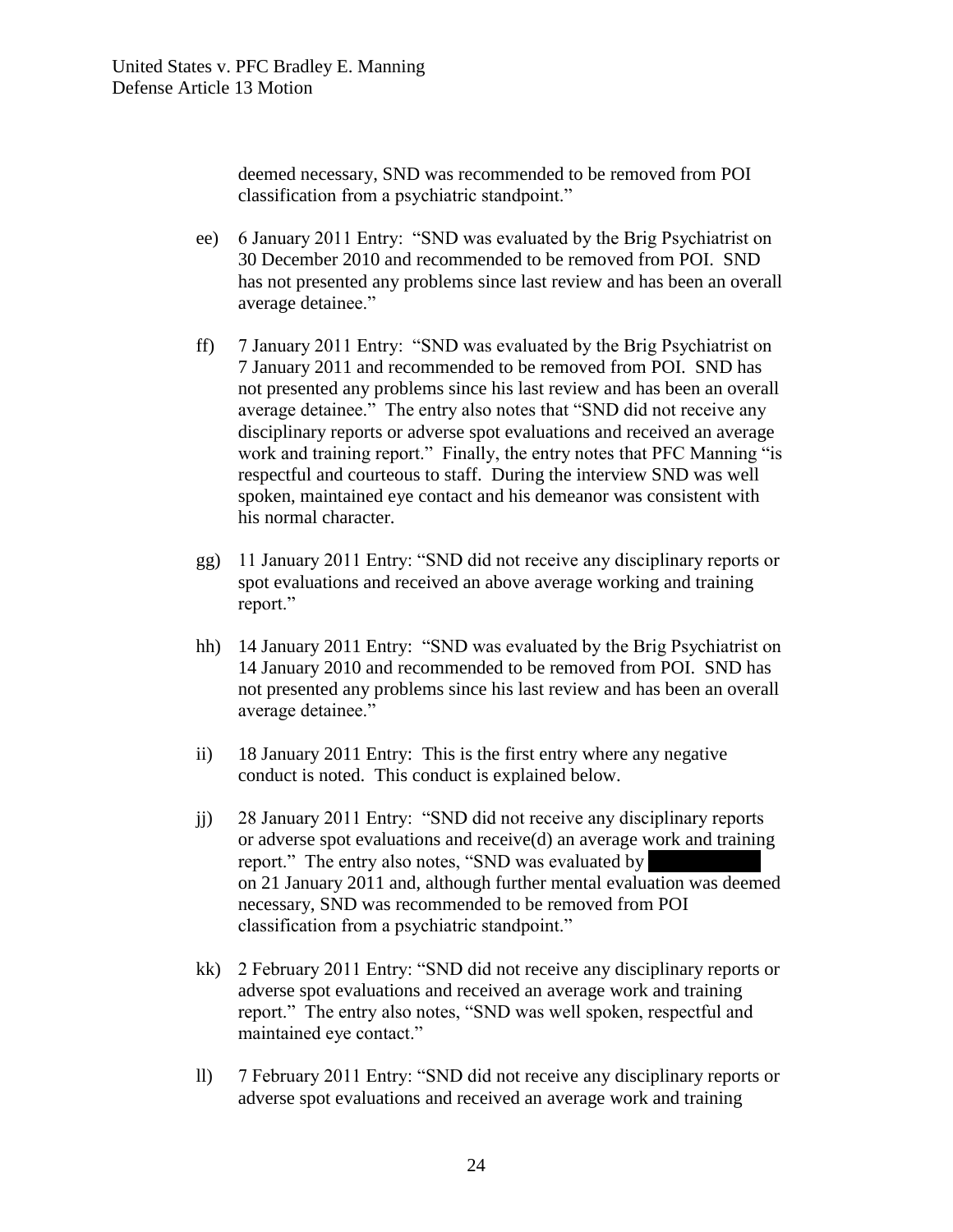report." The entry also notes, "…SND was well spoken, respectful and maintained eye contact."

- mm) 17 February 2011 Entry: "SND has not presented any problems since his last review and has been an overall average detainee."
- nn) 25 February 2011 Entry: "SND did not receive any disciplinary reports or adverse spot evaluations and received an average work and training report." The entry also notes, "…SND was well spoken, respectful and maintained eye contact."
- oo) 2 March 2011 Entry: "SND did not receive any disciplinary reports or adverse spot evaluations and received an average work and training report." The entry also notes, "…SND was well spoken, respectful and maintained eye contact."
- pp) 9 March 2011 Entry: The entry notes that "SND was counseled on 2 March 2011 by the Brig supervisor for disobedience." This incident is discussed further below.
- qq) 11 March 2011 Entry: "SND has not presented any problems since his last review and has been an overall average detainee."
- rr) 18 March 2011 Entry: "SND has not presented any problems since his last review and has been an overall average detainee."
- ss) 25 March 2011 Entry: "SND did not receive any disciplinary reports but did receive one adverse spot evaluation on 16 March 2011 for interfering with the application of hand restraints and restraint belt." The entry also notes "he was respectful and courteous…"
- tt) 30 March 2011 Entry: "SND did not receive any disciplinary reports to adverse spot evaluations, and received an average work and training report."
- uu) 5 April 2011 Entry: "SND has not presented any problems since his last review and has been an overall average detainee."
- vv) 7 April 2011 Entry: "SND did not receive any disciplinary reports or spot evaluations, and received an average work and training report."
- ww) 11 April 2011 Entry: "SND has not presented any problems since his last review and has been an overall average detainee."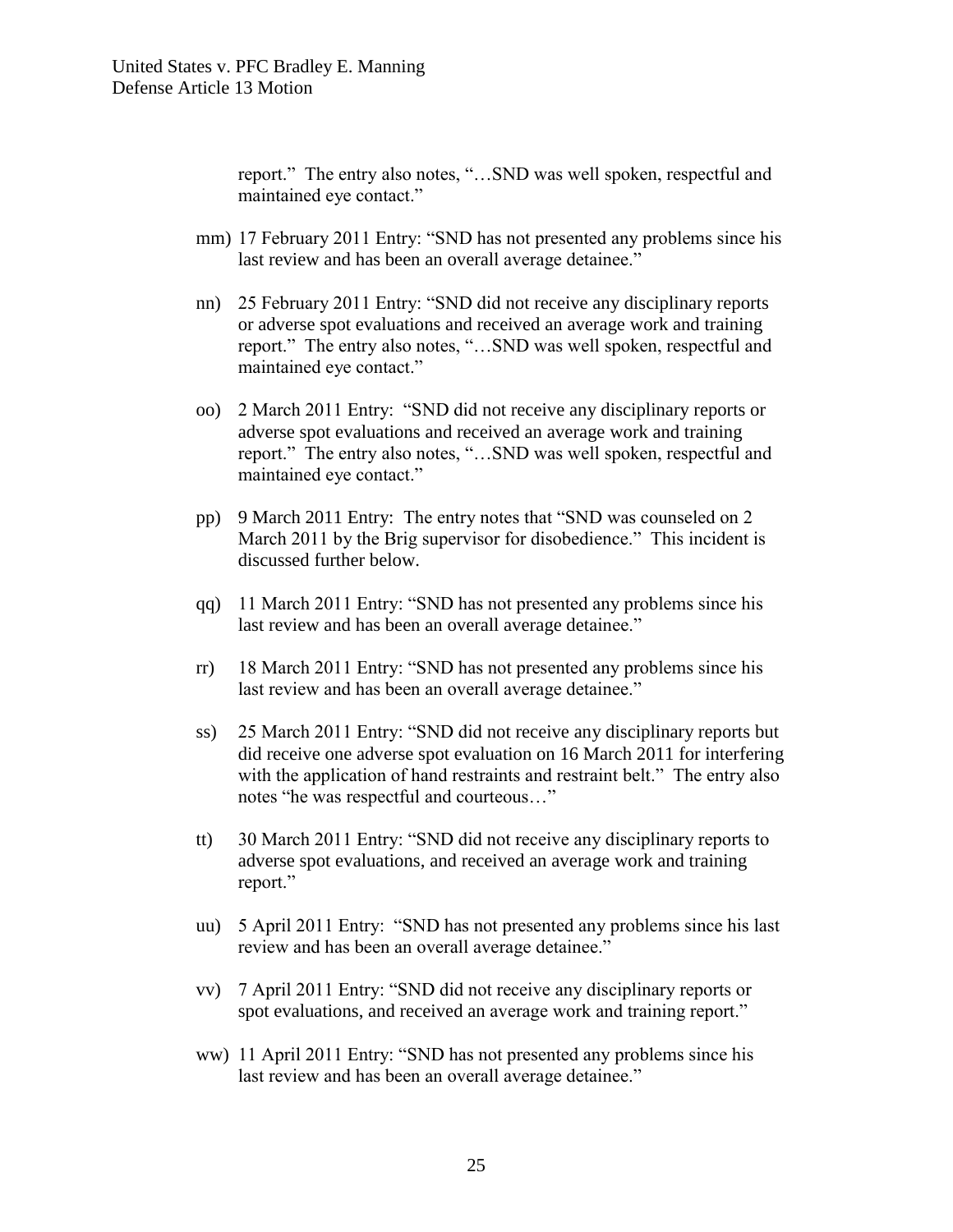xx) 15 April 2011 Entry: "SND has not presented any problems since his last review and has been an overall average detainee."

Despite being a model detainee, and despite the doctors' recommendations, PFC Manning was kept in MAX custody and under POI for the entirety of his time at Quantico, a total of 265 days.

# **F. The Classification and Assignment (C&A) Board Review of PFC Manning's Confinement Status**

26. Under SECNAVINST 1640.9C, a Classification and Assignment (C&A) Board is required to be established and is responsible for making recommendations to the concerning the classification and assignment of detainees. Under the regulation, an objective based classification system is required. The purpose of the custody classification is to establish the degree of supervision needed for the control of an individual detainee. *See* Attachment 3.

27. The regulation recognizes that among detainees there are wide variations in personality and mentality. Some detainees are deliberately uncooperative. These detainees are chronic sources of trouble and may either be highly aggressive or acutely depressed. These types of detainees are identified under the regulation as being appropriately held in MAX. Detainees in MAX are those detainees "requiring special custodial supervision because of the high probability of escape, are potentially dangerous or violent, and whose escape would cause concern of a threat to life, property, or national security." *Id.* SECNAVINST 1640.9C also cautions that "[u]ltraconservative custody classification results in a waste of prisoner and staff manpower." *Id*.

28. Classification decisions are supposed to follow "established, but flexible, procedures." The regulation notes that classifications involving MAX or MDI include the following factors:

- a. Assaultive behavior.
- b. Disruptive behavior.
- c. Serious drug abuse.
- d. Serious civil/military criminal record (convicted or alleged).
- e. Low tolerance of frustration.
- f. Intensive acting out or dislike of the military.
- g. History of previous escape(s).
- h. Pending civil charges/detainer filed.
- i. Serving a sentence which the individual considers to be unjust or severe.
- j. Poor home conditions or family relationships.
- k. A mental evaluation indicating serious neurosis or psychosis.
- l. Indication of unwillingness to accept responsibility for personal actions past and present.
- m. Demonstrated pattern of poor judgment.
- n. Length, or potential length, of sentence.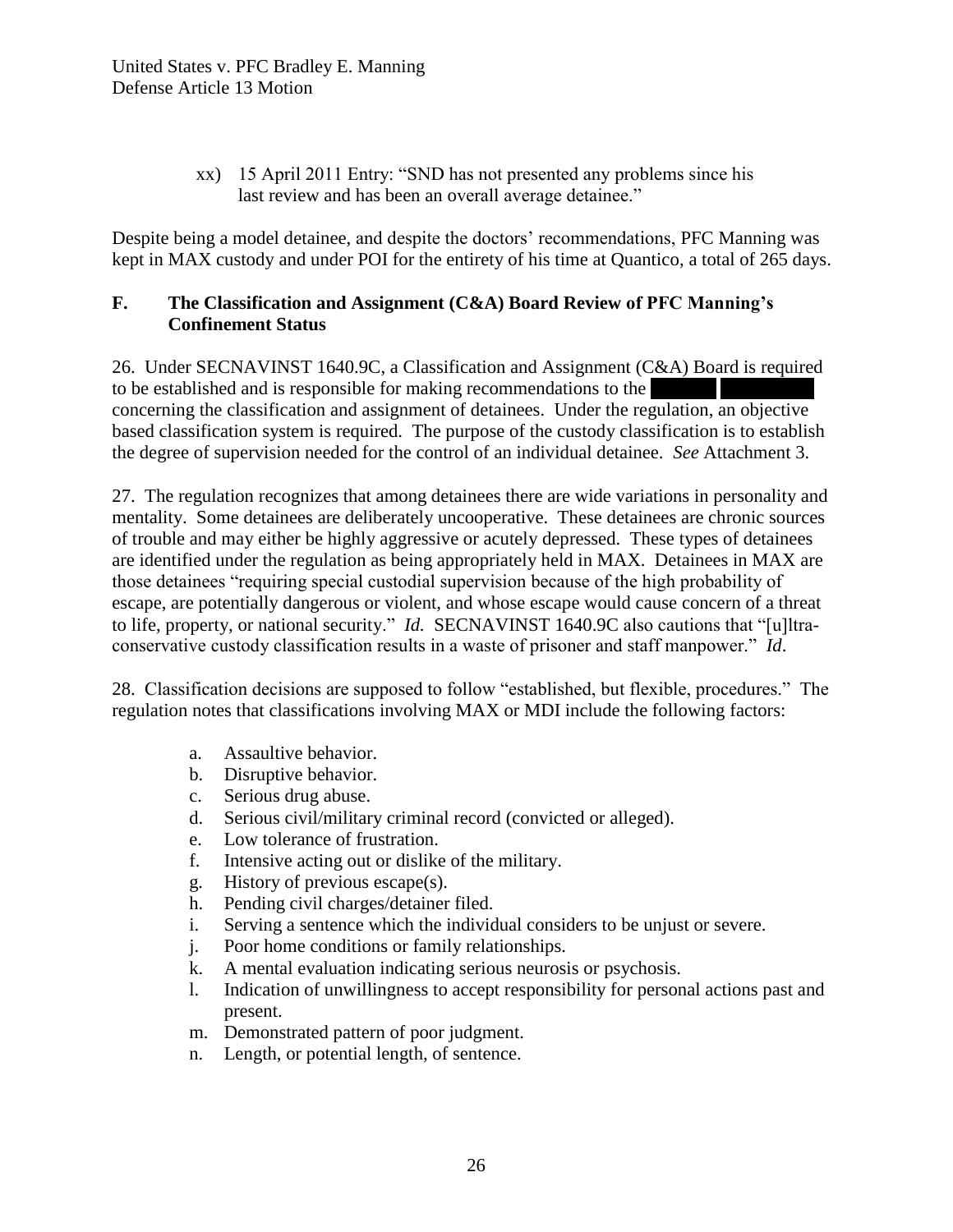United States v. PFC Bradley E. Manning Defense Article 13 Motion

Although these factors apply equally to the determination of MAX or MDI, the regulation notes that MDI detainees are those that "are not regarded as dangerous or violent." *Id*. The regulation also cautions that "[o]rdinarly, only a small percentage of prisoners shall be classified as MAX." *Id.*

29. In spite of the E&O notes indicating PFC Manning was a "polite, courteous, and respectful detainee" who did not receive any disciplinary or adverse spot reports, and the repeated recommendations by the Brig psychiatrists that PFC Manning was not a risk of self-harm or of harm to others and should be removed from POI, the C&A Board consistently recommended that PFC Manning remain in MAX and POI. *See* Attachments 5 and 6. The recommendation of the C&A Board was always approved by the

30. Although the C&A Board apparently met on a weekly basis, it failed to document its recommendations on the required Brig Form 4200 for over five months. *See* Attachment 6. The Brig filled out a Form 4200 on 29 July 2010 to document PFC Manning's initial intake. It did not fill out another form until 3 January 2011. *Id.* Notably, this was around the same time period that Quantico Brig began to come under outside scrutiny.

31. Week after week, month after month, the C&A Board unanimously recommended that the retain PFC Manning in MAX and on POI. The \*\*\*\* always followed this recommendation. *Id.*

# **G. PFC Manning Is Put On Suicide Risk Status on 18 January 2011 and 2 March 2011**

32. On two separate occasions, the \*\*\*\* elected to increase the special handling instructions on PFC Manning. The first occurred on 18 January 2011. On that date,  $k$ , over the recommendation of  $k$  and the defense forensic psychiatrist,  $*$ , placed PFC Manning under Suicide Risk. The Suicide Risk designation resulted in PFC Manning being required to remain in his cell for 24 hours a day. PFC Manning was stripped of all clothing with the exception of his underwear. PFC Manning's prescription eyeglasses were taken away from him and he was forced to sit in his cell in essential blindness. A guard was placed, sitting in a chair, immediately outside of PFC Manning's cell. At night, PFC Manning was forced to surrender his underwear and sleep naked. PFC Manning remained on Suicide Risk until 21 January 2011 when he was then downgraded back to POI. *See*  Attachments 4, 5, 6.

33. The events that led to PFC Manning being placed in Suicide Risk began when he was pulled out of his cell on 18 January 2011 for his recreation call. When the guards came to PFC Manning's cell, PFC Manning noticed a change in their usual demeanor. Instead of being calm and respectful, they seemed agitated and confrontational. Also, instead of the usual two to three guards, there were four guards. Almost immediately, the guards started harassing PFC Manning. The first guard told PFC Manning to "turn left." When he complied, the second guard yelled, "don't turn left." When PFC Manning attempted to comply with the demands of the second guard, he was told by the first, "I said turn left." PFC Manning responded, "yes, Corporal" to the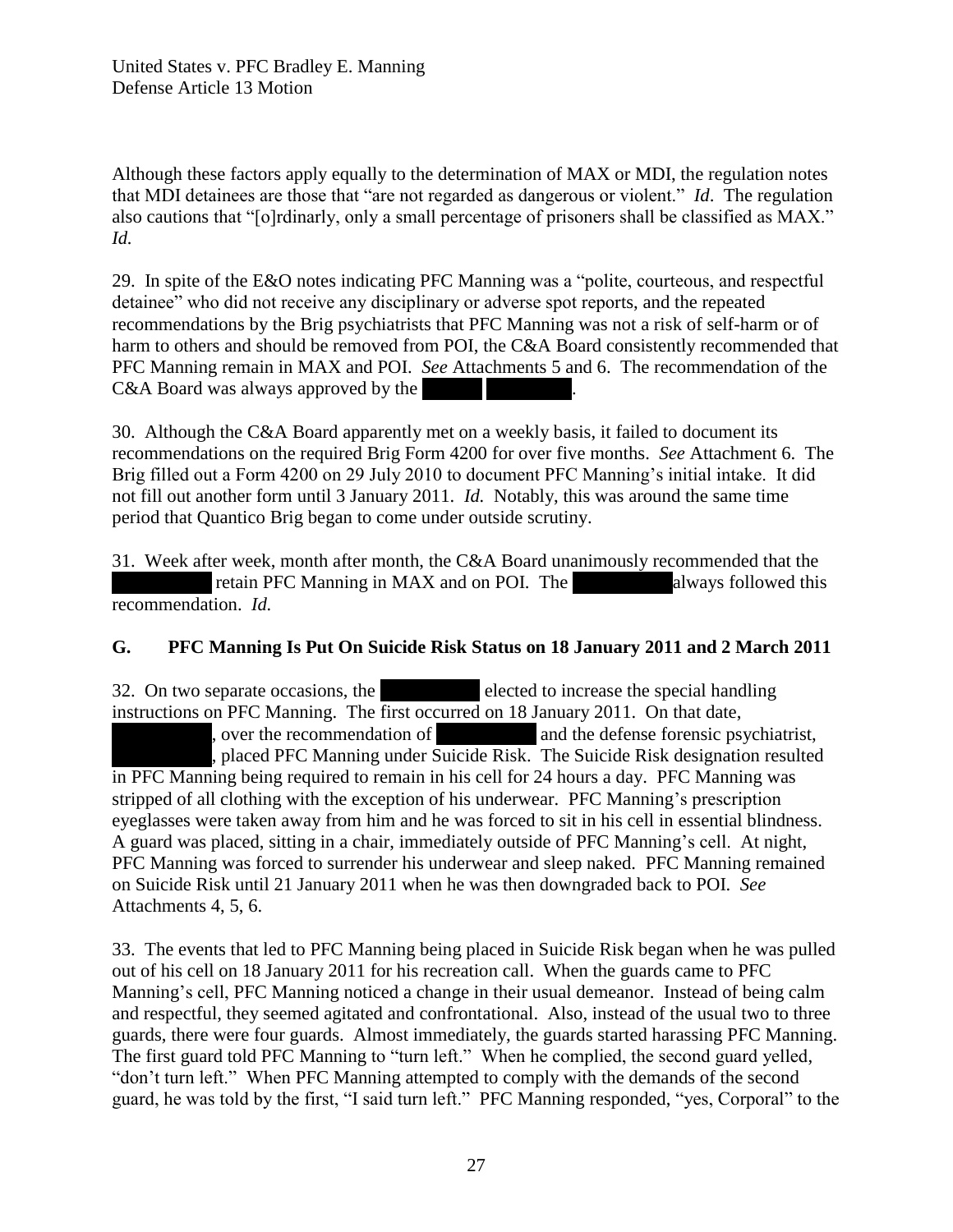first guard. At this point, the third guard chimed in by telling PFC Manning that "in the Marine Corps we reply with 'aye' and not 'yes.'" He then asked PFC Manning if he understood. PFC Manning made the mistake of replying "yes, Sergeant." At this point the forth guard yelled, "you mean 'aye,' Sergeant."<sup>4</sup>

34. The harassment by the guards continued as PFC Manning was escorted to his one hour of recreation. When PFC Manning arrived at the recreation room, he was told to stand still so the guards could remove his leg restraints. As PFC Manning stood still, one of the guards yelled, "I told you to stand still." PFC Manning replied, "yes Corporal, I am standing still." Another guard then said, "you mean 'aye' Corporal." Next, the same guard said "I thought we covered this, you say 'aye' and not 'yes,' do you understand?" PFC Manning responded, "aye Sergeant." Right after PFC Manning replied, he was once again yelled at to "stand still." Due to being yelled at and the intensity of the guards, PFC Manning mistakenly replied, "yes Corporal, I am standing still." As soon as PFC Manning uttered his response he attempted to correct himself by saying "aye" instead of "yes," but it was too late. One of the guards starting yelling at PFC Manning again, "what don't you understand" and "are we going to have a problem?"<sup>5</sup>

35. Once the leg restraints were taken off of PFC Manning, he took a step back from the guards. PFC Manning's heart was pounding in his chest, and he could feel himself getting dizzy. determined that this event was likely an anxiety attack due to the situation. After his restraints were removed, PFC Manning sat down to avoid falling. When he did this, the guards took a step towards him. PFC Manning instinctively backed away from the guards. As soon as PFC Manning backed away, the guards walked toward him as if to prepare to restrain PFC Manning. PFC Manning immediately put his hands up in the air, and said "I am not doing anything, I am just trying to follow your orders." The guards then told PFC Manning to start walking. PFC Manning complied with their order by saying "aye" instead of "yes."

36. PFC Manning was allowed to complete his hour of recreation. During the hour, the guards did not harass PFC Manning further. The guards also did not harass PFC Manning when he was escorted back to his cell. Only later did PFC Manning learn that there had been a protest outside the gates of Quantico the previous day. The rally was intended to bring attention to the conditions of PFC Manning's confinement and had caused disruption at the main gate to Quantico.

37. After being returned to his cell, PFC Manning started to read a book. About 30 minutes later, \*\*\*\* came to PFC Manning's cell. He asked PFC Manning what had happened during his recreation call. As PFC Manning tried to explain to him what had occurred and to convey frustration with the continued conditions of his confinement.  $\blacksquare$  stopped PFC

 $\overline{a}$ 4 states, "I told [PFC Manning] to face the door. [PFC Manning] faced the door without responding. I informed [PFC Manning] that whenever a guard gives him an order, he is to respond in the correct manner (aye, aye, rank of person). [PFC Manning] then said he doesn't understand.  $\blacksquare$ , the DBS, tried to inform [PFC Manning] that when a guard gives him an order, he needs to respond in the correct way." *See* Attachment 24.  $\frac{5}{5}$  The situation with the "aye" vs. "yes" is corroborated in  $\frac{5}{2}$ , and  $\frac{2}{3}$  account of the incident. *See* Attachment 24.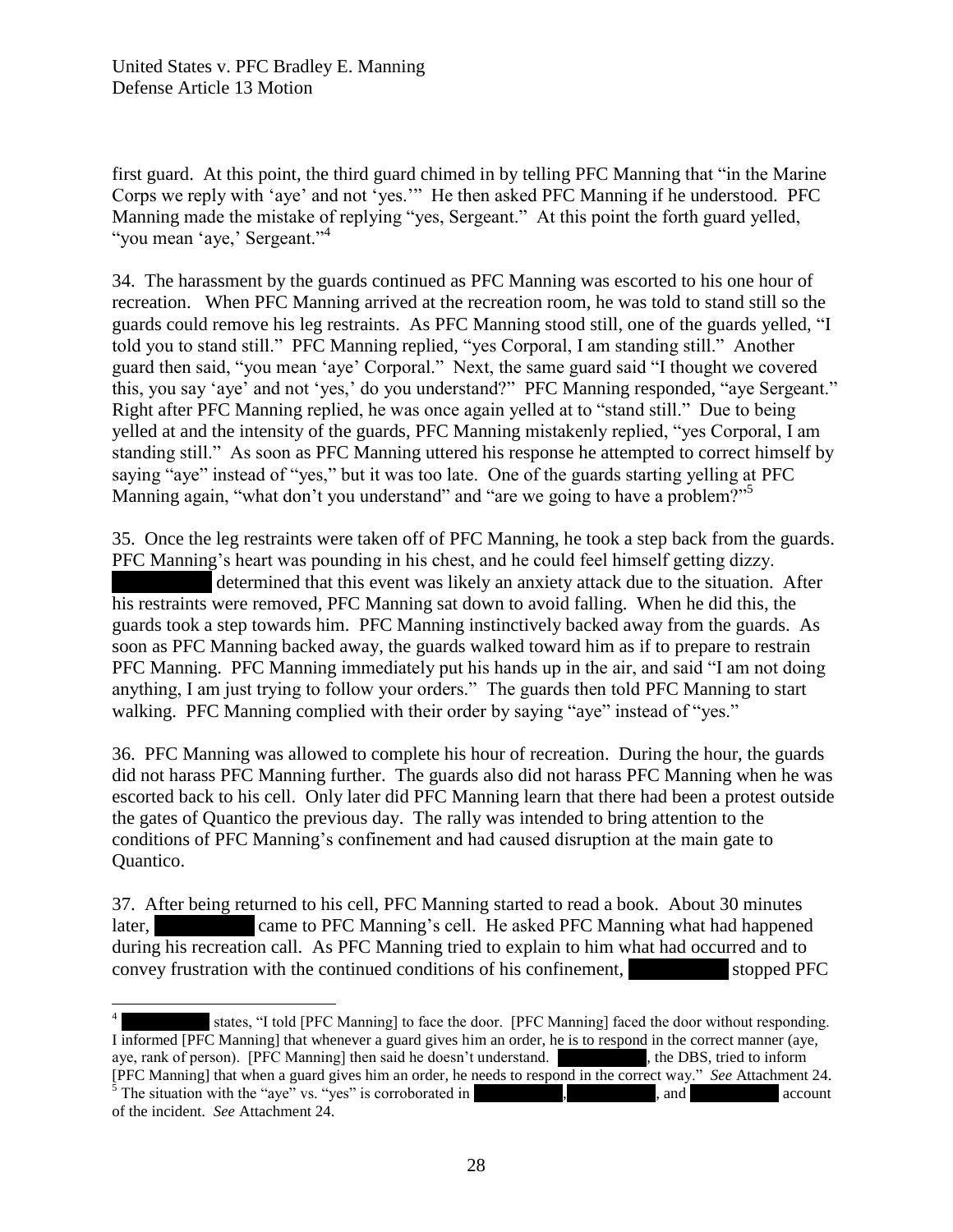Manning and said "I am the \*\*\*\*\*\*\*\*\*" and "no one will tell me what to do." \*\*Redacted\*\* also said that he was, for all practical purposes, "God." PFC Manning responded by saying, "you still have to follow Brig procedures." PFC Manning also said, "everyone has a boss that they have to answer to." As soon as PFC Manning said this,  $\blacksquare$  ordered that PFC Manning be placed in Suicide Risk. After being ordered into Suicide Risk, PFC Manning became upset. Out of frustration, PFC Manning placed his hands to his head and clenched his hair with his fingers. PFC Manning then yelled, "why are you doing this to me?" He also yelled, "why am I being punished?" PFC Manning then asked \*\*\*\* "what have I done" to deserve this type of treatment?"

38. \*\*\* did not answer any of PFC Manning's questions. Instead, \*\* instructed PFC Manning to surrender all of his clothing. At first PFC Manning tried to reason with the by telling him that he had been a model detainee and by asking him to just tell PFC Manning what he wanted him to do and that he would do it. Eventually, and instructed to take over. \*\*\*\* ordered PFC Manning to take off his clothes. PFC Manning complied with the order and took off his clothes.

39. The following conversation then took place, first between PFC Manning and and then between PFC Manning and

: I know what you're getting at, ok? I'm telling you that we're not outside the rules and regulations of anything that we're doing. *Period.* We're not. So I need your clothes.

PFC Manning: That's fine, sir. [Manning strips to his underwear. The rest of the conversation takes place with PFC Manning in his underwear].

: Skivvies say on?

Other guard: yes. … leave those on.

: We're going to get someone over here to talk to you.  $\ldots$  You have one mattress, right? You have the one suicide blanket, right?

PFC Manning: Yes. Yes, sir.

 $\therefore$  Shower shoes are fine. Let's get the doc over here. Sit down and see what's going on. Alright? I need you calm right now, alright? The escalation in your demeanor, alright, weighs us on the side of caution. Do you understand that?

PFC Manning: Yes, MSGT.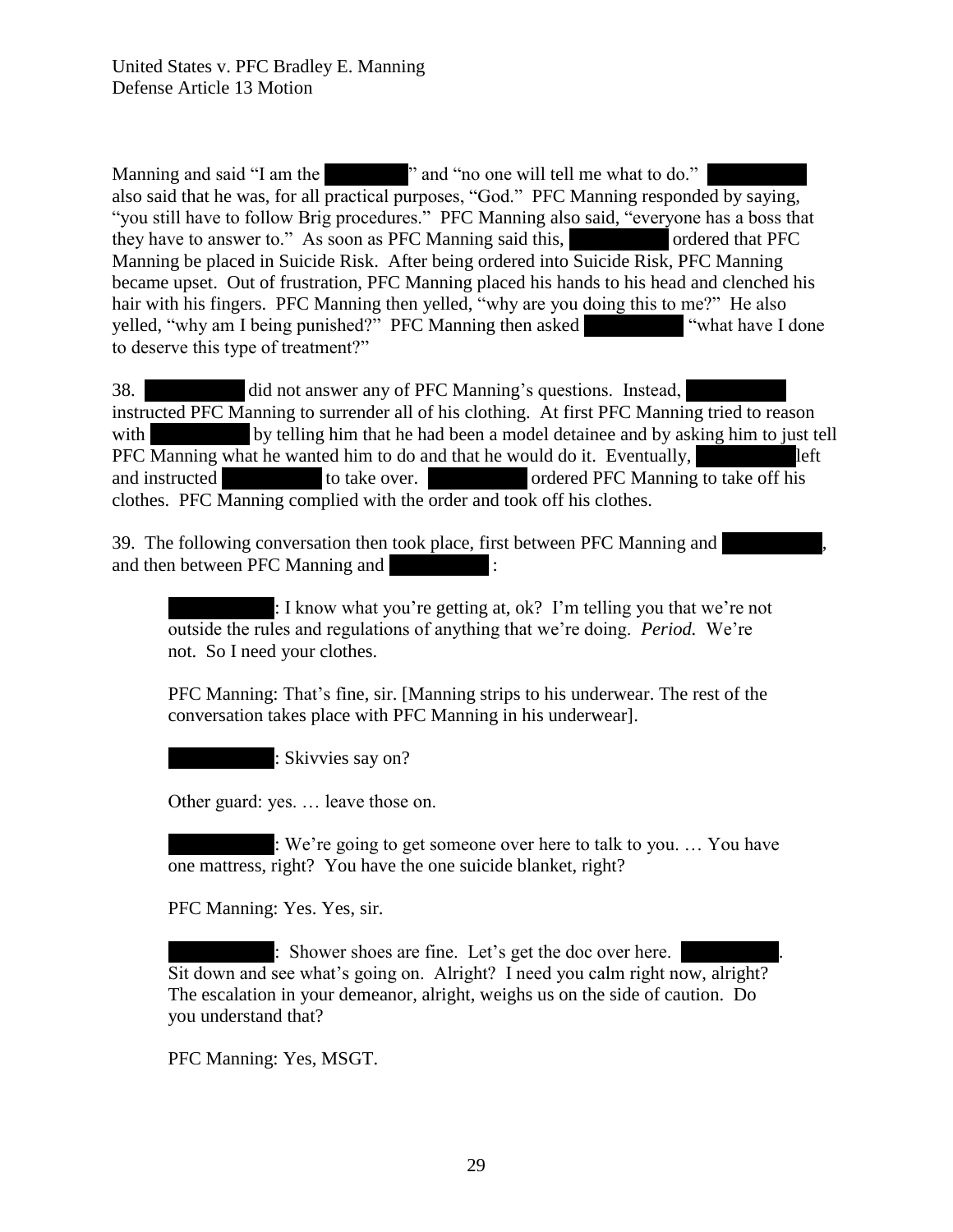: The best way to explain that to you is you had an outburst. You were moving around. You almost punched a wall. You're kind of throwing yourself around in the cell. To make sure you don't hurt yourself we're putting you on a suicide risk status. We're upgrading your status.

PFC Manning: But I'm not a suicide risk.

: That's not for me to decide. I have to make sure, the brig officer has to make sure, that you're taken care of.

PFC Manning: I understand MSGT.

: In the manner that you're not going to hurt yourself. Right now, I don't know that. With the display I saw right now, I'm not comfortable with. He's not comfortable with. Until we get something otherwise, this is how it's going to be.

PFC Manning: Why was I on, why was I on prevention of status for almost 6 months?

: [chuckles to himself] I know this is no secret to you  $\dots$  I have plenty of documentation. Plenty of documentation based on things that you've said, things that you've done. Actions – I have to make sure, we have to make sure, that you're taken care of.

PFC Manning: Yes, MSGT.

 $\therefore$  Things that you've said and things that you've done don't steer us on the side of "ok, well, he can just be a normal detainee." They make us stay on the side of caution.

PFC Manning: But what about recommendations by the psychiatrist to remove me off the status?

: Who's here every day? Who's here every day? We are. Who sees you every day? That's all he is, is a recommendation. We have, by law, rules and regulations set forth to make sure from a jail standpoint that Bradley Manning does not hurt himself. Maybe from a psychiatric standpoint, the recommendation he's given, I get it, I got it, understand, OK? But he's not the only decision maker. A mental health specialist is not the only decision that gets made.

PFC Manning: I understand that, sir.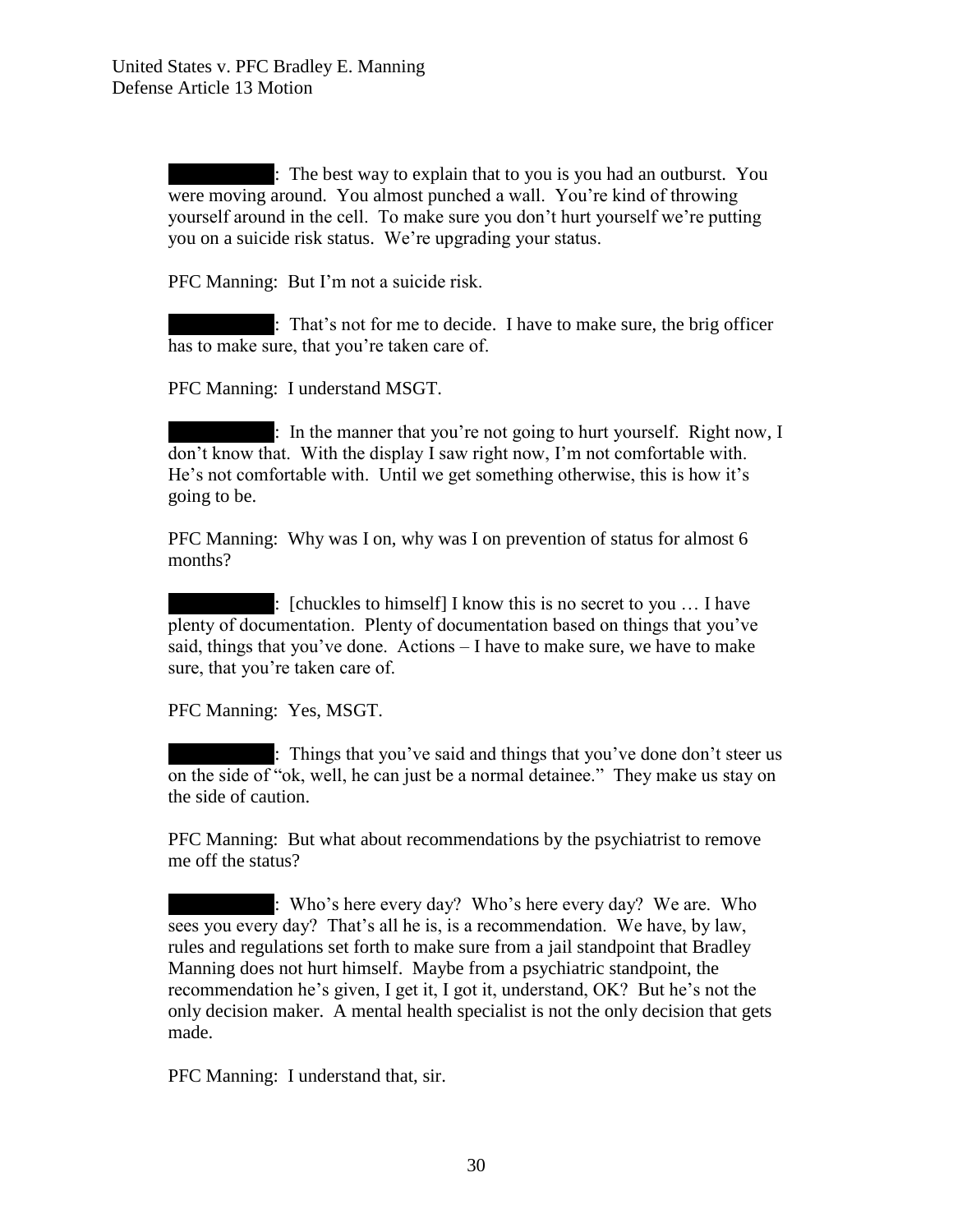$:$  However… leaves and \*\*\*

PFC Manning: I got dizzy …

: Wasn't dehydration?

PFC Manning: No, I was anxious because I didn't know why the guards were so edgy. … They raised their voice … And I didn't … I was getting anxious because they were getting anxious. So I was trying to figure out what was the cause of them getting anxious. It seemed to me that they were looking for something wrong…

: Something wrong as in a rules violation, or something wrong as in …

PFC Manning: Yes.

: Rules violation?

PFC Manning: Yes, sir. Because I've been here for a long time, so everything becomes automatic. So I don't know if I say something and they respond. I don't know what happened. I've been in, inside so long – I don't remember the last time I was outside.

…

[Portions of the rest of the dialogue between  $\blacksquare$  and PFC Manning are inaudible]

: So, let's go back to when you fell down. Did you fall down or did you sit down? Or …

PFC Manning: Ah, it was mixed. I mean, I was getting lightheaded because I was hyperventilating. So, I was trying to stand up. I was trying to keep from falling because I was worried that if I fell, then everybody would panic and that would make matters worse. So, I tried to stand up and I ended up falling… …

: Take me from end of rec hall to  $\ldots$  where we are now  $\ldots$ 

PFC Manning: Ok, yes, I started, I got in here and it was normal. And then I started reading my book. And then, I want to say it was MSGT [inaudible] that was the first to show up. And then he came in and was asking me all these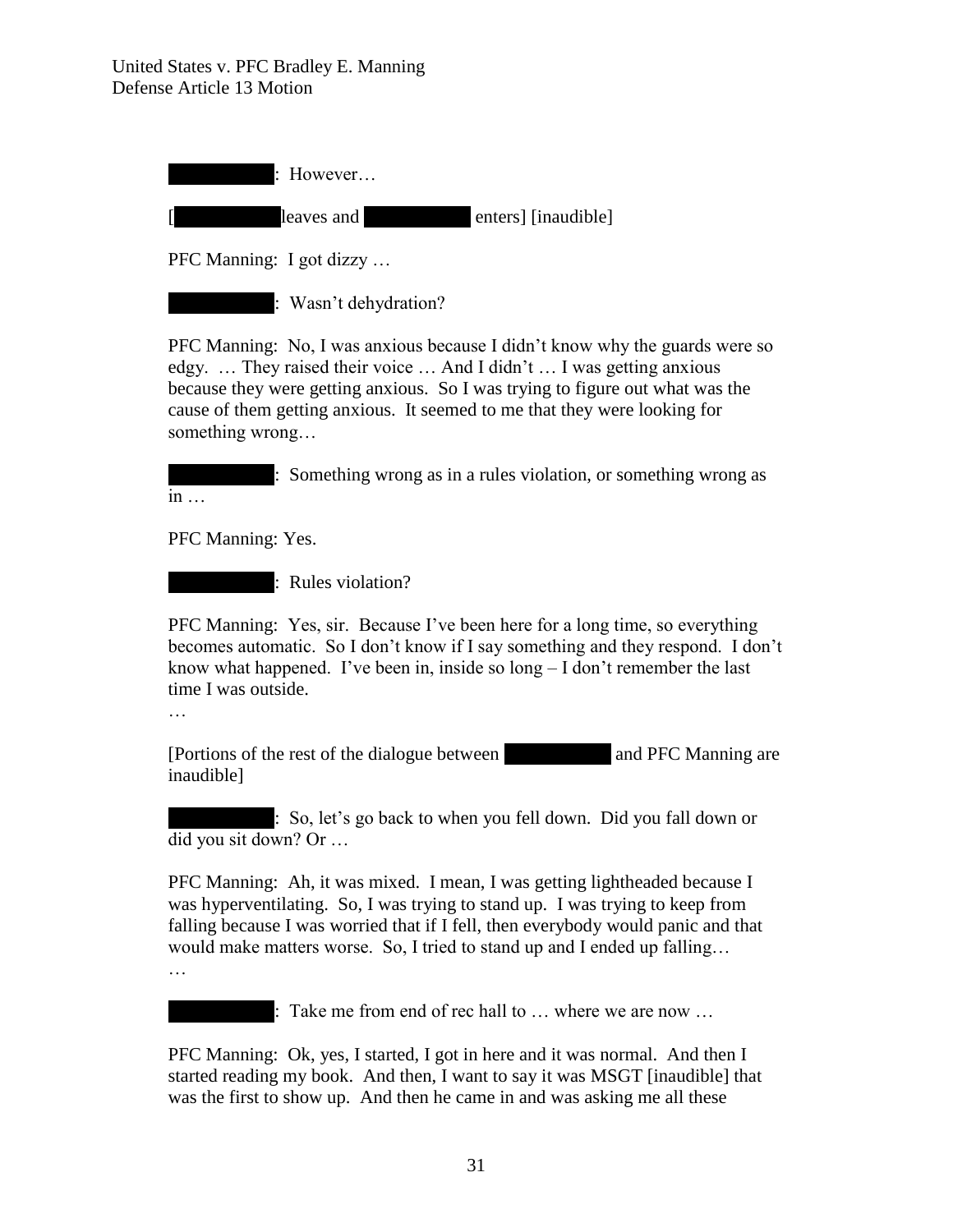questions. I was, ah, trying to figure out how to word the answers without causing any more anxiety. I was trying to figure out ways of not sounding, or not being construed as … ways that things weren't going to be construed so that … just trying to figure out ways in which I could tactfully say what I was trying to say without violating any rules and regulation or raise any concern about …

: Concern's already raised… [inaudible]

PFC Manning: Yes, but I'm trying not, I'm trying, I'm trying to avoid the concern, and it's actually causing the concern. I mean, cause, I'm getting … every day that passes by, I'm getting increasingly frustrated, I'm not going to lie. Because I'm trying to do everything that I can *not to be* a concern, therefore I appear as though I am causing more concern. Or I … Or it seems that I'm causing more concern or everybody's looking for something to cause concern. So that's what frustrates me. … Trying to work out the most politically correct way of …

: [largely inaudible] Let's go back to today.  $\ldots$  The anxiety here, today. That's not the first time it's happened since you've been in confinement. As far as I know, it is the first time it's happened since you've been here … but a similar situation …

PFC Manning: I wasn't, in Kuwait, I had no idea what was going on generally.

: But, would you say it was similar situation?

PFC Manning: No, no. The situation that happened today was more of … you know, I'm lucid and aware and just trying to figure … It's just a question of trying not to appear like I was in Kuwait. Because that's my main concern every day, is how do I get off of POI status? How do I get off of POI status? When will I be taken off of POI status? What is being used to justify the precautions? You know … What concerns, you know, what am I doing that's concerning [inaudible]? So I'm constantly trying to figure out, run through all of those things. And trying to make sure I'm not doing anything…

: [inaudible]  $\ldots$  As time goes on, we have less of a concern, ok?

PFC Manning: Yes, GYSGT. But the restrictions were still in place. And I was …

 $\therefore$  Right. And we continually... We understand it's not normal that we have someone in POI for this period of time…

PFC Manning: Yes.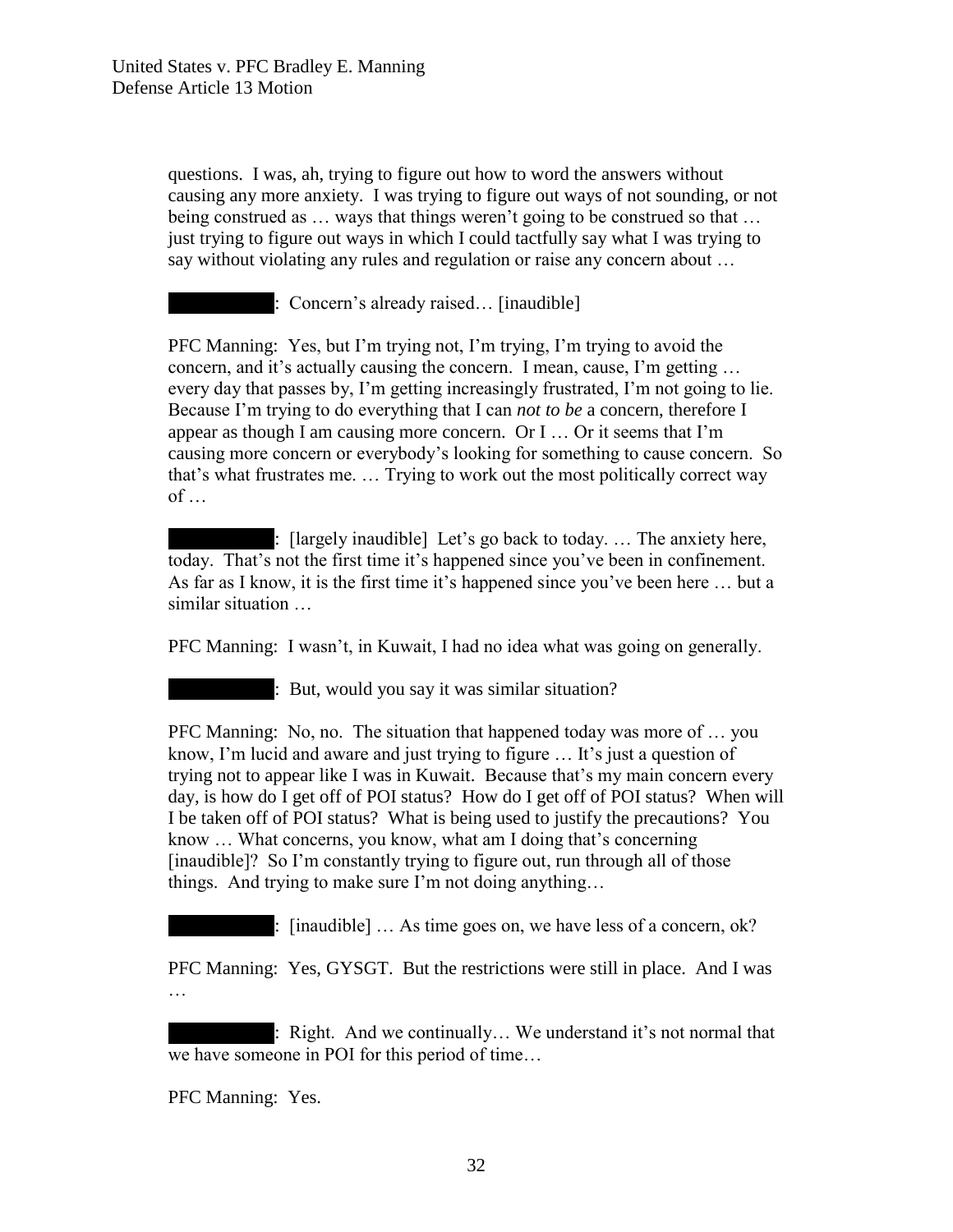: It's not [normal]  $\ldots$  I guess we'll just leave it at that. So as we go on, we're going to lessen your restrictions. They're still be restrictions in place … [inaudible] But I would have to disagree with you as far as what happened today happened in Kuwait … anxiety attack …

PFC Manning: No, in Kuwait, I wasn't lucid. I had …. [guard interrupts]. It was like a dream…

: But, they both ultimately ended up in you having an anxiety attack … controlled fall, but …

PFC Manning: No, I don't remember falling in Kuwait at all.

: Well, I can tell you, that's what was reported to us  $\ldots$  none of us were there [refers again to PFC Manning's suicide status Kuwait] … Us, as a facility, we have to always err on the side of caution, okay. And not just the side of caution, but over-caution. Especially when we're talking about suicide, okay? Nobody's saying you're going to kill yourself, alright? [inaudible] But we always have to be more cautious than that. But you're saying that 'nobody else is on suicide watch.' The thing is what happened in Kuwait, what happened today ...

PFC Manning: Those are totally different. I understand, I understand, I understand, where you're getting that ... from the documentation. I mean, I quite, I know where I am. I know I am … I know I am at Quantico base facility. I know that I'm at a brig. I mean, I'm lucid and aware of where I am. I'm not ...

 $\therefore$  You asked [MSGT] a question  $\ldots$  about why you're on suicide watch, I'm trying to answer that question, okay? Did I answer that?

PFC Manning:  $Uh - no$ . No, with context. Because the fact that ...

 $:$  [inaudible] Did you understand that?

PFC Manning: I would have understood had … had I not been … I would have understood had … had I not been … I mean, I'm trying to think of how to word this proper …

: Provoked? Provoked?

PFC Manning: Yes, a little. I feel like the facility, honestly, I feel like the facility is looking for reasons to keep me on POI status.

 $:$  Inaudible. I can tell you 'no'…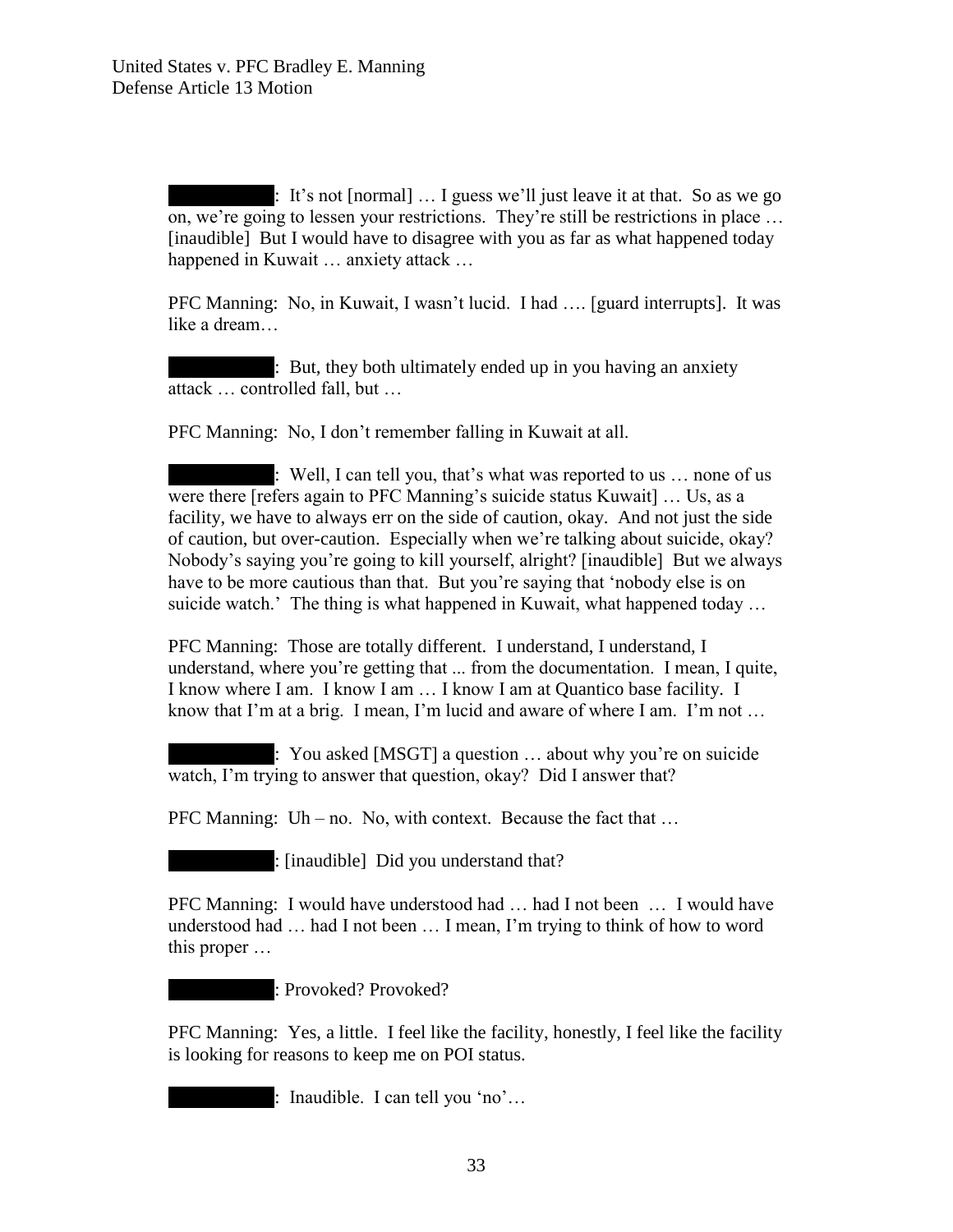PFC Manning: I mean, at least not at the staff level, I'm thinking the  $CO - me$ , myself, personally.

 $\therefore$  Inaudible  $\ldots$  From a logistical standpoint, it's a burden on us.  $\ldots$ 

PFC Manning: Yes, MSGT.

: Nobody finds that as a joy. It's not a punitive thing, I understand why someone would see it as a punitive thing because restrictions placed [inaudible] ... I can tell you that ... since you have been here ... I wish I had a hundred Mannings …

PFC Manning: And that's what… And that's where I don't understand why the continuation of the policy and restrictions beyond the time recommended by you and the psychiatrist. I mean the psychiatrist, is saying. I mean, I've got my own forensic psychiatrist that's saying now that the POI status is actually doing psychiatric harm and not, you know, and it's actually, you know, increasing my chances, rather than decreasing…

: Did you feel like that two weeks ago?

PFC Manning: What's that?

: Did you feel like that two weeks ago?

PFC Manning: Yes GYSGT.

: Uh, two weeks ago, I asked you, like, how you were feeling and you said you were fine, do you remember that?

PFC Manning: Yes, and I still feel fine. I mean, I feel, I feel fine, but at the same time, I've been putting in, I've been putting in…

*See* Attachment 25.

40. Later that day,  $\qquad \qquad \text{and} \qquad \qquad \text{arrived at the facility.}$ interviewed PFC Manning and assessed his mental state. They did not concur with decision to place PFC Manning on Suicide Risk status. Both mental health professionals believed PFC Manning was not a suicide risk. Out of an abundance of caution, recommended that PFC Manning be placed in 24 hour POI status. ignored this recommendation and kept PFC Manning on Suicide Risk status. *See* Attachments 2,

4, 7, 8.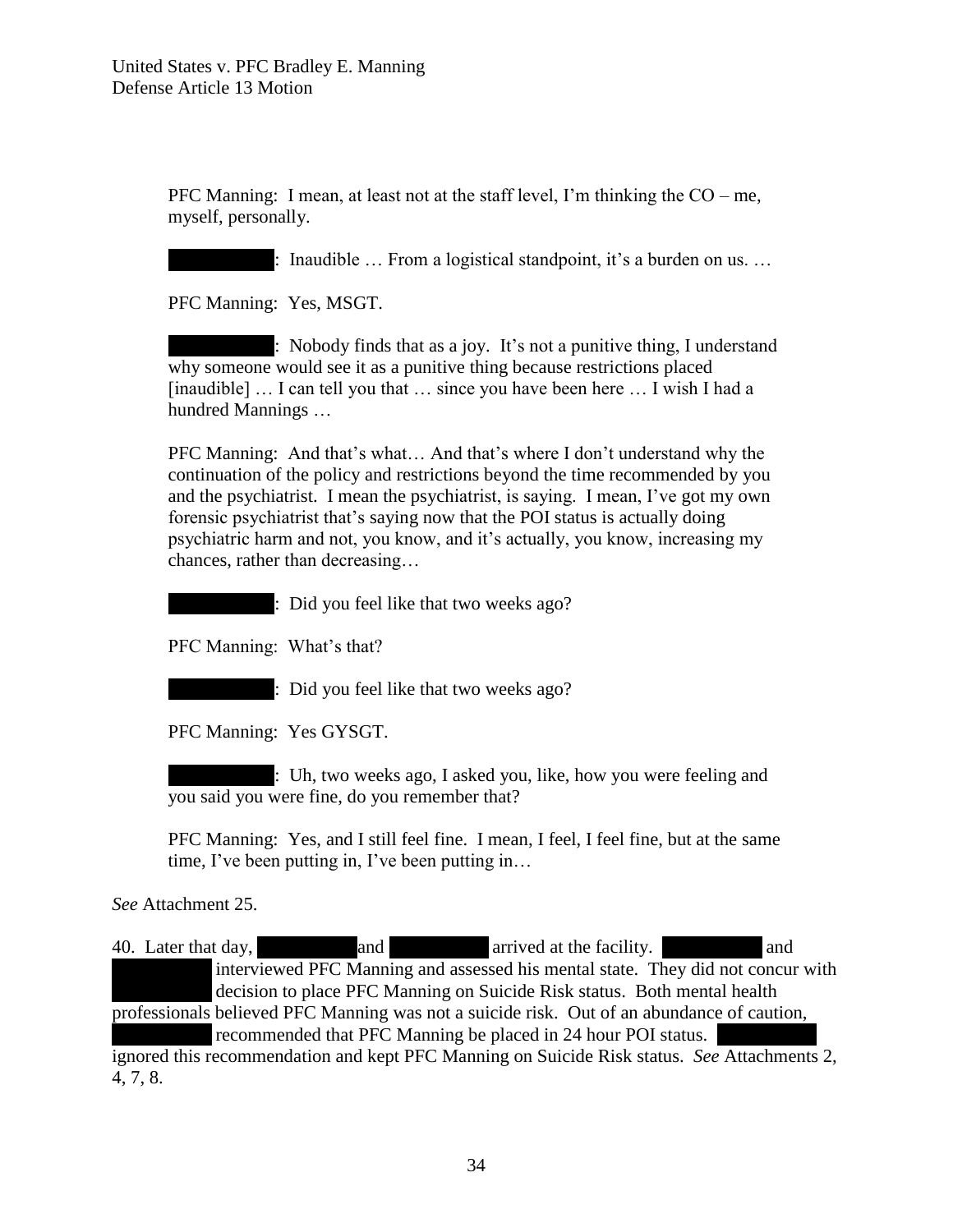41. In \*\*\* investigation of the conditions of PFC's Manning's confinement, he found that the failure to immediately take PFC Manning off of Suicide Risk status upon the psychiatrist's recommendation was in violation of Navy rules:

It warrants mentioning, however, that on two occasions, 6 August 2010 and 18 January 2011, a medical officer determined that suicide risk status was no longer warranted and the brig staff did not immediately take PFC Manning off suicide risk status. … Paragraph 4205.5b of reference (a) states "When prisoners are no longer consider to be suicide risks by a medical officer, they shall be returned to appropriate quarters," in these cases, once the medical officer's evaluation was provided to the brig staff, steps should have been taken to immediately remove him from suicide risk, to a status below that.

*See* Attachment 22.

42. **\*\*** the \*\*\*\*, balked that Quantico had done anything wrong by not removing PFC Manning from Suicide Risk upon the recommendation of a medical health provider, stating "there is no requirement … that requires an immediate removal from suicide risk after the PCF mental health care provider or medical officer recommends it." *See*  Attachment 18. Tellingly, though,  $\frac{1}{\text{later changed the Brig regulation such that a}}$ medical provider's opinion on terminating suicide risk status would be binding on the Brig. *See*  Attachment 19.

43. The second incident where the special handling instructions were increased occurred on 2 March 2011. On that date, PFC Manning was informed by that no relief would be granted with respect to PFC Manning's previously-filed Article 138 Complaint. Understandably frustrated by this decision after enduring (at that point) over seven months in unduly harsh confinement conditions, PFC Manning asked the \*\*\*\*\*\*\*. he needed to do in order to be downgraded from MAX and POI. The responded by essentially telling PFC Manning that there was nothing he could do to downgrade his detainee status and that the Brig simply considered him a risk of self-harm. Out of frustration, PFC Manning responded that the POI restrictions were absurd. PFC Manning sarcastically told that if he wanted to harm himself, he could conceivably do so with the elastic waistband of his underwear or with his flip-flops.  $\ddot{\text{did}}$  did not indicate to PFC Manning at that time that he was concerned about PFC Manning's comment.

44. Later that same day, PFC Manning was approached by  $\blacksquare$ . PFC Manning what he had done wrong. He told PFC Manning that the , had ordered PFC Manning to be stripped naked at night. PFC Manning responded that he had not done anything wrong. PFC Manning told  $\theta$  that he had just pointed out the absurdity of his current confinement conditions.

45. Without consulting any of the Brig's mental health providers, the increased the restrictions imposed upon PFC Manning under the pretense that PFC Manning was a suicide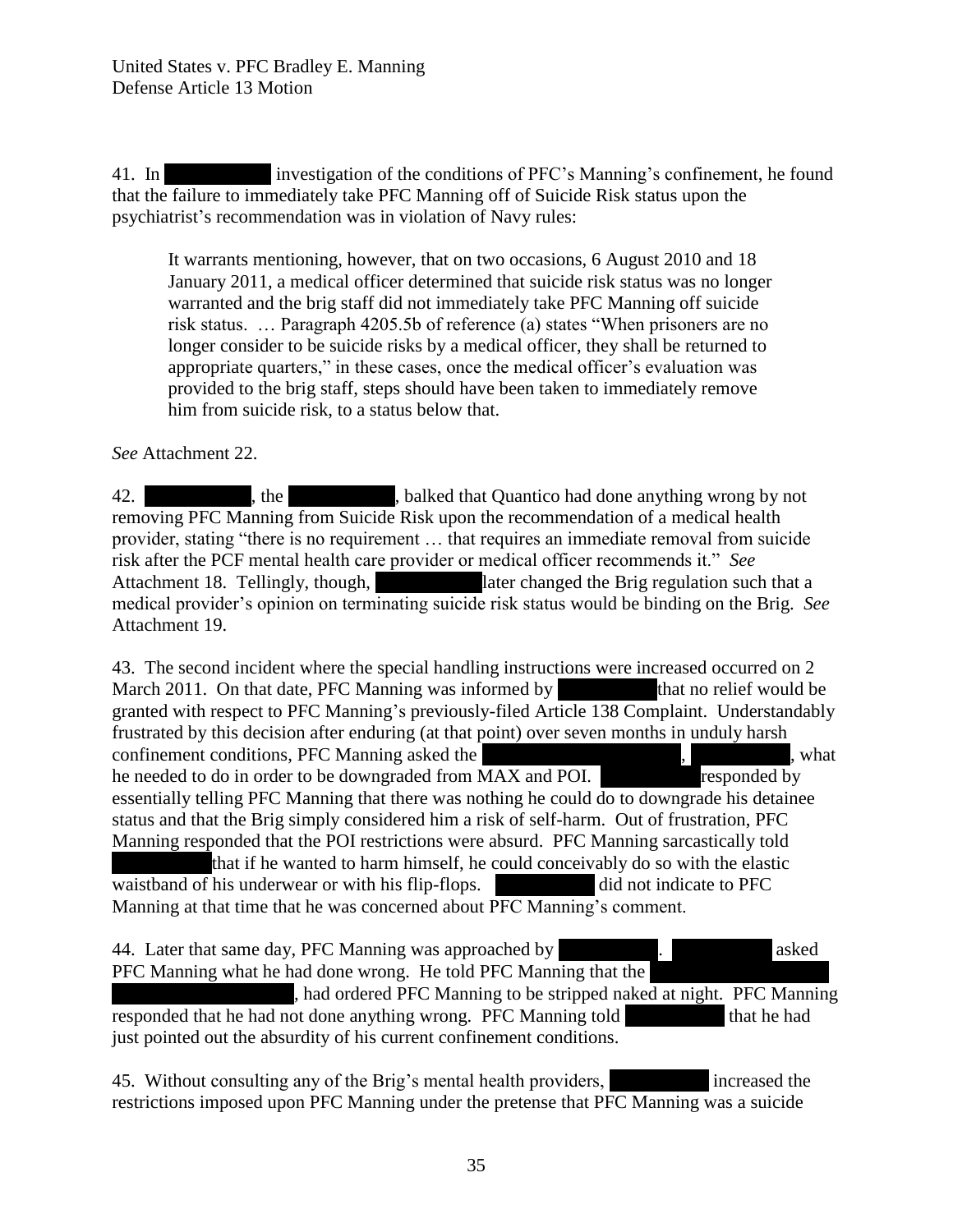risk. *See* Attachment 4. PFC Manning was not, however, placed under the designation of Suicide Risk. In order to keep PFC Manning in Suicide Risk, would have needed a supporting recommendation from one of the Brig's mental health providers. While needed the Brig psychiatrist's recommendation to keep PFC Manning under Suicide Risk, no such recommendation was needed in order to increase PFC Manning's special handling instructions under POI.

46. In response to this specific incident, the met with the PFC Manning. After speaking to PFC Manning, he assessed PFC Manning as a "low risk and requiring only routine outpatient follow-up [with] no need for ... closer clinical observation." *See* Attachment 2. In particular, he indicated that PFC Manning's statement about the waist band of his underwear was in no way prompted by "a psychiatric condition." *Id.* Rather it was part of his process of "intellectualizing" the conditions of his confinement.

47. https://enose.to ignore the assessment by the From 2 March 2011 until the chose to ignore the assessment by the From 2 March 2011 until the time he was transferred to the Joint Regional Correctional Facility (JRCF) at Fort Leavenworth, Kansas on 20 April 2011, PFC Manning was stripped of all his clothing at night. For the first couple of days, after surrendering his clothing to the Brig guards at night, PFC Manning had no choice but to lay naked in his cold jail cell until the following morning.

48. On 3 March 2011, PFC Manning was told to get out of bed for the morning DBS inspection. PFC Manning was not given any of his clothing back before the morning inspection. PFC Manning walked towards the front of his cell with his suicide blanket covering his genitals. The Brig guard outside his cell told him that he was not permitted to cover himself with his blanket because that would mean that he would not be standing at parade rest. PFC Manning relinquished the blanket and stood completely naked at parade rest, which required him to stand with his hands behind his back and his legs spaced shoulder width apart. PFC Manning stood at parade rest for about three minutes until the DBS arrived. Once the DBS arrived, everyone was called to attention. The DBS and the other guards walked past PFC Manning's cell. The DBS looked at PFC Manning, paused for a moment, and then continued to the next detainee's cell. After the DBS completed his inspection, PFC Manning was told to go sit on his bed. Several minutes later, PFC Manning was given his clothes and allowed to get dressed. PFC Manning was also required to stand naked at attention the next four days.

49. After apparent outside pressure on the Brig due to PFC Manning's mistreatment, PFC Manning was provided with a suicide smock to wear at night. *See* Attachment 26. However, due to PFC Manning's size and the coarseness of the smock, he had difficulty sleeping. PFC Manning is five foot three in height and weighs approximately 115 pounds. The smock was not designed for someone of his size. On one occasion, PFC Manning was being choked by the smock and was unable to free himself. As PFC Manning struggled to get out of the smock, two guards entered his cell and assisted in removing PFC Manning from the smock. *See* Attachment 27.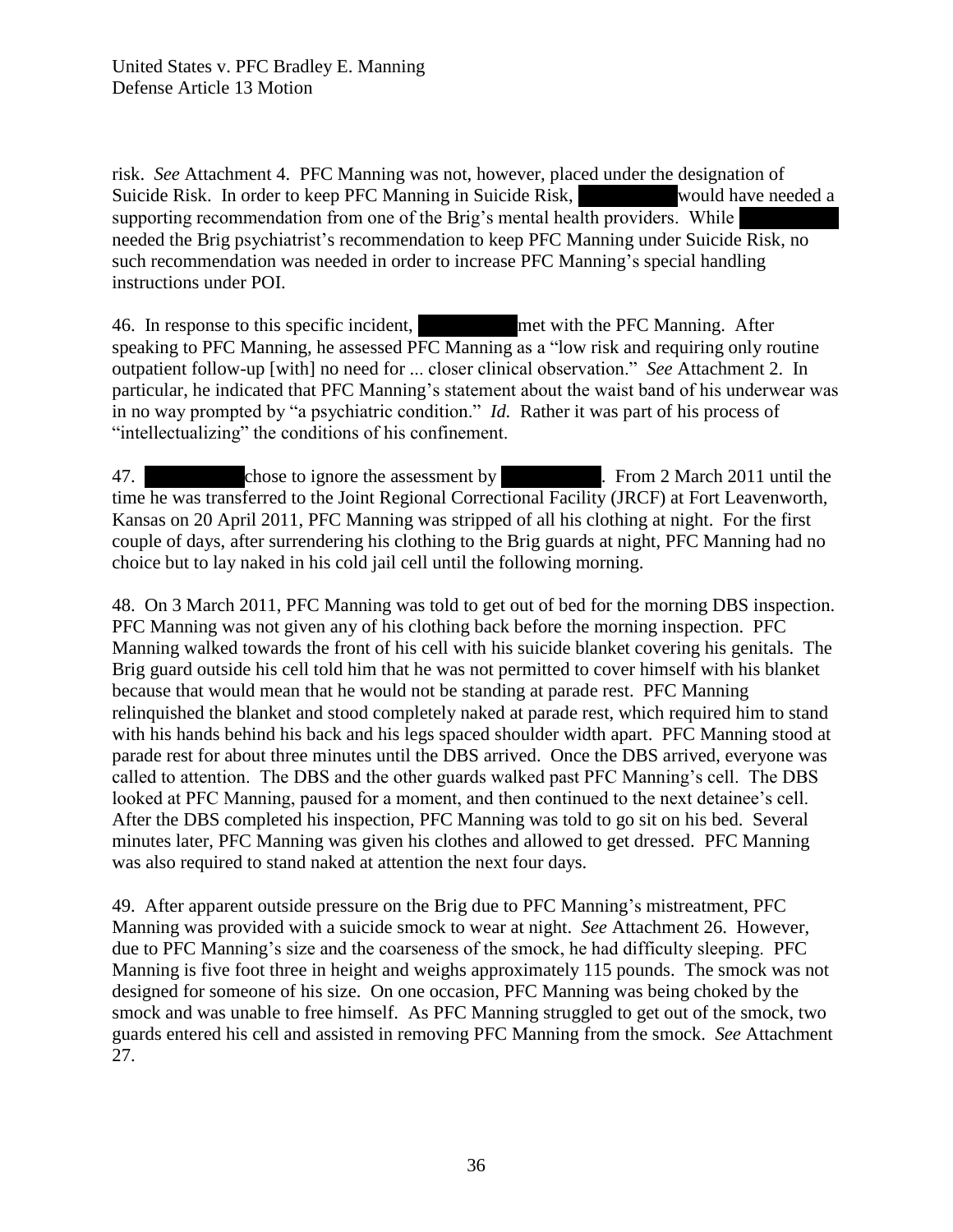50. To recap, on 18 January 2011 and 5 March 2011, the Brig increased the already onerous restrictions placed on PFC Manning in the following manner:

- a) From 18 January 2011 until 20 January 2011, PFC Manning was forced to strip down to his underwear during the day.
- b) From 18 January 2011 until 20 January 2011, PFC was forced to sleep naked at night.
- c) From 18 January 2011 until 20 January 2011, PFC Manning's eyeglasses were taken away from him.
- d) From 18 January 2011 until 20 January 2011, PFC Manning was not permitted out of his cell and was on 24-hour suicide watch.
- e) From 2 March 2011 until 6 March 2011, PFC Manning was forced to surrender all his clothing at night and sleep naked.
- f) From 2 March 2011 until 6 March 2011, PFC Manning was forced to surrender his eyeglasses during the day and at night. After 6 March 2011, his eyeglasses were returned to him during the day, but continued to be removed from him at night.
- g) On 3 March 2011 until 6 March 2011, PFC Manning forced to stand naked at parade rest where he was in view of multiple guards.
- h) From 7 March 2011 onward, PFC Manning was required to wear a heavy and restrictive suicide smock which irritated his skin and, on one occasion, almost choked him.

# **H. hetable of Order that PFC Manning Would Not Be Downgraded from POI and MAX**

51. On 13 January 2011,  $\qquad \qquad$  and  $\qquad \qquad$ , held a meeting to discuss PFC Manning's confinement conditions. The current , and his leadership staff were present. So too was the incoming . Along with the Brig leadership, the Brig psychiatrists  $\mathbf \epsilon$ ) and the Brig Judge Advocate, were also present.

52. At that meeting, state ordered that PFC Manning would be held in maximum custody and POI indefinitely.  $\blacksquare$  stated that "nothing is going to happen to PFC Eustody and POI indefinitely.<br>Manning on my watch." also said, "nothing's going to change. He won't be able to hurt himself and he won't be able to get away, and our way of making sure of this is that he will remain on this status indefinitely." At this point, see a go very upset and voiced his concerns.  $\frac{1}{\sqrt{R}}$  said something to the effect of, "Sir, I am concerned because if you're going to do that, maybe you might want to call it something else, because it's not based on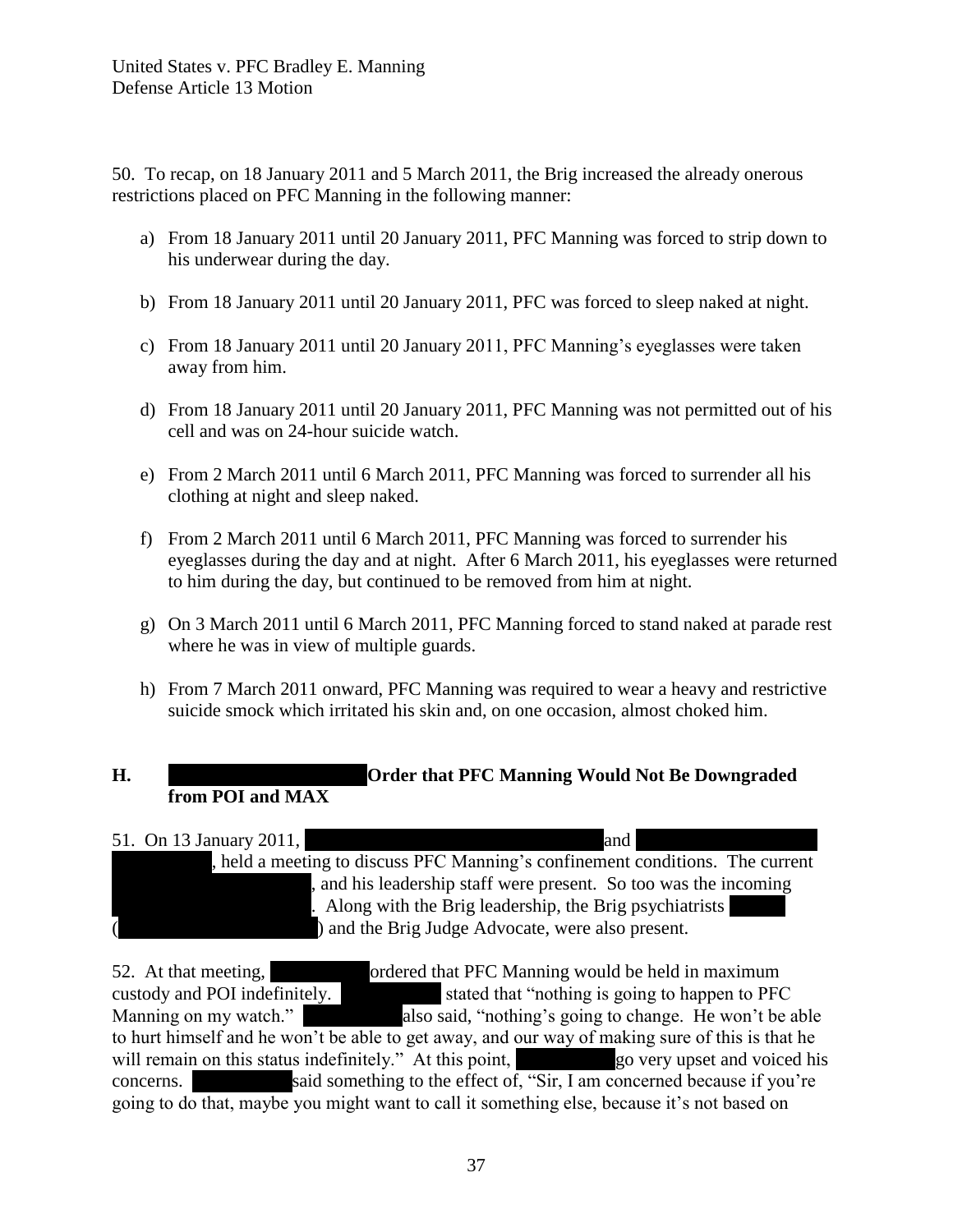anything from behavioral health." In response, said "We'll do whatever we want to do. You [the Brig psychiatrists] make your recommendation and I have to make a decision based on everything else." \*\*Redacted\*\*responded, "Then don't say it's based on mental health. You can say it's MAX custody, but just don't say that we're somehow involved in this." said, "That's what we're going to do."

53. \*\*Redacted\*\*made it clear to those present at the meeting that the decision to keep PFC Manning in MAX and POI was coming from those higher in the chain of command. *See*  Attachment 8 ("He indicated that Manning would remain in current status (POI) unless and until he received instructions from higher authority (unnamed). I do not recall him saying he would be kept that way until his legal process was complete, but the impression he left was not to expect any changes in the near future."; "The  $\blacksquare$  intimated that he was receiving instructions from a higher authority on the matter but did not say from whom.").

54. During this meeting,  $\frac{1}{R}$  informed that he would likely be appointed as a member of the Defense team. In response, \*\*Redacted\*\*told him that "that's not going to happen, doc." The next day, 14 January 2011, received his appointment order assigning him as a member of the Defense team. After this date,  $\frac{R}{R}$  was no longer invited to attend the weekly meetings with

55. \*\*Redacted\*\*was also aware that \*\*Redacted\*\*\*\*Redacted\*\*, \*\*Redacted\*\*, had frequent, sometimes weekly, meetings to discuss PFC Manning's confinement classification and assignment. As part of these meetings, \*\*Redacted\*\*was required to provide the \*\*\*\*\*\*\* with a status report on PFC Manning. *See* Attachment 8 ("I know that the higher base authorities had a frequent (sometimes weekly) meeting to discuss Manning, for which I supplied my CO with a status report – nothing that Manning had told me, mind you, but his condition and my recommendations, particularly to remove conditions I felt were unnecessary.").

#### **I. Domestic and International Reaction to PFC Manning's Conditions of Confinement**

56. The conditions of PFC Manning's confinement while at Quantico sparked domestic and international outrage. Among those that spoke out about PFC Manning's inhumane conditions of confinement were the following:

- a) Amnesty International wrote a letter calling for the restrictive conditions of confinement to be lifted; *See* Attachment 28.
- b) A group of 300 law professors denounced the confinement conditions being endured by PFC Manning as being "degrading", "inhumane," "illegal," and "immoral"; *See*  Attachment 29.
- c) Preeminent constitutional law scholar \*\*Redacted\*\*\*\*Redacted\*\*spoke out that the conditions under which PFC Manning was being held were "not only shameful but unconstitutional"; *See* http://www.guardian.co.uk/world/2011/apr/10/bradley-manninglegal-scholars-letter.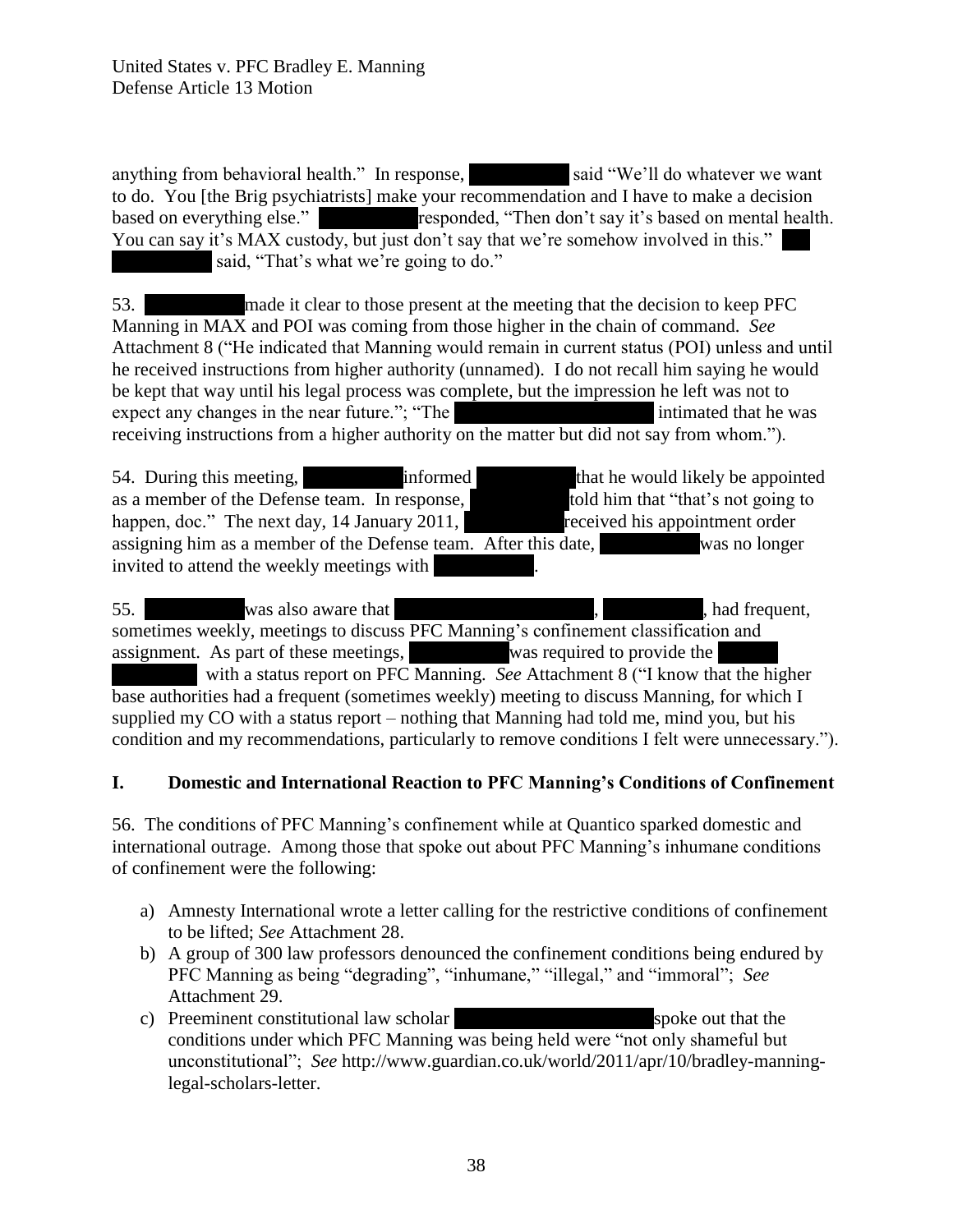- d) Psychologists for Social Responsibility wrote a letter outlining the very harmful effects of prolonged solitary confinement and implored officials to "rectify the inhumane, harmful, and counterproductive treatment of PFC Manning"; *See* Attachment 30.
- e) Department of State spokesman \*\*Redacted\*\*referred publicly to PFC Manning's conditions of confinement being "ridiculous and counterproductive and stupid." He was later fired for his comment.
- f) European leaders urged the United States to allow the United Nations to investigate claims of illegal pretrial punishment; *See* Attachment 31.
- g) Concerned citizens called Quantico and organized rallies and marches to bring awareness to PFC Manning's conditions of confinement.
- h) \*\*Redacted\*\*\*\*Redacted\*\*pleaded for access to PFC Manning and compared the conditions of his confinement to Abu-Ghraib;

All these pleas fell upon deaf ears. Quantico continued to hold PFC Manning under MAX and in POI (or under Suicide Risk) for almost nine months.

57. Additionally, the  $\ddot{\text{F}}$  and  $\ddot{\text{F}}$  and  $\ddot{\text{F}}$  tried for months to set up and unmonitored meeting with PFC Manning where he could investigate claims of illegal pretrial punishment. All his requests were denied.<sup>6</sup> In a letter to **from** the from  $\blacksquare$ told  $*You$  should have no expectation of privacy in your communications with PFC Manning." *See* Attachment 32.

58. \*\*Redacted\*\*\*\*Redacted\*\*published his findings in the 29 February 2012 \*\*\*\*\*\*\*\*\*\*\*\*\*\*\*

# **United States of America**

\*\*Redacted\*\*\*\*Redacted\*\*.

 $\overline{a}$ 

(a) UA 30/12/2010 Case No. USA 20/2010 State reply: 27/01/2011 19/05/2011 Allegations of prolonged solitary confinement of a soldier charged with the unauthorized disclosure of classified information.

170. The **thanks** the Government of the United States of America for its response to this communication regarding the alleged prolonged solitary confinement of Mr. Bradley E. Manning, a US soldier charged with the unauthorized disclosure of classified information. According to the information received, Mr. Manning was held in solitary confinement for twenty-three hours a day following his arrest in May 2010 in Iraq, and continuing through his transfer to the brig at Marine Corps Base Quantico. His solitary confinement - lasting about eleven months - was terminated upon his transfer from Quantico to the Joint Regional Correctional Facility at Fort Leavenworth on 20 April 2011. In his report, the \*\*\*\*\*\*\* \*\*\*\*\*\*\*\*\*\* stressed that "solitary confinement is a harsh

<sup>6</sup> and officials at Amnesty International also tried to set up an unmonitored visit with PFC Manning, also to no avail.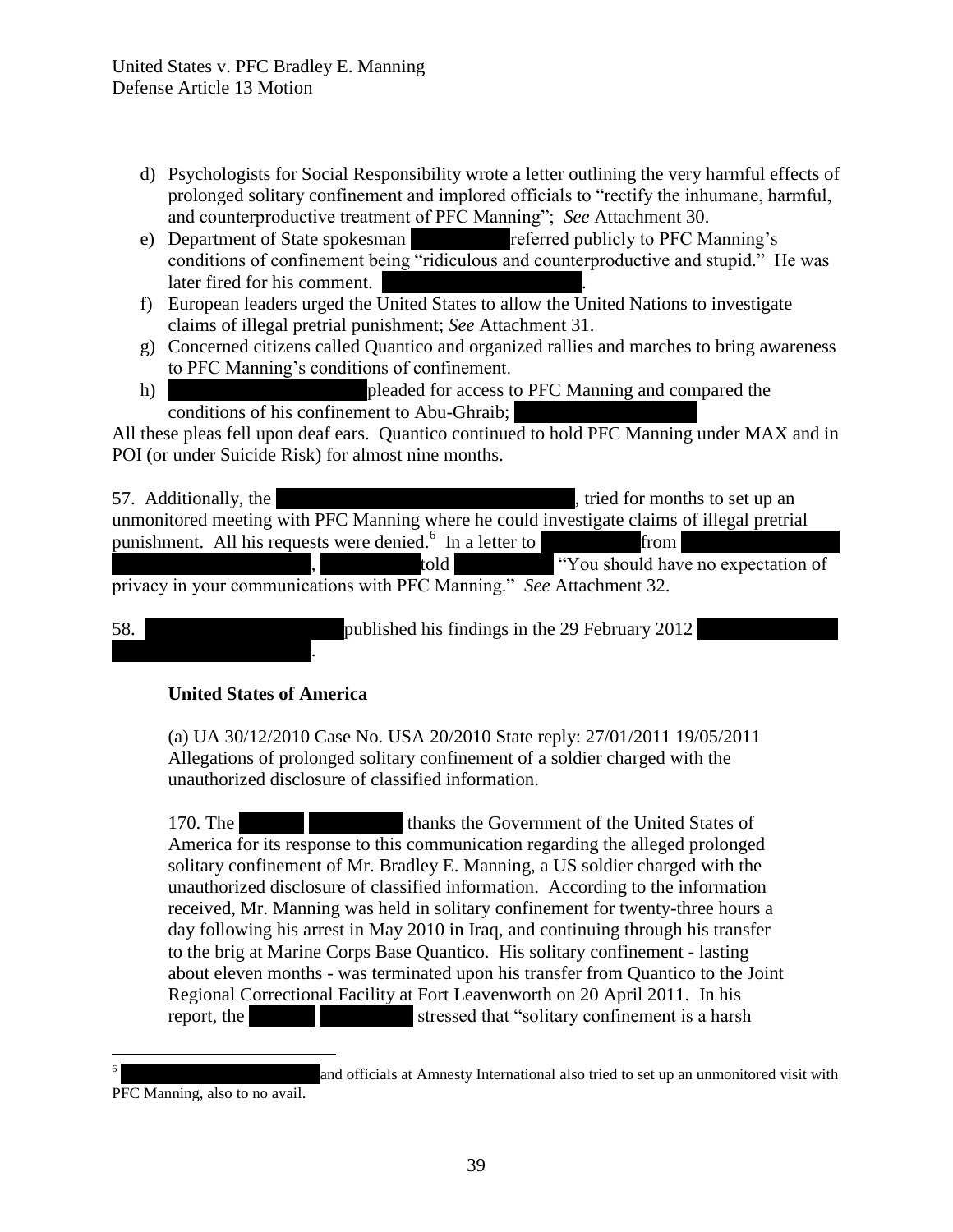measure which may cause serious psychological and physiological adverse effects on individuals regardless of their specific conditions." Moreover, "[d]epending on the specific reason for its application, conditions, length, effects and other circumstances, solitary confinement can amount to a breach of article 7 of the International Covenant on Civil and Political Rights, and to an act defined in article 1 or article 16 of the Convention against Torture." (A/66/268 paras. 79 and 80) Before the transfer of Pfc Manning to Fort Leavenworth, the

requested an opportunity to interview him in order to ascertain the precise conditions of his detention. The US Government authorized the visit but ascertained that it could not ensure that the conversation would not be monitored. Since a non-private conversation with an inmate would violate the terms of reference applied universally in fact-finding by Special Procedures, the

had to decline the invitation. In response to the  $\mathbf \epsilon$ request for the reason to hold an unindicted detainee in solitary confinement, the government responded that his regimen was not "solitary confinement" but "prevention of harm watch" but did not offer details about what harm was being prevented. To the \*\*\*\* \*\*\* request for information on the authority to impose and the purpose of the isolation regime, the government responded that the prison rules authorized the to impose it on account of the seriousness of the offense for which he would eventually be charged. The \*\*\*\*\*\*\*\* concludes that imposing seriously punitive conditions of detention on someone who has not been found guilty of any crime is a violation of his right to physical and psychological integrity as well as of his presumption of innocence. The again renews his request for a private and unmonitored meeting with Mr. Manning to assess his conditions of detention.

(b) AL 15/06/2011 Case No. USA 8/2011 State reply: None to date Follow-up to a letter sent 13 May 2011 requesting a private unmonitored meeting with Private (Pfc.) Bradley Manning.

171. The thanks the Government of the United States of America for its response to the communication dated 13 May 2011 requesting a private unmonitored meeting with Private Bradley Manning. Regrettably, to date the Government continues to refuse to allow the \*\*\*\*\*\* \*\*\*\* to conduct private, unmonitored, and privileged communications with Private Manning, in accordance with the working methods of his mandate (E/CN.4/2006/6 paras. 20- 27).

# *Id.*

59. \*\*Redacted\*\*told the British newspaper, The Guardian, that: "I conclude that the 11 months under conditions of solitary confinement (regardless of the name given to his regime by the prison authorities) constitutes at a minimum cruel, inhuman and degrading treatment in violation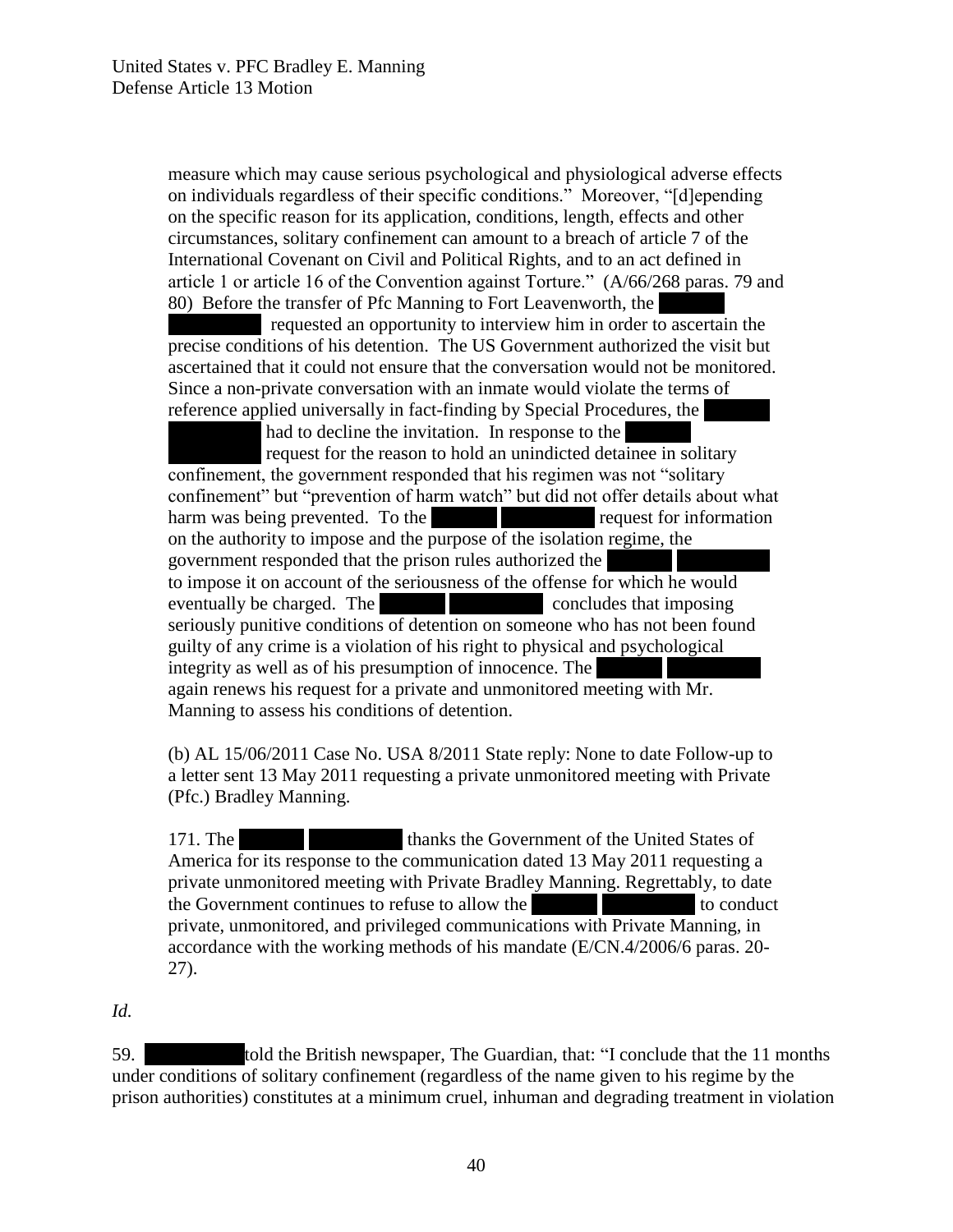United States v. PFC Bradley E. Manning Defense Article 13 Motion

of article 16 of the convention against torture. If the effects in regards to pain and suffering inflicted on Manning were more severe, they could constitute torture." *See* http://www.guardian .co.uk/world/2012/mar/12/bradley-manning-cruel-inhuman-treatment-un.

60. The Defense tried repeatedly to assist  $\qquad \qquad$  (along with  $\qquad \qquad$  and Amnesty International) in setting up an unmonitored visit with PFC Manning. The Government, along with the Brig, insisted that none of these would qualify as an "official" visit, and therefore must be monitored.

61. The Quantico Brig rules provide for both "authorized visits" and "official visits." The latter are not monitored. The rules provide as follows:

3.17. CORRESPONDENCE AND VISITATION: Confinement should not stop a prisoner from keeping in contact with members of their immediate family and authorized visitors via mail or personal visits. Each prisoner's family will be interested in their progress and concerned about their well-being and morale. Morale is a two way street and family members need be encouraged just as much as the prisoner. Prisoners are strongly urged to correspond and arrange visits. Prisoners are encouraged to place all potential visitors on their visitor list even if the chance or their visiting is remote. In the event during your confinement you wish to add additional people to the visitation list you must submit a DD Form 510 with name, relationship, age, and address to the Admin Chief. The following guidelines are applicable:

a. Authorized: No limitations will be imposed as to the number or persons who may visit with a prisoner, except as to maintain security, control, or to exclude persons disapproved by the Commanding Officer for cause. Authorized visitors include the prisoner's immediate family (spouse, children, parents, brothers, sisters or guardians) or anyone who has established a proper relationship with the prisoner prior to him being confined.

b. Official: These visits are for the purpose of conducting official government business, either on behalf of the prisoner or in the interest of justice. Visits from lawyers, military officials, civilian officials, or anyone listed as a privileged correspondence in paragraph 3.17f of this regulation, having official business to conduct are considered official visits and may be authorized by the Commanding Officer to visit at any time during normal working hours. All prisoners will be required to see official military visitor(s). Refusal to visit with official military visitors will be subject to disciplinary action.

…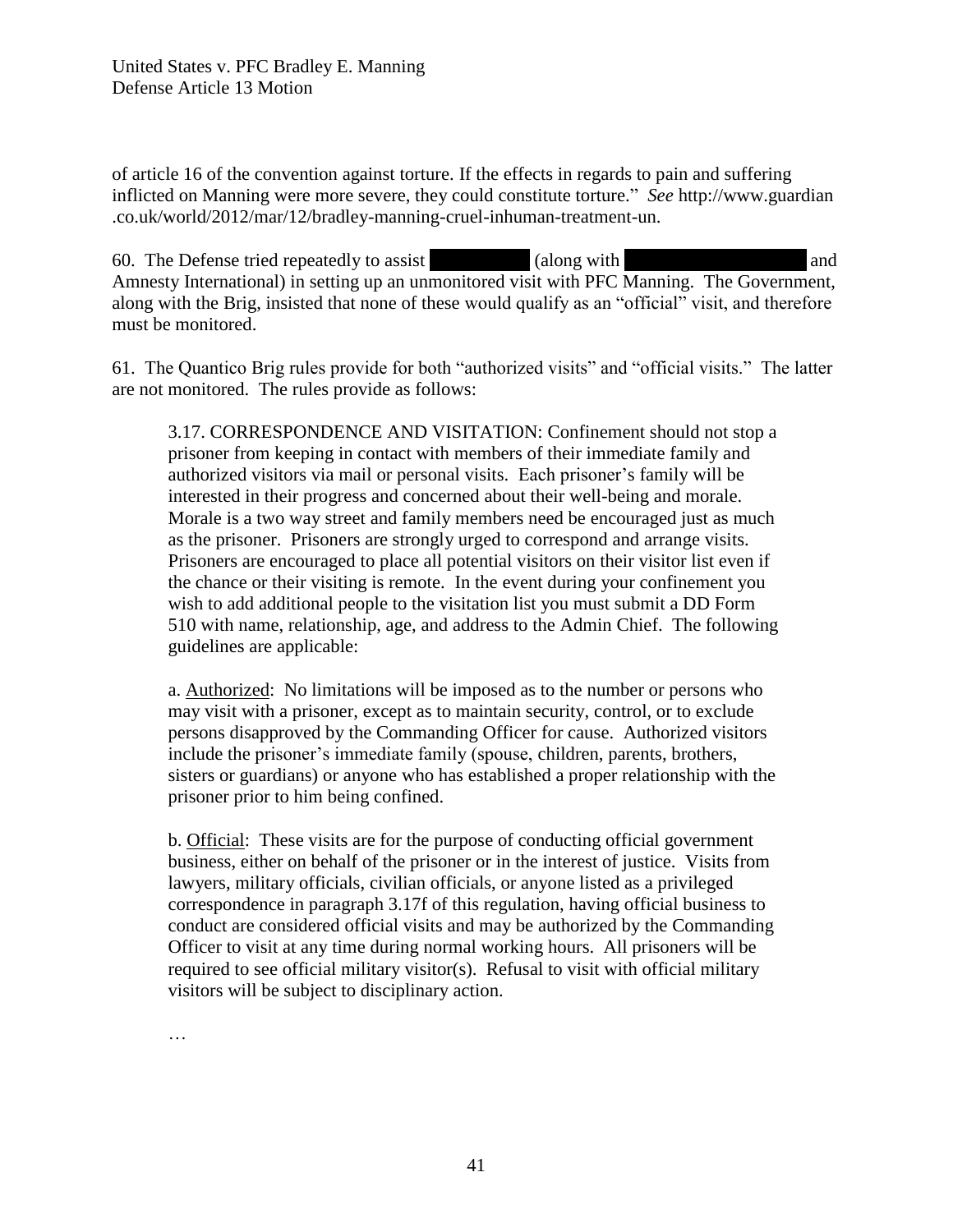Privileged Correspondence: All incoming and outgoing correspondence (mail) between a prisoner and the following is privileged and not subject to inspection unless reasonable doubt exists as to the correspondence being bona fide:

a. The President or Vice President of the United States.

b. Members of Congress of the United States.

c. The Attorney General of the United States and Regional Offices of the Attorney General.

d. The Judge Advocate General of each military service or his/her representatives.

e. Prisoners Defense Counsel or any military/civilian attorney of record.

f. Any attorney listed in professional or other directories or an attorney's representative.

g. Prisoner's clergyman, when approved by the chaplain.

*See* Attachment 34.

62. On 31 March 2012, Mr. Coombs wrote the following to CPT Fein:

I have informed that he is authorized to visit PFC Manning under the rules and regulations for the Quantico Brig. Under Brig Order P1640.1C, paragraph 3.17, there are two types of visitors for a detainee, authorized and official.

1) Authorized visitors are required to be added by the detainee and approved by the Quantico Brig. Any person added to the authorized visitors list may visit the detainee on any Saturday or Sunday between the hours of 12:00 and 3:00 p.m. These visits are monitored by the Brig. The Brig requires the visits to take place in a no-contact booth for any detainee held in Maximum Custody. The doors to the booth must remain open and the entire visit will be recorded by the Brig. Anything said during these visits is not privileged and can be used later by the government in a court-martial proceeding.

2) Official visitors are for the purpose of conducting official government business, either on behalf of the detainee or in the interest of justice. Official visits may be authorized by the Brig Officer to visit a detainee at any time during normal working hours. The official visits are considered privileged, and are not subject to recording or monitoring. The Brig's rules and regulations identify the following individuals as qualifying for official visits:

- a) Military officials.
- b) Civilian officials.

c) The President or Vice President of the United States.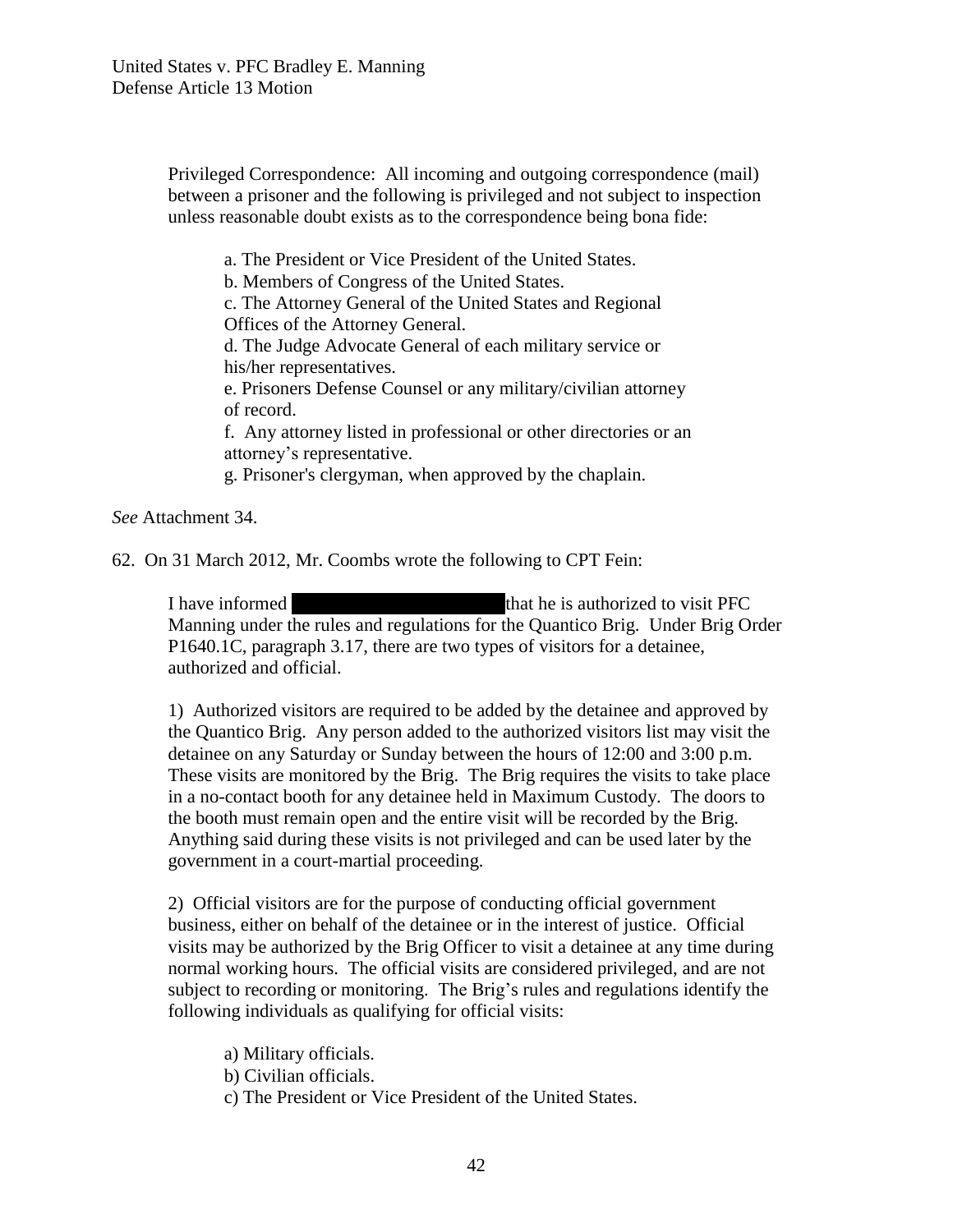d) Members of Congress of the United States.

e) The Attorney General of the United States and Regional Offices of the Attorney General.

f) The Judge Advocate General of each military service or his or her representative.

g) Prisoner's Defense Counsel or any military or civilian attorney of record.

h) Any attorney listed in professional or other directories or an attorney's representative.

i) Prisoner's clergyman when approved by the chaplain.

Given the difference between authorized and official visits, PFC Manning does not want to waive his entitlement to have a privileged conversation with

. You should know, that Amnesty International is also making a request for an official visit as well as \*\*\*\*, the \*\*\* \*\*Redacted\*\*\*\*Redacted\*\*.

I have recommended that each of the above individuals contact the facility directly to arrange for an official visit. I am hoping that you will indeed ensure that the Quantico Brig honors its own rules and regulations.

*See* Attachment 33.

63. On 1 April 2011, Mr. Coombs contacted  $\ddot{\text{R}}$ , the regarding an official visit:

I have been informed by  $\blacksquare$ International that they have been told by your office they do not qualify for an official visit. Instead, they are being directed to request to be added to PFC Manning's "authorized" visitors list. Additionally, office is being told that the Brig Order that his office is referencing does not exist. I have seen Brig Order P16401C, dated 1 July 2010. This order clearly provides for both authorized and official visits.

*Id.* Thus, it appears that Brig Officials lied to \*\*Redacted\*\*\*\*Redacted\*\* about the very existence of Brig Order P16401C.

64. On 5 April 2011, CPT Fein responded:

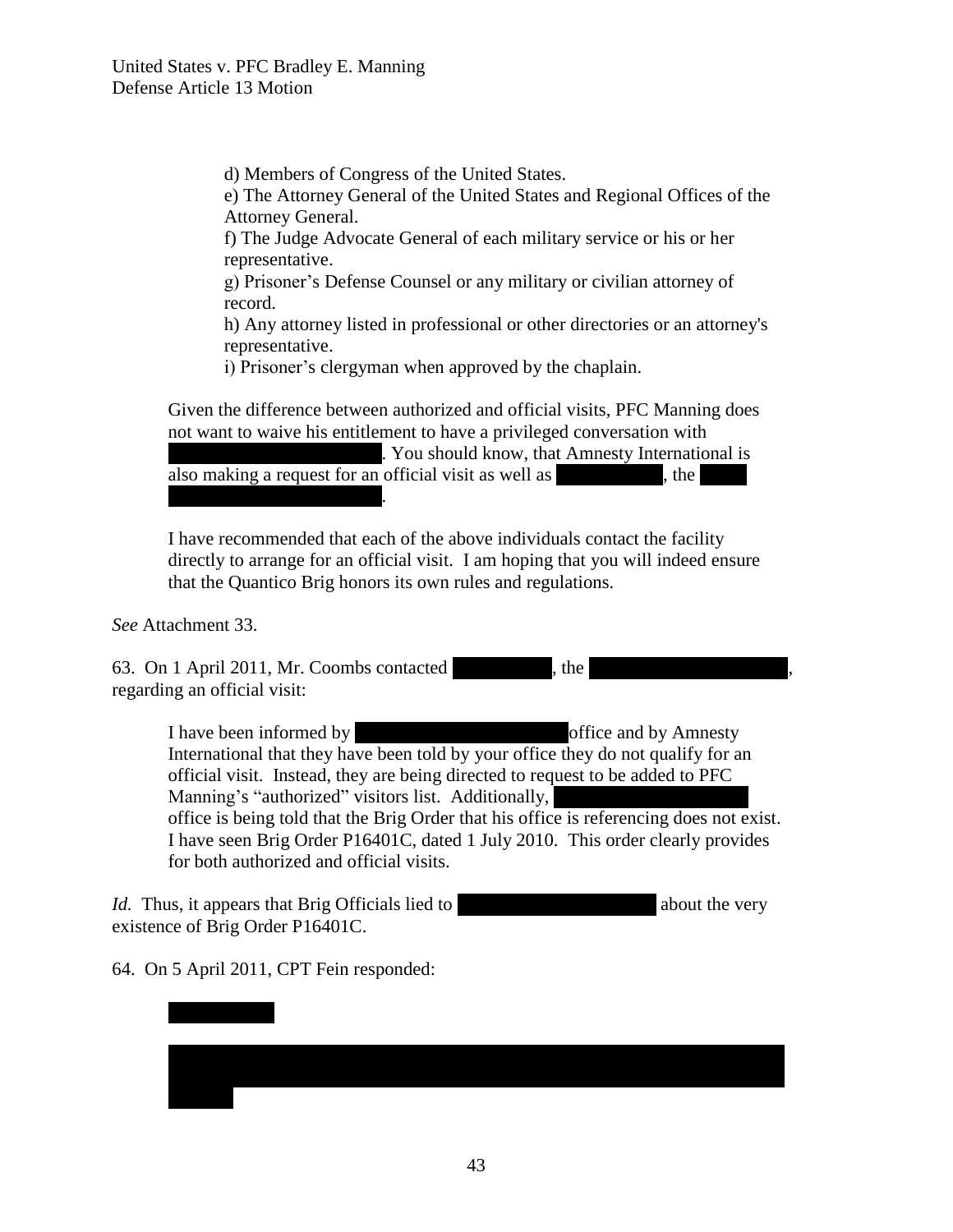United States v. PFC Bradley E. Manning<br>Defense Article 13 Motion











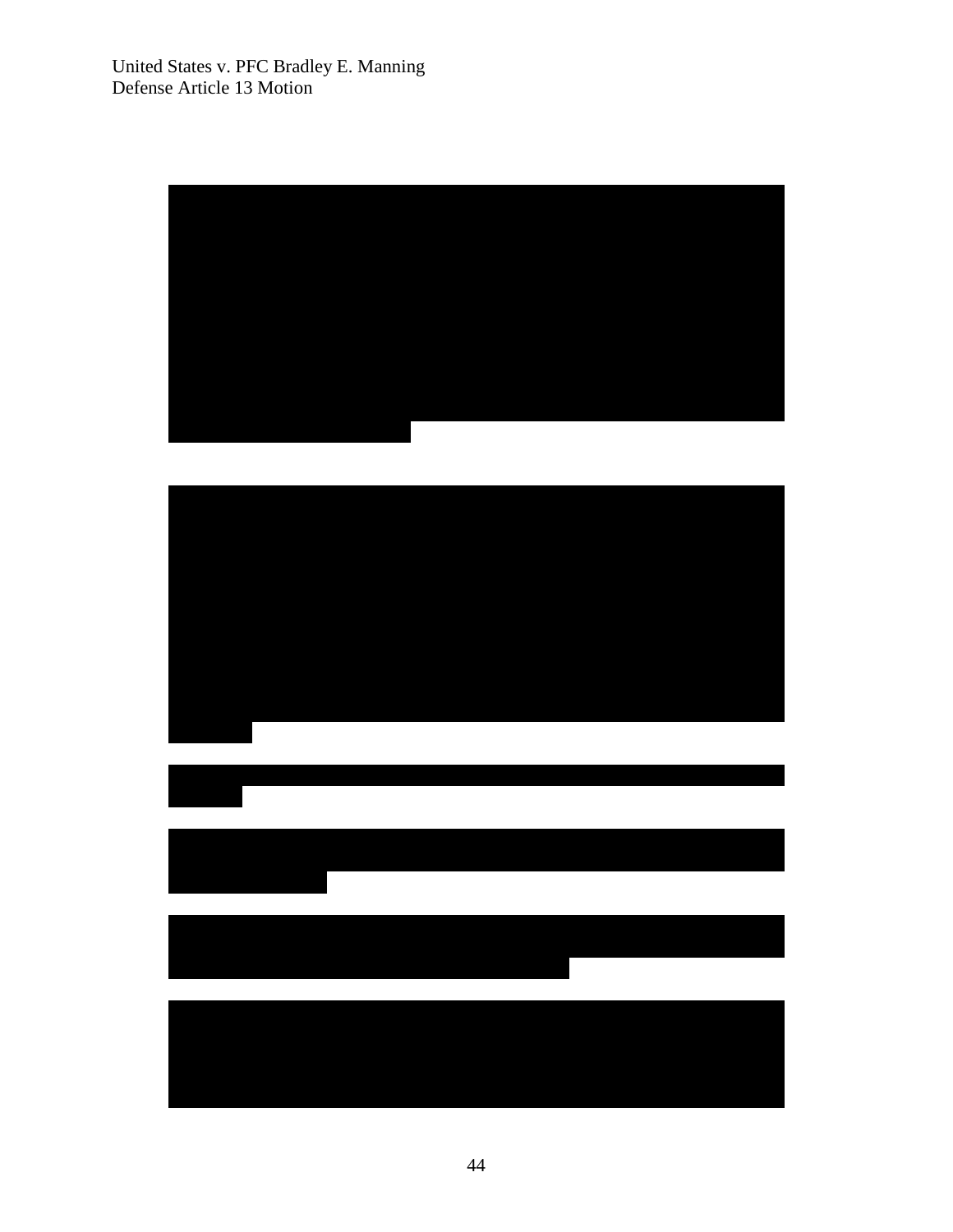

 $Id.$ 

65. On 6 April 2010, Mr. Coombs sent the following response to CPT Fein:

1. Thank you for your reply. Is the interpretation of the Brig Order the , the Quantico Brig's interpretation, or simply your interpretation?

The sentence that you gloss over in your reply is actually the critical one from the Brig Order. This sentence states that "[v]isits from lawyers, military officials, civilian officials, or anyone listed as a privileged correspondence in paragraph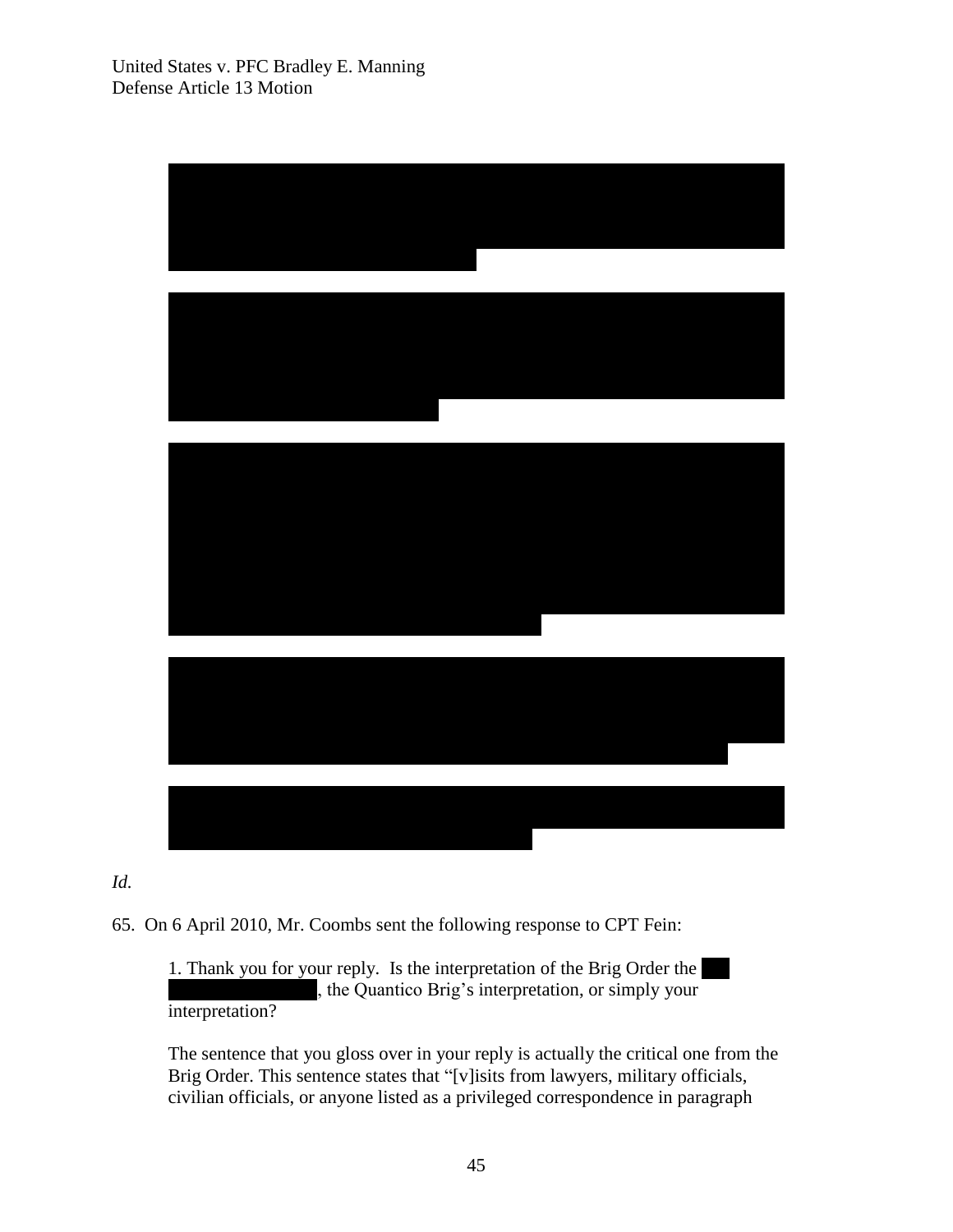3.17f of this regulation, having official business to conduct are considered official visits..." (Emphasis added). \*\*Redacted\*\*\*\*Redacted\*\*, \*\*Redacted\*\*from the United Nations, and any representative from Amnesty International would clearly fall within the scope of individuals identified in paragraph 3.17f and are therefore deemed to be official visits under the Brig Order.

Under the interpretation advanced in your previous message, a member of Congress is conducting an "official" visit only if he is conducting "official government business" and a member of a non-government organization is not "official' as they are not conducting "government business." Besides being an [sic] perfunctory argument without support under the Brig Order, it is also one that is easily nullified by using the example of a civilian attorney. Paragraph 3.17f states that a "civilian attorney of record" is deemed to be an official visit. A civilian attorney is clearly a non-government entity and as such is not conducting "official government business." This clearly belies any attempt to argue official visits are limited in the way that you suggest.

Moreover, official visits are clearly privileged under the Brig Order. While section 3.17f speaks to mail correspondence being privileged, it must follow that oral communications are also privileged. It would not make sense that a detainee would enjoy the protection of a privileged communication from an individual listed in paragraph 3.17f if the correspondence came by way of mail as opposed to an in-person conversation with the same individual.

With regards to the \*\*\*\*\*\*\* \*\*\*\*\*\*\*\*\*\*\*\*\*\*\*\*\*\*\*\*\*\*\*\*\*\*\* dated 16 September 2010, his failure to recognize other individuals who are entitled by the Brig Order to have a privileged conversation is not dispositive. The order is unenforceable given the fact it would authorize the recording of privileged conversations. Likewise, the government's concern surrounding PFC BM's right to counsel is misplaced. Mental health providers and brig chaplains are able to speak with PFC BM without coordination with civilian counsel. As long as the conversations are privileged, the government's concern would seem unwarranted.

Given the above, I request that you clarify the Quantico Brig's official position on this issue.

*Id.*

| 66. CPT Fein then clarified on 7 April 2011 that "            |
|---------------------------------------------------------------|
| " <i>Id.</i> Owing to the interpretation of the Brig policy,  |
| PFC Manning was never permitted an unmonitored visit with the |
| or Amnesty International.                                     |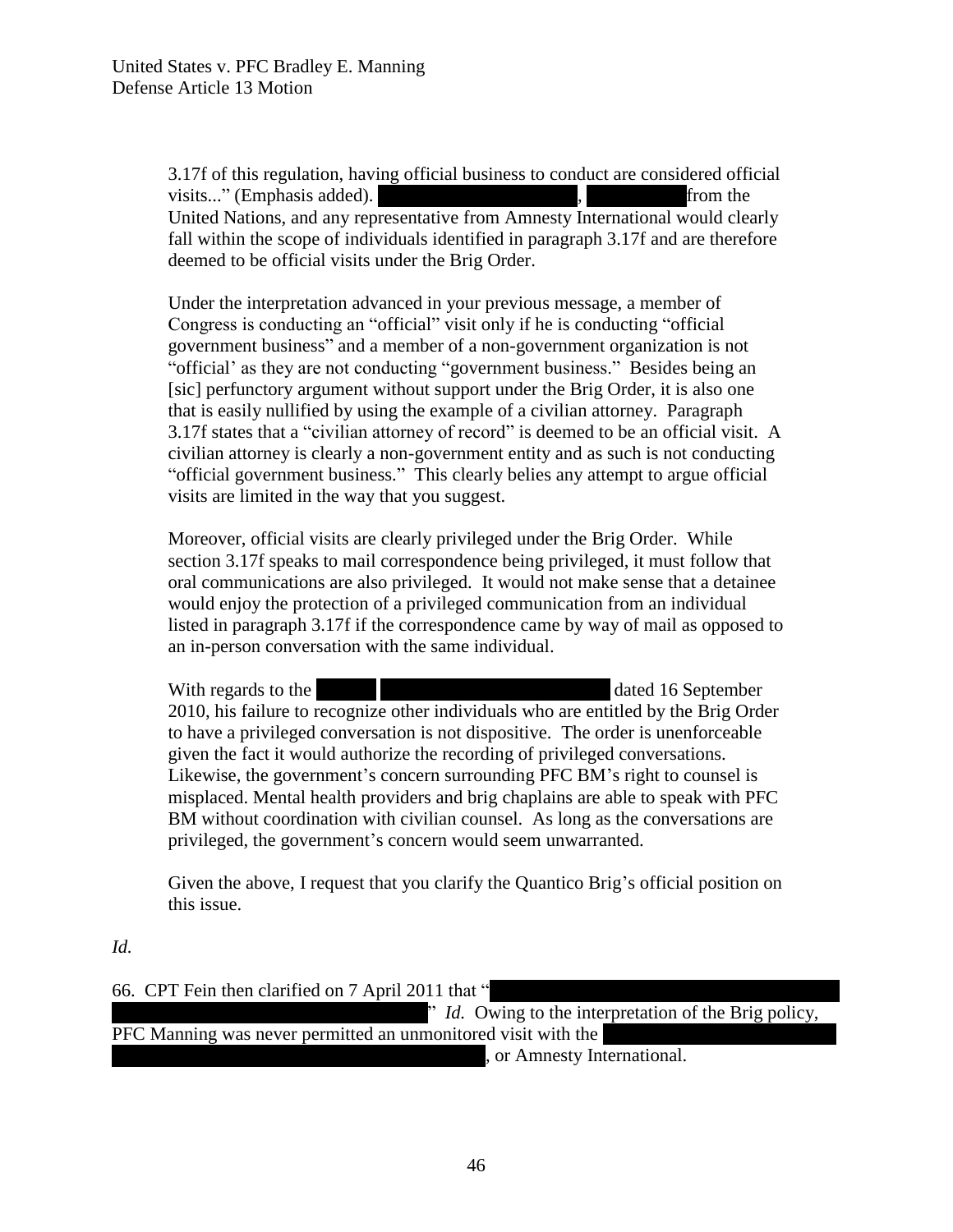#### **J. PFC Manning's Repeated Pleas for Relief From the Onerous Conditions of His Confinement**

67. PFC Manning repeatedly requested to be removed from MAX and POI. Additionally, PFC Manning's civilian counsel made numerous requests of the United States Army Staff Judge Advocate's Office for the Military District of Washington to assist in removing PFC Manning from MAX and POI.

68. In the fall of 2010, Mr. Coombs and CPT Fein had several telephone conversations about the onerous conditions of PFC Manning's confinement. On 3 December 2010, Mr. Coombs wrote to CPT Fein asking whether he had "an update on the POI issue with PFC Manning." *Id.* Mr. Coombs continued,

saw PFC Manning on Thursday. It is my understanding that after speaking with PFC Manning, he is still recommending that the POI restrictions be lifted. As mentioned earlier, given the recommendation of  $\blacksquare$ , I do not believe the confinement facility has a legitimate non-punitive basis to keep PFC Manning on the POI status. Additionally, it is my understanding that other than in this instance, the confinement facility has never had anyone under POI restrictions for this length of time. This fact also cuts against a legitimate non-punitive basis.

*Id.* CPT Fein responded,

 $\ddot{a}$   $\ddot{a}$ 

69. On 8 December 2010, CPT Fein had still not addressed the POI issue. Mr. Coombs wrote to him again saying, "How is the POI issue coming along? My understanding is that  $\overline{\phantom{a}}$  is still recommending that the POI be lifted." *Id.* CPT Fein responded, ." *Id.* Mr. Coombs responded,

Do you have a time-table on the POI issue. Earlier today, I spoke with  $\mathbf{R}$ . He told me that he is still recommending that PFC Manning be taken off of POI status. He told me that the behavior witnessed by the guards appears to be a result of a side effect from PFC Manning's sleep medication.

As I have said before, I believe the current confinement conditions rise to the level of unlawful pretrial punishment. \*\*\*\*\*\*\*does not have a legitimate basis to continue to ignore the advice of his mental health professional. Maintaining the POI status prevents PFC Manning from exercising, having basic items such as a pillow and sheet, and subjects him to prolonged isolation. Please tell me what you have done so far to address this issue, and the additional steps that you plan to take to resolve it.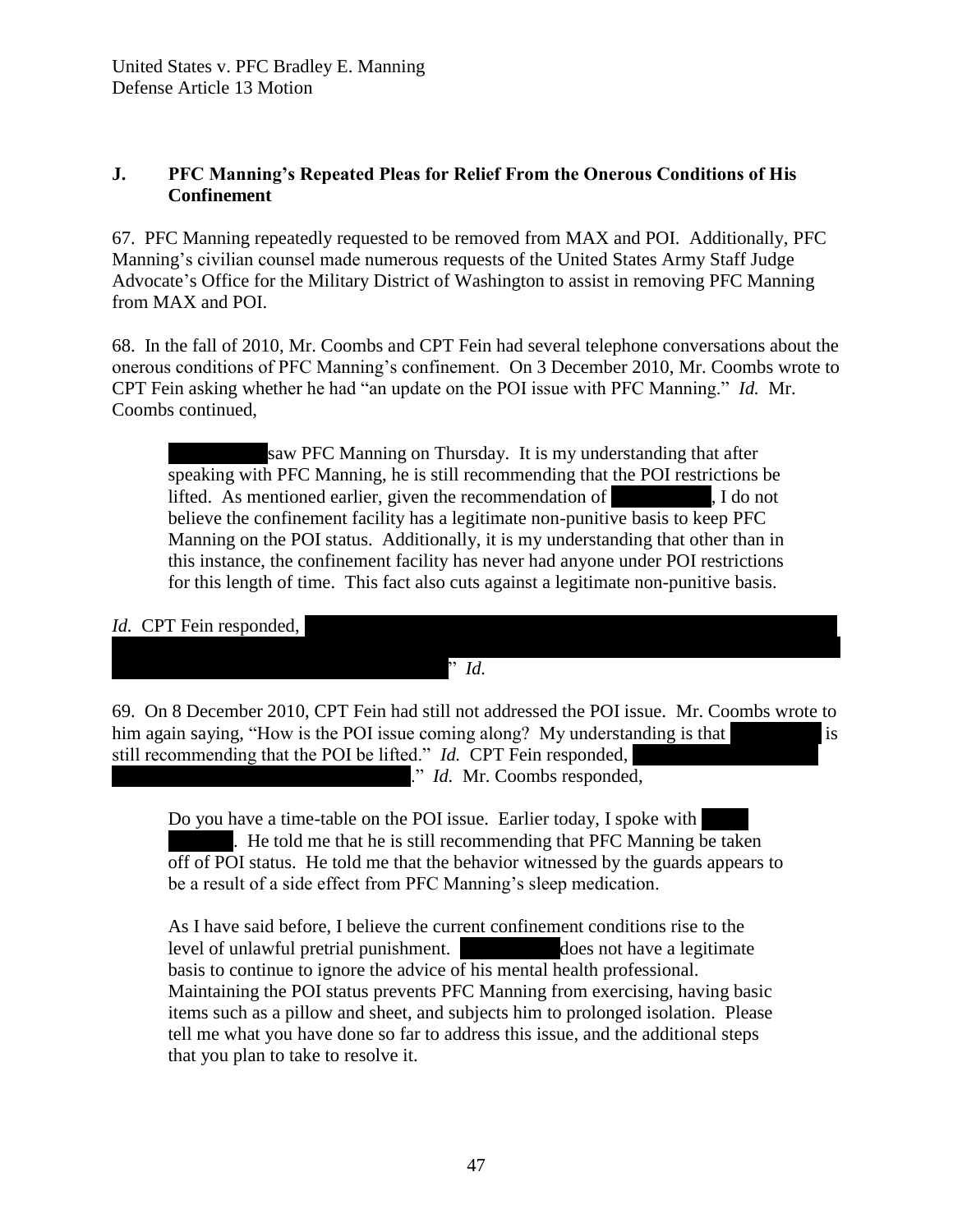*Id.* The next day, on 9 December 2010, CPT Fein responded to Mr. Coombs, stating,

The contraction of the contraction of the contraction of the contraction of the contraction of the contraction of the contraction of the contraction of the contraction of the contraction of the contraction of the contract  $\therefore$  *Id.* 

70. Of course, PFC Manning was not taken off MAX or POI status. And it is clear that CPT Fein and the Government did not advocate for the rights of PFC Manning during this period despite repeated protestations from the Defense that PFC Manning was being subjected to illegal pretrial punishment. In late November 2010, just prior to the emails chronicled above, someone from the Government (i.e. the prosecution team) contacted the Brig and said the following:



*See* Attachment 35.

71. Thus, it appears that the Government did not actually try to have PFC Manning removed from POI status

 $^{\prime\prime}$ , but simply made inquiries of the Brig to " $^{\prime\prime}$  the concerns raised by the Defense. *Id.*

72. During this time, the Government also requested copies of sunshine logs maintained by the Brig:



*Id.* Far from trying to remedy the situation, the Government was just looking for documentation that could be used to "combat any potential Article 13 issues." *Id.*

73. All of the Defense's requests for a change in confinement conditions were met with assurances that the confinement conditions were being reviewed and would be adjusted in time. However, despite these assurances, PFC Manning remained in MAX and POI at Quantico for over eight months. When combined with the time he spent on Suicide Risk in Kuwait, PFC Manning was in the equivalent of solitary confinement for almost eleven months.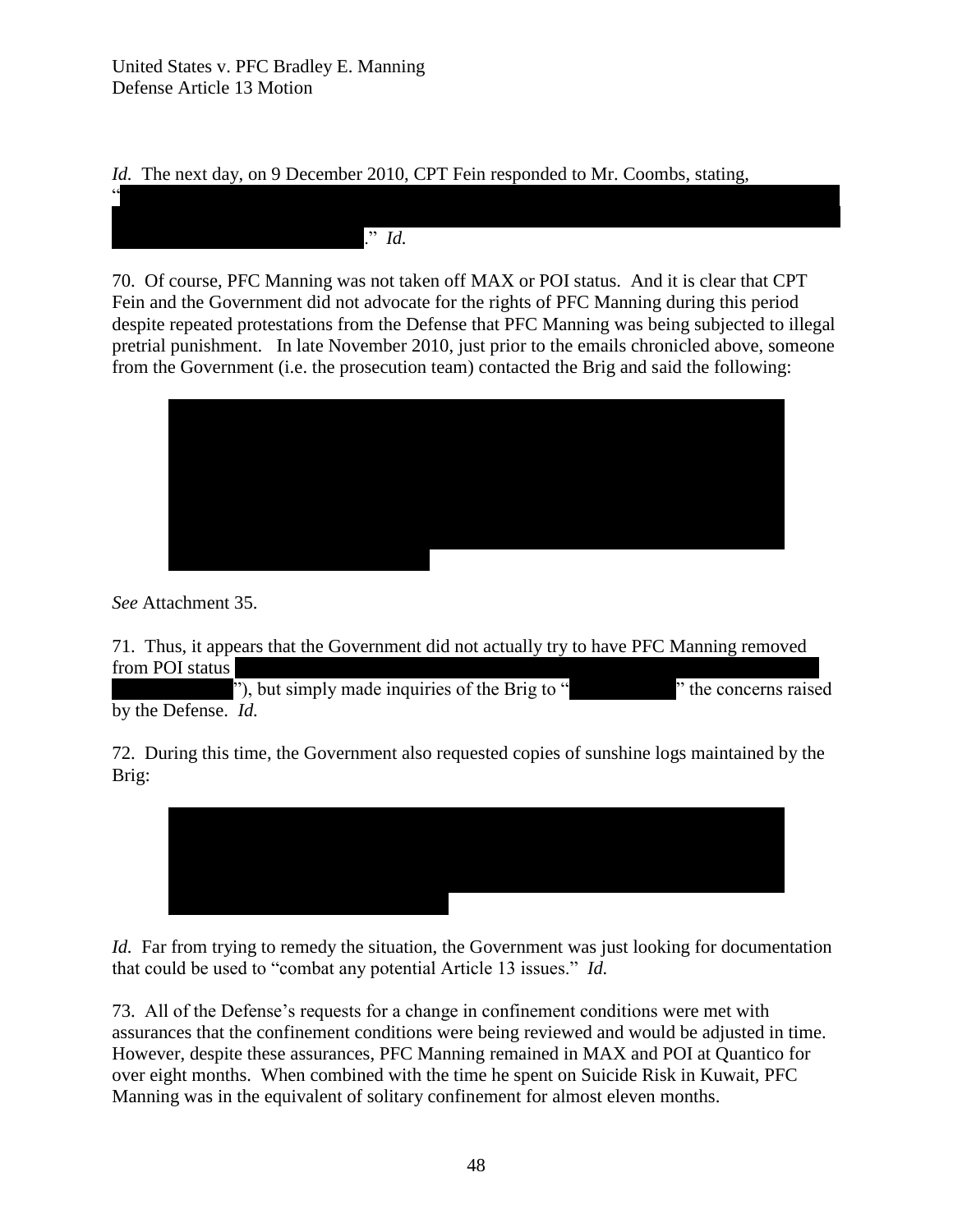74. On 5 January 2011, PFC Manning filed a complaint with the Quantico and a DD Form 510 complaint through the Brig's grievance process. *See* Attachments 10, 36. The complaint and the official grievance requested that the \*\*\*\* \*\*\* remove PFC Manning from MAX and POI or provide justification for his decision to keep PFC Manning in MAX and POI. PFC Manning was not provided with any form of redress through the grievance process.

75. On 13 January 2011, PFC Manning filed a request for release from pretrial confinement under R.C.M. 305(g). *See* Attachment 11. PFC Manning cited the unduly harsh confinement conditions, the Quantico  $\frac{1}{\sqrt{1-\frac{1}{\sqrt{1-\frac{1}{\sqrt{1-\frac{1}{\sqrt{1-\frac{1}{\sqrt{1-\frac{1}{\sqrt{1-\frac{1}{\sqrt{1-\frac{1}{\sqrt{1-\frac{1}{\sqrt{1-\frac{1}{\sqrt{1-\frac{1}{\sqrt{1-\frac{1}{\sqrt{1-\frac{1}{\sqrt{1-\frac{1}{\sqrt{1-\frac{1}{\sqrt{1-\frac{1}{\sqrt{1-\frac{1}{\sqrt{1-\frac{1}{\sqrt{1-\frac{1}{\sqrt{1-\frac{1}{\sqrt{1-\frac{1}{\sqrt{1-\frac{1}{\sqrt$ failure of the military magistrate to seriously consider other options under R.C.M. 304 to ensure PFC Manning's presence at trial.  $\blacksquare$ ., the

, subsequently denied PFC Manning's request and informed PFC Manning that he would address the POI issue in a separate action. *See* Attachment 12. did not address the POI issue raised by PFC Manning.

76. On 19 January 2011, PFC Manning filed a request for redress under Article 138, UCMJ with the \*\*Redacted\*\*\*\*Redacted\*\*. *See* Attachment 13. The \*\*Redacted\*\*\*\*Redacted\*\*, filed a response to PFC Manning's Article 138 Complaint on 24 January 2011. *See* Attachment 15. So too did **See Attachment 17. On 1 March 2011,** filed a response to PFC Manning's Article 138 Complaint. *See* Attachment 18. This response was served on PFC Manning on 2 March 2011. All three determined that no relief was appropriate and denied PFC Manning's request for redress.

77. On 10 March, 2011, PFC Manning filed a Rebuttal to \*\*\*\*\*\*\*denial of his Article 138 Complaint. *See* Attachment 14. In this, PFC Manning also raised the incident on 2 March 2011 where he was placed on Suicide Risk. \*\*Redacted\*\*and \*\*Redacted\*\*filed responses where they recommended denying PFC Manning's petition for redress. *See* Attachments 16, 20, 21. \*\*\*\*\* denied PFC Manning's Article 138 Complaint a second time on 8 April 2011. *See* Attachment 19. Two days prior, on 6 April 2011, determined that he would not consider the new matter raised by PFC Manning's Article 138 Complaint. On 10 April, PFC Manning filed a second rebuttal to \*\*Redacted\*\*response and requested that he consider the new matters raised in the Article 138 Complaint. *See* Attachment 19.

78. All of these matters were forwarded to the \*\*Redacted\*\*\*\*Redacted\*\*for his final action. On 13 June 2011,  $\frac{1}{\sqrt{1-\frac{1}{\sqrt{1-\frac{1}{\sqrt{1-\frac{1}{\sqrt{1-\frac{1}{\sqrt{1-\frac{1}{\sqrt{1-\frac{1}{\sqrt{1-\frac{1}{\sqrt{1-\frac{1}{\sqrt{1-\frac{1}{\sqrt{1-\frac{1}{\sqrt{1-\frac{1}{\sqrt{1-\frac{1}{\sqrt{1-\frac{1}{\sqrt{1-\frac{1}{\sqrt{1-\frac{1}{\sqrt{1-\frac{1}{\sqrt{1-\frac{1}{\sqrt{1-\frac{1}{\sqrt{1-\frac{1}{\sqrt{1-\frac{1}{\sqrt{1-\frac{1}{\sqrt{1-\frac{1}{\sqrt{1$ Complaint by denying PFC Manning's request for redress. *See* Attachment 23. He stated "even if your complaint has merit, your transfer to [Fort Leavenworth] is a superseding and intervening event that has made your request for relief unavailable." *Id.*

79. On 20 April 2011, PFC Manning was transferred to the Joint Regional Correctional Facility (JRCF) at Fort Leavenworth, Kansas. After a routine indoctrination period, PFC Manning was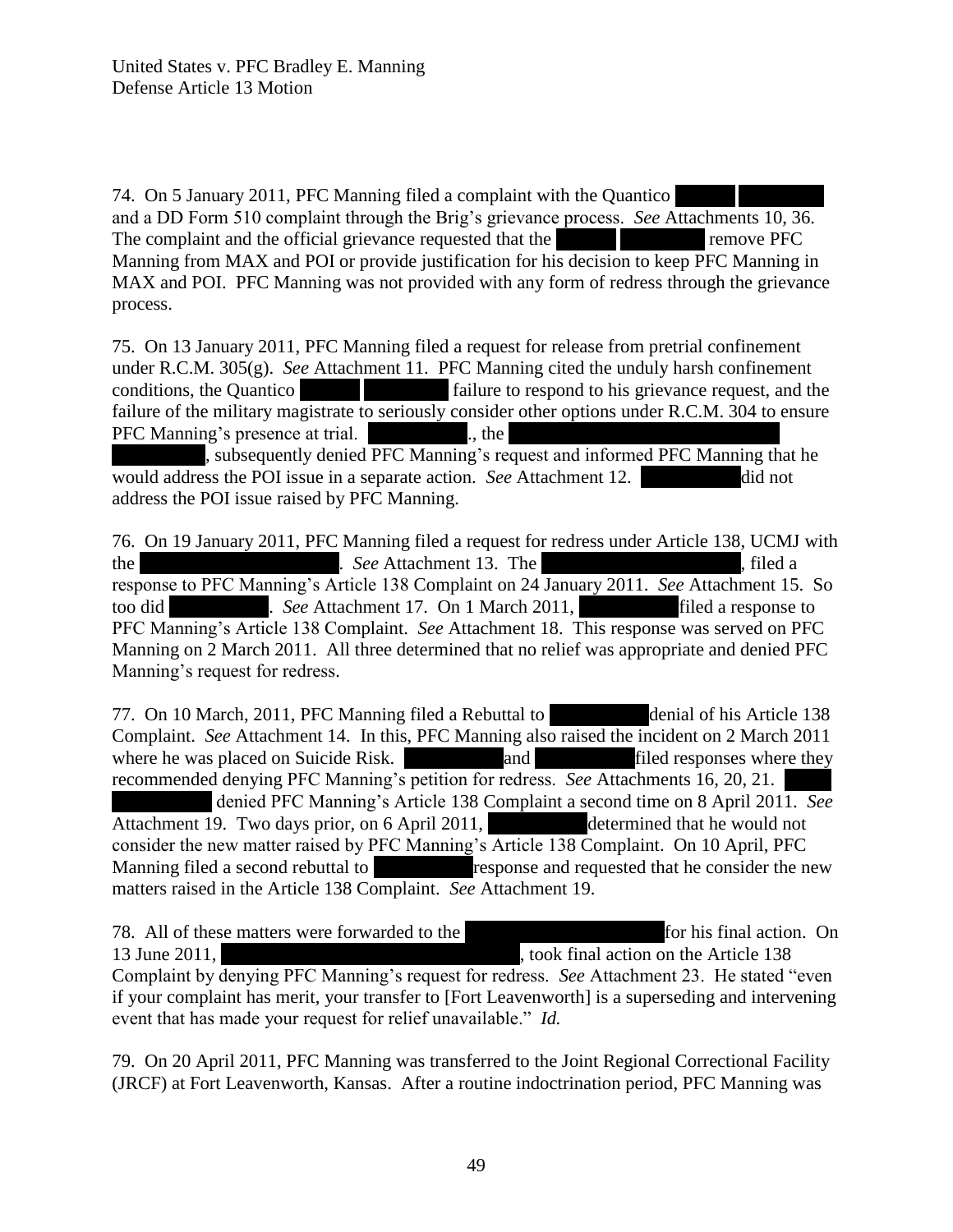United States v. PFC Bradley E. Manning Defense Article 13 Motion

placed in Medium Custody with no prevention of injury restrictions. He has been held in that status for the past 15 months.

#### ARGUMENT

80. Article 13 provides that "no person, while being held for trial, may be subjected to punishment or penalty other than arrest or confinement upon the charges pending against him, nor shall the arrest or confinement upon the charges be any more rigorous than the circumstances required to insure his presence." Article 13 thus prohibits both: (1) the imposition of punishment or penalty prior to trial; and (2) confinement conditions more rigorous than necessary to ensure the accused's presence at trial. *See United States v. Crawford*, 62 M.J. 411, 414 (C.A.A.F. 2006); *United States v. King*, 61 M.J. 225, 227 (C.A.A.F. 2005); *United States v. Inong*, 58 M.J. 460, 463 (C.A.A.F. 2003); *United States v. Fricke*, 53 M.J. 149, 154 (C.A.A.F. 2000). If an accused can demonstrate an intent to punish or the imposition of unduly onerous confinement conditions, he is entitled to relief under Article 13. *See id*.

81. The first prohibition of Article 13 requires an accused to show an intent to punish. *See United States v. Huffman,* 40 M.J. 225, 227 (C.M.A. 1994). This intent can be determined by examining the intent of the detention officials, or by examining the purposes served by the conditions of confinement. *See United States v. King*, 61 M.J. 225, 227 (C.A.A.F. 2005). "Absent a showing of an expressed intent to punish on the part detention facility officials, that determination generally will turn on 'whether an alternative purpose to which [the restriction] may rationally be connected is assignable for it, and whether it appears excessive in relation to the alternative purpose assigned [to it].'" *Bell v. Wolfish,* 441 U.S. 520, 538 (1979).

82. On the other hand, the second prong of Article 13 focuses on the conditions endured by the accused, and whether they are more rigorous than necessary to guarantee the accused's presence at trial. *See United States v. McCarthy*, 47 M.J. 162, 165 (C.A.A.F. 1997). Conditions that are sufficient egregious may give rise to a permissible inference that an accused is being punished, or the conditions may be so excessive as to constitute punishment. *United States v. Zarbatany*, 70 M.J. 169, 174 (C.A.A.F. 2011).

83. In this case, there is a clearly expressed intention to punish PFC Manning. had decided that PFC Manning would remain in MAX and POI for as long as he was at Quantico because nothing was going to happen "on his watch." Even if there weren't such a clearly expressed intention to punish PFC Manning, the restrictions that were placed on PFC Manning were not related (much less rationally related) to any legitimate government objective. Finally, the egregious conditions of PFC Manning's confinement for over eight months permit the *per se*  inference that PFC Manning was punished in contravention of his constitutional rights.

# **A. Quantico Brig Officials Intended to Punish PFC Manning**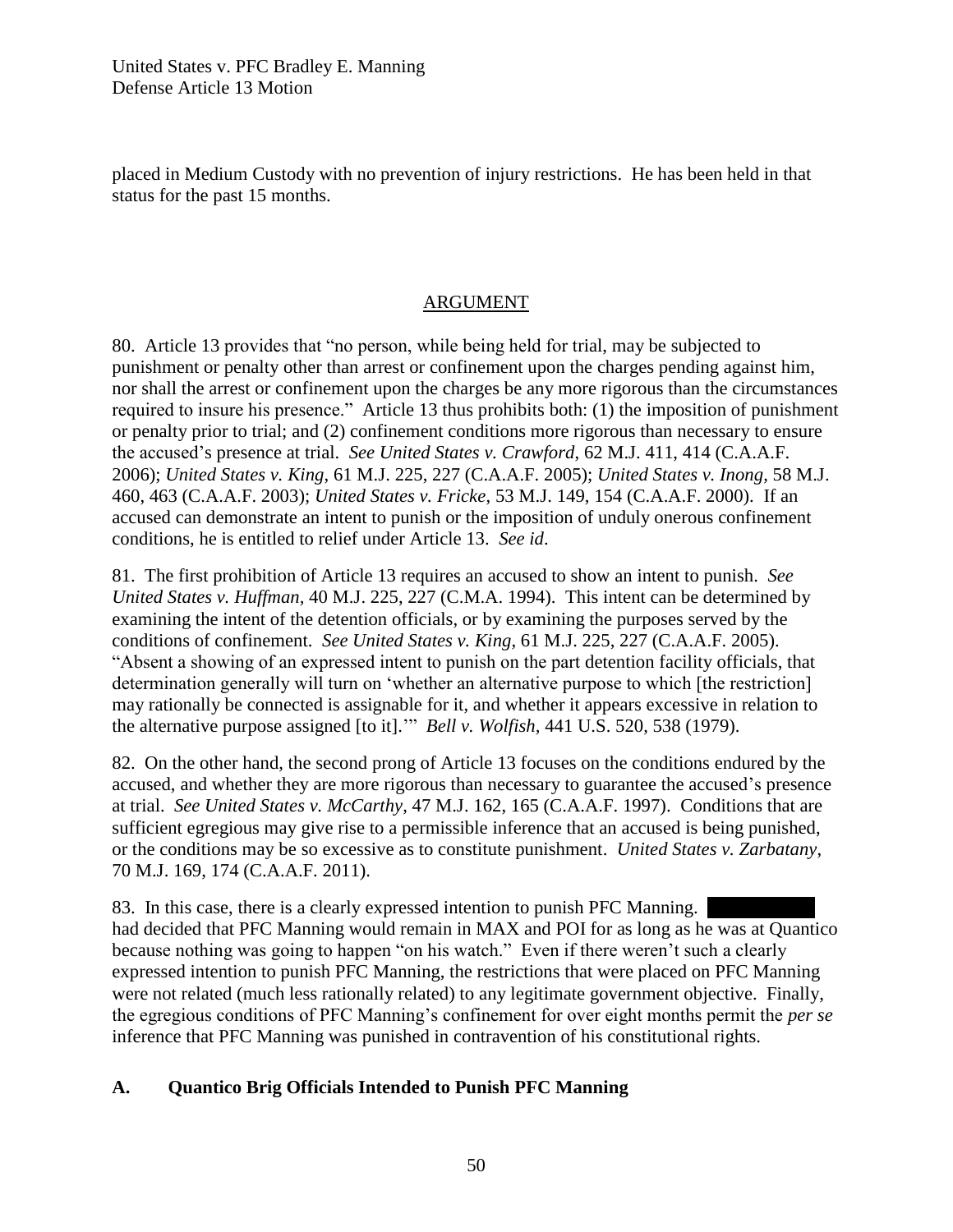84. There is clear evidence showing that the conditions imposed on PFC Manning were motivated by factors which had nothing to do with PFC Manning's risk of self-harm, harm to others, or potential flight risk. In particular, the Brig's arbitrary policy to keep PFC Manning subject to the harshest conditions possible shows an intent to punish PFC Manning. *See United States v. Crawford*, 62 M.J. 411, 416 (C.A.A.F. 2006)("we do [not] condone arbitrary policies imposing 'maximum custody' upon pretrial prisoners. We will scrutinize closely any claim that maximum custody was imposed solely because of the charges rather than as a result of a reasonable evaluation of all the facts and circumstances of a case.").

# a) \*\*Redacted\*\*\*\*Redacted\*\*Order That PFC Manning Would be Kept on MAX and POI Indefinitely

85. The confinement conditions imposed on PFC Manning at Quantico were motivated by a desire to punish PFC Manning for the crimes he is alleged to have committed; the media scrutiny that his case has generated; and the comments that PFC Manning made in attempting to have the restrictive confinement conditions lifted.

86. PFC Manning is alleged to have leaked hundreds of thousands of classified documents to WikiLeaks. He has been denounced as a traitor in the media.

, indicated that PFC Manning "might already have blood on his hands." Members of Congress have called for PFC Manning's execution. PFC Manning has been charged with "aiding the enemy," a charge that is closely related to treason.

87. In response to the high-profile nature of this case, and the apparent predetermination by Brig officials that PFC Manning is guilty, issued a directive reminiscent of "A Few Good Men<sup>77</sup> that PFC Manning would be held under MAX and POI because nothing was going

- [Col. Jessep:](http://www.imdb.com/name/nm0000197/) I'll answer the question!
- [*to Kaffee*]

 $\overline{a}$ 

 $<sup>7</sup>$  In an infamous scene from the movie "A Few Good Men," Col. Jessup (played by Jack Nicholson)</sup> unapologetically boasts that he ordered a "Code Red":

[Judge Randolph:](http://www.imdb.com/name/nm0696430/) \*Consider yourself in Contempt!\*

[Kaffee:](http://www.imdb.com/name/nm0000129/) \*Colonel Jessep, did you order the Code Red?\*

[Judge Randolph:](http://www.imdb.com/name/nm0696430/) You \*don't\* have to answer that question!

[Col. Jessep:](http://www.imdb.com/name/nm0000197/) You want answers?

[Kaffee:](http://www.imdb.com/name/nm0000129/) I think I'm entitled to.

[Col. Jessep:](http://www.imdb.com/name/nm0000197/) \*You want answers?\*

[Kaffee:](http://www.imdb.com/name/nm0000129/) \*I want the truth!\*

[Col. Jessep:](http://www.imdb.com/name/nm0000197/) \*You can't handle the truth!\*

<sup>[</sup>*pauses*]

[Col. Jessep:](http://www.imdb.com/name/nm0000197/) Son, we live in a world that has walls, and those walls have to be guarded by men with guns. Who's gonna do it? You? You, Lt. Weinburg? I have a greater responsibility than you could possibly fathom. You weep for Santiago, and you curse the Marines. You have that luxury. You have the luxury of not knowing what I know. That Santiago's death, while tragic, probably saved lives. And my existence, while grotesque and incomprehensible to you, saves lives. You don't want the truth because deep down in places you don't talk about at parties, you want me on that wall, you need me on that wall. We use words like honor, code, loyalty. We use these words as the backbone of a life spent defending something. You use them as a punchline. I have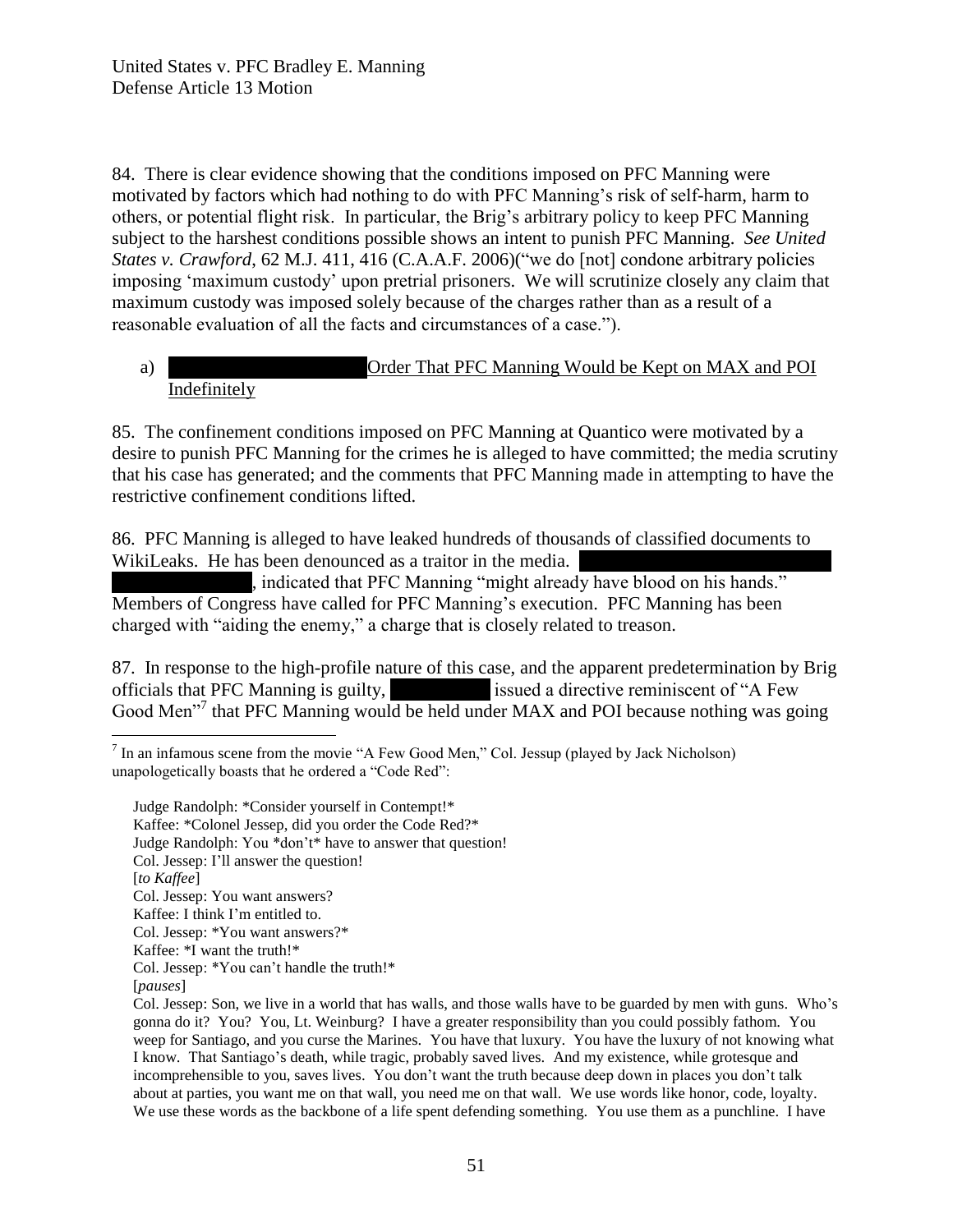to happen "on [his] watch." When challenged by  $\blacksquare$ ,  $\blacksquare$  responded that "nothing's going to change. He won't be able to hurt himself and he won't be able to get away, and our way of making sure of this is that he will remain on this status indefinitely." said something to the effect of, "Sir, I am concerned because if you're going to do that, maybe you might want to call it something else, because it's not based on anything from behavioral health." In response, said, "We'll do whatever we want to do. You [the Brig psychiatrists] make your recommendation and I have to make a decision based on everything else." responded, "Then don't say it's based on mental health. You can say it's MAX custody, but just don't say that we're somehow involved in this." said, "That's what we're going to do."

88. The very next day, on 14 January 2011, the valuated PFC Manning and found (as he had for the previous five months) that he did not require POI restrictions. The tone of this evaluation was different than the others and he appears to reference to \*\*Redacted\*\*order from the day before. \*\*Redacted\*\*writes:

Pt [patient] continues to not be suicidal and does not require POI. Please remove him. If he requires enhanced security for other reasons, please consider writing a separate SOP.

*See* Attachment 2.

89. It was clear to those at the 13 January 2011 meeting that the directive from  $\mu$  was coming from "higher up." *See* Attachment 8 ("He indicated that Manning would remain in current status (POI) unless and until he received instructions from higher authority (unnamed). I do not recall him saying he would be kept that way until his legal process was complete, but the impression he left was not to expect any changes in the near future."; "The

intimated that he was receiving instructions from a higher authority on the matter but did not say from whom.").

90. Although the meeting took place in January of 2011, it is safe to assume that the order that PFC Manning would remain in MAX and POI had been in place since PFC Manning arrived at Quantico. This was just the first time that the Brig psychiatrists (and later, the Defense) learned what was really going on.

[Kaffee:](http://www.imdb.com/name/nm0000129/) Did you order the Code Red?

 $\overline{a}$ 

neither the time nor the inclination to explain myself to a man who rises and sleeps under the blanket of the very freedom that I provide, and then questions the manner in which I provide it. I would rather you just said thank you, and went on your way. Otherwise, I suggest you pick up a weapon, and stand a post. Either way, I don't give a damn what you think you are entitled to.

[Col. Jessep:](http://www.imdb.com/name/nm0000197/) I did the job I...

[Kaffee:](http://www.imdb.com/name/nm0000129/) \*Did you order the Code Red?\*

[Col. Jessep:](http://www.imdb.com/name/nm0000197/) \*You're Goddamn right I did!\*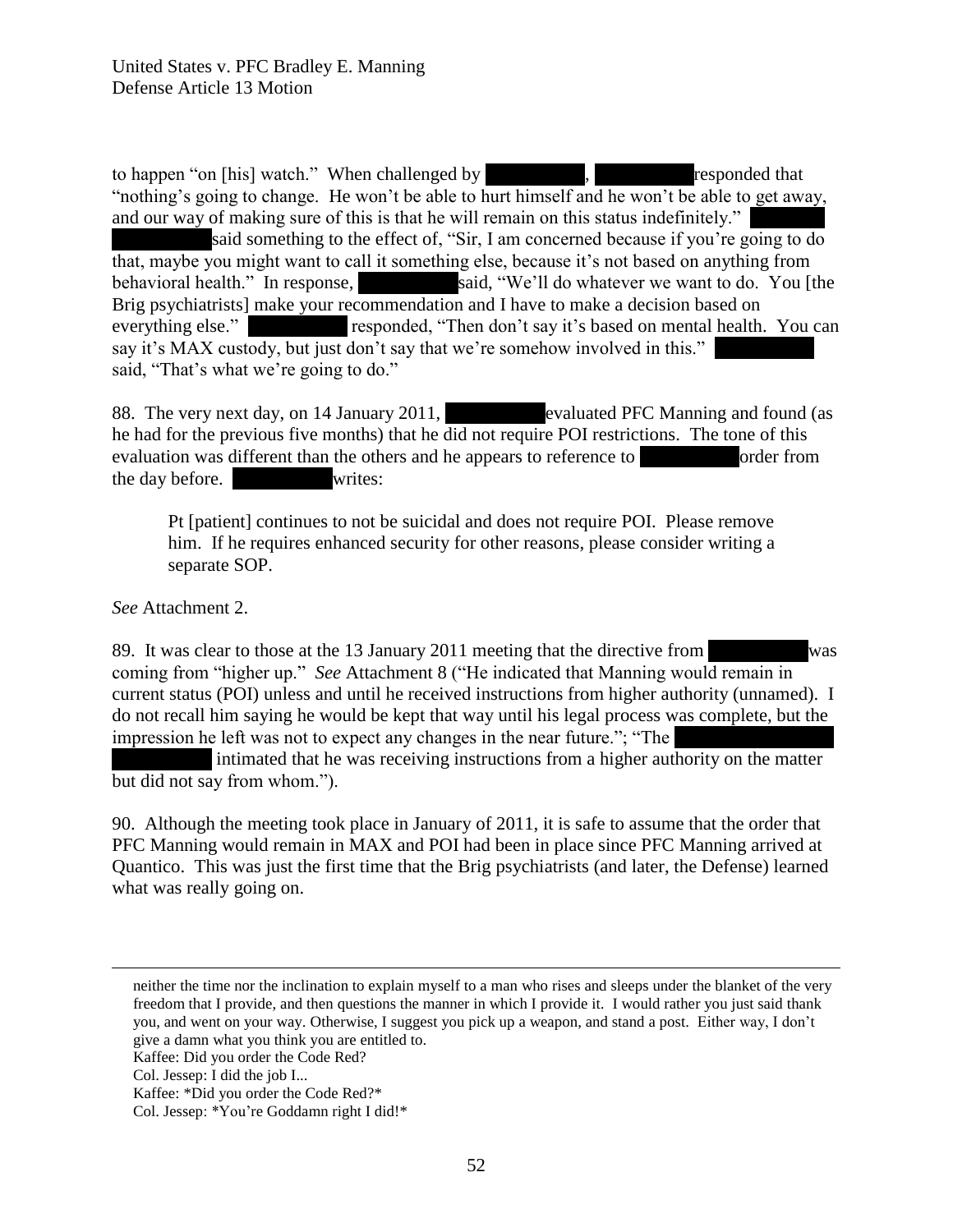91. The decision early on to hold PFC Manning under these onerous conditions – with no hope for improvement – was clearly based on the desire to punish PFC Manning for the crimes that he was alleged to have committed. An official's expressed desire to punish constitutes unconstitutional punishment. *See Bell v. Wolfish,* 441 U.S. 520 (1979); *See also United States v. Fricke,* 53 M.J. 149, 155 (C.A.A.F. 2000)(accused alleged that he was placed in solitary confinement for an extended period of time because prison officials were attempting to "break him"; court indicated that "coercing a confession is not a legitimate governmental objective.").

92. Moreover, where a result is already pre-determined, by definition, procedural due process is denied. *See Ryan v. Ill. Dep't of Children & Family Servs.,* 185 F.3d 751, 762 (7th Cir. 1999) (producing "evidence that the decision has already been made and any hearing would be a sham" sets forth a procedural due process claim); *Patrick v. Miller*, 953 F.2d 1240, 1245 (10th Cir. 1992) (holding that due process requires an impartial tribunal that has not predetermined facts); *Francis v. Coughlin*, 891 F.2d 43, 46 (2nd Cir. 1989) ("[I]t is axiomatic that a prison disciplinary hearing in which the result is arbitrarily and adversely predetermined violates [the right of due process].").

93. In *United States ex. rel. Accardi v. Shaughnessy*, 74 S.Ct. 499 (1954), the Supreme Court found a violation of procedural due process in circumstances far less glaring than the instant case. In *Shaughnessy*, the petitioner brought a habeas action in which he attacked the validity of the denial of his application for suspension of deportation. He alleged that he was "prejudged" because prior to the immigration board's hearing, the Attorney General published a confidential list of "unsavory characters." *Id.* at 500. The Supreme Court found that the petitioner's procedural due process rights were violated because the "issuance of the list and related publicity amounted to public prejudgment by the Attorney General so that fair consideration of the petitioner's case by the Board of Immigration Appeals was made impossible." *Id.* at 502. Notably, the Supreme Court stated, "To be sure, the petition does not allege that 'the Attorney General ordered the Board to deny discretionary relief to the listed aliens.' It would be naïve to expect such a heavy handed way of doing things." *Id.* at 503. And, yet, this "heavy handed way of doing things" is exactly how  $\frac{R}{R}$  handled the determination of the conditions of PFC Manning's confinement. If a not-so-subtle "hint" at the result sought constitutes a violation of due process as the Supreme Court held in *Shaughnessy*, then surely an explicit order by the to keep PFC Manning under MAX and POI amounts to violation of PFC Manning's constitutional rights.

94. \*\*\*\*\*unlawful order that PFC Manning be maintained in MAX and POI status was made even more egregious by the fact that it was made in the presence of a JAG officer, thus giving it a legal "blessing." That a JAG officer stood by mutely while a sissued an order which clearly violated an accused's constitutional rights cannot be countenanced. It is a particularly sad day when the guardians of the system are the ones failing it.

95. On 31 January 2011, just a few weeks after the meeting where  $\ddot{\theta}$  directed that PFC Manning would not be removed from MAX or POI because "nothing was going to happen on [his] watch," recommended that PFC Manning's Article 138 Complaint be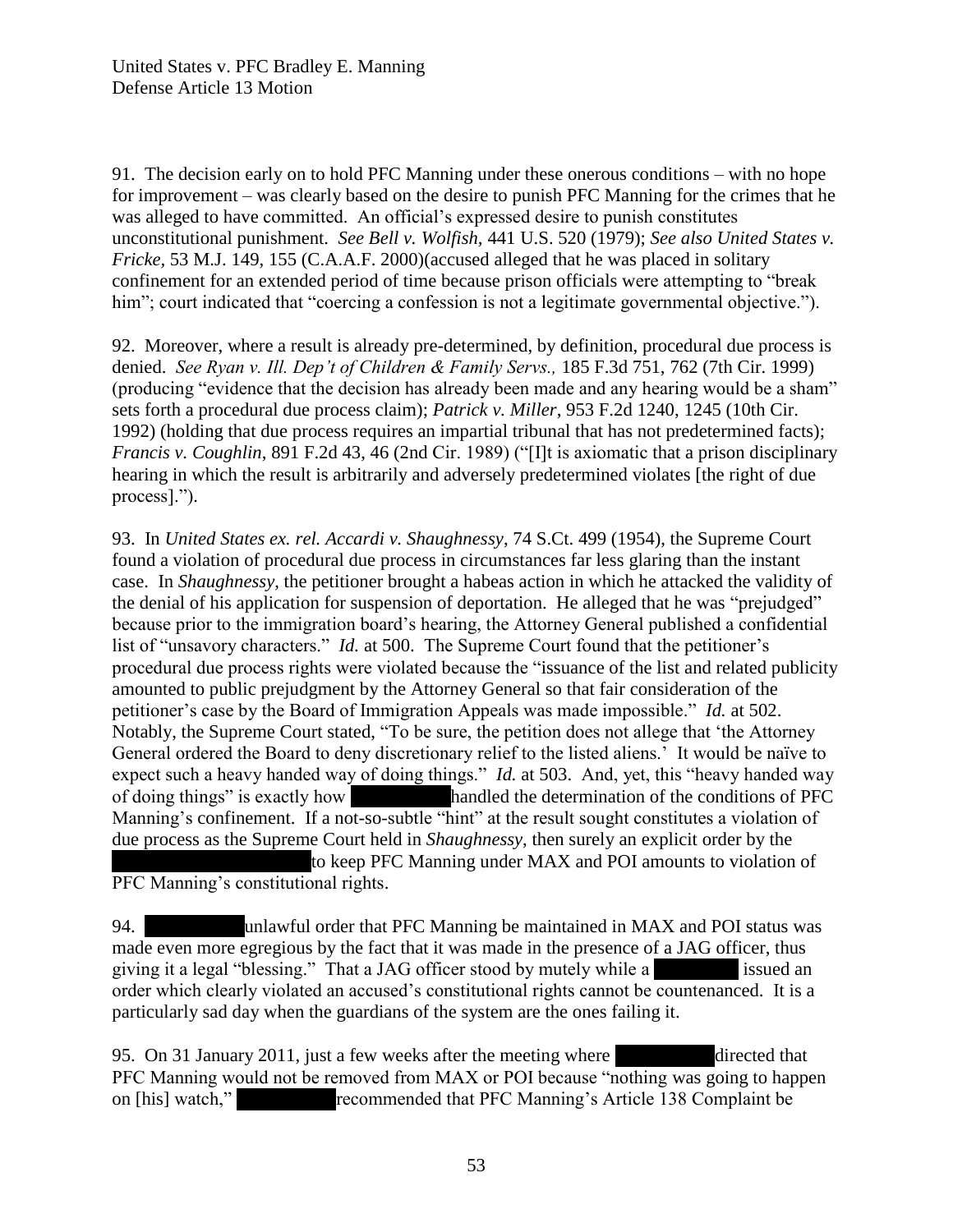denied. *See* Attachment 17. \*\*\*\*\* \*\*\* stated that \*\*\*\* \*\*\* "classification and assignment decisions in this case have been appropriate and within applicable regulations." *Id.*  Of course, thought these recommendations were "appropriate." *Id.* After all, was the one who issued the order to make those recommendations in the first place. b) \*\*\*\*\*\*\*\*\*Order Provides Context for the Repeated Recommendations of the C&A Board and the \*\*Redacted\*\*\*\*Redacted\*\*to Retain PFC Manning in MAX and in POI Over the Recommendations of Brig Psychiatrists

96. When viewed against the backdrop of \*\*\*\*\*\*\*\*order, the continued recommendations of the C&A Board and of  $\overline{R}$  and  $\overline{R}$  to retain PFC Manning on MAX and POI now make sense. *See* Attachment 6. In his Response to PFC Manning's Article 138 Complaint, writes:

In your case, the PCF mental health provider recommended removal of POI status near the end of August. Except for one week in December, the PCF mental health provider has consistently recommended that you be removed from POI. However, the C&A Board has consistently recommended that you remain in POI status given your intake document that you were 'always planning' suicide. It is within the direction of the \*\*Redacted\*\*to retain you in a POI status. I note that the has the inherent authority over those in his custody to maintain order and discipline and the responsibility to ensure safety and security in the PCF.

*See* Attachment 18.

 $\overline{a}$ 

97. The C&A Board, along with \*\*\*\*\*\*\*\*\*\*\*\*\*\*\*\*\*\*\*\*\*\*\*\*\*\*\*, had been told what they needed to do – keep PFC Manning subjected to the most rigorous conditions possible. So no matter what the psychiatrists recommended, week-after-week, month-after-month, nothing ever changed because everyone at the Brig had their marching orders from , who in turn had his marching orders from someone higher up in the chain of command. In effect, the psychiatric opinions were just "window dressing" to make it look like PFC Manning was accorded due process – when it was abundantly clear that he was not.

98. A careful look at the C&A Board reviews shows that the entire "process" was just a sham.<sup>8</sup> First, the C&A Board failed to fill out the appropriate forms for a total of *five* months. *See*  Attachment 6. *See also* Attachment 19 ( $\qquad \qquad$  acknowledging that "not each decision" was documented utilizing the local generated 'Form 4200'."). It was only when it was clear that Quantico was being subjected to outside scrutiny that the Board thought it necessary to create a paper trail to make it appear like PFC Manning was being accorded due process. The failure to

<sup>8</sup> notes that the weekly C&A Board evaluations have "unanimously" recommended retaining PFC Manning in MAX and POI. *See* Attachment 15. If a process were actually neutral (i.e. not already predetermined), one would have expected to see *some* disagreement in the three dozen times the Board convened. The only thing that can explain the unanimity is that everyone was sold exactly how they had to vote.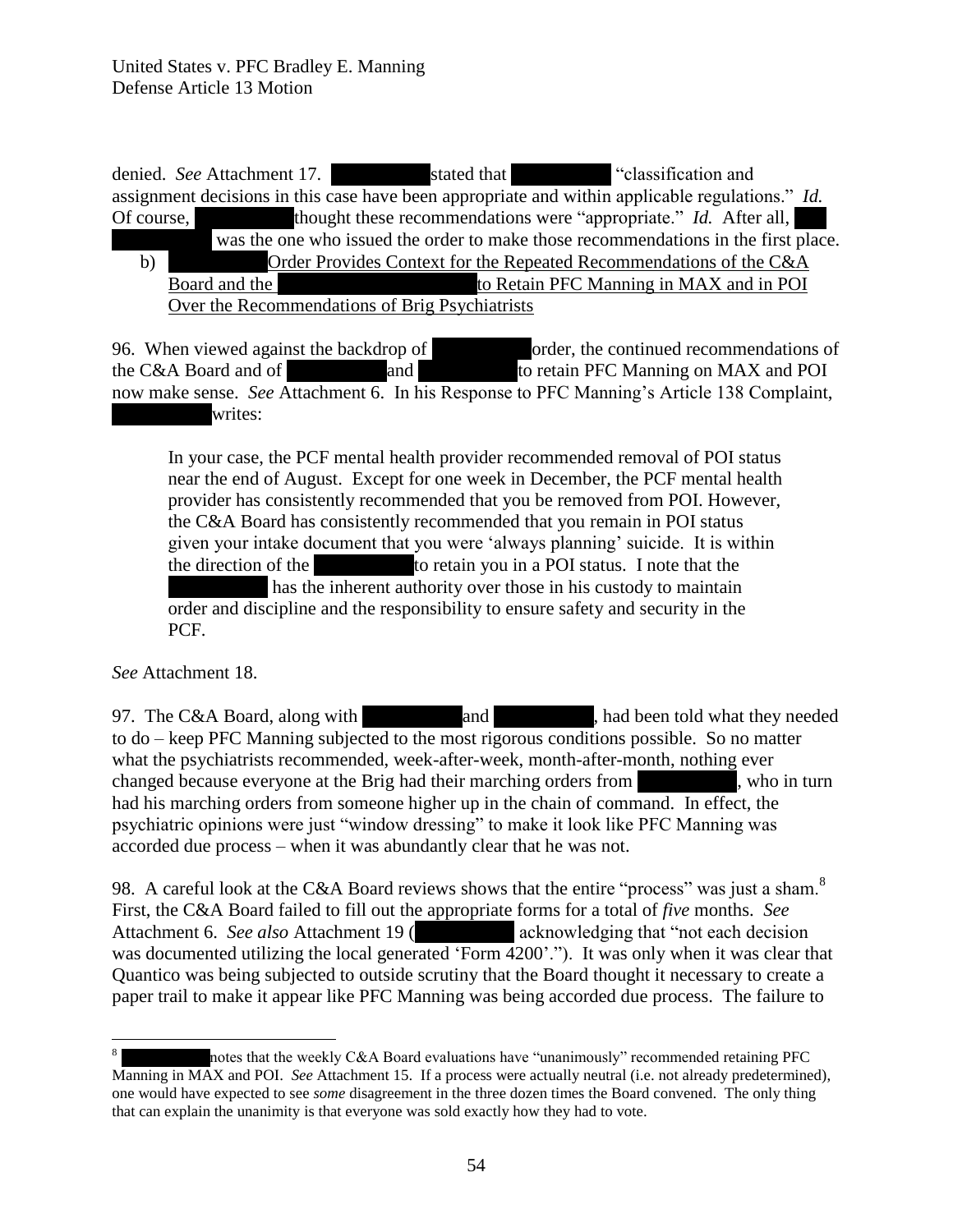United States v. PFC Bradley E. Manning Defense Article 13 Motion

document the continued decision to maintain PFC Manning in MAX and POI is reflective of the fact that the "decision" was already predetermined. *See McClary v. Kelly,* 4 F.Supp. 2d 195, 213 (W.D.N.Y. 1998)("Due process is not satisfied where the periodic reviews are a sham."); *Sourbeer v. Robinson*, 791 F.2d 1094 (1101 (3d Cir. 1986)(while "the monthly review procedures … were facially adequate" the prisoner's due process rights were violated because the reviews were merely "perfunctory.").

99. Further evidence of the fact that the result was predetermined is found in the reviews from 3 January 2011 until the time that PFC Manning was transferred to the JRCF. For instance, week after week, the following boxes were generally ticked as supporting the continued decision to retain PFC Manning in MAX and on POI: low tolerance of frustration; poor home conditions or family relationships; length, or potential length, of sentence. *Id.* Notably, "poor home conditions or family relationships" and "length, or potential length, of sentence" are immutable factors. That is, there is nothing PFC Manning could ever do to change the fact that he might have had poor home conditions and was facing a lengthy sentence.

100. Further, the decision to continually check the "low tolerance of frustration" box is oftentimes in direct contravention of the mental health providers' determination that PFC Manning had "an average tolerance of frustration/stress" (note: there is no option of ticking that an inmate has a "good tolerance of frustration/stress"). For instance, on 30 December 2010,

indicated that "inmate has an average tolerance of frustration/stress." *See* Attachment 2. In the next C&A Board review four days later, on 3 January 2011, ticked the box indicating that PFC Manning has "low tolerance of frustration." *See* Attachment 6. Thus, it appears that the Brig has made the decision that despite what the doctors say, *in their personal view*, PFC Manning had a "low tolerance of frustration." Consequently, there was absolutely nothing that PFC Manning could do with respect to the factors that the Brig continually used to justify the MAX and POI status.

101. After the 18 January 2012 incident where PFC Manning had an anxiety attack, the C&A Board realized that it could tick yet another box to bolster its already predetermined conclusion – "assaultive/disruptive behavior." The C&A Board, however, didn't realize that right away. So in the 21 January 2011 review, ticked the usual three: "low tolerance of frustration", "poor home conditions" and "length, or potential length, of sentence." *See*  Attachment 6. By 28 January 2011, added "assaultive/disruptive behavior" and kept it on the list for the next month. *Id.* It is unclear how PFC Manning's anxiety attack, prompted by harassment by Brig guards, can properly be regarded as either "assaultive" or "disruptive."

102. On the 28 January 2011 C&A Board review form, the checked the box that read: "A mental evaluation indicating serious neurosis or psychosis." *Id.* There was *never* any mental evaluation during this period indicating "serious neurosis or psychosis." That exact same day, 28 January 2011, **Example 1.4** recommended removing PFC Manning from POI, indicating that "inmate does not pose a threat to himself" and "inmate does not need to be segregated from general population." *See* Attachment 9. In the Medical Officer's Remarks,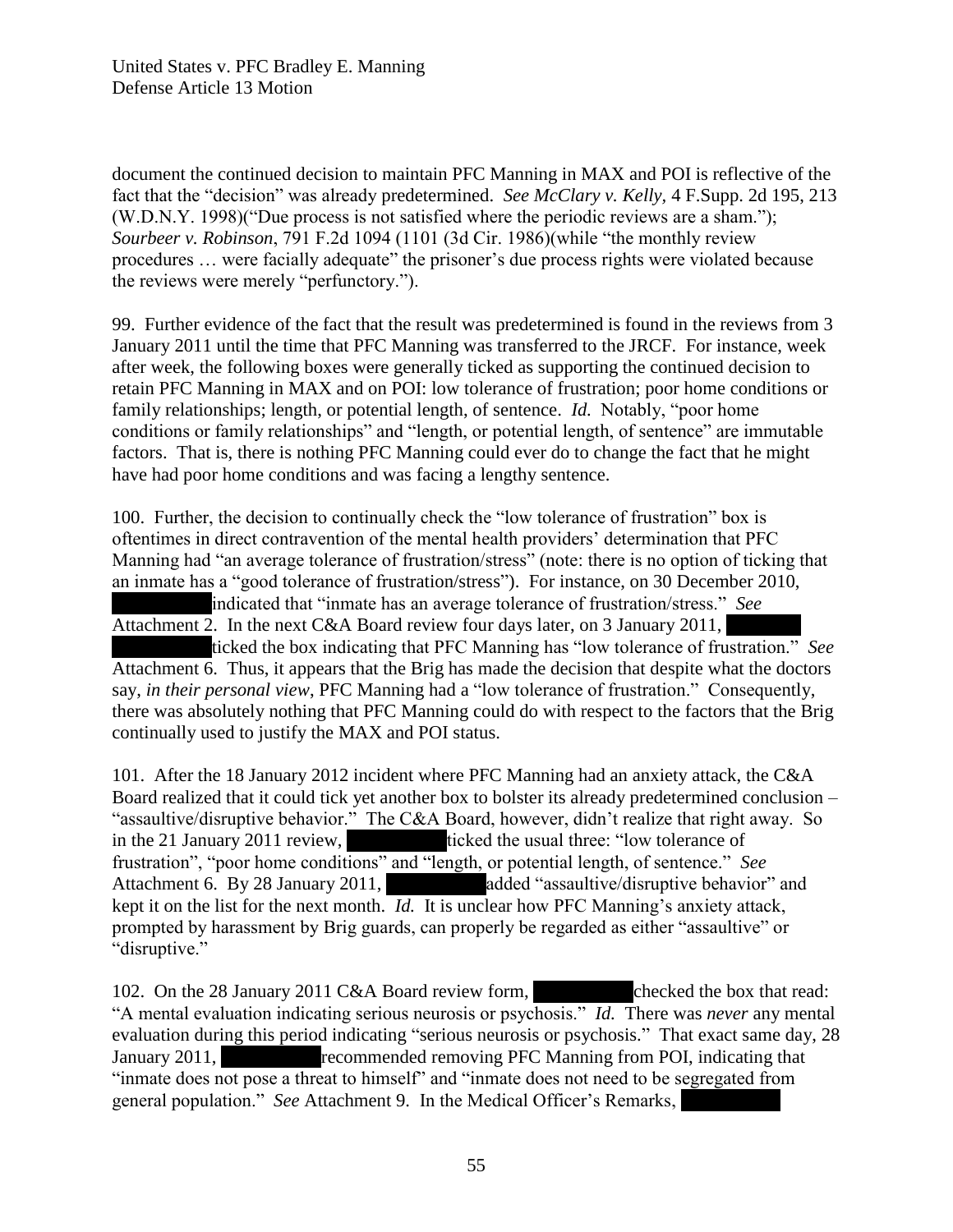indicates that "[PFC Manning] requires routine outpatient follow-up." *Id.* This hardly constitutes an "evaluation indicating serious neurosis or psychosis" as \*\*Redacted\*\*had indicated on the C&A Board review form. \*\*\*\*\*\*\*\*\*\*\*\*\*\*also checked the same box the following week, despite a notation that psychiatrists "recommend to be placed off POI." *Id.* Thus, it appears that the C&A Board was taking great liberties with the grounds it was using to keep PFC Manning on MAX and on POI and ticking boxes willy-nilly with no regard for whether they were actually true.

103. On 18 February 2011, the C&A Board added a box labeled "potential mental disorders." *See* Attachment 6. This seems to also have been made up out of whole cloth, as the psychiatric review conducted that same day stated, "Mental disorder is resolved" and the recommendation was that PFC Manning "does not need to be segregated from general population due to a treatable mental disorder." *See* Attachment 2. How could the Brig use "potential mental disorders" to justify PFC Manning's continued classification decision when Brig psychiatrists came to the directly opposite conclusion (i.e. that any "mental disorder is resolved")? Again, this shows the C&A Board arrogantly placing its armchair psychiatry above the opinions of qualified mental health providers.

104. In the "Remarks" section of the C&A Board reviews, the following comment appears in some variation in *every entry*, oftentimes verbatim:

SND has previous demonstrated suicidal ideations and gestures. SND was transferred from TFCF Camp Arifjan due to the lack of specialized mental health care. SND has demonstrated erratic behavior as recently as [date]. SND has a potential gender identity disorder and is pending a 706 sanity board hearing.

*See* Attachment 6. Apparently, the C&A Board felt it appropriate to cut-and-paste the exact same thing over and over again for four months in order to justify the determination to keep PFC Manning in MAX and POI. This cut-and-paste job does not bear the hallmarks of a neutral, considered C&A Board process.

105. Moreover, there was absolutely nothing PFC Manning could have done to change any of the cited reasons for keeping him in MAX and on POI. PFC Manning apparently had demonstrated suicidal ideations when held in Kuwait; he was pending a 706 Board; he did have a potential gender identity disorder; and Brig officials always found something they considered erratic about his behavior. After PFC Manning's anxiety attack on 18 January 2011, the following notation began to appear in subsequent C&A reports, "On 18 January, SND had an anxiety attack and began acting aggressively toward himself in the presence of the Brig OIC and Supervisor." *Id.* The notation appeared up until 3 March 2011. *Id.* Again, there was nothing PFC Manning could do about any of these notations that continued to form the basis to hold him in the functional equivalent of solitary confinement.

106. There is also a strange, but telling, annotation on 18 February 2011. In typewritten font, in the "Remarks" section, the C&A Board states, "Due to the nature of SND's charges and national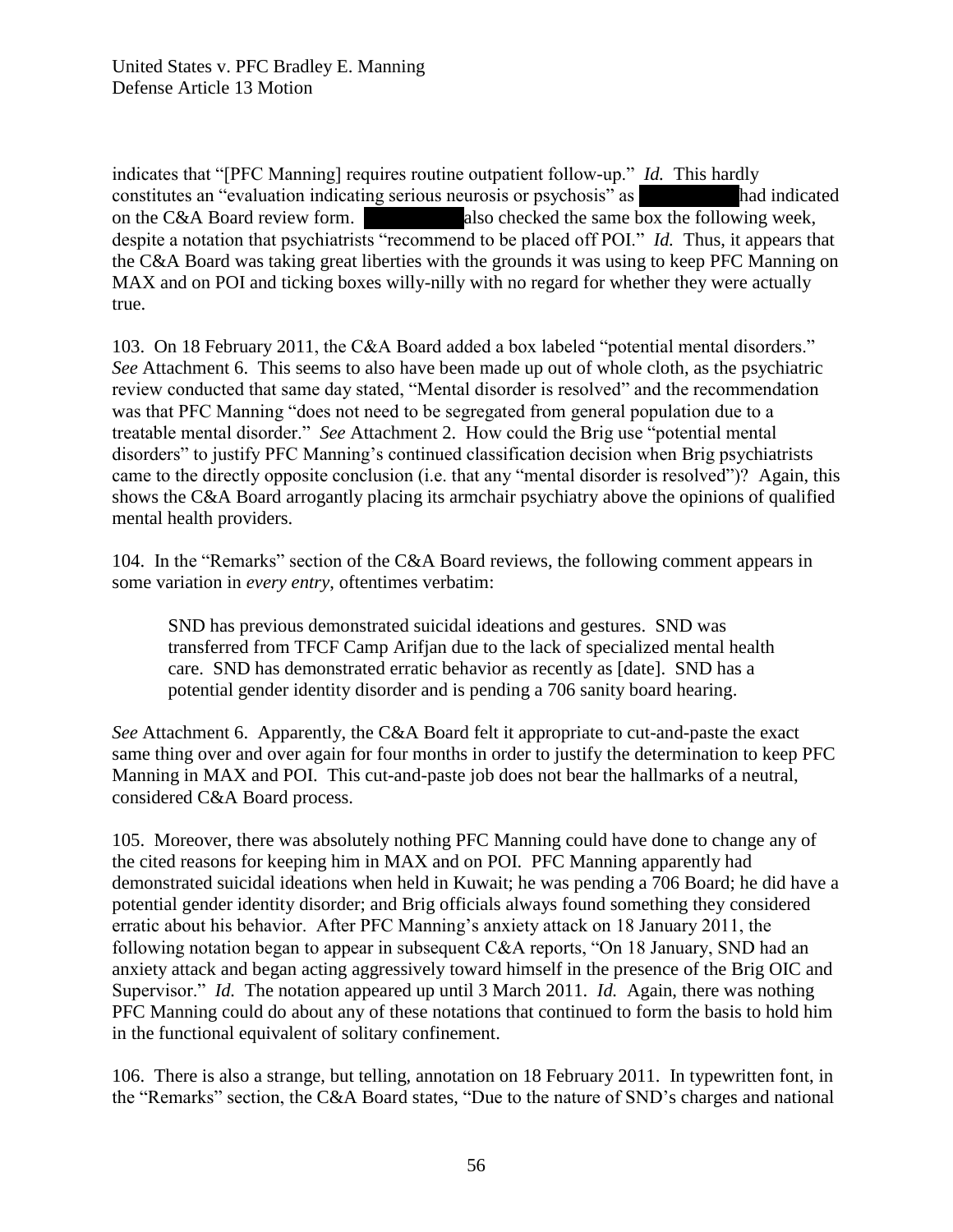security concerns, SND is potentially facing a severe sentence to confinement." Someone, in handwriting, inserted the word "alleged" between "SND's" and "charges." *Id.* What is clear is that the Brig was trying to avoid the appearance that it was punishing PFC Manning based on the nature of the charges against him, hence the word "alleged" (even though it did not fit into the sentence).

107. By the end of PFC Manning's time at Quantico, the C&A reviews reflect the fact that PFC Manning had withdrawn from the C&A process and was being guarded with staff. That, in turn, was used against him as a basis upon which to continue his POI and MAX status. On 18 March 2011 (after PFC Manning was subjected to additional restrictions owing to his comment about his underwear), the C&A Board noted "SND's demeanor has become secluded [sic] from the majority of the Brig staff and previous visitors." *Id.* It also noted "SND has recently begun to isolate himself, showing limited interest in conversation with staff or his counselor …" *Id.* On 25 March 2011, there is the exact same entry: "SND has recently begun to isolate himself, showing limited interest in conversation with staff or his counselor …" *Id.* On 1 April, the C&A Board repeats once again, "SND continues to isolate himself, showing limited interest in conversation with staff or his counselor …" *Id.* On 8 April, not surprisingly, the exact same entry appears: "SND continues to isolate himself, showing limited interest in conversation with staff or his counselor …" *Id.* 

108. Incredulously, at least two of the entries towards the end of PFC Manning's confinement at Quantico suggest that there is actually something PFC Manning could do to have the onerous conditions of his confinement removed. On  $1$  April 2011, writes, "SND's mood has been somber. There is no detailed conversations as in the past. No lite contact. Lately, has not requested any special accommodations; has not been appearing in front of the C&A Board to give input to make a difference." *Id.* actually had the audacity to suggest that if PFC Manning were to appear before the C&A Board, it would "make a difference." Based on the entries in the C&A reviews (which were, of course, done at the behest of  $\blacksquare$ ), it is clear that there was nothing PFC Manning could ever do to change the circumstances of his confinement. In fact, when PFC Manning did appear before the C&A Board on 25 February 2011, the Board wrote "SND requested to appear infront [sic] of the classification and assignment board, but had no new issues to bring to the board's attention, that were not already voiced in his previous appearances before the board." *Id.* Thus, it is clear that when PFC Manning did appear before the C&A Board, it wholly discounted what he had to say.

109. Moreover, the Board's comment that "[PFC Manning] had no new issues to bring to the board's attention that were not already voiced in his previous appearances before the board" is wholly absurd. At the time of the review in question, PFC Manning had been in the functional equivalent of solitary confinement for eight months – what "new issues" could PFC Manning have possibly raised? That is, what "new" reason could PFC Manning have provided to the Board that would have made the Board members think, "Thanks for bringing that up. Maybe we should lessen your confinement restrictions."? It is ridiculous to think that the Brig would bait PFC Manning into participating in the process (by suggesting that there was something he could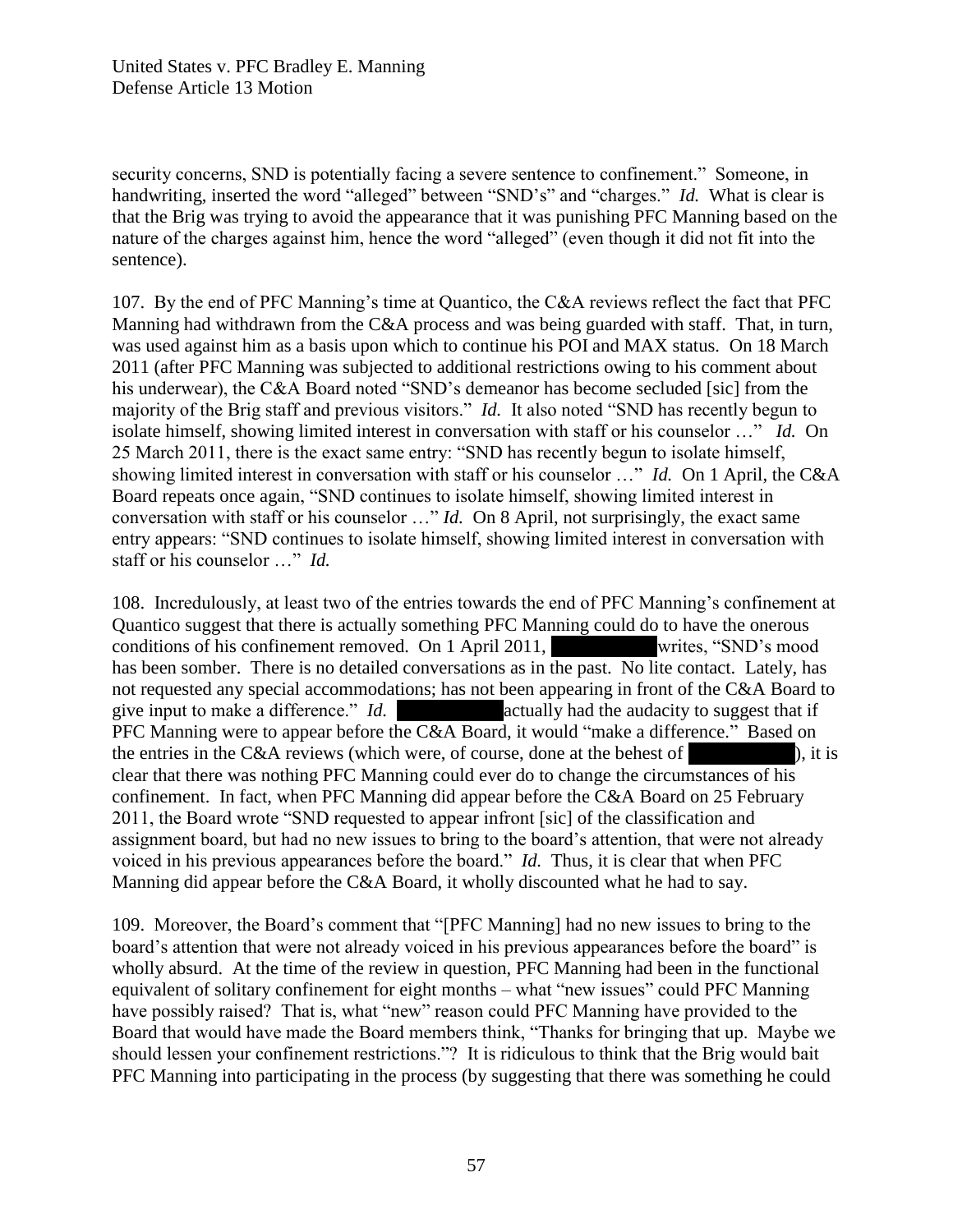United States v. PFC Bradley E. Manning Defense Article 13 Motion

do or say to change the conditions of his confinement) but then dismiss his participation in the process because he didn't say anything "new."

110. On 15 April 2011, writes in the C&A Board notes, "SND remains guarded. Spoke to SND on 20110411 regarding being more open and engaging in communication in efforts to adjust handling but no change has been seen. SND has not spoken to me about coming off POI although I explained what he needs to do." *Id.* Again, it is unbelievable that Quantico Brig officials would suggest that there was something that "he needs to do" to get off of POI status. If eight months of repeated recommendations from Brig psychiatrists, coupled with pleas from PFC Manning, his lawyer and the community at large, did not result of a lessening of restrictions, nothing ever would. It is abundantly clear that if PFC Manning had not been transferred to the JRCF, he would still be in MAX and on POI at Quantico today, stripping naked every night, wearing a suicide smock, sleeping on suicide bedding, and covering himself with a suicide blanket.

111. It is also clear from looking at the C&A Board notes that no weight was accorded to the psychiatrists' recommendations to remove PFC Manning from POI. Sometimes, the entries would annotate a sentence or two from the psychiatrists' recommendations, but would make absolutely no effort to explain why the recommendation was overridden. For instance, on 25 February 2011, the Remarks section reads:

SND has previous demonstrated suicidal ideations and gestures. SND does not have strong family ties, and or relationships with immediate family. SND requested to appear infront [sic] of the classification and assignment board, but had no new issues to bring to the board's attention, that were not already voiced in his previous appearances before the board. SND was evaluated by on 20110225. **A annotated the SND's behavior and thought content is** normal and his thinking process is clear. \*\*Redacted\*\*annotated that SND does not need to be segregated from general population due to a treatable mental disorder and that SND would only need routine examinations in the future. \*\*\*\*\* stated that SND remains in early remission of an anxiety disorder. is also tapering SND off of his prescribed medications. Due to the nature of SND's alleged charges and national security concerns, SND is potentially facing a severe sentence to confinement.

*Id.* The "Remarks" section is a complete non-sequitur, with a bunch of random facts and no justification for the decision to retain PFC Manning in POI and MAX. The Brig makes no attempt to explain why the opinion of \*\*Redacted\*\*is outright ignored.

112. The C&A Board reviews are not the only evidence that the psychiatrists' opinions meant nothing to the Brig given the order by that PFC Manning would not be removed from MAX and POI. In PFC Manning's conversation with  $\frac{1}{R}$  following the first incident where PFC Manning was placed on Suicide Risk, it is obvious that Brig officials would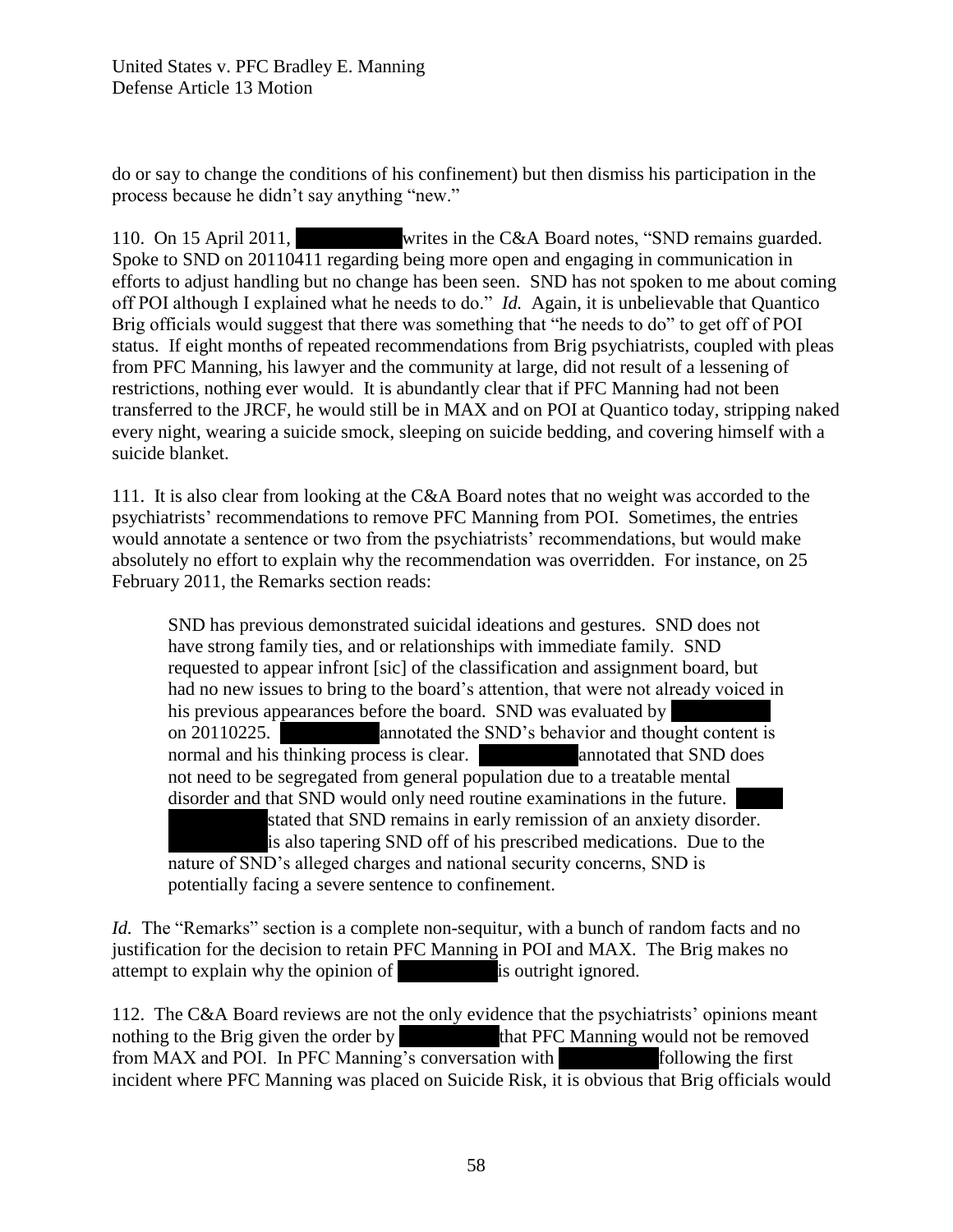never be swayed by the opinions of pesky mental health providers. The conversation between the two went as follows, with \*\*\*\*\*\*\*\*speaking in a loud and booming voice:

PFC Manning: Why was I on, why was I on prevention of status for almost 6 months?

: [chuckles to himself] I know this is no secret to you  $\dots$  I have plenty of documentation. Plenty of documentation based on things that you've said, things that you've done. Actions – I have to make sure, we have to make sure, that you're taken care of.

PFC Manning: Yes, MSGT.

: Things that you've said and things that you've done don't steer us on the side of "ok, well, he can just be a normal detainee." They make us stay on the side of caution.

PFC Manning: But what about recommendations by the psychiatrist to remove me off the status?

: Who's here every day? Who's here every day? We are. Who sees you every day? That's all he is, is a recommendation. We have, by law, rules and regulations set forth to make sure from a jail standpoint that Bradley Manning does not hurt himself. Maybe from a psychiatric standpoint, the recommendation he's given – I get it, I got it, understand, OK? But he's not the only decision maker. A mental health specialist is not the only decision that gets made.

*See* Attachment 25. \*\*\*\*\*\*\*\*\*\*\*also repeated on 2 March 2011 that there was nothing PFC Manning could ever do to remove himself from POI, despite the recommendations of mental health providers.

113. \*\*\*\*also discounted the medical health providers' recommendations. He stated that POI status is assigned to those "prisoners who have given an indication that they intend or are contemplating harming themselves. This status is not linked to a medical officer's approval." *See* Attachment 18. He also stated, "A mental health provider does not need to authorize administrative segregation to prevent self-injury provided the segregation is not being done to circumvent a medial professional's opinion that suicide risk is not necessary."<sup>9</sup> *See* Attachment 19.

 $\overline{a}$ 9 deliberately avoids the million dollar question: If you are going to ignore the repeated recommendations of psychiatrists for nine months, why bother having their input at all?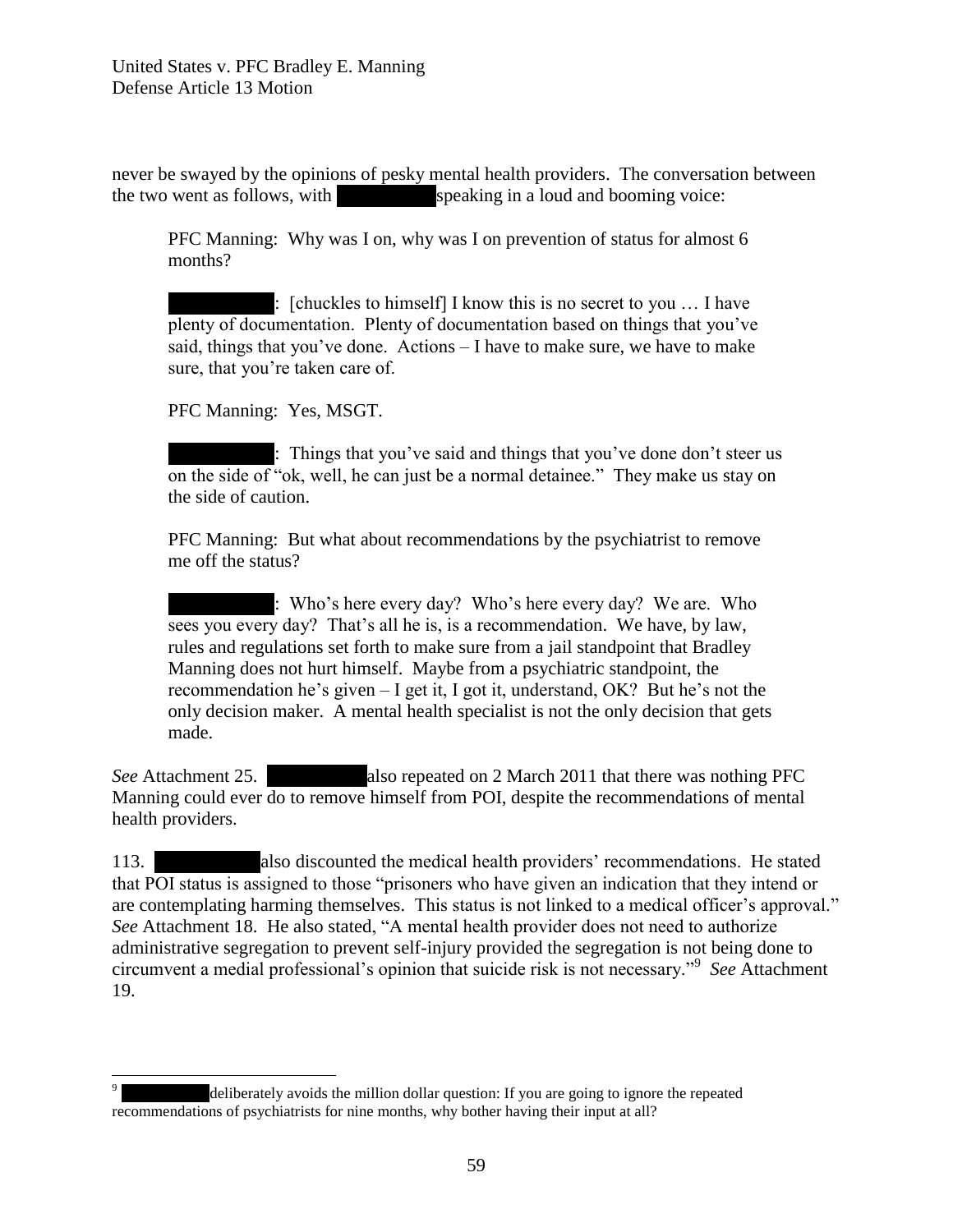114. It is clear from the C&A Board notes, \*\*Redacted\*\*statements, and \*\*Redacted\*\*comments that the repeated recommendations of the psychiatrists meant *absolutely nothing* to Quantico Brig officials. After all, they all knew what had to be done  $-$  follow  $\overline{\phantom{a}}$  order and maintain the status quo at all costs.

115. \*\*Redacted\*\*, the psychiatrist who was originally a Brig psychiatrist and later appointed to the Defense team, expressed extreme frustration about the "bizarre" circumstances at Quantico:

The way that they're treating this is so … it's just bizarre all the way around. I'm just surprised that they would become so intrusive because I'd be concerned about what that looks like later on. And they've not seemed to have any qualms at all about reaching down so heavy handed. And when I've asked … and again, there's no documentation – I just have people, either the guards or the corps man or anyone else telling me, "Why in the world is this going on?"

…

And when I tried to talk to \*\*\*\*, she basically said, "All I know is that I don't want to be involved in this!" And she just came back from working with Guantanamo Bay, and so she has a lot of her concerns about, "What are you guys doing with this? How is this consultant helping you with Manning? I mean, what are they doing?" And I don't know either. It's not an interrogation, I don't think. He's not been adjudicated, so there's a lot of risk to putting too many services out there when somebody is in this pretrial situation. I don't know. I don't know. It's bizarre. I look at is like if there's a child sex abuse person who has an accusation – you don't now bring in some psychologist or something to figure out how we're going to manage this person. Because you don't know. They're supposed to be assumed innocent. What you're supposed to be doing is protecting where they're not incriminating themselves. So, I don't know. It's been a bizarre thing … I've never seen anything like it.

…

[PFC Manning] comes from such a chaotic, neglected background to begin with. In some ways, it's just the latest form of what he's had to endure. It's just sad. It seems like all the protections you would ever have for somebody that's accused – he's not even convicted of anything. He doesn't have any rights at all. It's just

… I don't know. I try to get the emotions out of it because it's so frustrating to me.

Oral Statement by  $\qquad \qquad$  to Mr. Coombs.

116. Those "bizarre" circumstances that  $\frac{r}{R}$  refers to – circumstances that the Defense submits clearly amount to pretrial punishment – can in fact be understood when placed against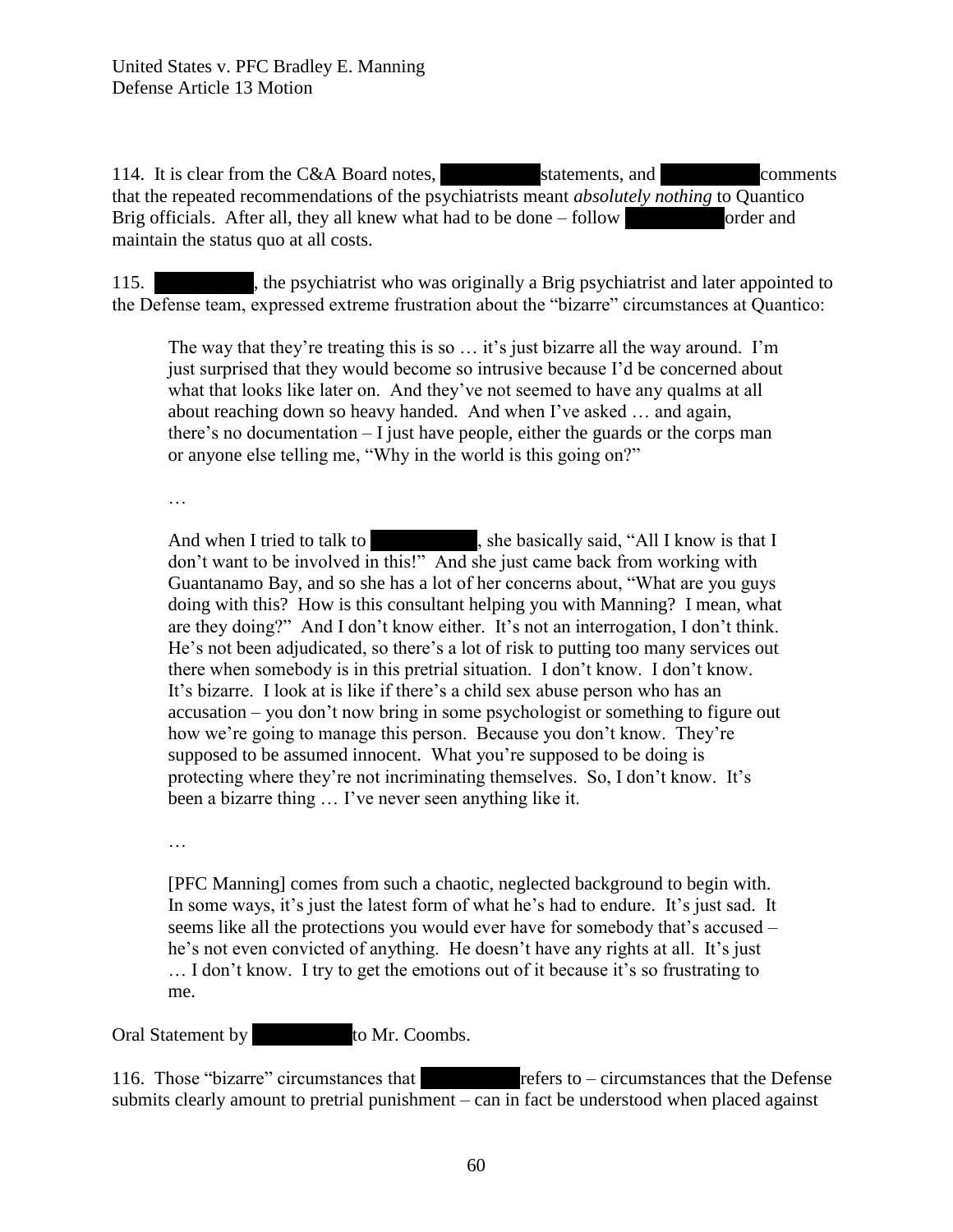the backdrop of somebody deciding very early on that PFC Manning would never be removed from MAX and POI so long as he was at Quantico.

# c) The Entire Article 138 Process Was Tainted By Order

117. It is clear that \*\*Redacted\*\*was at the meeting where \*\*Redacted\*\*issued his order to keep PFC Manning on  $\overline{MAX}$  and on POI indefinitely. Accordingly iustification of his actions and decision to retain PFC Manning in these conditions must be viewed in light of the fact that he was ordered to do so. In short,  $\blacksquare$  submissions in Attachment 15 and 16 are tainted by his role in effectuating \*\*\*\*\*\*\*\*order.

118. \*\*\*\*paints a picture where he balanced competing interests and, using his discretion as the Brig OIC, determined that MAX and POI was the appropriate classification for PFC Manning. He states that "at all times, my decisions have been guided by recommendations from the Brig staff, the C&A Board, and mental health providers and also through interactions with PFC Manning." *See* Attachment 15. This could not be further from the truth.

decisions were based on marching orders from  $\frac{1}{\pi}$  that PFC Manning would be held in MAX and POI indefinitely.

119. Because \*\*Redacted\*\*\*\*responses to PFC Manning's Article 138 Complaint were relied on by  $\frac{1}{R}$  in denying redress, the whole process was corrupted from the start. PFC Manning thus never stood a chance of getting relief from the conditions of confinement at Quantico because those with the keys to relieving him of these conditions were part of the process that created those conditions to begin with.

d) The Incident on 18 January 2011 was Retribution for the Protest Outside Quantico the Previous Day

120. The conversation between \*\*\*\*\*\*and PFC Manning, discussed above, stemmed from the incident on 18 January 2011 where  $\frac{d}{dx}$  decided to put PFC Manning on Suicide Risk status after PFC Manning had an anxiety attack at recreation call. The Defense submits that Brig guards provoked the anxiety attack because they were angry about a protest that took place the day before outside the gates of Quantico that was designed to bring attention to the conditions of PFC Manning's confinement. On a video filmed by one of the protestors, Quantico guards can be heard saying, "Quit asking questions! Quit asking questions!" and "You're not helping out, man, you're not helping out." $10$ 

121. On 18 January 2011, Brig guards were agitated and confrontational with PFC Manning. Instead of the usual two to three guards, there were four guards assigned to PFC Manning. They immediately began issuing conflicting orders, and were insistent that PFC Manning use the expression "aye, sir" rather than "yes, sir." The harassment continued when the guards escorted

 $\overline{a}$  $10$  See http://www.youtube.com/watch?v=x4eNzokgRIw.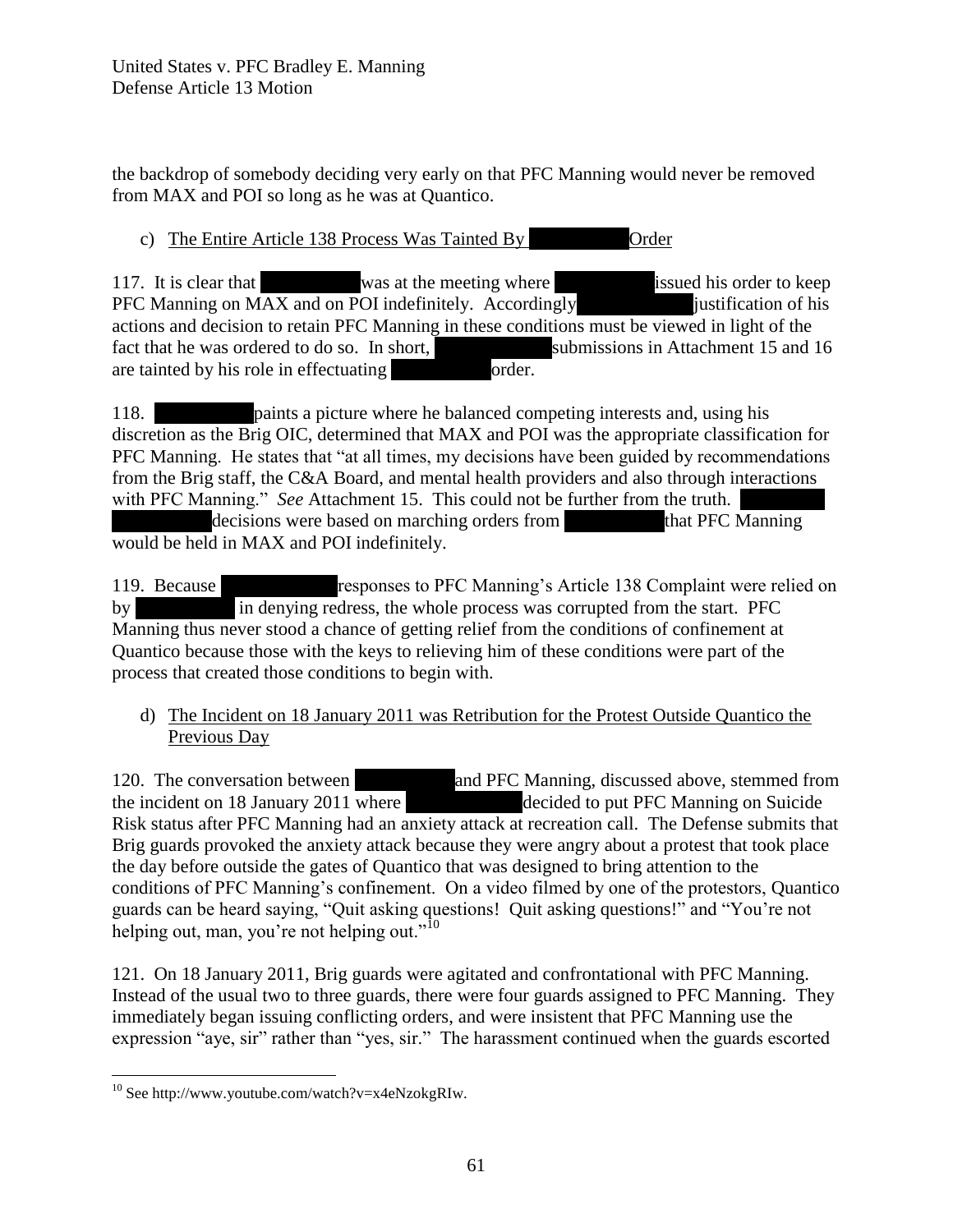PFC Manning into the recreation hall. Due to the belligerence of the guards and being yelled at, PFC Manning began to feel faint and dizzy. He took a step away from the guards, as they got ready to restrain him. PFC Manning immediately put his hands in the air and said, "I'm not doing anything, I am just trying to follow your orders." In \*\*\*\*\*\*\*\*\* account of the events, he states that after the incident, and while still at recreation call, "[PFC Manning] stated he didn't understand why he was being treated different and that it seemed that all the guards were anxious and it was making him anxious." *See* Attachment 24. Not surprisingly, Brig guards reported the incident that they, themselves, had created. *See* Attachment 3, SECNAVINST 1640.9C, Section 4401(3)(warning that "arbitrary actions [by Brig officials] may precipitate a disturbance.").

122. Later that day, about 30 minutes after he had been returned to his cell, the , visited PFC Manning in his cell. When PFC Manning tried to explain what happened earlier that day during the recreation call and expressed continued frustration over the conditions of his confinement, \*\*Redacted\*\*stopped PFC Manning and said, "I am the  $*$  and "No one will tell me what to do." He also stated to PFC Manning that he was, for all practical purposes "God." PFC Manning responded by saying that  $\overline{\phantom{a}}$  still had to follow Brig procedures and that everyone has a boss they have to answer to. When PFC Manning made these comments,  $\mu$  placed PFC Manning on Suicide Risk status.<sup>11</sup>

123. The facts permit the logical inference that PFC Manning's harassment at the hands of the guards on 18 January 2011 was in response to the protests outside Quantico the previous day. When the guards' harassment resulted in PFC Manning being overcome with anxiety, used this as a pre-textual justification for placing PFC Manning on Suicide Risk. Moreover, the timing of the Suicide Risk order (i.e. after PFC Manning had made comments challenging authority) strongly suggests that the Suicide Risk designation was retributive in nature. Two separate Brig psychiatrists expressly disapproved of the Suicide Risk designation by : Under the Navy's own rules, "When prisoners are no longer considered to be suicide risks by a medical officer, they shall be returned to appropriate quarters." PFC Manning was not removed from Suicide Risk until 20 January 2011 in violation of Navy Regulations. *See* Attachment 3; *See also* Attachment 22 ("It warrants mentioning, however, that on two occasions, 6 August 2010 and 18 January 2011, a medical officer determined that suicide risk status was no longer warranted and the brig staff did not immediately take PFC Manning off suicide risk status. … Paragraph 4205.5b of reference (a) states "When prisoners are no longer consider to be suicide risks by a medical officer, they shall be returned to appropriate quarters," in these cases, once the medical officer's evaluation was provided to the brig staff, steps should have been taken to immediately remove him from suicide risk, to a status below that.").

124. Where Brig officials fail to follow their own rules, this provides evidence of an intent to punish. *See U.S. v. Washington*, 42 M.J. 547, 562 (A. F. Ct. Crim. App. 1995)("if orders or other

 $11\,$ denies that this conversation took place. As evidence that the conversation did not take place, he states, "had he spoken to me in that manner, I would have made a discipline report on him for insubordination and staff harassment." *See* Attachment 14. It is ironic that \*\*\*\* admits that had PFC Manning insisted that follow Brig rules, the result would have been a disciplinary infraction.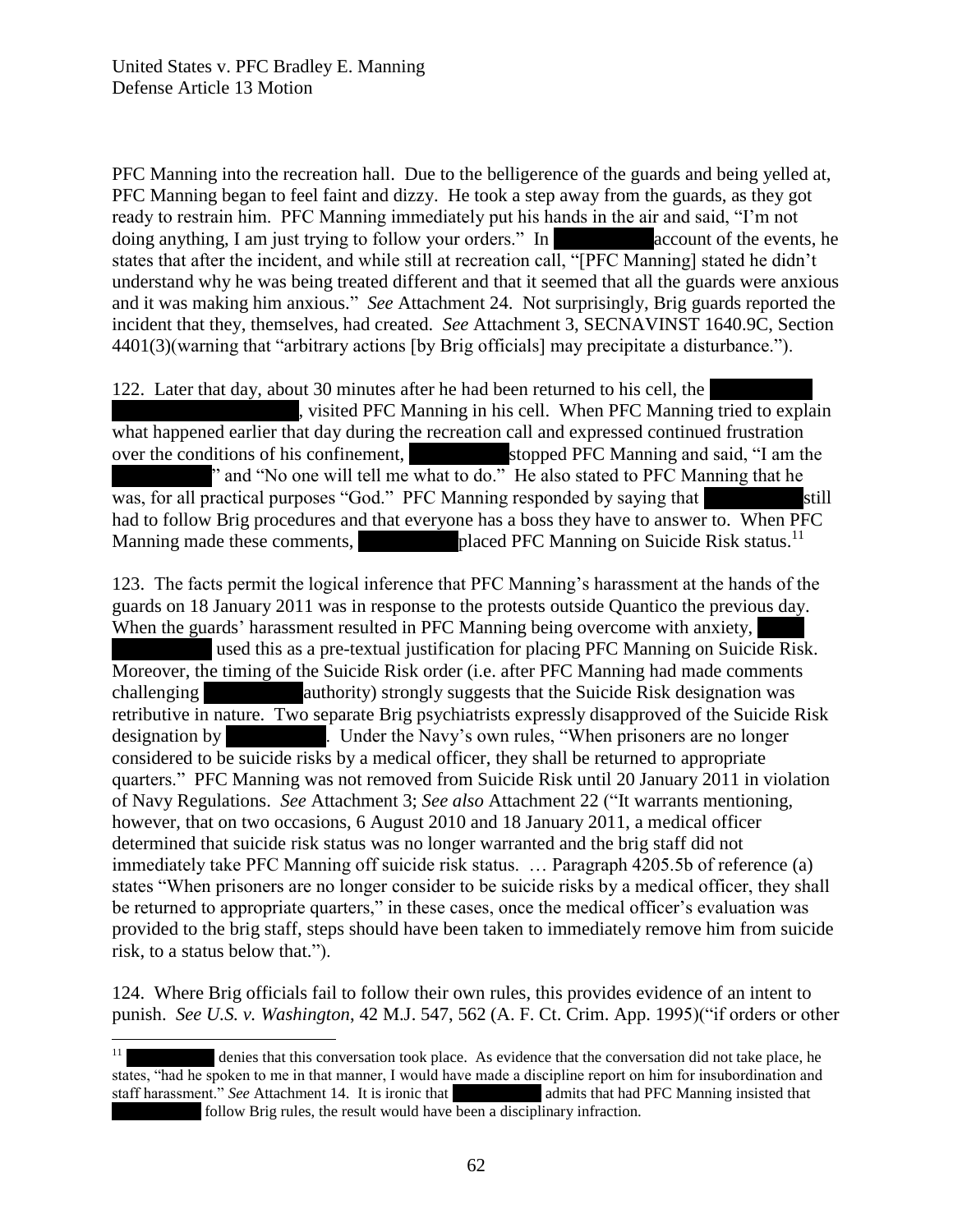action independently violate law or regulation, that may be a reason to infer a punitive intent or reject an asserted nonpunitive objective."). The circumstances surrounding this incident lead to a singular conclusion: that PFC Manning was punished for a protest beyond his control and for insisting that Brig officials follow their own procedures. *See Magluta v. Samples*, 375 F. 3d 1269, 1274 (11<sup>th</sup> Cir. 2004)(vacating the judgment of the district court where the court failed to take into account plaintiff's allegations that the more the plaintiff complained to prison and jail officials about his treatment, the more he was treated in a severe manner).

#### e) The 2 March 2011 Decision to Strip PFC Manning of His Clothing Was Retaliation for PFC Manning's Questioning of the Conditions of His Confinement

125. Further evidence of retaliatory punishment is found in the 2 March 2011 decision to strip PFC Manning of all his clothing. When PFC Manning was informed that his Article 138 Complaint had been denied, he asked Brig guards what he could do to improve his confinement conditions. When the  $\blacksquare$  the second that there was nothing that PFC Manning could do to change the circumstances of his confinement, PFC Manning became upset and frustrated. PFC Manning stated that he was not going to kill himself, and pointed out how ludicrous the whole situation was by stating that if he wanted to kill himself, he could do so with the elastic band of his underwear or his flip-flops. Brig officials used PFC Manning's sarcastic comment as a justification to further worsen the conditions of his confinement. The only logical conclusion to be drawn from the facts is that Brig officials intended to punish PFC Manning for speaking out about the absurdity of the situation. This is particularly so given that Brig mental health officials expressly indicated that PFC Manning's comments were not indicative of an intention to cause self-harm. Rather they were part of the process of PFC Manning's "intellectualization" of the extremely rigorous conditions of his confinement. *See*  Attachments 2, 9.

126. Moreover, the degradation and humiliation to which PFC Manning was subjected on the mornings of 3 March 2011 through 7 March 2011 by being forced to stand naked at attention also shows an intent by the Brig to punish PFC Manning for the comments he made on 2 March 2011. \*\*\*\*\*\*\*\*\*\*\*\*\*\*\*\*\*\*\*\*\*\*\*\*\*\*\*\* explained that "Private Manning will also be required to stand outside his cell naked during a morning inspection, after which his clothing will be returned to him." His justification for not allowing PFC Manning to have his clothes for morning inspection was that "detainees are awakened each morning and immediately come out of their cells. Private Manning cannot be given his underwear back before then … because that would require waking him up ahead of time." *See* http://www.nytimes.com/2011/03/05/world/ 05manning.html. So the official U.S. Government position is that it is better to force a pretrial detainee to stand naked at attention than wake him up a few minutes earlier to give him back his clothing?

127. There is no conceivable legitimate justification for requiring a detainee to stand naked at attention. \*\*\*\*\*\*\*\*\*\*\*\*\*\*\*\*\*\*\*\*\*\*\*\*\*\*\*\*\*\*\*\*, who was fired for calling PFC Manning's treatment at Quantico "ridiculous, counterproductive and stupid," spoke specifically about PFC Manning's forced nudity at the hands of Quantico officials. He stated: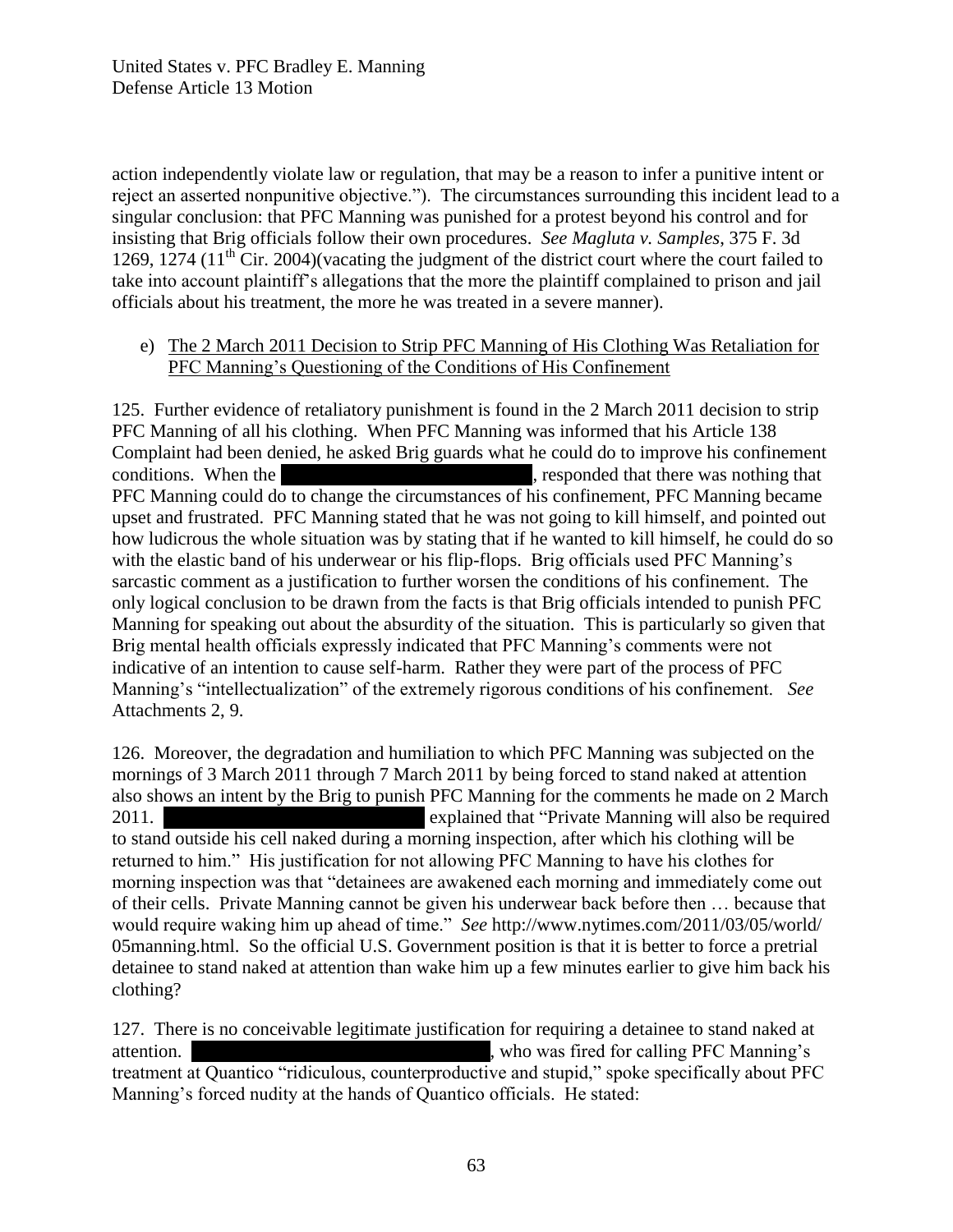Based on 30 years of government experience, if you have to explain why a guy is standing naked in the middle of a jail cell, you have a policy in need of urgent review. The Pentagon was quick to point out that no women were present when he did so, which is completely beside the point.

The issue is a loss of dignity, not modesty.

Our strategic narrative connects our policies to our interests, values and aspirations. While what we do, day in and day out, is broadly consistent with the universal principles we espouse, individual actions can become disconnected. Every once in a while, even a top-notch symphony strikes a discordant note. So it is in this instance.

The Pentagon has said that it is playing the Manning case by the book. The book tells us what actions we can take, but not always what we *should* do. Actions can be legal and still not smart. With the Manning case unfolding in a fishbowl-like environment, going strictly by the book is not good enough. Private Manning's overly restrictive and even petty treatment undermines what is otherwise a strong legal and ethical position.

When the United States leads by example, we are not trying to win a popularity contest. Rather, we are pursuing our long-term strategic interest. The United States cannot expect others to meet international standards if we are seen as falling short. Differences become strategic when magnified through the lens of today's relentless 24/7 global media environment.

So, when I was asked about the "elephant in the room," I said the treatment of Private Manning, while well-intentioned, was "ridiculous" and "counterproductive" and, yes, "stupid".

[I stand by what I said.](http://www.guardian.co.uk/world/2011/mar/28/no-regrets-pj-crowley-bradley-manning-wikileaks?INTCMP=SRCH) The United States should set the global standard for treatment of its citizens – and then exceed it. It is what the world expects of us. It is what we should expect of ourselves.

*See* http://www.guardian.co.uk/commentisfree/cifamerica/2011/mar/29/bradley-manningwikileaks.

128. It is well established that forced nudity is a classic humiliation technique. The only permissible inference is that the Brig intended to punish PFC Manning by subjecting him to humiliating treatment because PFC Manning correctly pointed out the absurdity of his POI status. Brig officials further added insult to injury when they stated publicly that it would be "inappropriate" to discuss the decision to strip PFC Manning and stand naked at attention "because to discuss the details would be a violation of [PFC Manning's] privacy." *See* http:// www.nytimes.com/2011/03/05/world/05manning.html. Again, the Government's position is that *speaking about* PFC Manning's forced nudity is the action that violates PFC Manning's privacy? Really? How about the forced nudity itself?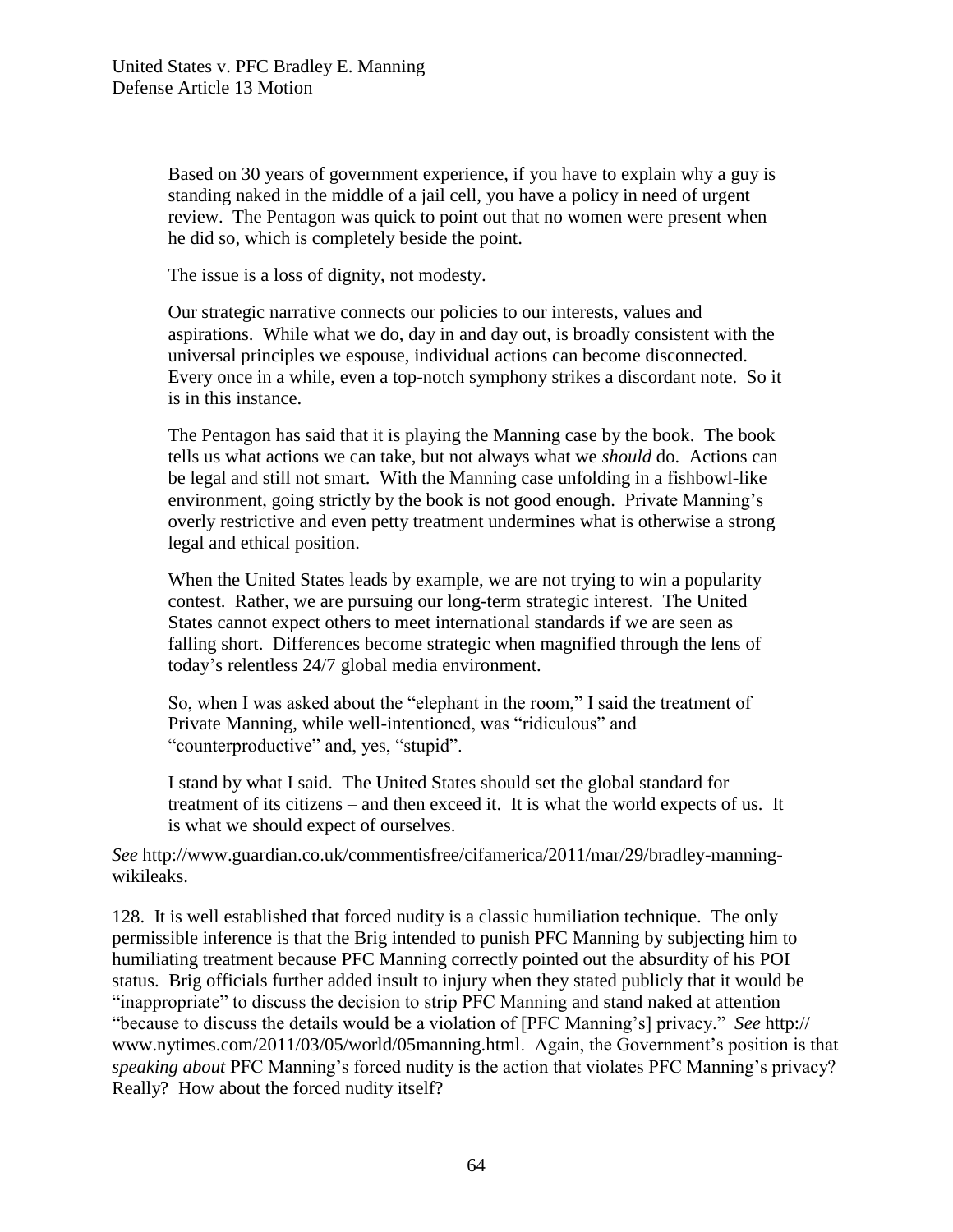129. Federal courts have found constitutional violations of an accused's constitutional rights in circumstances far less invasive than these. In *Demery v. Arpaio*, 378 F.3d 1020, 1029 (9th Cir. 2004), pretrial detainees challenged the practice of prison staff using webcams to stream live images of pretrial detainees on the internet. The Ninth Circuit Court of Appeals indicated that "having every moment of one's daily activities exposed to general and world-wide scrutiny would anyone uncomfortable … [The practice] constitutes a level of humiliation that almost anyone would regard as profoundly undesirable and strive to avoid." *Id.* at 1030-31. Certainly, being required to stand naked at attention for several minutes in full view of guards who happened to be in the vicinity is at least as humiliating as having one's clothed image captured by a webcam. To borrow language from *Demery*, the additional impact on PFC Manning of being forced to stand naked in full view of Brig guards is "greater by several orders of magnitude than the intrusion inherent in incarceration." *Id.* at 1030. The exploitation of PFC Manning in this manner can be seen as nothing short of retributive. *Id.* at 1030-31 (noting that retribution is not a legitimate government objective than can justify adverse conditions of detention for pretrial detainees); *See also* 16C C.J.S. Constitutional Law §1549 ("What might otherwise be a lawful detention becomes an unconstitutional restriction when prison conditions become so dehumanizing as to constitute an additional hardship beyond the need for custody in violation of the detainees' due process rights).

130. Military courts have also found unlawful pretrial punishment in circumstances where the conduct at issue was designed to humiliate an accused. In *United States v. Combs*, 47 M.J. 330, 332 (C.A.A.F. 1997), the Court of Appeal for the Armed Forces emphasized that:

the courts will not tolerate egregious, intentional misconduct by command where there is no evidence of a legitimate, non-punitive objective for the conduct complained of, the apparent singling out of an accused for personal humiliation, and restrictions on liberty so oppressive as to be more consistent with the status of prisoner.

Similarly, in *United States v. Singleton*, 59 M.J. 618, 625 (Army Ct. Crim. App. 2003), the Army Court of Criminal Appeals stated, "[w]hen commanders and superiors publicly denounce, degrade, or humiliate an accused prior to trial, [this] may constitute unlawful pretrial punishment warranting confinement credit." In *United States v. Stringer*, 55 M.J. 92, 94 (C.A.A.F. 2001), the Court of Appeals for the Armed Forces indicated that "[p]retrial punishment includes public denunciation and degradation." In that case, the accused (who was pending administrative discharge) was ordered to the front of his unit formation while the detachment commander read the charges against him and read the accused his rights in a loud voice. The military judge, in awarding sentencing credit, indicated that "[t]he actions that occurred in this case are inexcusable, reprehensible, and cannot be condoned by any court." *Id.* at 93. *See also United States v. Villamil–Perez,* 32 M.J. 341, 342–43 (C.M.A. 1991)(supervising officer's posting on workplace bulletin board of a serious incident report, which included Specialist Perez's alleged drug offense and a prior letter of reprimand, was prohibited by Article 13); *United States v. Stamper,* 39 M.J. 1097, 1100 (A.C.M.R. 1994)(finding company commander's remarks to accused in front of others identifying him as a criminal suspect with a propensity to steal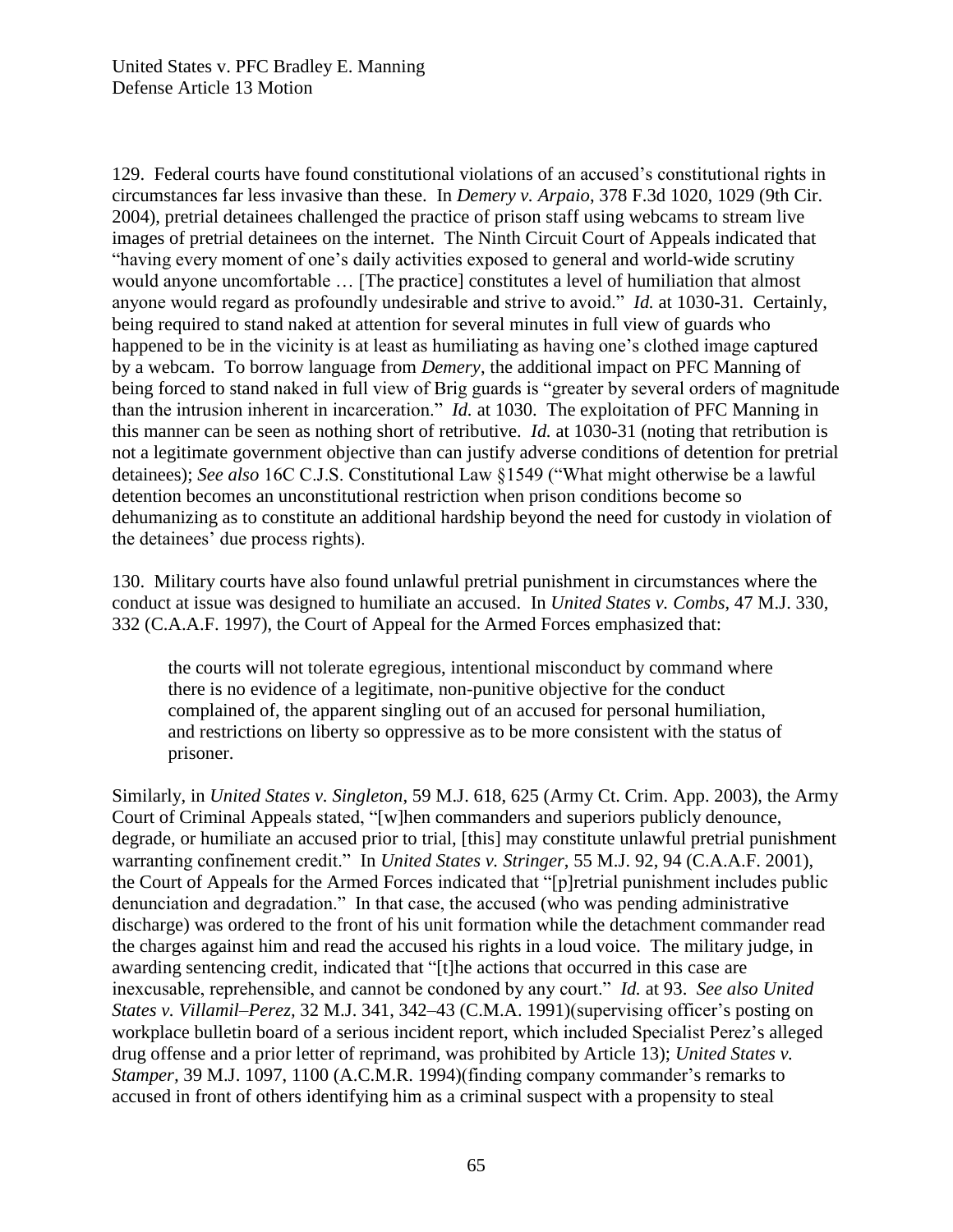constituted pretrial punishment); *United States v. Latta,* 34 M.J. 596, 597 (A.C.M.R. 1992)(granting Article 13 relief where first sergeant sarcastically referred to accused as his "favorite AWOL case" before unit formation); *United States v. Singleton*, 59 M.J. 618, 625 (Army Ct. Crim. App. 2003)(awarding confinement credit for unlawful pretrial punishment where guards or other persons in authority called the accused, an infantry sergeant, "private"); *United States v. Turner*, 2009 WL 4917899, \*2 (N-M. Ct. Crim. App.)(finding illegal pretrial punishment where the circumstances of the accused's appearance in irons before his shipmates could cause court to question whether accused suffered a loss of the presumption of innocence before potential court-martial members).

131. Surely if deliberately calling someone by the wrong rank or discussing the charges against the accused in front of others constitutes humiliating or degrading treatment which military courts will not countenance, so too does requiring an accused to stand naked at attention in full view of others. The fact that this action was later "justified" on the basis that it would have been too difficult to wake PFC Manning up earlier to give him back his clothes and that officials refused to discuss the forced nudity any further because to do so would "violate PFC Manning's privacy" is further illustrative of the general level of absurdity at the Quantico Brig.

### f) The Evidence Shows that Quantico Simply Wanted to Protect Itself at the Expense of PFC Manning

132. The evidence further bears out the conclusion that Quantico Brig officials maintained PFC Manning in MAX and on POI for nine months in an effort to protect *themselves* professionally and institutionally at the expense of PFC Manning. On 31 January 2010, a pretrial detainee awaiting court martial at Quantico committed suicide; the detainee was not in MAX or POI.<sup>12</sup> In an effort to ensure that no other prisoner would die "on their watch" (to borrow an expression from  $\blacksquare$ , the Brig simply decided that it would not risk the embarrassment of another suicide and thus placed PFC Manning in MAX and POI with no hope for reclassification.

133. Given the high-profile nature of PFC Manning's case, the Brig simply refused to take any chance (even if infinitesimally small) that it would be publicly embarrassed once again. Indeed, references this in his affidavit where he states:

The Marine Corps, including Quantico, has had a miserable time with the problem of suicide recently. I am certain, from their point of view, the best way to avoid a tragedy is to watch a situation very closely and take action quickly. It has been difficult to help them see that good intentions can have unintended consequences (e.g., making the detainee more anxious and causing occasional agitation).

*See* Attachment 7. In fact, the concern about embarrassment is so real at the Quantico Brig that a special rule was implemented to deal with it. *See* Attachment 3, SECNAVINST 1640.9C,

 $\overline{a}$  $12$  See http://www.marinecorpstimes.com/news/2010/02/marine\_quantico\_brig\_death\_020410w/.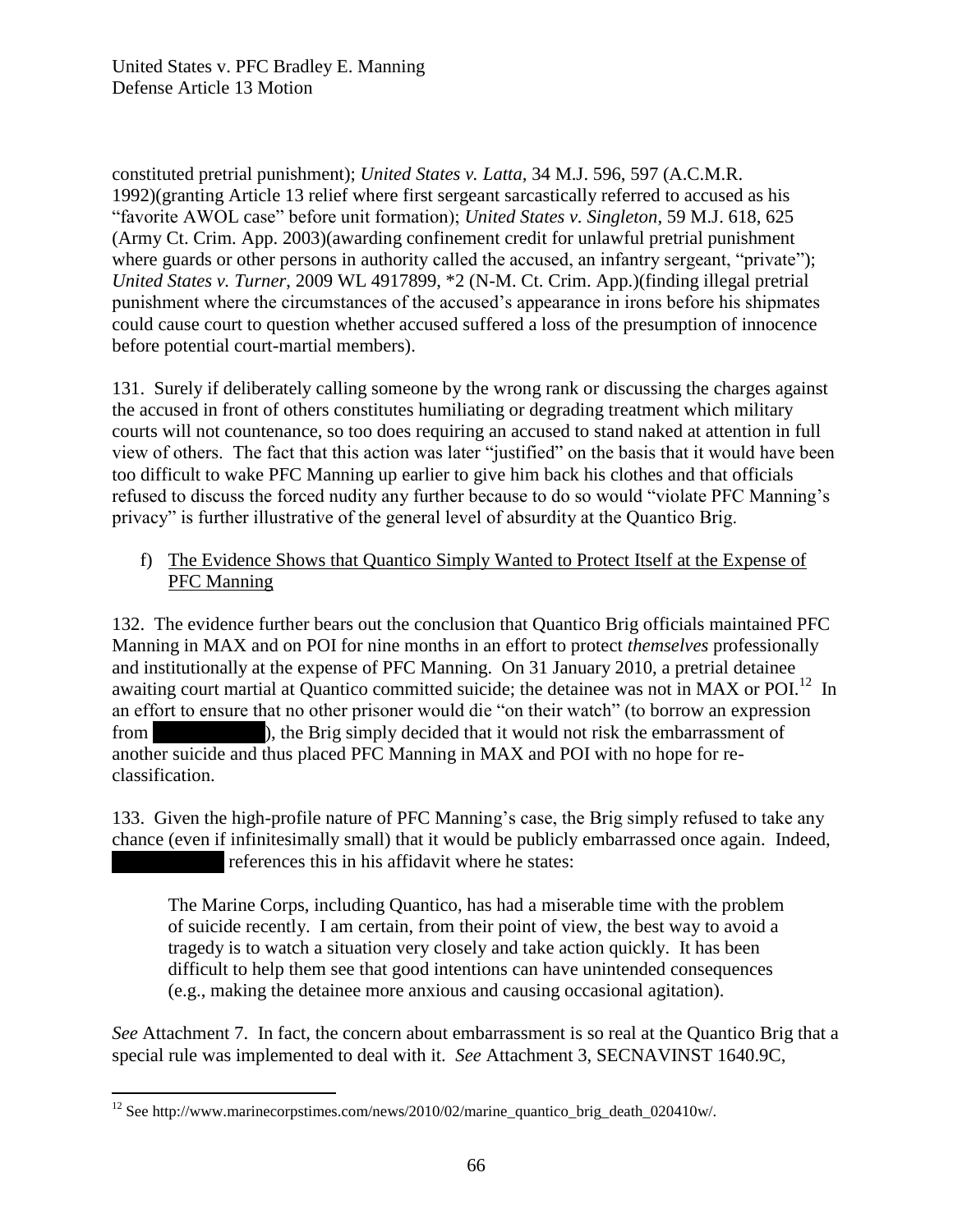United States v. PFC Bradley E. Manning Defense Article 13 Motion

Section 4401(4)("Serious incidents/alleged incidents that could result in embarrassment to the naval service or focus public attention on the confinement facility in question shall be reported to NAVPERSCOM (PERS-68) or CMC (PSL Corrections) per article 8112 of this manual."). A desire to protect one's professional reputation and avoid public embarrassment is not a legitimate non-punitive purpose justifying the imposition of restrictive confinement conditions.

134. Further, evidence shows that certain Brig officials made decisions regarding PFC Manning's confinement either "because they could" or in order to further their own professional self-interest. \*\*Redacted\*\*decision to place PFC Manning under Suicide Risk came right after he told PFC Manning that he was, for all practical purposes "God" and that consequently, he could make any decision he wanted. \*\*\*\*\* is understood to have indicated that she would not change PFC Manning's confinement conditions because it was not worth the risk to her career. Both of these officials' decisions were arbitrary, capricious, and reflected a desire to protect their self-interest at the expense of PFC Manning. Since the decisions were made for non-legitimate purposes, they constitute punishment in contravention of PFC Manning's Article 13 rights.

g) Quantico Brig Officials Were Grasping At Straws To Use Anything PFC Manning Did and Said (or Didn't Do or Didn't Say) Against Him

135. Further evidence of intent to punish PFC Manning is found in the Brig's practice of trying to find *anything* about PFC Manning's words, conduct and demeanor that could be used against him. This is clearly evidenced in the conversation between PFC Manning and \*\*\* took place after PFC Manning had an anxiety attack at recreation call on 18 January 2011:

PFC Manning: I got dizzy …

: Wasn't dehydration?

PFC Manning: No, I was anxious because I didn't know why the guards were so edgy. … They raised their voice … And I didn't … I was getting anxious because they were getting anxious. So I was trying to figure out what was the cause of them getting anxious. It seemed to me that they were looking for something wrong…

: Something wrong as in a rules violation, or something wrong as  $in \dots$ 

PFC Manning: Yes.

: Rules violation?

PFC Manning: Yes, sir. Because I've been here for a long time, so everything becomes automatic. So I don't know if I say something and they respond. I don't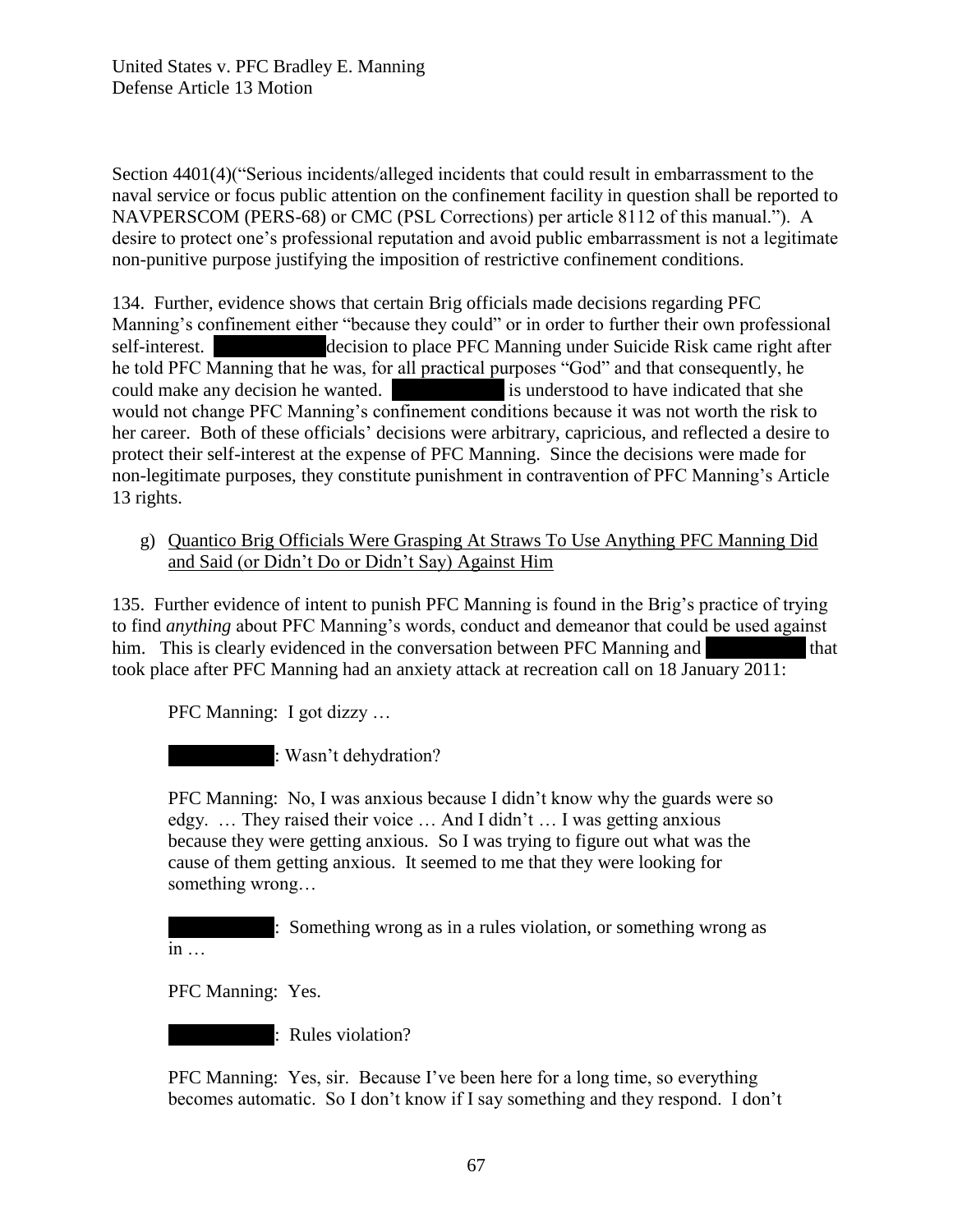know what happened. I've been in, inside so long – I don't remember the last time I was outside.

…

[Portions of the rest of the dialogue between  $\blacksquare$  and PFC Manning are inaudible]

…

PFC Manning: Ok, yes, I started, I got in here and it was normal. And then I started reading my book. And then, I want to say it was MSGT [inaudible] that was the first to show up. And then he came in and was asking me all these questions. I was, ah, trying to figure out how to word the answers without causing any more anxiety. I was trying to figure out ways of not sounding, or not being construed as … ways that things weren't going to be construed so that … just trying to figure out ways in which I could tactfully say what I was trying to say without violating any rules and regulation or raise any concern about …

 $:$  Concern's already raised... [inaudible]

PFC Manning: Yes, but I'm trying not, I'm trying, I'm trying to avoid the concern, and it's actually causing the concern. I mean, cause, I'm getting … every day that passes by, I'm getting increasingly frustrated, I'm not going to lie. Because I'm trying to do everything that I can *not to be* a concern, therefore I appear as though I am causing more concern. Or I… Or it seems that I'm causing more concern or everybody's looking for something to cause concern. So that's what frustrates me. ... Trying to work out the most politically correct way of ...

…

PFC Manning: No, no. The situation that happened today was more of … you know, I'm lucid and aware and just trying to figure … It's just a question of trying not to appear like I was in Kuwait. Because that's my main concern every day, is how do I get off of POI status? How do I get off of POI status? When will I be taken off of POI status? What is being used to justify the precautions? You know … What concerns, you know, what am I doing that's concerning [inaudible]? So I'm constantly trying to figure out, run through all of those things. And trying to make sure I'm not doing anything…

…

PFC Manning: Yes, a little. I feel like the facility, honestly, is looking for reasons to keep me on POI.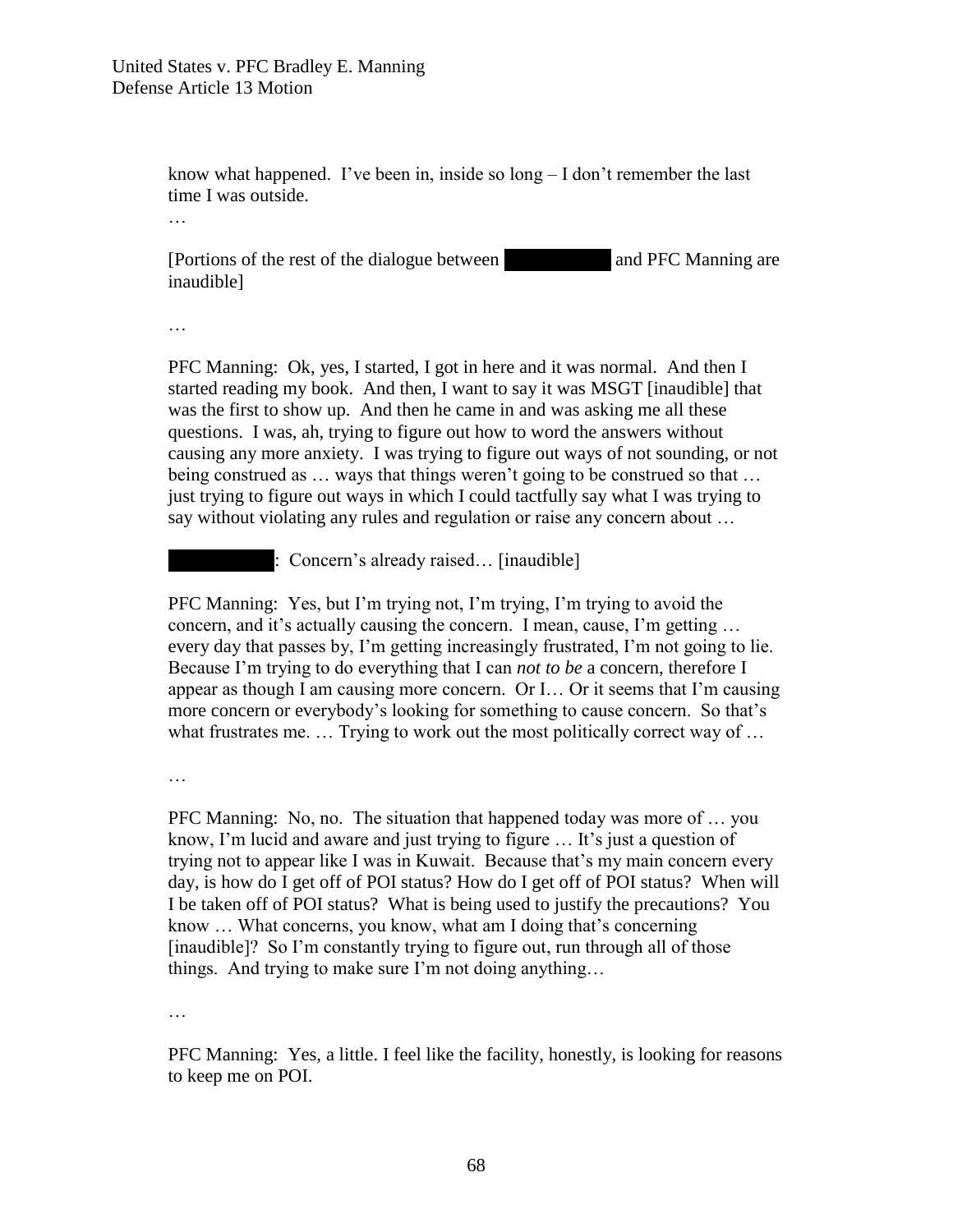: Inaudible. I can tell you 'no'...

PFC Manning: I mean, at least not at the staff level, I'm thinking the CO – me, myself, personally.

: Inaudible  $\ldots$  From a logistical standpoint, it's a burden on us.  $\ldots$ 

PFC Manning: Yes, MSGT.

: Nobody finds that as a joy. It's not a punitive thing, I understand why someone would see it as a punitive thing because restrictions placed [inaudible] … I can tell you that … since you have been here … I wish I had a hundred Mannings …

PFC Manning: And that's what… And that's where I don't understand why the continuation of the policy and restrictions beyond the time recommended by you and the psychiatrist. I mean the psychiatrist, is saying. I mean, I've got my own forensic psychiatrist that's saying now that the POI status is actually doing psychiatric harm and not, you know, and it's actually, you know, increasing my chances, rather than decreasing…

: Did you feel like that two weeks ago?

PFC Manning: What's that?

: Did you feel like that two weeks ago?

PFC Manning: Yes GYSGT.

: Uh, two weeks ago, I asked you, like, how you were feeling and you said you were fine, do you remember that?

PFC Manning: Yes, and I still feel fine. I mean, I feel, I feel fine, but at the same time, I've been putting in, I've been putting in…

*See* Attachment 25.

 $\overline{a}$ 

136. The conversation clearly shows that PFC is struggling to convey his thought to without "getting in trouble."<sup>13</sup> PFC Manning is desperately trying to find the right words to express his frustration with his continued classification without raising "more concern" in the minds of the Brig officials.

 $13$  This is especially apparent if one watches the video.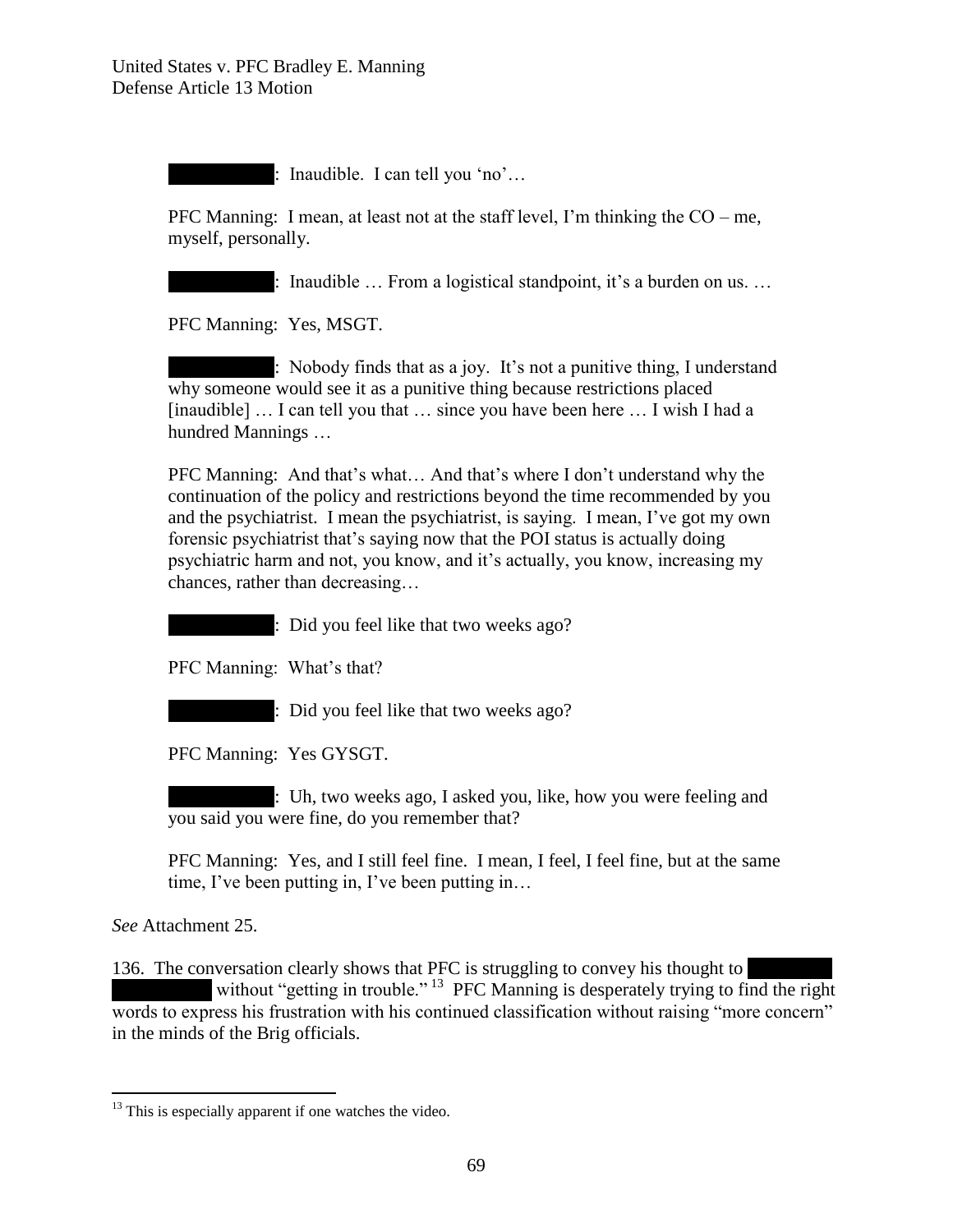137. The end of the videotaped conversation is particularly telling. PFC Manning tries to express the common sense observation of his psychiatrist that the POI status may be causing him psychological harm. PFC Manning says, "I mean, I've got my own forensic psychiatrist that's now saying the POI status is actually doing psychiatric harm and not, you know, and is actually, you know, increasing my chances, rather than decreasing…" *Id.* Although the video is inaudible in parts, it seems like \*\*\*\* latches on to that particular comment to raise the red flag. That is, PFC Manning just said that POI might be causing psychological harm and might "increase[e] [his] chances, rather than decrease[] [his chances]." *Id.* What more proof do we need that POI is, in fact, justified? \*\*Redacted\*\*then prods PFC Manning, seeking to get a damning admission from him: "Two weeks ago, I asked you, like, how you were feeling and you said you were fine, do you remember that?" *Id.* PFC Manning does not take the bait after he realizes where  $\frac{1}{\sqrt{1-\frac{1}{\sqrt{1-\frac{1}{\sqrt{1-\frac{1}{\sqrt{1-\frac{1}{\sqrt{1-\frac{1}{\sqrt{1-\frac{1}{\sqrt{1-\frac{1}{\sqrt{1-\frac{1}{\sqrt{1-\frac{1}{\sqrt{1-\frac{1}{\sqrt{1-\frac{1}{\sqrt{1-\frac{1}{\sqrt{1-\frac{1}{\sqrt{1-\frac{1}{\sqrt{1-\frac{1}{\sqrt{1-\frac{1}{\sqrt{1-\frac{1}{\sqrt{1-\frac{1}{\sqrt{1-\frac{1}{\sqrt{1-\frac{1}{\sqrt{1-\frac{1}{\sqrt{1-\frac{1}{\sqrt{$ fine. Yes, but at the same time, I've been putting in…" *Id.* As is abundantly clear, PFC Manning is in an absolute "no win" situation. If he points out that POI might be causing additional psychological harm (as indicated by Brig doctors), the Brig officials will use that against him to continue to justify the conclusion that he is at risk of self-harm.

138. On 21 January 2011, PFC Manning appeared before the C&A Board and was asked about the statement on his intake questionnaire regarding suicide that he was "always planning but never acting." \*\*\*\*\*\*\*\*\*\*describes the event as follows:

[PFC Manning] told the Board that this statement may have been false. This then raised the obvious concern of whether he was sincere in his statements that he did not currently intend to harm himself. A member of the Board asked how they could trust any of the statements given his admission that he may have made a false statement about his suicidal thoughts at intake into the PCF. PFC Manning was also asked if it was fair to assume that the statement to the Board that he did not intend to harm himself could be false and he replied "yes." This caused great concern among the Board members given their responsibility to ensure PFC Manning's safety.

*See* Attachment 21.

139. It is clear to any reasonable person what happened at this meeting. PFC Manning was trying desperately to get off of POI status after so many months. He then backtracked on the statement that he had made in the intake questionnaire in the hopes that the confinement facility would see reason and remove him from POI. The C&A Board then used PFC Manning's statement against him in a classic "gotcha" moment: *Wait a second, if you were lying then about wanting to commit suicide, couldn't you be lying now about not wanting to commit suicide?* There is actually only one honest answer to this question and that is the answer that PFC Manning gave – "yes, I could be lying. *But I'm not.*" But it was too late. The C&A Board had tricked PFC Manning into giving them an answer that they could document in their paperwork to continue to justify MAX and POI. Apparently, the C&A Board saw themselves as more appropriately placed to opine on PFC Manning's risk of self-harm based on a trick question than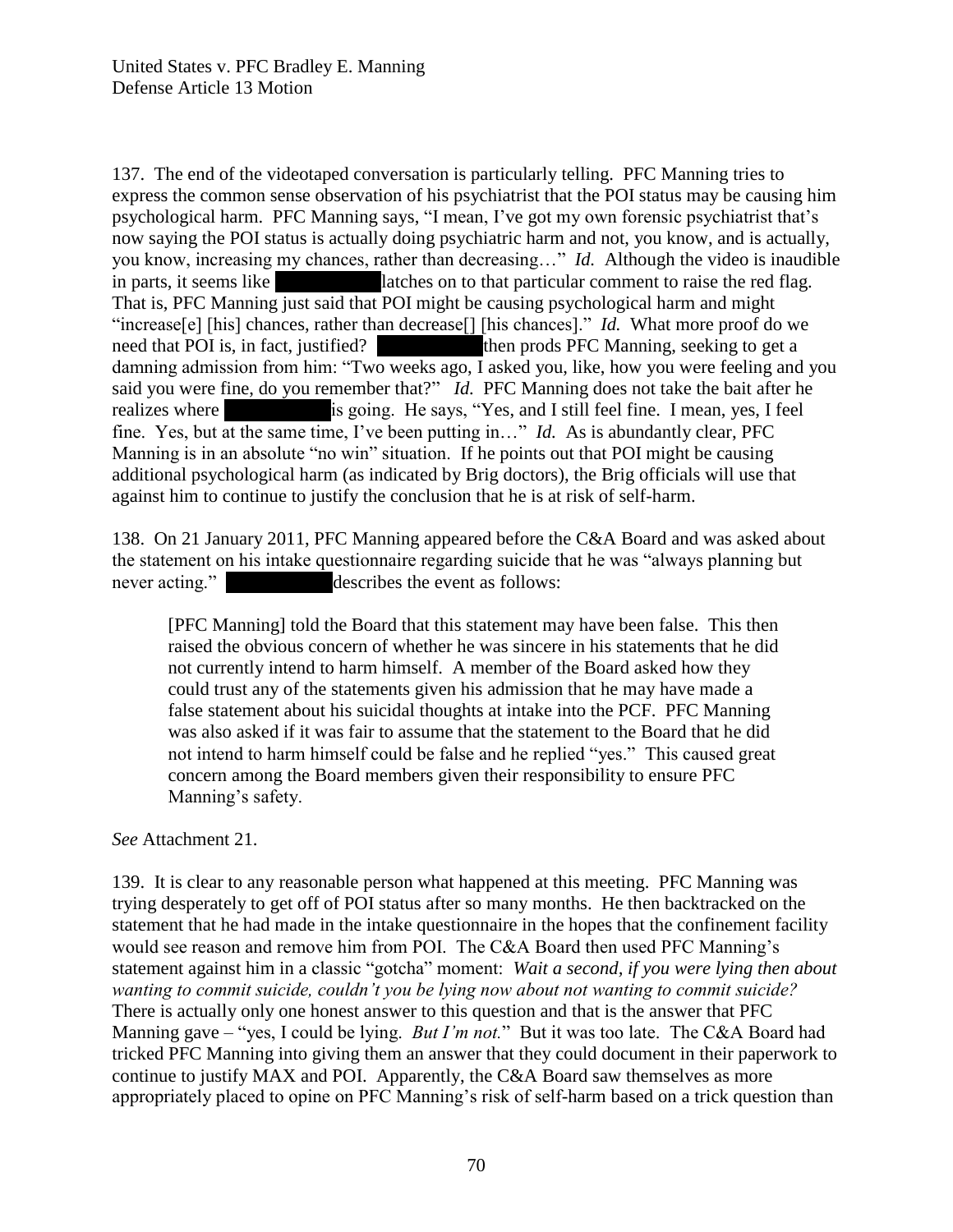United States v. PFC Bradley E. Manning Defense Article 13 Motion

several "06" mental health providers who continued to maintain that PFC Manning was not at risk of self-harm.

140. After this meeting, PFC Manning largely tried to avoid engaging in extensive dialogue with Brig officials. After all, anything he said or did (or didn't say or didn't do) was going to be used against him. Ironically, the fact *itself* that he had become quieter and more reserved was then used against him. In \*\*\*\* statement justifying why she increased the POI restrictions on PFC Manning, she states,

There was a lack of rapport and trust between PFC Manning and the PCF staff.

…

The fact that PFC Manning was not communicating with the staff as much as he had in the past  $\dots$  was also a concern for me.

*See* Attachment 21. There is no more apt illustration of the saying, "You're damned if you do. You're damned if you don't." If PFC Manning spoke to Brig staff and participated in the C&A process,<sup>14</sup> his words and conduct were used against him to keep him in MAX and POI. If PFC Manning didn't speak as much to Brig staff and refused to participate in the C&A process, his lack of words and his conduct were used against him to keep him in MAX and POI.

141. In short, PFC Manning was doomed from Day 1. Brig officials looked for any little thing to use against PFC Manning to continue to effectuate \*\*\*\*\*\*\*\*\*\*\*\*\*orders that PFC Manning would remain in MAX and on POI for the duration of his time at Quantico. This would enable them to create the paper trail that they could later use for plausible deniability. Such is abundantly clear in \*\*\* response to PFC Manning's question of why he was still in POI after so many months:

: [chuckles to himself] I know this is no secret to you  $\dots$  I have plenty of documentation. Plenty of documentation based on things that you've said, things that you've done. Actions – I have to make sure, we have to make sure, that you're taken care of.

*See* Attachment 25.

142. Quantico officials were never interested in actually evaluating whether PFC Manning belonged in MAX and on POI – if they were, they would have listened to recommendations from three separate Brig mental health providers. Instead, they were looking to chronicle every little thing that PFC Manning did or didn't do, or said or didn't say in order to provide them with the "plenty of documentation" they needed to support their continued decision to retain PFC Manning in MAX and on POI.

 $\overline{a}$  $14$  The Defense is using the term "process" loosely here since it was clear that the outcome was already predetermined.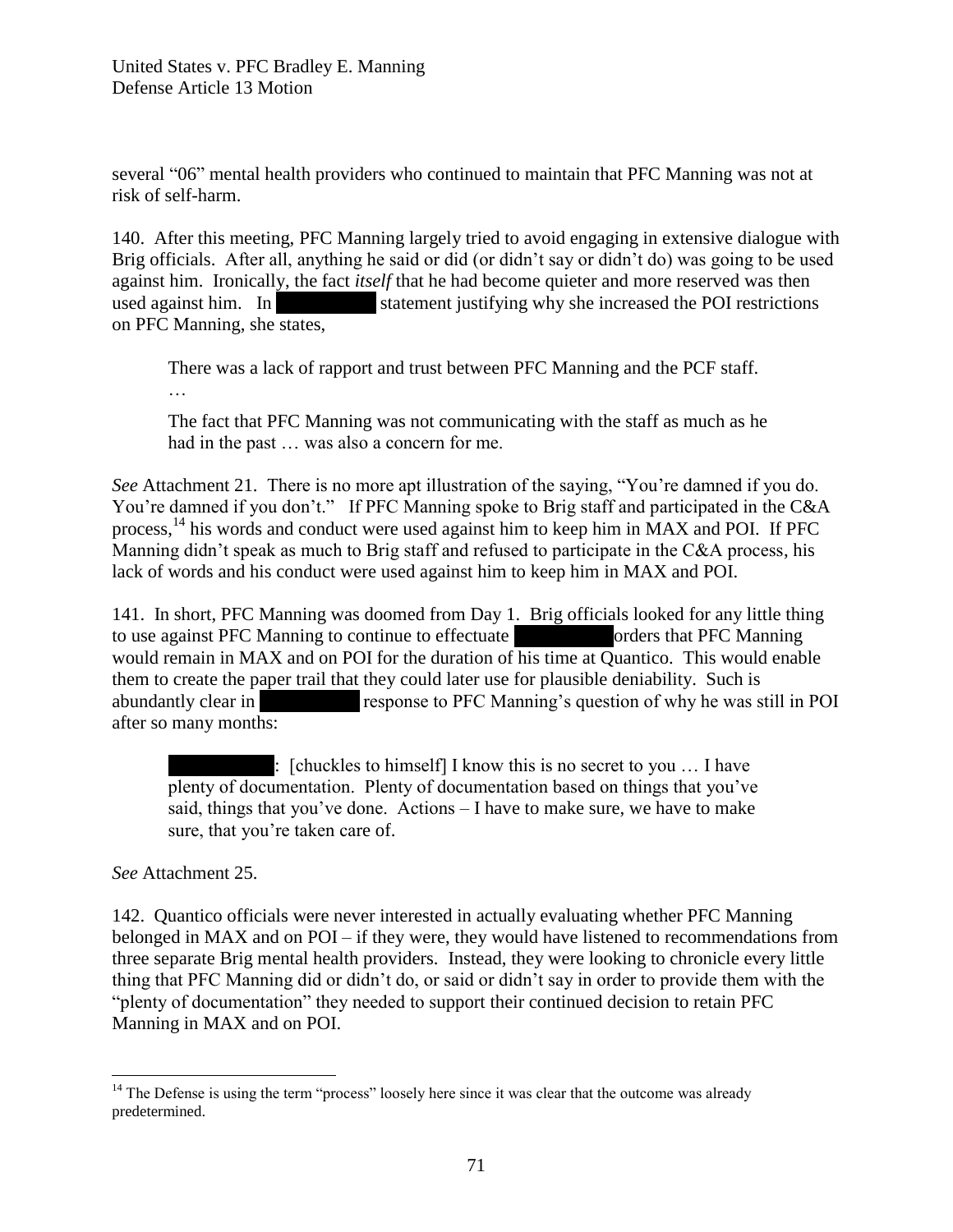#### **C. PFC Manning's Article 13 Rights Were Violated Because the Imposition of Onerous Confinement Conditions Served No Legitimate Government Objective**

143. There was no legitimate government objective served by placing PFC Manning in MAX and POI (collectively, the functional equivalent of solitary confinement) for 9 months and by forcing him to endure humiliating treatment. There are only three potential legitimate objectives that could be conceivably served by the imposition of more restrictive than normal confinement conditions:

- a) Preventing PFC Manning from harming himself;
- b) Preventing PFC Manning from harming others; and
- c) Ensuring PFC Manning's presence at trial.

*See United States v. Crawford*, 62 M.J. 411, 414(C.A.A.F. 2006)(noting that legitimate government objectives are "ensuring [detainee's] presence for trial" and "the security needs of the confinement facility"); *United States v. Willenbring*, 56 M.J. 671, 679 (Army Ct. Crim. App. 2001)(legitimate and non-punitive government objectives are "to secure and safeguard the confinement facility and to insure [detainee's] presence at trial."); *Bell v. Wolfish*, 441 U.S. 520, 540 (1979)("It is enough simply to recognize that in addition to ensuring the detainees' presence at trial, the effective management of the detention facility once the individual is confined is a valid objective that may justify imposition of conditions and restrictions of pretrial detention"). *See also* Attachment 3, SECNAVINST 1640.9C, Section 5101(3)(i)("Rights are not removed from a prisoner as a punishment for a rules violation, but may be restricted, however, when there is a legitimate penological interest, such as security or safety."). The conditions of PFC Manning's confinement were not at all related (much less rationally related) to any of these objectives.

a) Preventing PFC Manning from Harming Himself

144. There was no psychiatric evidence to suggest that PFC Manning was at risk of self-harm during his time at Quantico. To the contrary, the overwhelming evidence is that PFC Manning was decidedly *not* at risk of self-harm. Brig psychiatrists had, with very few exceptions, consistently recommended for over eight months that PFC Manning be removed from POI. These recommendations were outright ignored no less than 30 times by the

145. In his affidavit, the references his repeated recommendations to remove PFC Manning from POI status – all of which were ignored by the Brig:

#### **Question B. In your experience, does the Quantico Brig follow your recommendation concerning either Suicide Risk or Prevention of Injury Status?**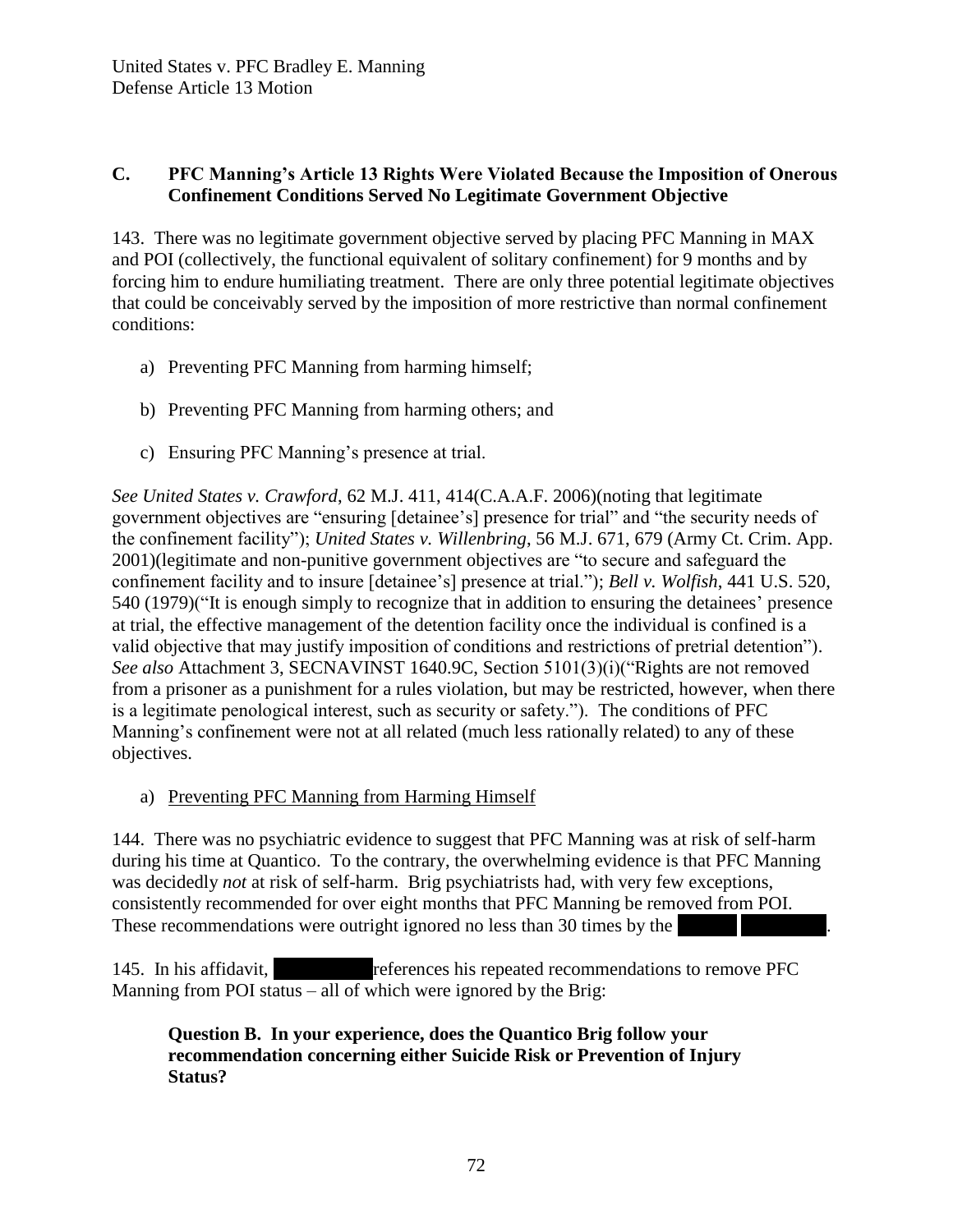1. No. They generally keep patients on precautions longer than I recommend.

#### **Question C. Have you made any recommendation concerning PFC Bradley Manning's custody and classification status? If so, what were your recommendations?**

1. … I initially recommended observing PFC Manning on suicide precautions for the first couple of weeks after his arrival, both because of his suicidal behavior in Kuwait and because his medical record from Kuwait included a quote or a paraphrase from PFC Manning to the effect that he could be patient when it comes to suicide.

2. After a couple of weeks, it seemed reasonable to downgrade his precaution level to Prevention of Injury (POI) status. Knowing that the Brig was very concerned about his safety, and because there had been a suicide in the Brig earlier that year, I obtained the services of another forensic psychiatrist

 $($   $)$  to be a consultant/second opinion. He evaluated the patient and concurred that POI was appropriate. The Brig, as I best recall, waited a couple of weeks to put this recommendation into effect.

3. Subsequently, I recommended that he be removed from POI as he continued to do relatively well in the Brig (occasional mild, odd behaviors such as dancing around were noted in the log as well as possible sleep walking). concurred. These recommendations were not followed.

4. In the fall (I am uncertain of the date); PFC Manning became agitated after an odd incident with staff. As best as I could tell from discussing the matter with Manning and with staff, he had been performing some kind of yoga move in which he contorted his limbs in such a way that staff thought he was trying to hurt himself. They intervened and returned him to his cell. He was very upset about this (not suicidal) and so I briefly recommended he be put back on POI status as a safeguard because he was so upset. I rescinded this recommendation the following week as he had calmed.

5. Since then, I have continued to recommend that POI precautions be removed. As of the time of my leaving for Camp Lejeune to prepare for deployment, the recommendations had not been followed. \*\*\*\* and \*\*\* can provide details of what occurred next.

**Question D. Have your recommendations been followed by the Quantico Brig? If not, have you been given any reason for the Quantico Brig's decision not to follow your recommendations?**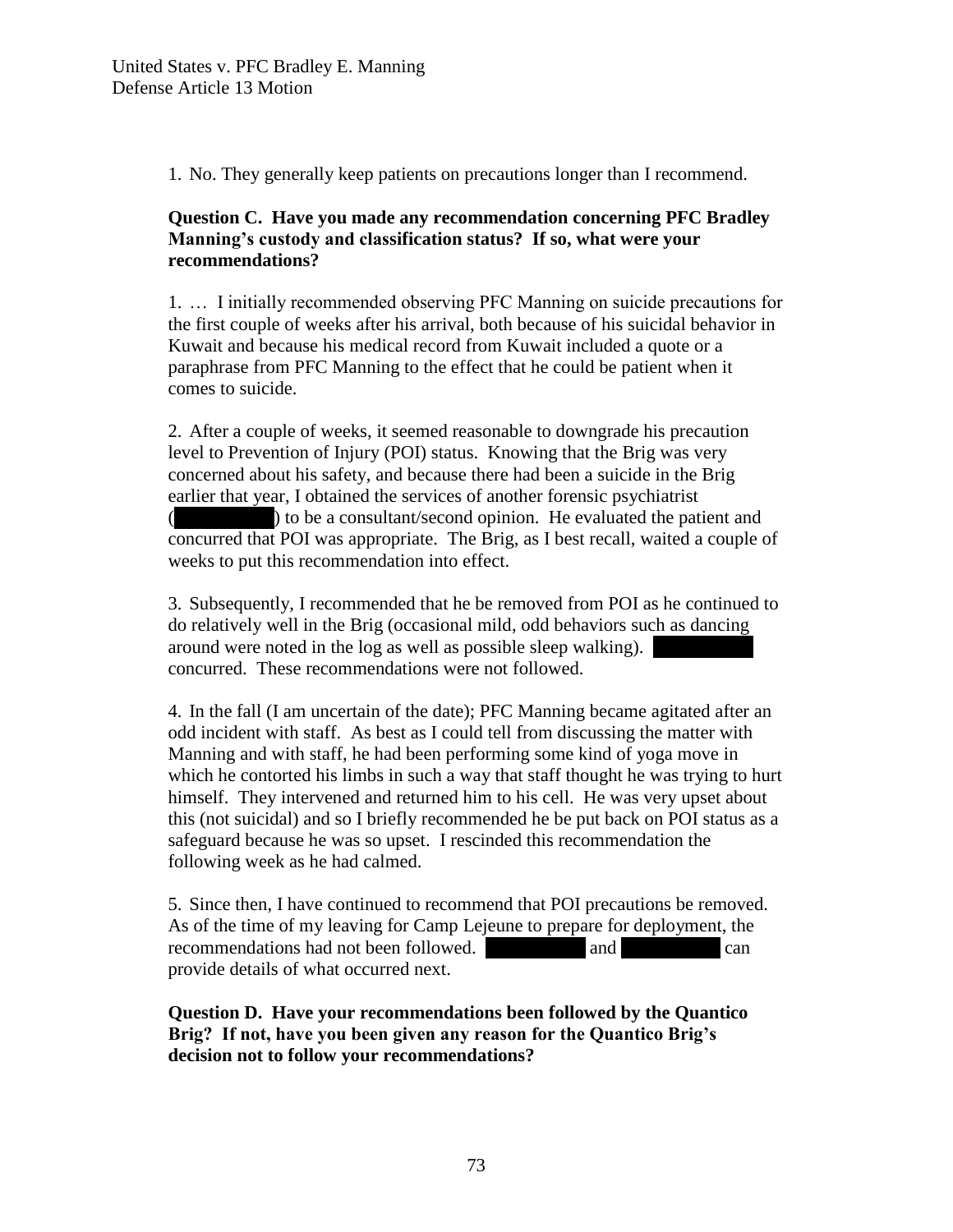1. No. My understanding is that the Brig has not followed my recommendations because of great concern and worry that Manning will harm himself. I told them I thought the Max status (with every 15 minute visual checks of the detainee vice POI with every 5 minute checks) was more than sufficient to ensure his safety, from a psychiatric perspective. The every 5 minute checks done for POI is extremely rigorous, particularly for a second tier precaution. Every 15 minute checks was common for suicide precautions in other jails and correctional facilities where I have worked.

…

*See* Attachment 7.

146. \*\*\* provided further elaboration in a subsequent affidavit:

#### **Question A. Do you make recommendations to the Quantico Brig concerning whether a detainee is placed on either Suicide Risk or Prevention of Injury Status?**

I make recommendation about suicide precautions, POI, and occasionally steps that Brig might take to better a detainee's condition or deportment (more time to exercise, give him a job, help him with the legal work on financial problem, let him talk to his wife or girlfriend more often, please make sure a chaplain sees him). The Brig takes these under advisement and sometimes follows them, usually not. In Manning's case, I requested, in addition to removal of precautions, more time to exercise. After quite some time, and numerous requests (it became almost comical), this was granted.

## **Question B. In your experience, does the Quantico Brig follow your recommendation concerning either Suicide Risk or Prevention of Injury Status?**

The Brig frequently ignores or delays my recommendation regarding precautions, including suicide precautions. This differs from any of the previous jails, brigs, or prisons in which I have worked, military or civilian. This occurred even before the suicide of a detainee in January 2010. Prior to the Manning case, this, among other issues, had make working at the Brig so frustrating that I asked to be relieved of these duties. This was not permitted. I have struggled to make the best of a situation that was not professionally pleasing. The addition of forensic psychiatry fellows to the milieu (for me to teach) has been invigorating and lifted my morale.

…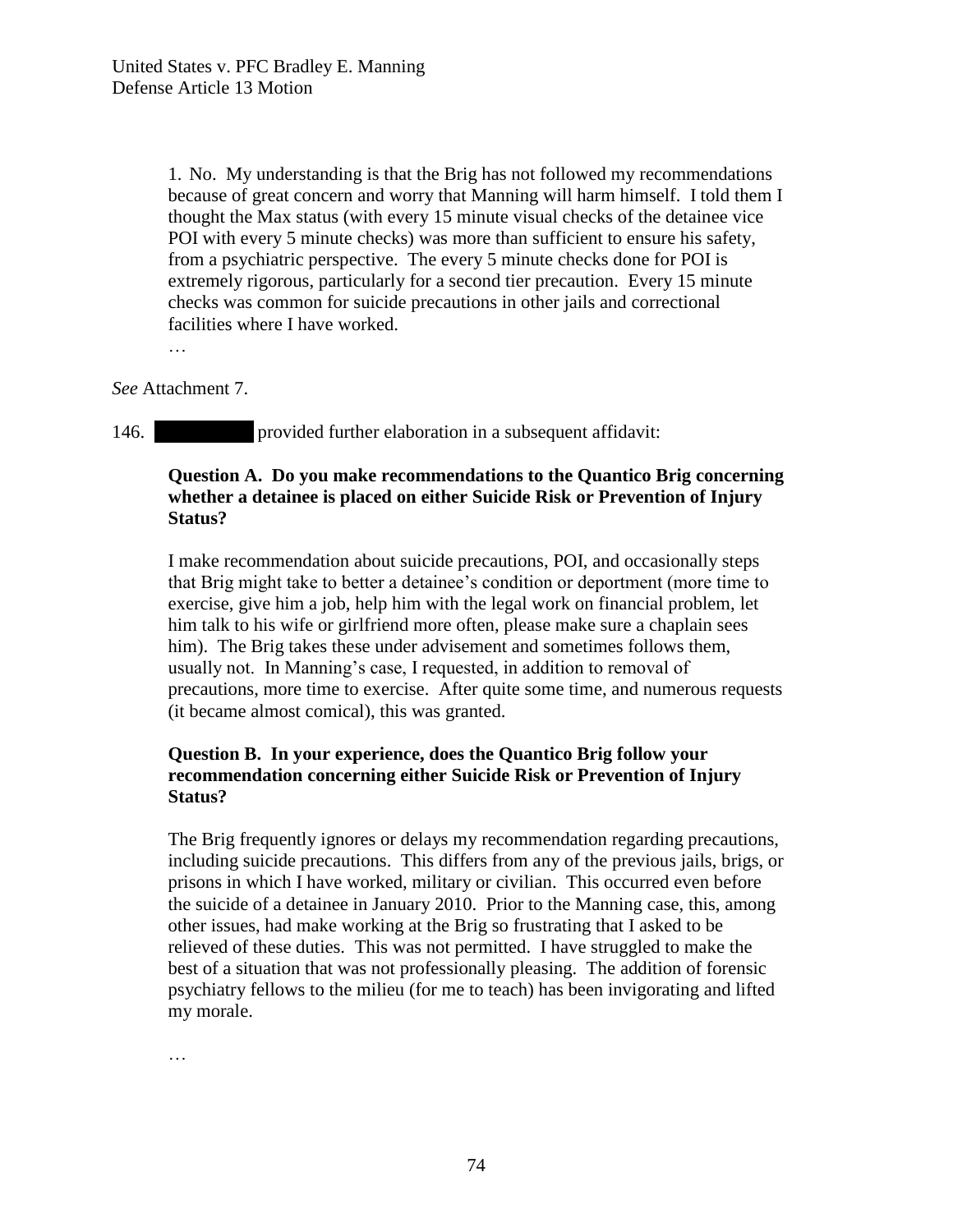## **Question D. Have your recommendations been followed by the Quantico Brig? If not, have you been given any reason for the Quantico Brig's decision not to follow your recommendations?**

Neither the \*\*\*\*\*\*\*\*\*\*\*\*\*\*\*\*\* nor the \*\*\*\*\*\*\*\*\*\*\*\*\*\*\*\*\*\*\*\*\*\*\*\* gave me any reasons for maintaining the POI precautions other than his safety. The intimated that he was receiving instructions from a higher authority on the matter but did not say from whom. I know that the higher base authorities had a frequent (sometimes weekly) meeting to discuss Manning, for which I supplied my CO with a status report – nothing that Manning had told me, mind you, but his condition and my recommendations, particularly to remove conditions I felt were unnecessary. I did not attend these meetings, mainly to protect Manning's confidentiality against inadvertent slips. On one occasion, concern was relayed to me about the odd behaviors seen in the cell mentioned in my previous affidavit. I reported that I was not worried about the sleep walking and the dancing.

I do not recall a meeting with the  $\blacksquare$  The meeting I recall was with the \*\*\*\*\*\*\*\*\*\*\*\*\*\*\*, whose name I do not recall. He indicated that Manning would remain in current status (POI) unless and until he received instructions from higher authority (unnamed). I do not recall him saying he would be kept that way until his legal process was complete, but the impression he left was not to expect any changes in the near future. I cannot recall a direct quote.

*See* Attachment 8.

147. \*\*\*\*also confirms that the Brig simply ignored the recommendations of mental health providers:

## **Question B. In your experience, does the Quantico Brig follow your recommendation concerning either Suicide Risk or Prevention of Injury Status?**

1. They initiate more precautions than I would from a psychiatric perspective. Were he not in custody, at this point he would be appropriate for routine outpatient care.

## **Question C. Have you made any recommendation concerning PFC Bradley Manning's custody and classification status? If so, what were your recommendations?**

1. No. I have stated that there is no psychiatric reason for him to be segregated from the general population, realizing that would only be one consideration.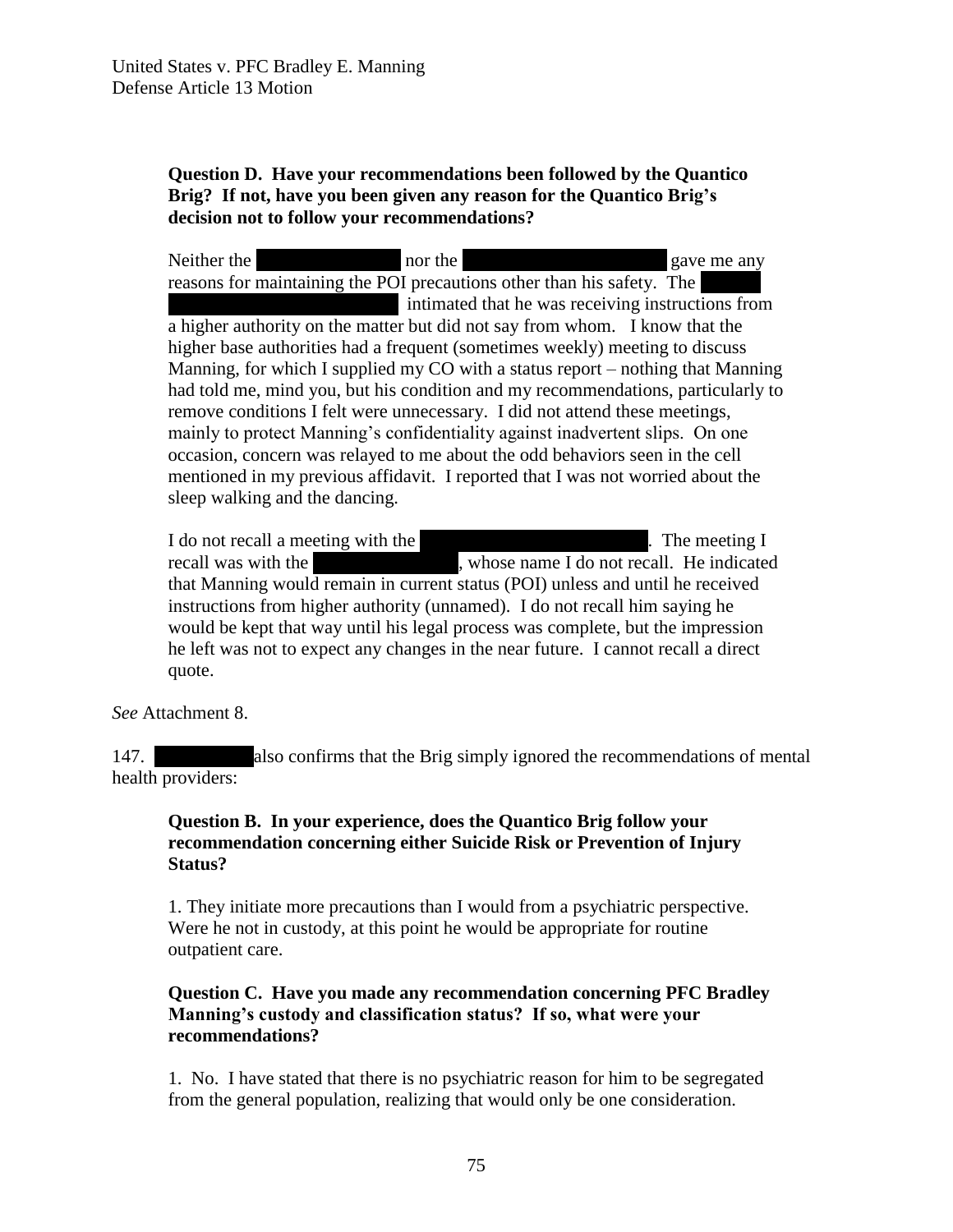## **Question D. Have your recommendations been followed by the Quantico Brig? If not, have you been given any reason for the Quantico Brig's decision not to follow your recommendations?**

1. They have expressed concerns about his demeanor with no medical personnel are there, describing him as more withdrawn and reading less.

*See* Attachment 9.

148. Not only did the Brig ignore the repeated recommendations to remove PFC Manning from POI, they also ignored medical opinions that POI was actually *causing* PFC Manning psychiatric harm. \*\*Redacted\*\*states in his affidavits:

I believe that (at the time I last saw him) Suicide precautions and POI were excessive and were making Manning unnecessarily anxious. This could be detrimental to his mental health. I was concerned about his physical health until they started to give him more time to exercise. Since Max status is not a psychiatric classification, I did not make a recommendation regarding it except to say that it easily (as a secondary effect of checking on him every 15 minutes) met his psychiatric safety needs at the time.

…

PFC Manning, according to his records from Kuwait, exhibited a disturbing level of mental instability, including suicidal behaviors. Thankfully, he was doing much better during his time with me. Inappropriate use of POI and other precautions can result in a loss of privacy and dignity that can worsen someone's condition. This could occur in Manning's case and lead to regression and additional suicidal behaviors.

*See* Attachments 7, 8. \*\*\*\*\*\*\*agreed that POI restrictions could be detrimental to mental health, though noted that fortunately, PFC Manning "has been able to adapt somewhat":

It has long been known that restriction of environmental and social stimulation has a negative effect on mental functioning. Nevertheless, PFC Manning has been able to adapt somewhat and his anxiety disorder is currently in remission, significantly reducing his risk of self harm.

*See* Attachment 9.

149. The psychologists made it known to \*\*\*\* \*\*\* that keeping PFC Manning in POI as they were was an additional stressor and damaging from a psychological perspective. The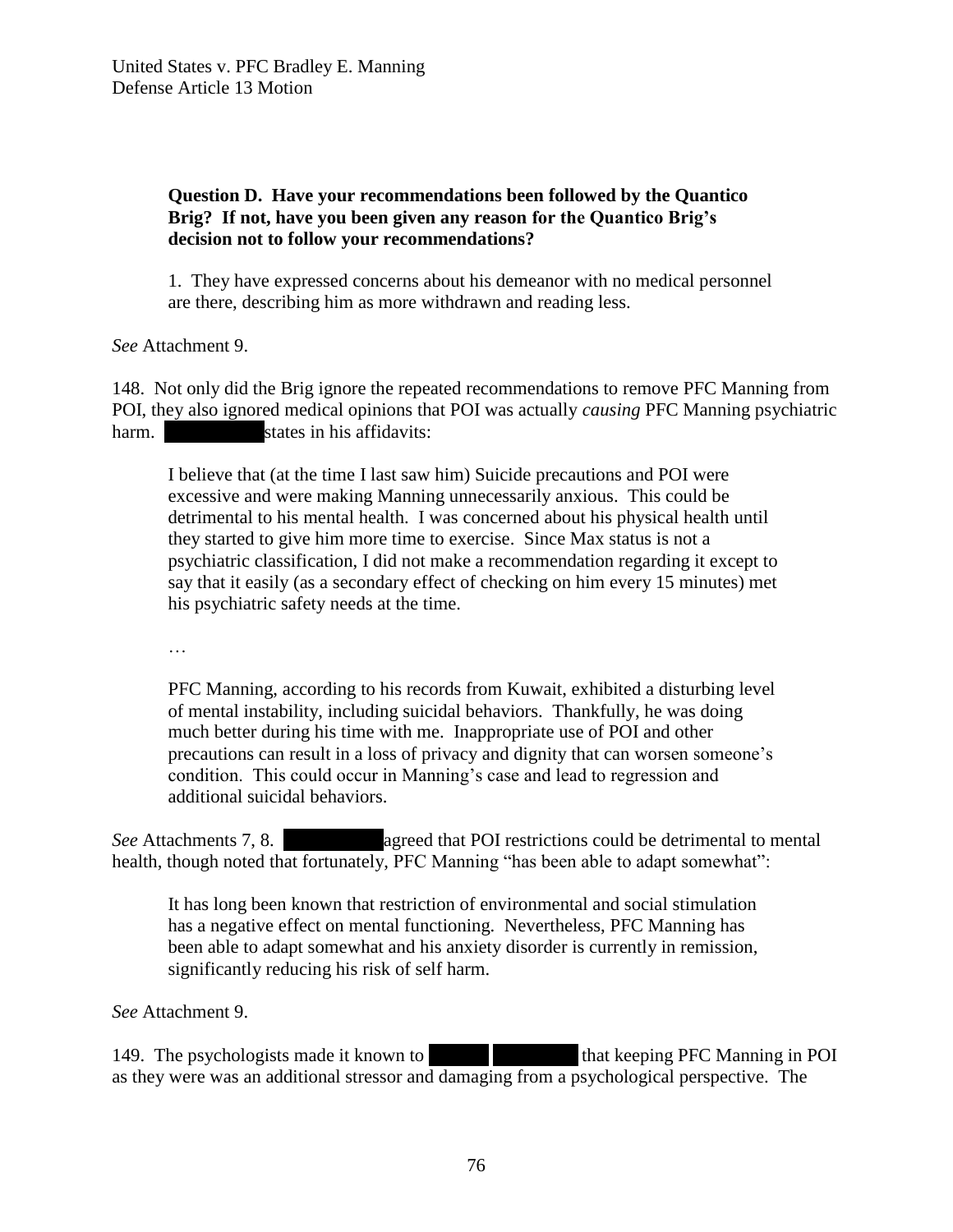did not address the mental health concerns raised by the psychologists and continued to subject PFC Manning to POI restrictions.

150. Applicable Navy confinement rules themselves explicitly recognize the deleterious effects of solitary confinement and harsh conditions of confinement: "When prisoners spend long hours in idleness and feel harassed by unnecessary restrictions, hostility is created and the desire to escape or resist become dominant forces." *See* Attachment 3, SECNAVINST 1640.9C, Section 4301.5. As such, PFC Manning faced the perverse scenario that, the longer the Brig maintained the POI status, the more likely it was that his mental health would deteriorate, thus necessitating the POI status.

151. The medical literature is replete with references to the deleterious effects of solitary confinement. In his recent testimony before the Senate, \*\*\*\*\*\*\*opines that "solitary" confinement places *all* of the prisoners exposed to it at grave risk of harm." (emphasis in original). He continues:

Despite the methodological limitations that come from studying human behavior in such a complex environment, most of the research has reached remarkably similar conclusions about the adverse psychological consequences of solitary confinement. Thus, we know that prisoners in solitary confinement suffer from a number of psychological and psychiatric maladies, including: significantly increased negative attitudes and affect, irritability, anger, aggression and even rage; many experience chronic insomnia, free floating anxiety, fear of impending emotional breakdowns, a loss of control, and panic attacks; many report experiencing severe and even paralyzing discomfort around other people, engage in self-imposed forms of social withdrawal, and suffer from extreme paranoia; many report hypersensitivity to external stimuli (such as noise, light, smells), as well as various kinds of cognitive dysfunction, such as an inability to concentrate or remember, and ruminations in which they fixate on trivial things intensely and over long periods of time; a sense of hopelessness and deep depression are widespread; and many prisoners report signs and symptoms of psychosis, including visual and auditory hallucinations. Many of these symptoms occur in and are reported by a large number of isolated prisoners. For example, in a systematic study I did of a representative sample of solitary confinement prisoners in California, prevalence rates for most of the above mentioned symptoms exceeded three-quarters of those interviewed.

In addition to the above clinical symptoms and syndromes, prisoners who are placed in long-term isolation often develop what I have characterized as "social pathologies," brought about because of the pathological deprivations of social contact to which they are exposed. The unprecedented totality of control in these units occurs to such an exaggerated degree that many prisoners gradually lose the ability to initiate or to control their own behavior, or to organize their personal lives. Prisoners may become uncomfortable with even small amounts of freedom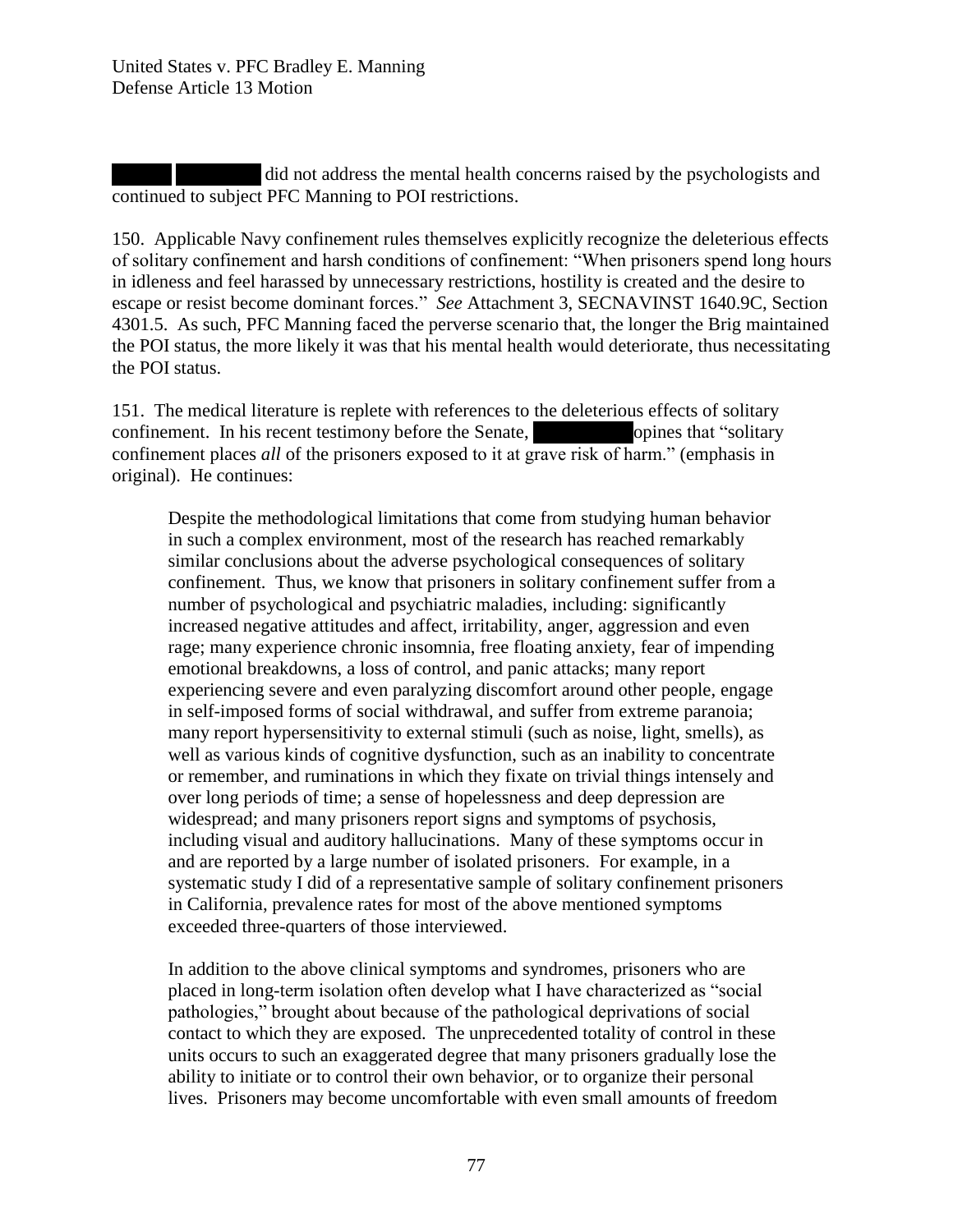because they have lost confidence in their own ability to behave in the absence of constantly enforced restrictions, a tight external structure, and the ubiquitous physical restraints. Even the prospect of returning to the comparative "freedoms" of a mainline maximum security prison (let alone the free world) fills them with anxiety.

For many prisoners, the absence of regular, normal interpersonal contact and any semblance of a meaningful social context in these isolation units creates a pervasive feeling of unreality. Because so much of our individual identity is socially constructed and maintained, the virtually complete loss of genuine forms of social contact and the absence of any routine and recurring opportunities to ground thoughts and feelings in a recognizable human context lead to an undermining of the sense of self and a disconnection of experience from meaning. Some prisoners experience a paradoxical reaction, moving from initially being starved for social contact to eventually being disoriented and even frightened by it. As they become increasingly unfamiliar and uncomfortable with social interaction, they are further alienated from others and made anxious in their presence. In extreme cases, another pattern emerges: this environment is so painful, so bizarre and impossible to make sense of, that they create their own reality—they live in a world of fantasy instead. Finally, the deprivations, restrictions, the totality of control, and the prolonged absence of any real opportunity for happiness or joy fills many prisoners with intolerable levels of frustration that, for some, turns to anger, and then even to uncontrollable and sudden outbursts of rage.

*See* Attachment 37. Based upon well-documented medical literature, it is clear that prolonged periods of solitary confinement causes severe psychological consequences. This extensive scientific evidence has been widely accepted by federal courts. For instance, the Seventh Circuit observed that "the record shows, what anyway seems pretty obvious, that isolating a human being from other human beings year after year or even month after month can cause substantial psychological damage, even if the isolation is not total." *Davenport v. DeRobertis*, 844 F.2d 1310, 1313 (7th Cir. 1988). In *Davenport*, the court recognized that "there is plenty of medical and psychological literature concerning the ill effects of solitary confinement (of which segregation is a variant) . . . .". *See also Miller ex rel. Jones v. Stewart*, 231 F.3d 1248, 1252 (9th Cir. 2000)("it is well accepted that conditions such as those present in the [super-max unit] . . .can cause psychological decompensation to the point that individuals may become incompetent"); *Comer v. Stewart,* 215 F.3d 910, 915 (9<sup>th</sup> Cir. 2000)("we and other courts have recognized that prison conditions remarkably similar to [the super-max unit] can adversely affect a person's mental health"); *Lee v. Coughlin*, 26 F. Supp. 2d 615, 637 (S.D.N.Y. 1998)("[t]he effect of prolonged isolation on inmates has been repeatedly confirmed in medical and scientific studies"); *McClary v. Kelly*, 4 F. Supp. 2d 195, 208 (W.D.N.Y. 1998)("[the notion that] prolonged isolation from social and environmental stimulation increases the risk of developing mental illness does not strike this Court as rocket science"); *Madrid v. Gomez*, 889 F. Supp. 1146, 1265 (N.D. Cal. 1995)("many, if not most, inmates in the SHU experience some degree of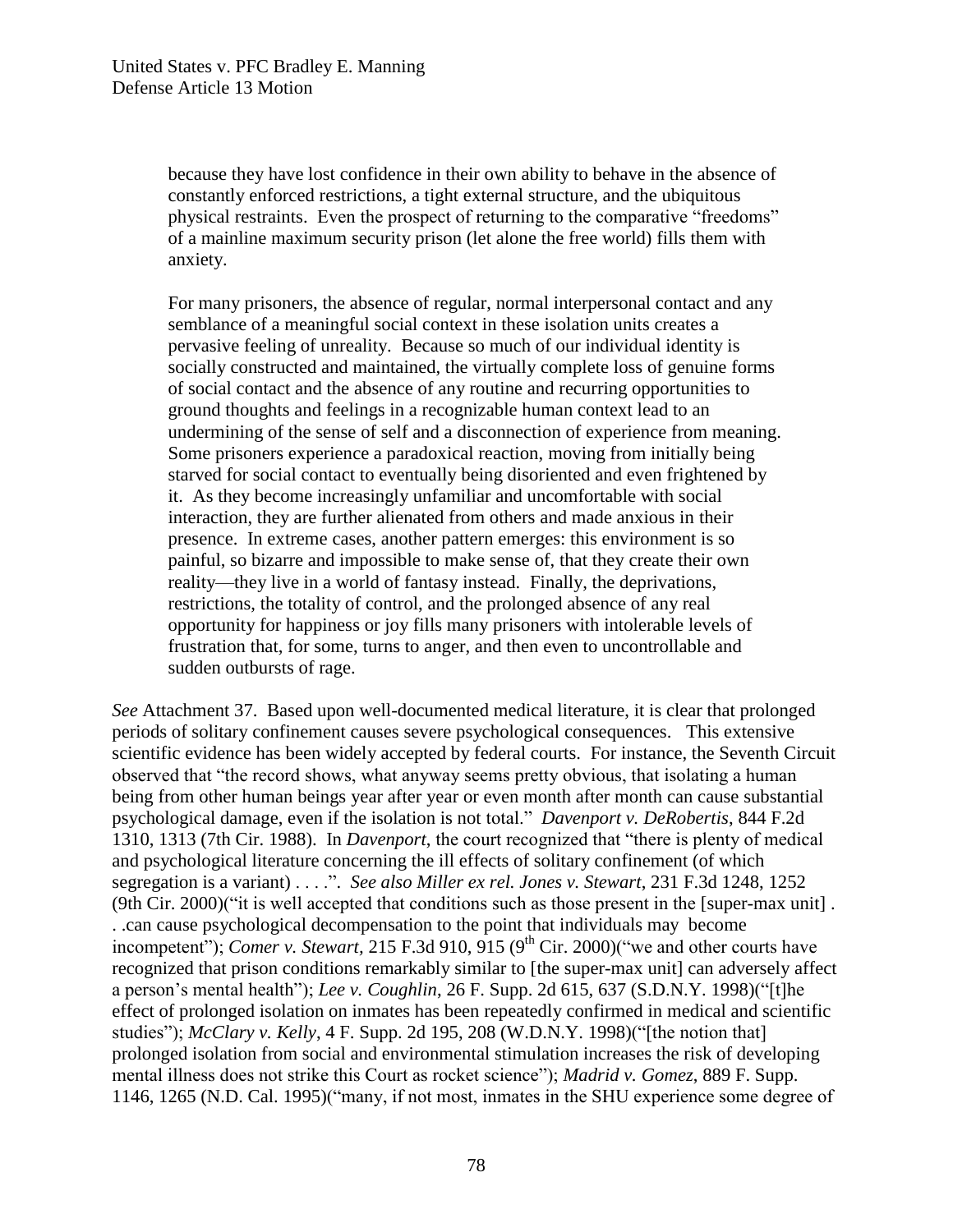$\overline{a}$ 

psychological trauma in reaction to their extreme social isolation and the severely restricted environmental stimulation in [the Security Housing Unit]"); *Bono v. Saxbe*, 450 F. Supp. 934, 946 (E.D. Ill. 1978) ("[p]laintiffs' uncontroverted evidence showed the debilitating mental effect on those inmates confined to the control unit"), *aff'd in part and remanded in part on other grounds*, 620 F.2d 609 (7th Cir. 1980); *Koch v. Lewis*, 216 F. Supp. 2d 994, 1001 (D. Ariz. 2001)(experts agreed that extended isolation causes "heightened psychological stressors and creates a risk for mental deterioration"); *Baraldini v. Meese*, 691 F. Supp. 432, 446–47 (D.D.C. 1988)(citing expert testimony on sensory disturbance, perceptual distortions, and other psychological *effects of segregation), rev'd on other grounds sub nom*. *Baraldini v. Thornburgh*, 884 F.2d 615 (D.C. Cir. 1989).

152. Thus, in ostensibly "protecting him from himself" (which the Defense submits is not what the Brig was actually doing), confinement facility officials were actually *causing* PFC Manning psychological harm.<sup>15</sup> In other words, the Brig authorities used the pretext of safeguarding PFC Manning from his own mental instability to keep him under conditions of extreme psychological stress for nearly nine months. In this respect, the Defense requests that this Court also consider the *amicus* filing from Psychologists for Social Responsibility*. See* Attachment 41.

153. The Brig continually pointed to PFC Manning's Suicide Risk status in Kuwait to justify the decision to maintain PFC Manning on POI status. In his Response to PFC Manning's Article 138 Complaint, the initial intervals in light of all the point of all the light of all the light of all the light of all the light of all the light of all the light of all the light of all the light of all the light of all information "including his concern over [PFC Manning's] comment regarding 'always planning' suicide at initial intake, his actions in actually making a noose at the previous facility [and] his erratic behavior at the previous facility." *See* Attachment 19. All of these events occurred approximately 8 months prior to PFC Manning's filing of the Article 138 Complaint, when PFC Manning was first arrested, was in an unfamiliar environment, and did not have the support of friends, family and counsel. PFC Manning tries to explain this to  $\blacksquare$ , to no avail:

 $15$  The Defense submits that, to the extent that there might have been isolated instances of unusual behavior, it is the direct result of being locked behind bars, starved of all human contact, and watched like a zoo animal for a period of 9 months. *See* Attachment 40. Indeed, Brig psychiatrists were not at all concerned about some of the apparent odd behavior exhibited by PFC Manning (to the extent that it occurred). For instance, stated in his affidavits:

Subsequently, I recommended that he be removed from POI as he continued to do relatively well in the Brig (occasional mild, odd behaviors such as dancing around were noted in the log as well as possible sleep walking). \*\*Redacted\*\*concurred. These recommendations were not followed. …

On one occasion, concern was relayed to me about the odd behaviors seen in the cell mentioned in my previous affidavit. I reported that I was not worried about the sleep walking and the dancing.

also factored in the apparent odd behavior in making his weekly recommendation that PFC Manning was not at risk of self-harm. What is clear, though, is that the Brig *itself* created the circumstances which it then used to justify the conditions of confinement.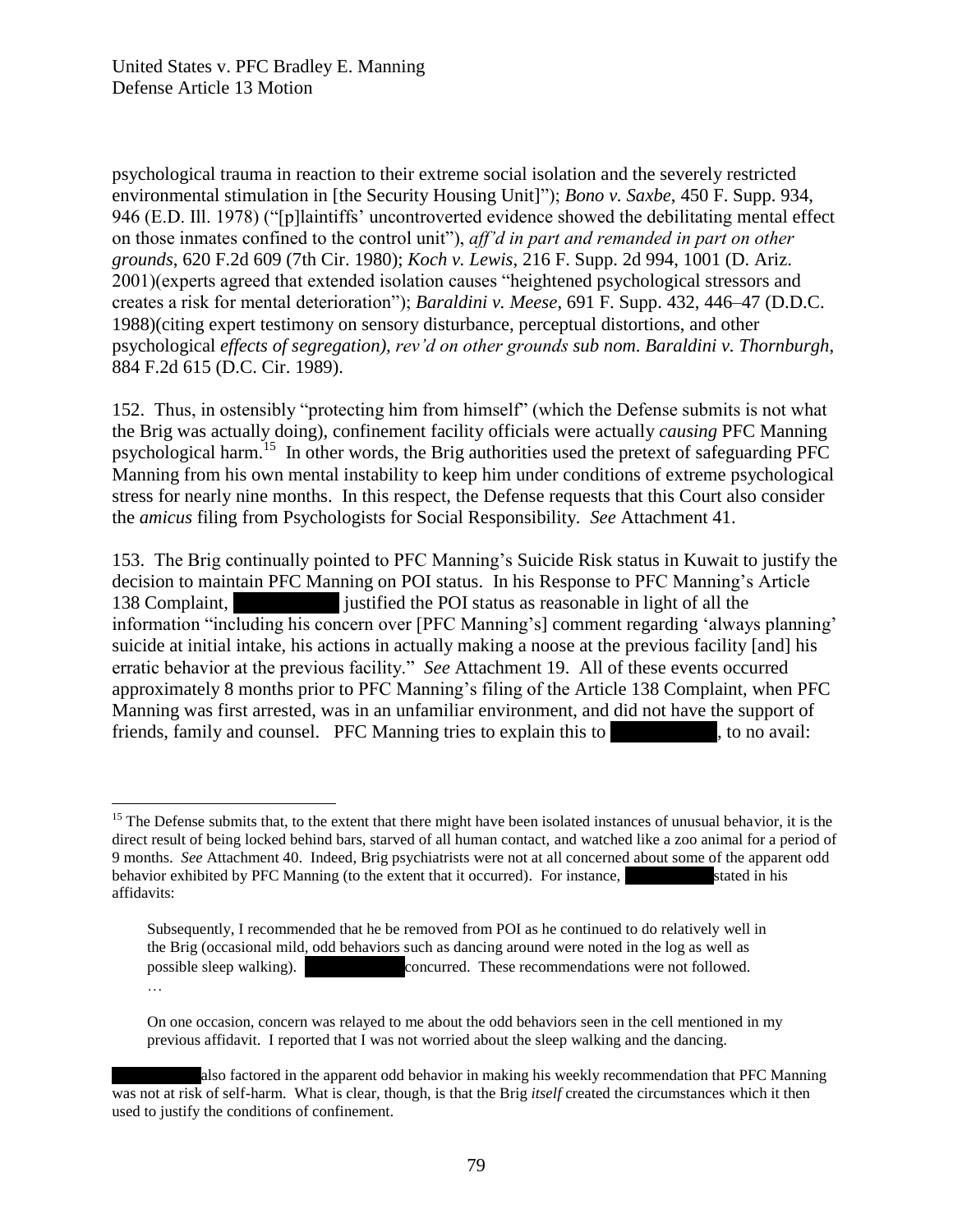: [largely inaudible] Let's go back to today.  $\ldots$  The anxiety here, today. That's not the first time it's happened since you've been in confinement. As far as I know, it is the first time it's happened since you've been here … but a similar situation …

PFC Manning: I wasn't, in Kuwait, I had no idea what was going on generally.

: But, would you say it was similar situation?

PFC Manning: No, no. The situation that happened today was more of … you know, I'm lucid and aware and just trying to figure … It's just a question of trying not to appear like I was in Kuwait. Because that's my main concern every day, is how do I get off of POI status? How do I get off of POI status? When will I be taken off of POI status? What is being used to justify the precautions? You know … What concerns, you know, what am I doing that's concerning [inaudible]? So I'm constantly trying to figure out, run through all of those things. And trying to make sure I'm not doing anything…

: [inaudible]  $\ldots$  As time goes on, we have less of a concern, ok?

PFC Manning: Yes, GYSGT. But the restrictions were still in place. And I was …

 $\therefore$  Right. And we continually... We understand it's not normal that we have someone in POI for this period of time…

PFC Manning: Yes.

: It's not [normal]  $\ldots$  I guess we'll just leave it at that. So as we go on, we're going to lessen your restrictions. They're still be restrictions in place … [inaudible] But I would have to disagree with you as far as what happened today happened in Kuwait … anxiety attack …

PFC Manning: No, in Kuwait, I wasn't lucid. I had …. [guard interrupts] It was like a dream…

they both ultimately ended up in you having an anxiety attack … controlled fall, but …

PFC Manning: No, I don't remember falling in Kuwait at all.

: Well, I can tell you, that's what was reported to us  $\ldots$  none of us where there [refers again to PFC Manning's suicide status Kuwait] ... Us, as a facility, we have to always err on the side of caution, okay. And not just the side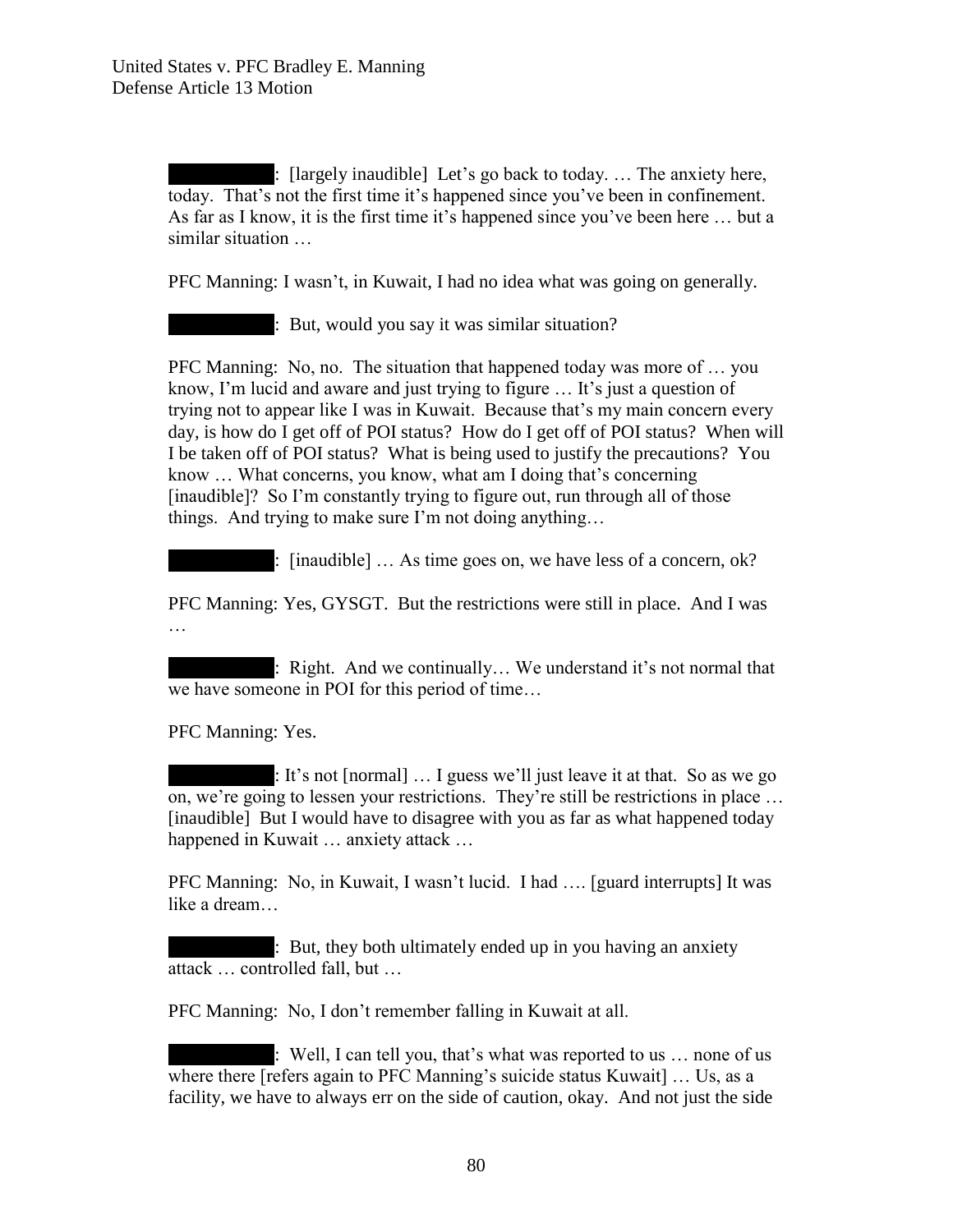of caution, but over-caution. Especially when we're talking about suicide, okay? Nobody's saying you're going to kill yourself, alright? [inaudible] But we always have to be more cautious than that. But you're saying that 'nobody else is on suicide watch.' The thing is what happened in Kuwait, what happened today ...

PFC Manning: Those are totally different. I understand, I understand, I understand, where you're getting that ... from the documentation. I mean, I quite, I know where I am. I know I am … I know I am at Quantico base facility. I know that I'm at a brig. I mean, I'm lucid and aware of where I am. I'm not …

#### *See* Attachment 25.

154. The concerns about Kuwait could not legitimately continue to indefinitely form the basis for PFC Manning's POI status, over the more compelling recommendations of multiple mental health providers. The justification was thus disingenuous and pre-textual in light of the clear psychiatric evidence to the contrary, and the Brig's own stated procedures for reviewing POI status. Brig officials appeared to be saying that if a detainee ever makes a comment about suicide at any point in his incarceration, the detainee is *de facto* at risk for suicide. Consequently, nothing the detainee could ever say or do subsequently would matter in the classification of the detainee.

155. Even if the Brig's concern about PFC Manning's risk for self-harm were not pre-textual (which the Defense submits that it was), such a concern was nonetheless exaggerated and grossly out-of-proportion to the risk presented. Where a restriction imposed on a detainee is "arbitrary" or "excessive" the restriction does not serve a legitimate government purpose. *See United States v. Crawford*, 62 M.J. 411, 414 (C.A.A.F. 2006)(constitutional violation is established where "conditions [are] unreasonable or arbitrary in relation to both purposes" of "ensuring … presence for trial and the security needs of the confinement facility"). Here, the burdens placed upon PFC Manning under the guise of protecting him from self-harm were arbitrary, unreasonable and excessive, mandating a conclusion that PFC Manning's Article 13 rights have been violated.

156. The Brig's response to PFC Manning's comment about the waistband of his underwear is illustrative of the (willful) lack of logic that confinement officials brought to bear when it came to PFC Manning. Any reasonable person could see that after eight months in MAX and under POI, a detainee would become increasingly frustrated and might say something provocative. A reasonable person would see that PFC Manning was not actually planning on killing himself with the elastic band of his underwear. And yet, the Brig refused to see logic. This is true even though Brig psychiatrists had specifically opined that PFC Manning's comment about the elastic band of his underwear was part of the process of his "intellectualization" of his conditions of confinement and was in no way related to any suicidal ideations on the part of PFC Manning. *See* Attachments 2, 9. The 4 March 2011 C&A Board noted that, "[PFC Manning's] comments have raised concern that [PFC Manning] may be formulating a plan to potentially kill himself." *See* Attachment 6. If PFC Manning were truly "formulating a plan to potentially kill himself,"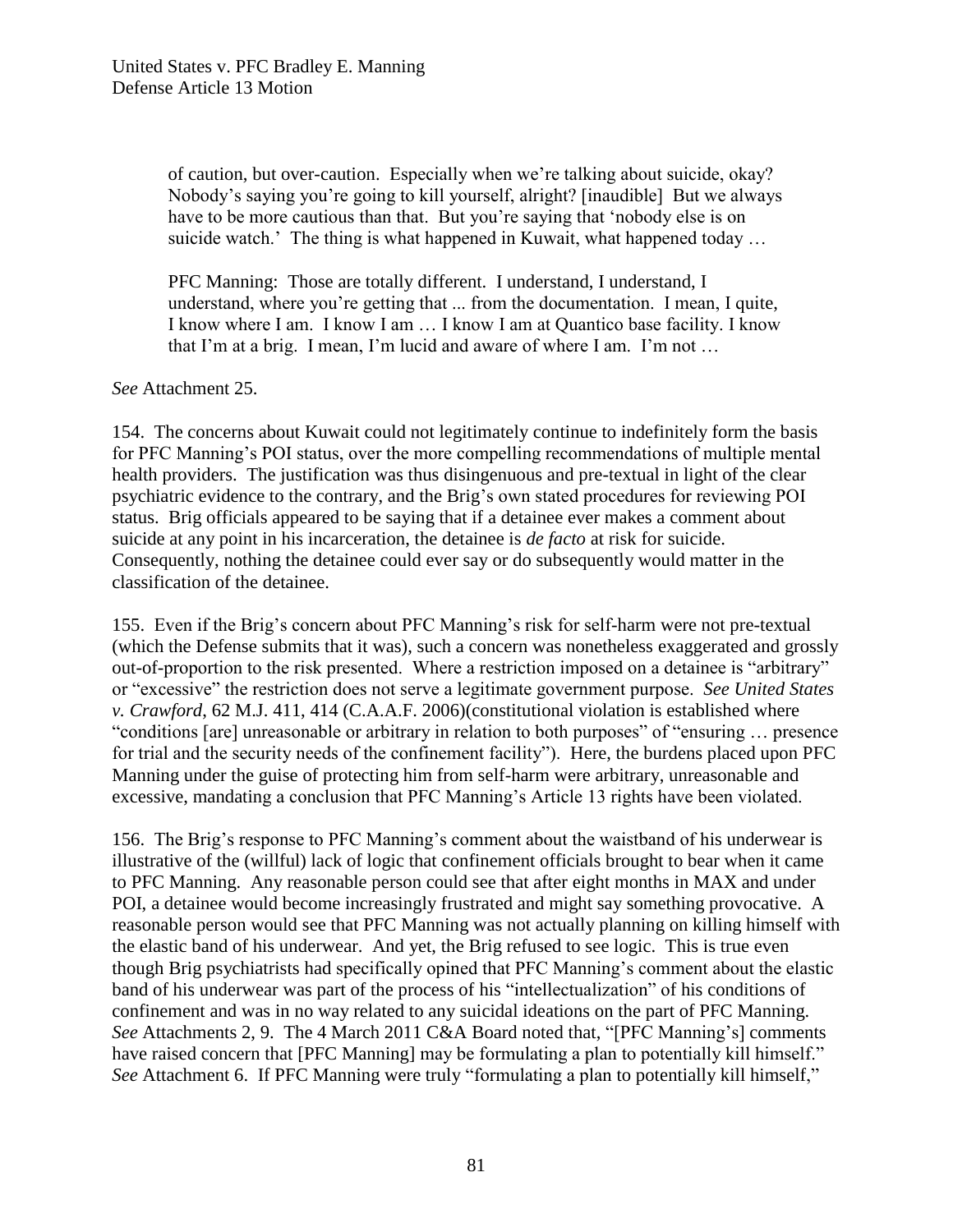United States v. PFC Bradley E. Manning Defense Article 13 Motion

would he tell Brig guards exactly how he was going to do it? Again, logic seems to have been checked at the gates of the Quantico confinement facility.

157. After PFC Manning made this comment, the Brig increased the special handling instructions on PFC Manning, such that there was now a requirement that he strip naked and wear a suicide smock at night. *See* Attachment 26. This requirement was arbitrary, unreasonable and excessive in light of the perceived threat of self-harm. PFC Manning was under 24-hour surveillance, with guards never being more than a few feet away from his cell. Even if he wanted to, how could PFC Manning use his underwear to potentially commit suicide without anyone noticing? Presumably, a guard would notice PFC Manning removing his underwear and pulling at the elastic band in an effort to extract it from his underwear and then attempt to use it to kill himself. Moreover, PFC Manning was permitted to have his underwear and clothing during the day, with no apparent concern that he would harm himself during daylight hours.

158. Further, the smock itself posed a greater risk to PFC Manning in terms of being a choking hazard than PFC Manning's underwear. On one occasion, PFC Manning got trapped inside the smock. The situation is explained in an Incident Report on 13 March 2011:

Ma'am, on the above date and time while performing my duties as special quarters supervisor, I, \*\*Redacted\*\*, noticed Det. Manning \*\*Redacted\*\*had his head and arms inside of his POI jump suit. I then woke up SND and told him that I need to see his face and to poke his head out. While doing what I instructed him to do, SND realized he was stuck and began to roll around, saying, "I hate this stupid thing." I then told SND to calm down and stand up and try to pull the POI jump suit over his head, but his arms were still stuck. I then called for the watch supervisor, supervisor, supervisor, to come down to special quarters to look at the situation and get permission to open cell 191 and help SND. Upon \*\*\*\* evaluated the situation and opened cell 191 to help SND free his arms. Once SND was situated, I then told him not to put his head and arms inside his POI jump suit again, and that if he is cold to use his second POI blanket instead. The DBS was then notified and this report was written, and the incident was recorded on camera.

*See* Attachment 27.

159. Despite this incident and the recommendation of Brig psychiatrists, the refused to change the decision to require PFC Manning to surrender his clothing and wear a smock at night. She stated, "I have considered your complaint that the decision to remove your clothing during sleeping hours is improper. I disagree. The removal of your clothing on 2 March 2011 was done to ensure your safety and was a direct result of your comment … regarding the waistband in your underwear which you considered to be dangerous." *See* Attachment 20. Despite all logic to the contrary, Brig officials continued to require that PFC Manning wear the smock at night, apparently out of concern that PFC Manning planned to kill himself with his underwear.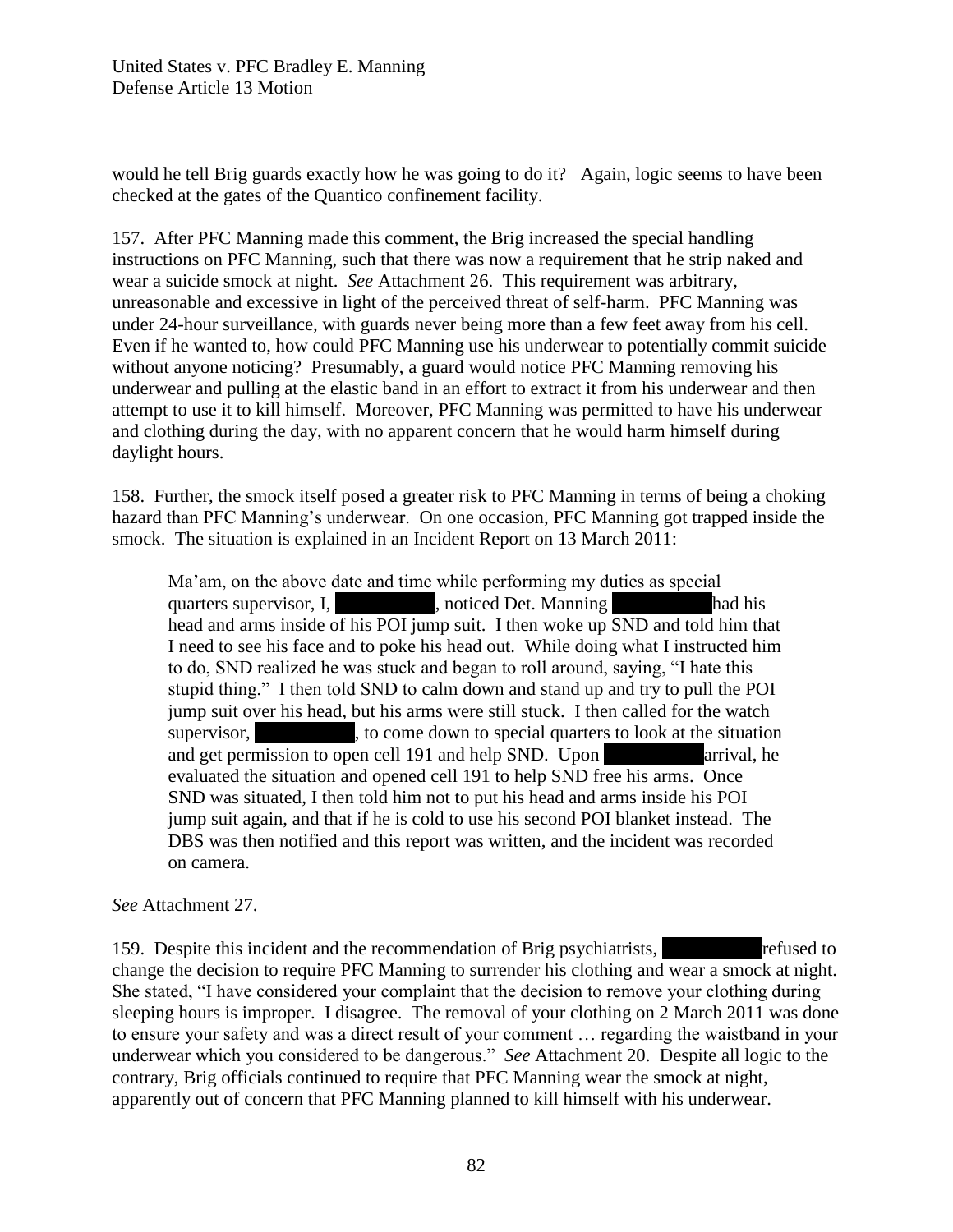$\overline{a}$ 

160. Further evidence of the lack of rational connection between measures adopted by the Brig and a legitimate government objective is found in the measures associated with placing PFC Manning on Suicide Risk on 18 January 2011. https://www.moted.in his response to the Article 138 Complaint that the decision to place PFC Manning on Suicide Risk on that date necessitated "only a few" additional special handling instructions, one of which was the removal of PFC Manning's eyeglasses.<sup>16</sup> See Attachment 19. It is impossible to conceive of a legitimate government objective to be served in removing PFC Manning's eyeglasses, forcing him to sit for three days in his cell in essential blindness, dizzy and disoriented.

161. It is similarly impossible to rationalize any of the other restrictions imposed on PFC Manning under either his POI or MAX status. A few of the absurd restrictions are outlined below:

- a) **Constant Monitoring:** It stands to reason that asking PFC Manning every five minutes "are you okay?" would not ensure that PFC Manning was, in fact, okay. Moreover, common sense dictates that that being asked "are you okay?" thousands of times over the course of nine months would actually exacerbate a detainee's sense of frustration and cause mental anxiety.
- b) **Inability to Lay Down in His Cell or Place His Back Against the Wall:** There does not appear to be any legitimate penological reason for refusing to allow PFC Manning to lay down in his cell, particularly when he was locked in it for over 23 hours per day. How would allowing PFC Manning the ability to lay down increase his risk of self-harm? Similarly, what possible justification could there be for not allowing a detainee to lean his back against the wall, instead requiring him to sit up straight for all his waking hours?
- c) **Limitations on Reading Material:** It is unclear how allowing PFC Manning only one book or magazine in his cell at a time is related to the prevention of self-harm (especially because PFC Manning was permitted to have a copy of the Brig's rules and regulations in his cell at all times). How would having two or three books or magazines in his cell increase PFC Manning's risk of self-harm?
- d) **Restrictions on Correspondence:** For much of the time that PFC Manning was at Quantico, he was only permitted one hour of correspondence time. Again, how would permitting additional correspondence time increase PFC Manning's risk of self-harm?
- e) **Refusal to Allow PFC Manning Basic Hygiene Items:** It is impossible to understand why PFC Manning was not permitted to have toilet paper in his cell and instead was

<sup>&</sup>lt;sup>16</sup> The fact that placing PFC Manning on Suicide Risk necessitated "only a few" additional handling instructions demonstrates that there is not a significant distinction between Suicide Risk and POI status. However, the Brig was not permitted to maintain PFC Manning on Suicide Risk status because that would have required the recommendation of the Brig's mental health provider (which the Brig decidedly did not have).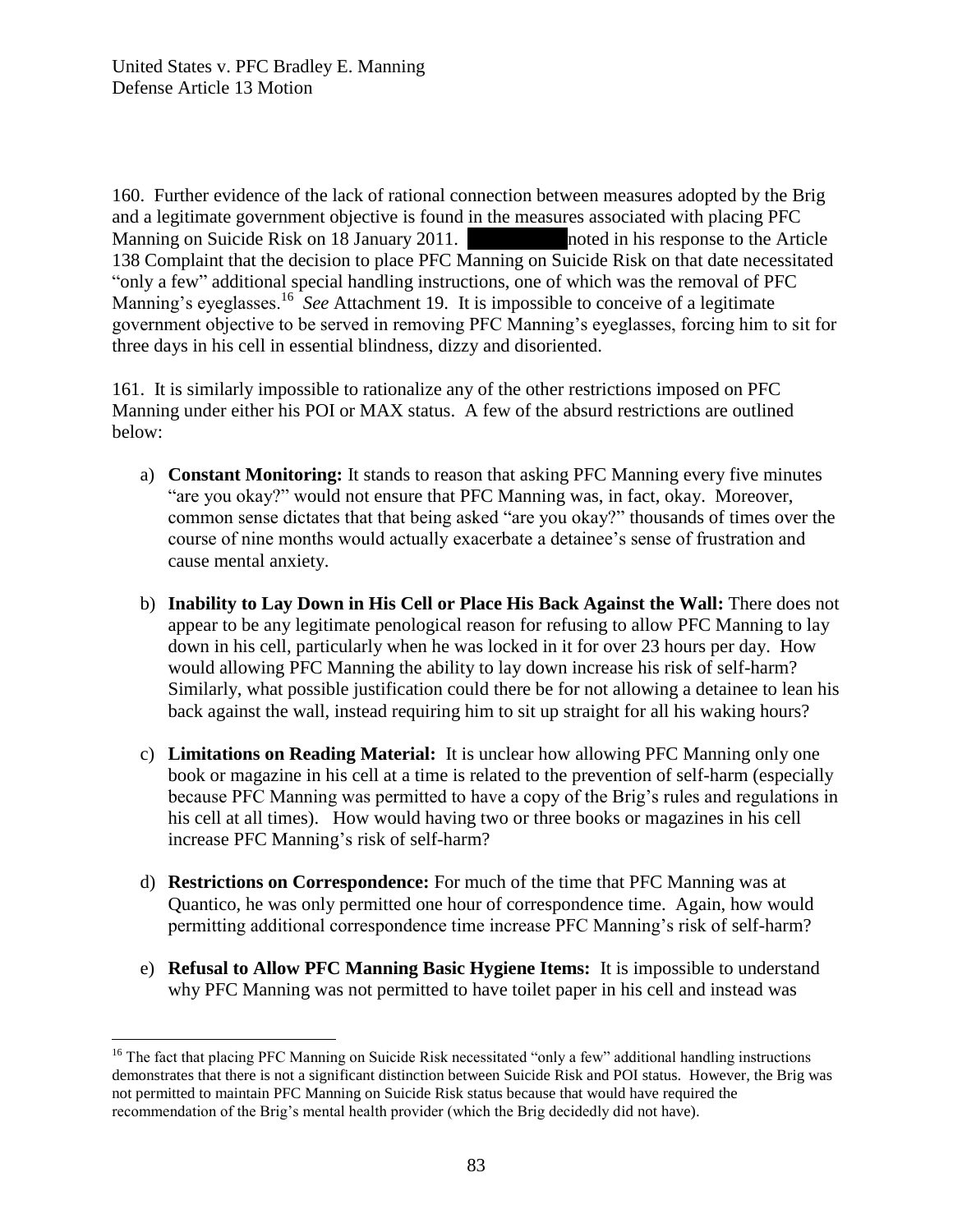required to ask for it every time he wanted to go to the bathroom. This restriction was arbitrary, excessive and degrading.

f) **Restrictions on Exercise**: PFC Manning was prohibited from exercising in his cell. However, he was permitted to exercise at recreation call. It is unclear what the difference between the two is, and why one does not present a risk of self- harm, while the other does. Moreover, the pleaded with the Brig to allow PFC Manning to exercise in his cell. On 2 December 2010, for instance, wrote in his psychiatric evaluation:

> Pt reports good mood and no SI [suicidal ideations]. Does not require POI from a psychiatric perspective.

# Please let Pt do calisthenics in his cell. Thanks.

*See* Attachment 2 (large writing in original).

162. In short, the conditions imposed on PFC Manning to purportedly ensure that he would not harm himself were wholly nonsensical. *See, e.g. United States v. Thompson,* 2008 WL 2259762 (A. F. Ct. Crim. App.)("Nor are we able to see how forcing the appellant to remain on her bed, without talking, somehow increased the government's assurance that she would be available for trial beyond that guaranteed by her general confinement").

163. In *United States v. Palmiter*, 20 M.J. 90 (C.M.A. 1985), Chief Judge Everett found that conditions less restrictive than the ones imposed on PFC Manning were not related to a legitimate government objective. He stated:

For purposes of the motion, the Government admitted that appellant was initially placed in a single cell about 6–feet by 7–feet, with a desk, toilet, chair, and bed. He was only allowed to wear his undershorts, and to either sit at the desk or stand from 0400 hours to 2200 hours. His only reading materials were a Bible and the brig regulations. He was not allowed to write or receive letters, lie on the bed between reveille and taps, or communicate with other prisoners.

Some of these conditions *are far more onerous* than would be required to assure the detainee's presence and so they violated Article 13. Regardless of the restrictions that might be imposed on sentenced prisoners without violating Article 55, [] it is hard to see why a pretrial detainee should be prohibited from corresponding with persons outside the facility, such as his lawyers, family, or friends; or be required to be only in undershorts and in the daytime to sit or stand, rather than to lie in bed. No "alternative purpose" which seems reasonably related to a legitimate governmental objective "is assignable for" these conditions.

*Id.* at 99-100 (emphasis supplied). Chief Judge Everett also emphasized that "[i]n arriving at this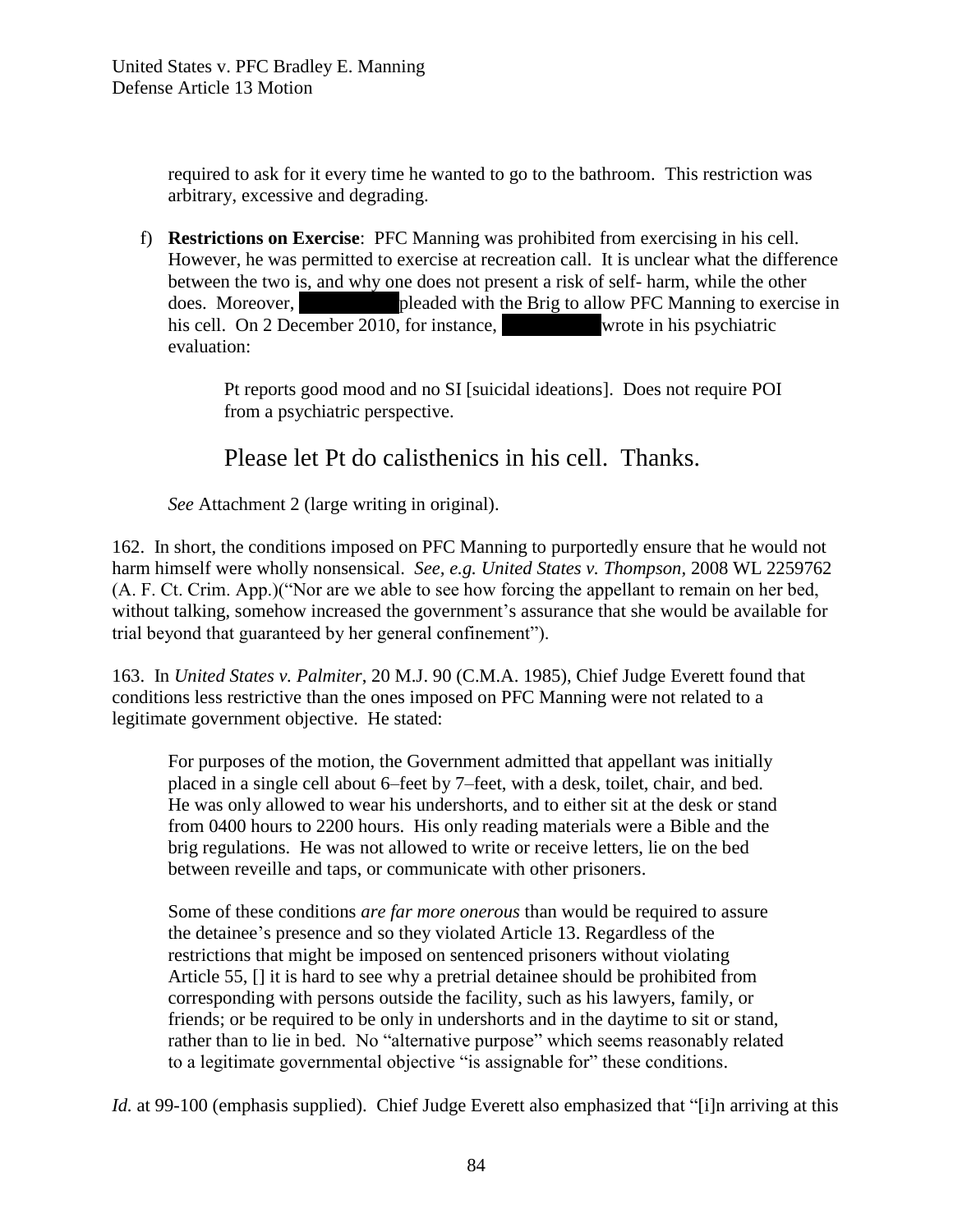conclusion, I have heeded the Supreme Court's warning that "[s]uch considerations are peculiarly within the province and professional expertise of corrections officials, and, in the absence of substantial evidence in the record to indicate that the officials have exaggerated their response to these considerations, courts should ordinarily defer to their expert judgment in such matters." *Id.*

164. Even if the restrictions placed upon PFC Manning were in some way related to a legitimate government objective, they were nonetheless grossly exaggerated in light of any actual evidence that PFC Manning was at risk of self-harm. For instance, for five months, PFC Manning was forced to "exercise" while his hands and feet were shackled, with a guard accompanying his every step. While this would certainly ensure that he wouldn't harm himself, others, or escape from the confinement facility, such a requirement appears wholly out-of-proportion to the risk presented. *See United States* v. *Contreras,* 2011 WL 2864311, \*5 (N.-M. Ct. Crim. App.)("We agree with the military judge that while it was permissible to assign the appellant cleaning responsibilities, it was impermissible to have him clean in hand and leg irons.").

165. It is clear that the numerous restrictions placed on PFC Manning owing to his classification as a MAX detainee under POI status were not related to the legitimate government objective of preventing PFC Manning from harming himself. Nor, as discussed below, were the restrictions placed on PFC Manning legitimately related to either protecting other inmates or ensuring PFC Manning's presence at trial.

## b) Preventing PFC Manning from Harming Others

166. There was equally no basis to conclude that PFC Manning was a risk to others, thereby justifying his continued classification in MAX custody. The Brig notes continually indicate that PFC Manning had been an "above average" detainee. *See* Attachment 5. conversation with PFC Manning, indicated that he "wish[ed] he had a hundred Mannings." *See*  Attachment 25. The Pentagon has claimed publicly that PFC Manning has been an "exemplary" detainee. PFC Manning had always been pleasant, respectful and cooperative with Brig officials and guards. $17$ 

 $\overline{a}$ 

<sup>&</sup>lt;sup>17</sup> In his 24 January 2011 submission,  $\overline{\phantom{a}}$  states that PFC Manning had violated prisoner rules and regulations by not following instructions. He further states, "I have not imposed any disciplinary segregation, but these incidents do cause me continuing concern regarding his safety and intentions." *See* Attachment 15. The rules "violations" that \*\*Redacted\*\*refers to are exceedingly minor (*See* Attachment 39) and do not provide a basis, under any stretch of the imagination, for a "continuing concern regarding his safety and intentions." For example, on one occasion, a Brig guard documents an incident where PFC Manning was choking on a piece of meat; after the guard dislodged it, PFC Manning indicated that he did not need medical care. On one occasion, PFC Manning declined his recreation call because his medication made him extremely tired. On yet another occasion, a Brig guard reported that after explaining to PFC Manning something dealing with the television schedule, PFC Manning indicated he was done watching TV and it could be turned off. Frankly, with some of these reports, it is not even clear what the "incident" is or why it is at all significant. Regardless, these are apparently the sorts of incidents that refers to as somehow supporting the conclusion that he had "continuing concern" regarding PFC Manning's safety and intentions. A look at the incident reports themselves, however, completely undermines

statement.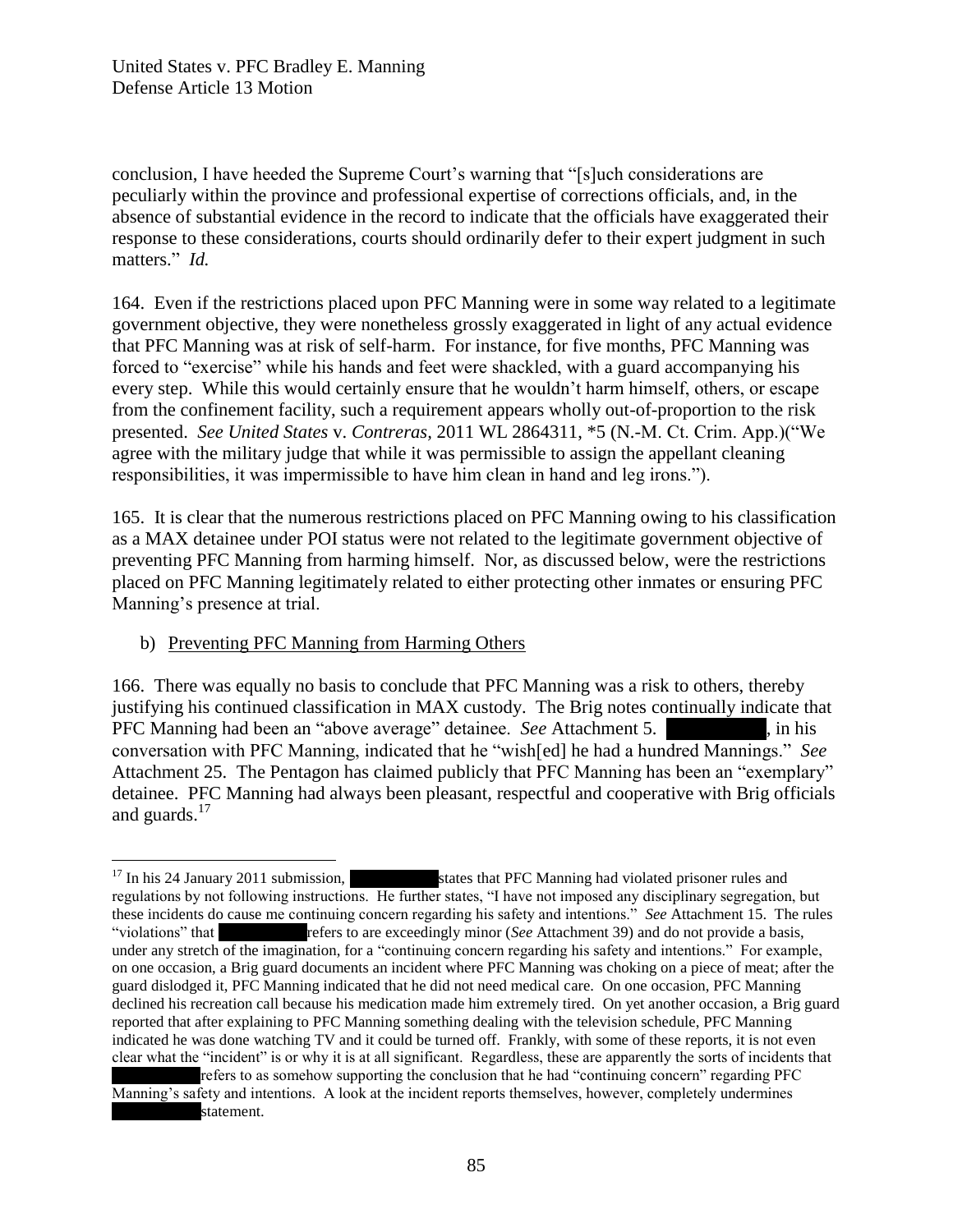167. PFC Manning had never exhibited any violent tendencies towards other inmates at Quantico. The Brig psychiatrists indicated that he was not a risk to others. In response to a question as to whether they had "seen or documented any behavior to suggest that he is a risk to harm others or himself, a disruptive detainee, or otherwise noncompliant with Quantico Brig rules and procedures," \*\*Redacted\*\*and \*\*Redacted\*\*responded as follows:

 $\ddot{\cdot}$ Not since I met him. Given the report from Kuwait, I had expected more difficulty.

…

Given the amount of scrutiny he received from the Brig, and the seriousness of his charges, I had expected him to have many more problems. I had initially suspected that we would see regression and perhaps some suicidal behaviors. He held up remarkably well. He was generally a well behaved detainee.

 $\ddot{\cdot}$ I have never heard of him being disruptive, but he does make provocative comments to the staff as part of his intellectualization (e.g. 2 March 2011).

*See* Attachments 7-9.

168. Notably, the offenses with which PFC Manning is charged— offenses of which PFC Manning has not been convicted—do not involve violence. There was absolutely no reason to believe that the safety of other inmates would be compromised if PFC Manning were classified as a Medium Custody detainee. *See Lock v. Jenkins*, 641 F.2d 488, 494 (7<sup>th</sup> Cir. 1981)(the "state's interest in secure confinement of [pretrial detainees] may justify confinement of particular detainees because of their *known characteristics*, … additional severity in treatment in the absence of knowledge of their individual characteristics is clearly excessive and amounts to punishment")(emphasis supplied). *See also United States v. Swan*, 45 M.J. 672 (N-M. Ct. Crim. App. 1996)(solitary confinement justified to protect other detainees); *United States v. Crawford*, 62 M.J. 411, 415 (C.A.A.F. 2006)(maximum custody appropriate where accused presented a "high risk of future serious misconduct including mass violence and physical harm to others").

169. In *United States v. Singleton*, 59 M.J. 618 (Army Ct. Crim. App. 2003), the accused was held for 57 days in special quarters before he was transferred to the general confinement population. In that case, the accused had been charged with "serious, violent offenses" (rape of a minor), had failed to comply with restrictions ordered by his company commander, and had a serious drug and alcohol problem. *Id*. at 623-4. Thus, the temporary placement of the accused in special quarters for 57 days was justified. Here, PFC Manning spent approximately 265 days in solitary confinement at Quantico. He was not charged with a violent offense; he did not have any disciplinary issues; and did not have any drug or alcohol problems. If it was not necessary to keep a violent sex offender who disobeyed orders in special quarters, surely it was not necessary to keep PFC Manning in MAX custody in order to protect others.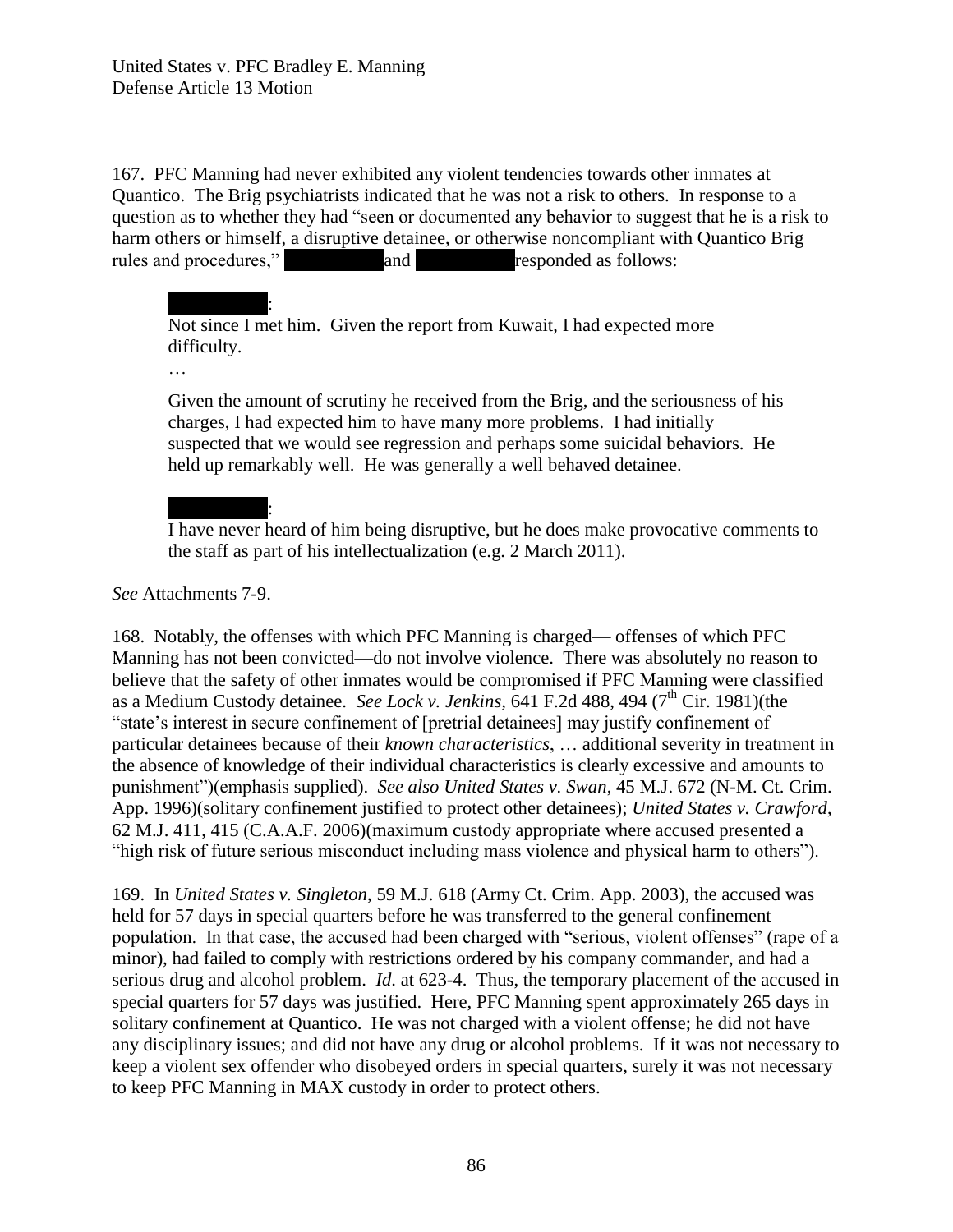170. It should be noted once again that PFC Manning is 5'3 in height and 115 pounds in weight. Presumably, Brig guards would have been able to easily restrain PFC Manning in the extremely unlikely event that he were to be disruptive and pose a danger to others. Moreover, the Defense would venture to guess that other pretrial detainees could "hold their own" if some sort of altercation ensued. Placing PFC Manning in shackles and locking down a Marine confinement facility every time PFC Manning was moved (e.g. to speak with his counsel on the phone; to attend his sunshine call) was clearly excessive and arbitrary in considering whether PFC Manning's confinement conditions serve the government objective of ensuring the safety of other detainees.

## c) Ensuring PFC Manning's Presence At Trial

171. Finally, PFC Manning's confinement conditions were not rationally related to the government objective of ensuring PFC Manning's presence at trial. There is no indication that PFC Manning was a flight risk at the time of his confinement at Quantico. *United States v. Crawford*, 62 M.J. 411, 415 (C.A.A.F. 2006)(additional restrictions warranted because detainee was "both a flight risk and a serious risk of future misconduct."); *United States v. Willenbring*, 56 M.J. 671, 678-9 (Army Ct. Crim. App. 2001)(additional restrictions warranted because "Brig officials clearly had reason to believe that [detainee] was a flight risk and posed a risk to others … The record establishes a litany of violent, predatory, and dangerous criminal behavior.").

172. In PFC Manning's case, he was an exemplary inmate who never gave Brig officials reason to believe he was a flight risk. *See United States v. Fuson*, 54 M.J. 523, 526 (N-M. Ct. Crim. App. 2000)(holding that imposition of harsher conditions on accused was not justified on the basis that accused was a flight risk, noting that the accused "was not a 'management problem' or a disciplinary problem in the brig. His conduct was consistently evaluated as 'sat,' (satisfactory)…"); *United States v. Brown*, 2006 WL 1662963, \*4 (N-M. Ct. Crim. App.)("… this court has warned of the danger of basing pretrial confinement decisions *solely* on the seriousness of an offense or the maximum punishment authorized. In this case, the appellant had already demonstrated that he was not a flight risk for an extended period of time.").

173. The Brig, however, used the seriousness of the charges to conclude – for all time and for all purposes – that PFC Manning was a flight risk. The seriousness of the charges themselves, however, cannot justify an automatic conclusion that a pretrial detainee is a flight risk and thus belongs in MAX custody. *See United States v. Scalarone*, 52 M.J. 539, 544 (N-M. Ct. Crim. App. 1999)(finding that the "focus on the possibility of the [accused's] escape due to the seriousness of the charges, as the reason[] to assign him to "Special Quarters," resulted in the imposition of conditions more rigorous than necessary to ensure his presence for trial."); *United States v. Hancock*, 2011 WL 2557622 (N-M. Ct. Crim. App.)(finding unlawful pretrial punishment where the accused had spent 136 days in solitary confinement as an arbitrary response to the seriousness of the charges against him); *United States v. White*, 2006 WL 4579019 (N.-M. Ct. Crim. App.)(finding illegal pretrial punishment where custody determination was based solely on the severity of the murder charge against the accused; court noted that "the maximum custody conditions were not rationally based on security concerns taking into account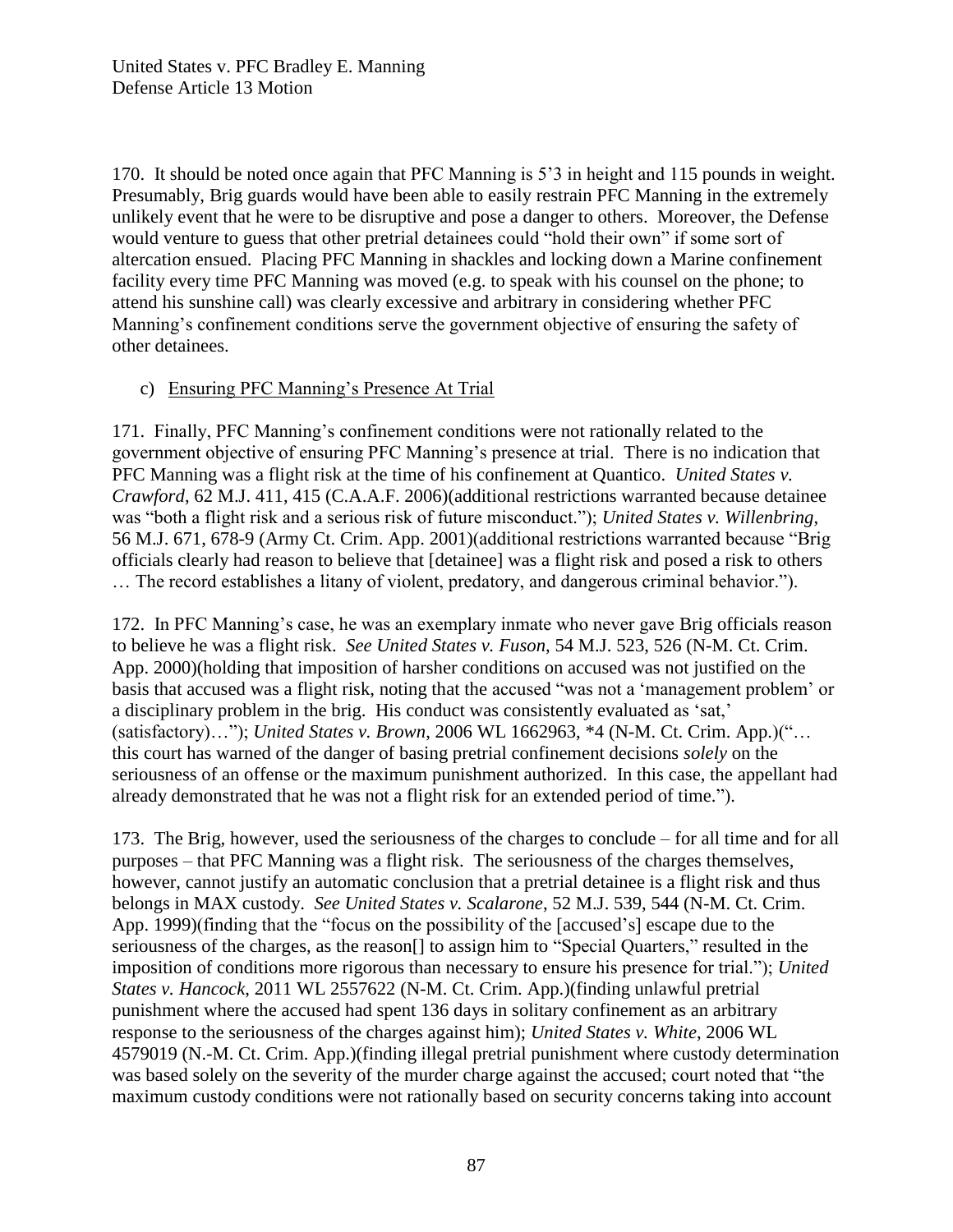all of the circumstances, and the resulting conditions were more rigorous than necessary to ensure the [accused's] presence at his trial."); *United States v. Kinzer*, 56 M.J. 739 (N-M. Ct. Crim. App. 2001)(finding illegal pretrial punishment where Marine brig had a "standard procedure … that detainees facing more than seven years of confinement were considered escape risks per se, and assigned to special quarters"). Otherwise, any detainee facing serious criminal charges would automatically be deemed a flight risk and relegated to MAX custody for the duration of his time in pretrial confinement.

174. That the seriousness of the charges formed the basis for the decision to retain PFC Manning in MAX and on POI is evident in \*\*\*\*\*\*\*\*\*\*\*Response to PFC Manning's Article 138 Complaint. \*\*\*\*\*\*\*\*states:

Classification of prisoners is governed by reference (c). Classification criteria … include, but are not limited to: assaultive behavior, serious criminal record (convicted or alleged), low tolerance of frustration, poor home conditions or family relationships, mental evaluations indicating serious neurosis or psychosis, demonstrated pattern of poor judgment, and length of potential sentence. The charge sheet available to the PCF upon confinement alleged breaches of security regulations and the leakage of classified documents involving national security.

*See* Attachment 18.

175. What is telling is that \*\*Redacted\*\*proceeds to list all the factors that should be considered in the classification decision, but only hones on one: the seriousness of the charges. *See also id.*  ("Although your mental state was a primary concern and focus, it was not the only factor justifying MAX custody. You are facing serious charges involving wrongfully accessing and transferring classified information and a maximum punishment of 52 years of confinement and a dishonorable discharge.").

176. In \*\*\*\*Response to PFC Manning's Rebuttal to the Article 138 Complaint, he states:

I have reviewed the entire record and concur that maximum custody is the appropriate classification for PFC Manning. This does not foreclose a future change in his custody classification. For this reason, his classification and assignment is continuously reviewed. However, he is pending extremely serious charges with national security implications.

*See* Attachment 19. *See also* Attachment 15 (*indicating that "it is my professional* opinion that PFC Manning's maximum custody classification is based upon his charges, national security concerns and his behavior while in the facility.").

177. It is abundantly clear that the seriousness of the charges themselves was the primary reason why the Brig (and \*\*\*) thought it appropriate to keep PFC Manning on MAX and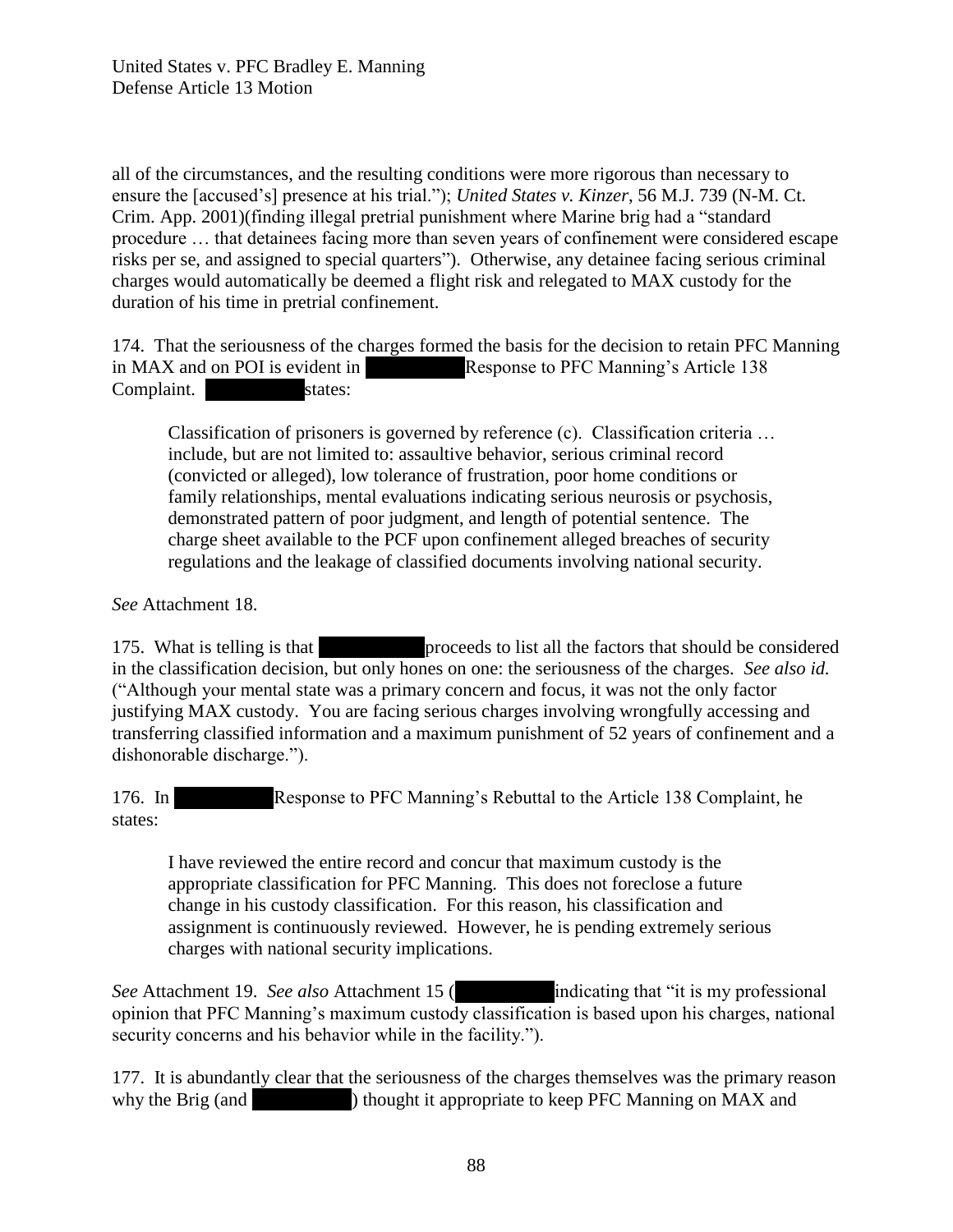POI.<sup>18</sup> This is further evidenced by findings where he states that, " $[t]$ o the request for information on the authority to impose and the purpose of the isolation regime, the government responded that the prison rules authorized the to impose it *on account of the seriousness of the offense* for which he would eventually be charged." *See* Attachment 32 (emphasis added).

178. Applying some common sense for a moment, given that PFC Manning was in a secure Marine facility, contained within a Marine compound, it is hard to imagine any scenario under which PFC Manning would have been able to escape. Apparently, security at Quantico includes "a single chain-link fence about 20 feet high with razor wire, cameras, and guards." http://en.wiki pedia.org/wiki/Marine\_Corps\_Brig,\_Quantico. Recall again that PFC Manning diminutive in size. The average Marine Brig guard would likely be nearly 6 feet tall and about 200 pounds. It defies logic to think that somehow, even if he wanted to, PFC Manning could escape from Quantico. The case of *United States v. Fuson*, 54 M.J. 523, 526 (N-M. Ct. Crim. App. 2000) is apposite in this context. In that case, the trial counsel argued:

Your Honor, the reason why the accused is in special quarters is because of his medical condition. It's not a form of punishment. It's because it is to protect himself and to maintain good order within the brig. *Id*. at 526.

179. The court did not accept what it saw as a nonsensical argument, stating, "We cannot condone the imposition of harsher conditions upon a military accused because he has an injury or, for that matter, suffers from some other illness. We think it is somewhat obvious that having a strained right knee does not make an accused a greater flight risk or that placement in 'special quarters' is necessary to ensure the presence of such injured personnel for trial." *Id.* at 527. Likewise, the Defense submits that it is "somewhat obvious" that, given PFC Manning's physical stature and his location in a secure confinement facility *within* a secure Marine compound, that he was not legitimate flight risk.

180. Moreover, the Government did not have a greater interest in ensuring that PFC Manning appeared at trial than it did with any other pretrial detainee confined at the Quantico Brig. And yet, other detainees were not subjected to these conditions. *See United States v. Harris*, 2007 WL 1702575,  $*2$  (finding illegal punishment where "the Government presented no evidence that [detainee] was a flight risk or that there was any risk that he would harm himself or others if lesser degrees of restraint were utilized."); *United States v. Fricke,* 53 M.J. 149, 154 (C.A.A.F. 2000)(noting that conditions similar to those alleged by accused [confinement in cell for 23 hours a day] "have previously been considered far more onerous than would be required to assure [accused's] presence [at trial].")(citations omitted).

181. In his response to PFC Manning's Article 138 Complaint, noted that in determining PFC Manning's classification status, relevant concerns included "national security concerns and protection of classified material." *See* Attachment 19. It is impossible to fathom

 $\overline{a}$ 

<sup>18</sup> This is also clear when one looks at the C&A Board reviews from 3 January 2011 onward. *See* Attachment 6.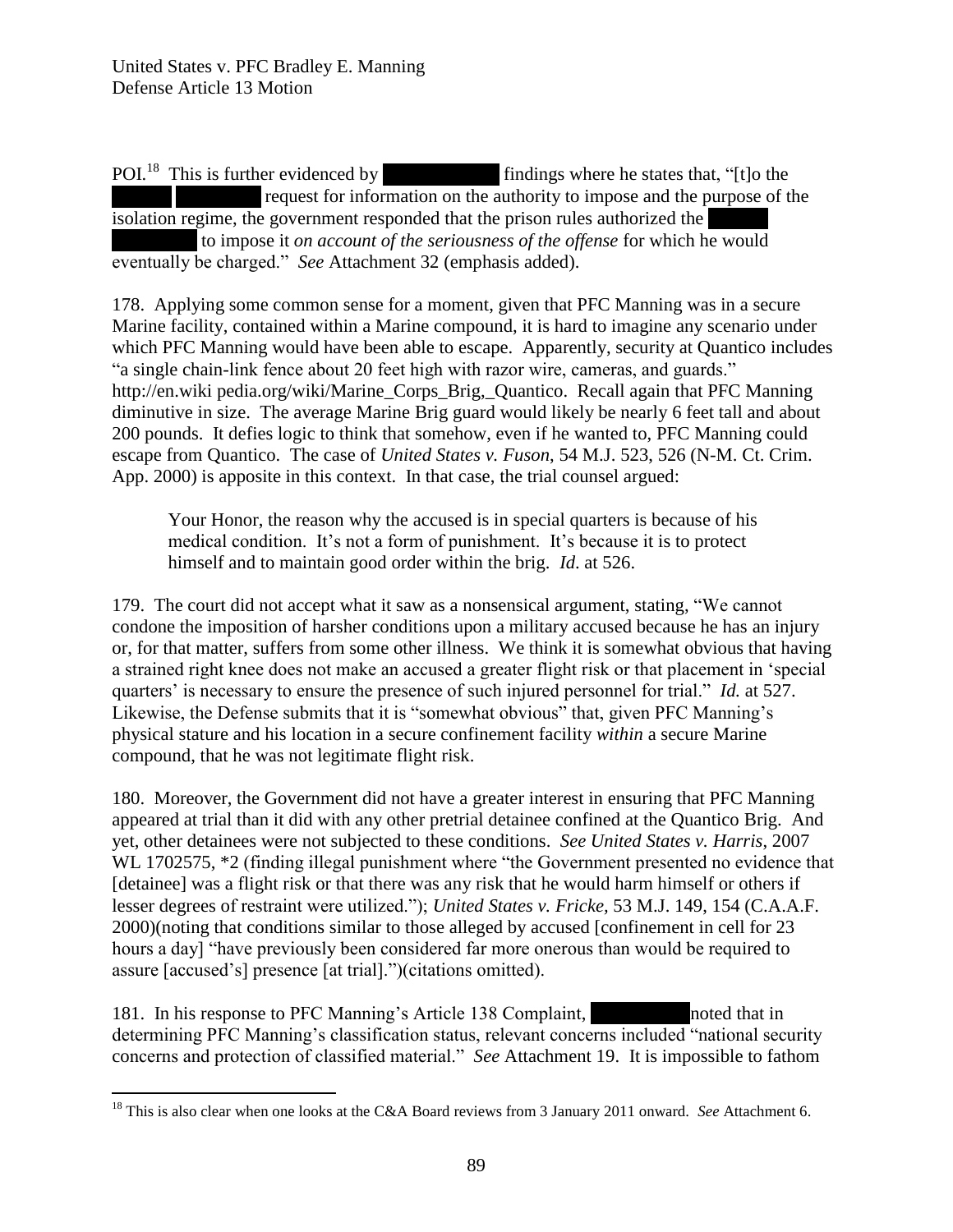how "national security concerns" and "protection of classified material" would be impacted if PFC Manning were to be retained in MDI (rather than MAX) and not under POI status. As such, these factors are unrelated to any legitimate government objective – and in particular, to the objective of ensuring PFC Manning's presence at trial. Also in this Response, astoundingly refers to all these conditions as "narrowly tailored." *See id.* Not only were the conditions decidedly not narrowly tailored, they were arbitrary, purposeless and bore no relation to a legitimate governmental goal. *See United States v. Crawford*, 62 M.J. 411, 416 (C.A.A.F. 2006)("we [do not] condone arbitrary policies imposing 'maximum custody' upon pretrial prisoners."); *United States v. James*, 28 M.J. 214, 216 (C.M.A. 1989)(conditions that are arbitrary or purposeless can be considered to raise an inference of punishment).

182. The decision to retain PFC Manning under MAX and POI cannot be justified by general averments that "the  $\blacksquare$  \*\*\*\* has the inherent authority over those in his custody to maintain good order and discipline and the responsibility to ensure safety and security in the PCF." *See* Attachment 18. As the 7<sup>th</sup> Circuit aptly stated in *Lock v. Jenkins*, 641 F.2d 488, 498 (7th Cir.1981), courts need not "grant automatic deference to ritual incantations by prison officials that their actions foster the goals of order and discipline." In this case, there has been nothing but "ritual incantations."

183. It is evident that the decision to retain PFC Manning in the functional equivalent of solitary confinement for almost nine months was arbitrary, capricious and not rationally related to a legitimate government objective. It is worth noting that the Marine Corps has long history of arbitrary and unreasonable Brig policies which amount to pretrial punishment.

184. For instance, in *United States v. Anderson,* 49 M.J. 575 (N-M. Ct. Crim. App. 1998), the court found that there was an "unwritten policy" at the Camp Pendleton Marine confinement facility that "places pretrial confines in maximum-custody status based solely on whether the potential confinement they face is greater than 5 years." *Id.* at 576. In finding that this constituted unlawful pretrial punishment, the court stated:

Based on the information available to the court, we are very concerned about what appears to be an arbitrary policy to place in maximum confinement all persons who face a period of confinement in excess of 5 years. All such persons apparently remain in maximum confinement, with all the deprivations that entails, until trial or such time as the service member enters into a pretrial agreement capping confinement at 5 years or less.

We recognize, of course, that the potential length of confinement a service member faces is a relevant factor in determining the likelihood he may attempt to flee. Moreover, the seriousness and nature of the offenses can be relevant in determining both the individual's flight risk as well as whether he represents a danger to others in the brig. We are hesitant to second-guess the decisions of brig personnel, who are required to maintain good order and discipline under difficult circumstances. Based on their extensive training and experience, we recognize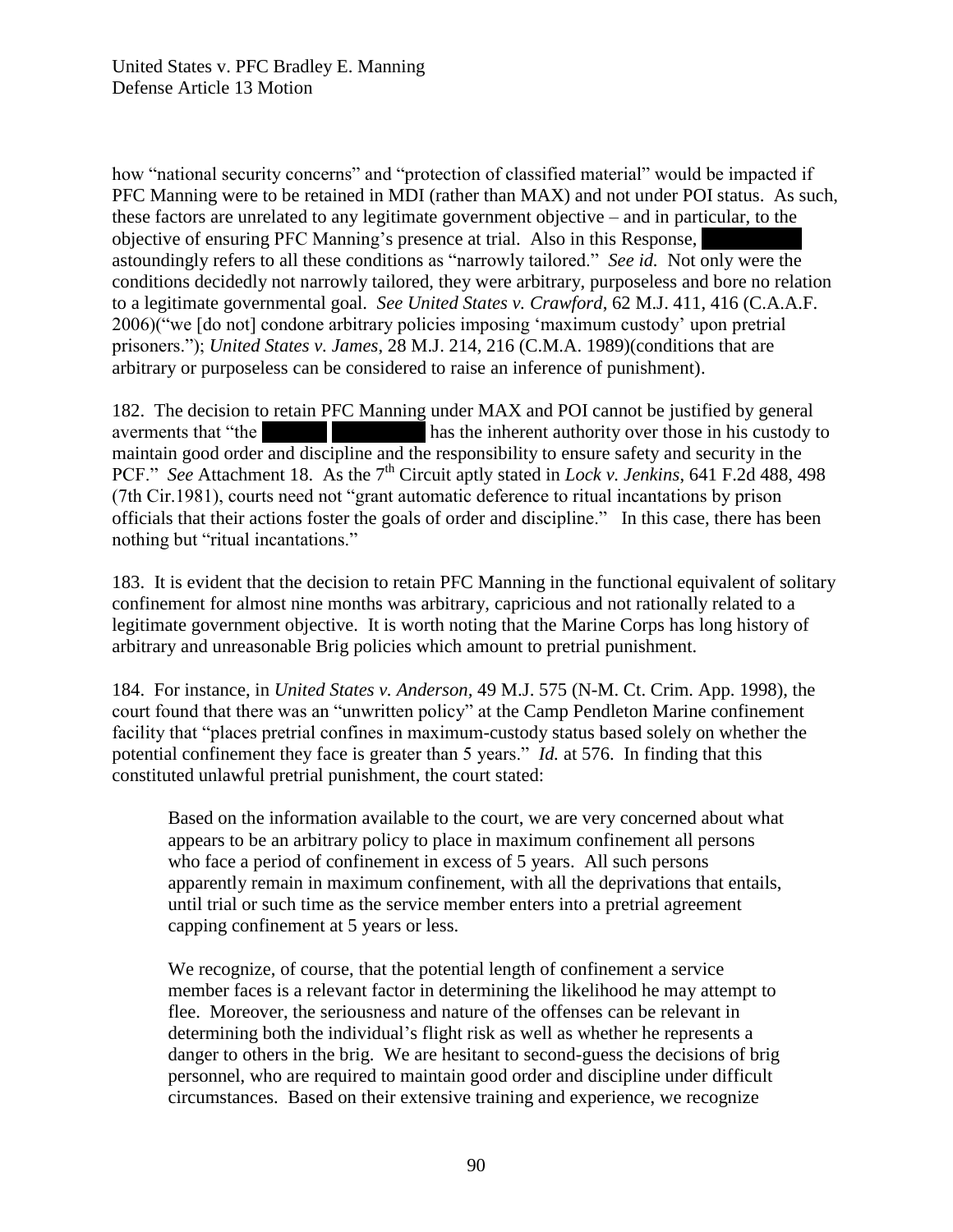that such personnel are generally much better equipped than are we to make such tough calls. Had the decision-making process considered all the relevant factors, we would intervene only under the most unusual circumstances. Here, however, the Government has made no effort to rebut the appellant's contentions that the length of potential confinement was the *only* factor brig personnel considered. Before significantly curtailing the freedom of Marines facing general courtsmartial, this court and others responsible for the military justice system must ensure the integrity of the system. These decisions cannot be based on a single blanket criterion to the exclusion of all other factors.

#### *Id.* at 576-7 (emphasis in original).

185. The Court also expressed concern "about this policy's coercive effect on pretrial confinees. It places considerable pressure on them to enter into a pretrial agreement and then plead guilty simply to get out of maximum custody." *Id.* The court further admonished those involved "in the administration of Navy and Marine Corps brigs" to "ensure that decisions whether to place pretrial confines in a maximum-custody status are based on all relevant factors." *Id.* 

186. *Anderson* is not the only case to address the arbitrary Brig policy at Camp Pendleton. *See United States v. Evans*, 55 M.J. 732 (N-M. Ct. Crim. App. 2001)("As we have found in other cases, however, we find that the decision to place the appellant in Special Quarters 1 was made in conformance with the standard operating procedures [SOP] then in existence within the brig at Camp Pendleton. That SOP required that anyone facing more than five years confinement to be automatically placed in Special Quarters 1. Accordingly, we find that the decision to place the appellant in Special Quarters 1 was based on an arbitrary policy and resulted in the imposition of conditions more rigorous than necessary to insure his presence for trial.")(citations omitted); *United States v. Rodriguez*, 2002 WL 31433595 (N-M. Ct. Crim. App.)("To the extent his custody determination was based solely on that criterion, it resulted in conditions more rigorous than necessary to ensure the appellant's presence for trial. Based upon the evidence presented to us, we find that the appellant has met his burden and the Government has not. Accordingly, we find that the decision to place and keep the appellant in special quarters was based solely upon an arbitrary policy in place at the Camp Pendleton Brig and resulted in the imposition of conditions more rigorous than the circumstances required to insure the appellant's presence at trial.")(citations omitted); *United States v. Salinas*, 1999 WL 1076885, \*4 (N-M. Ct. Crim. App.)("In light of the available facts, we are convinced that the 5–year criterion for maximum custody dispositions existed at the Camp Pendleton Base Brig at the time of the appellant's pretrial confinement. And, in the absence of more convincing evidence that this rule was not applied to him, and in the interest of judicial economy, we will afford the appellant an additional 128 days of judicially ordered credit to be applied against his approved sentence."). Nor is the policy that existed at Camp Pendleton an isolated one. *See United States v. Kinzer*, 56 M.J. 739, 741 (N-M. Ct. Crim. App. 2001)(arbitrary brig policy existed at Camp Lejeune).

187. Like in *Anderson* and in all the cases cited above, the Marine brig at Quantico had an arbitrary policy to keep PFC Manning (and only PFC Manning) in MAX and on POI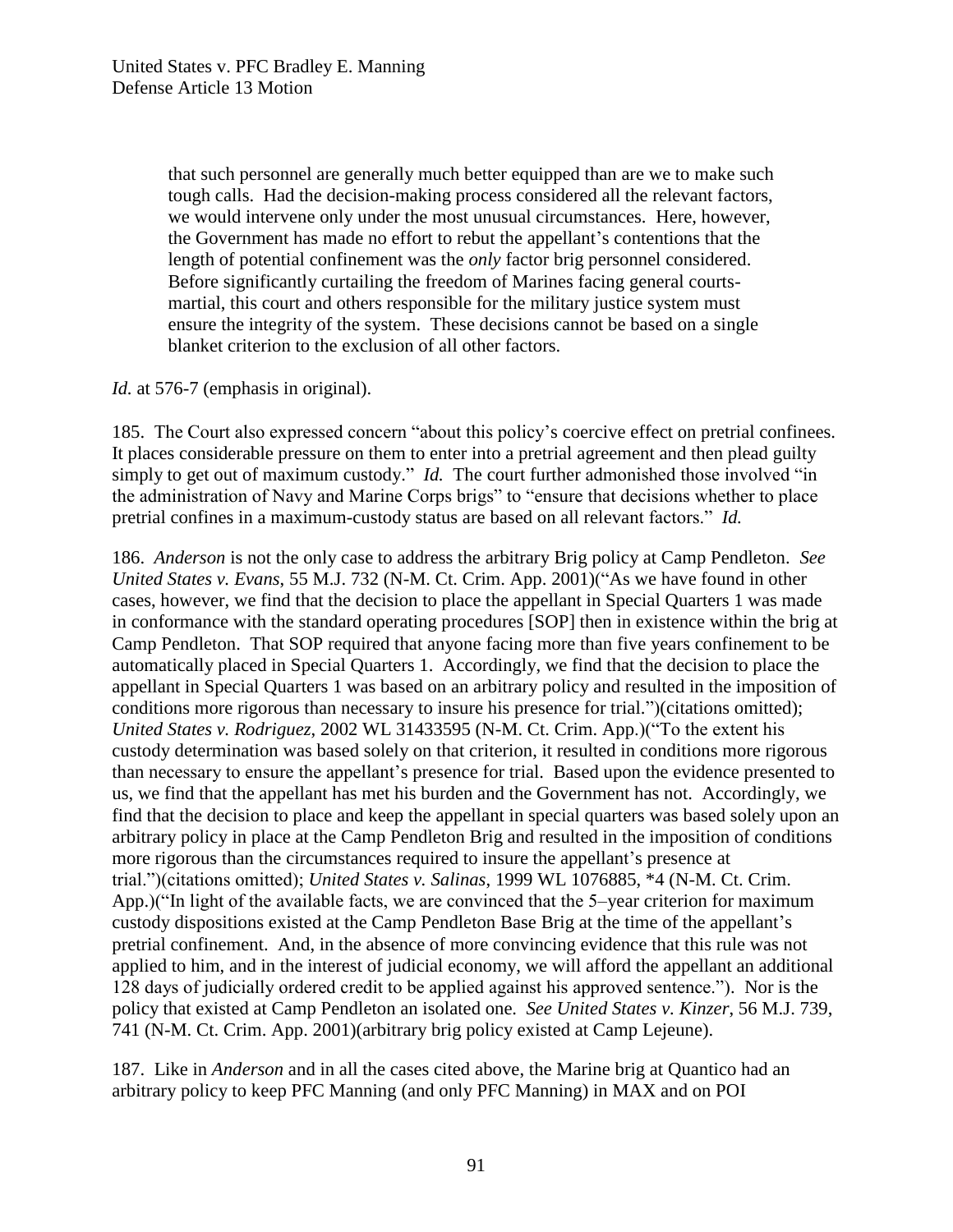United States v. PFC Bradley E. Manning Defense Article 13 Motion

indefinitely. As the Court of Appeal for the Armed Forces has said, "we do [not] condone arbitrary policies imposing 'maximum custody' upon pretrial prisoners. We will scrutinize closely any claim that maximum custody was imposed solely because of the charges rather than as a result of a reasonable evaluation of all the facts and circumstances of a case." *See United States v. Crawford*, 62 M.J. 411, 416 (C.A.A.F. 2006). The policy to keep PFC Manning on MAX and POI was not based on any legitimate government objective, such as protecting PFC Manning from self-harm, protecting others, or ensuring PFC Manning's presence at trial. Instead, the decision was an "unwritten policy" by the higher-ups at Quantico who had decided that, as long as PFC Manning remained at Quantico, nothing would ever change. *United States v. Anderson,* 49 M.J. 575 (N-M. Ct. Crim. App. 1998).

188. But after PFC Manning was moved to the Fort Leavenworth Joint Regional Correctional Facility (JRCF), things did change. After a routine indoctrination period, PFC Manning was assigned to Medium Custody. The severe restrictions on his liberty have been lifted. He is now permitted to eat with other detainees, socialize with other detainees, walk around without metal shackles, have personal and hygiene items in his cell, etc. PFC Manning has been held in this status for approximately the past 15 months.

189. The fact that PFC Manning went from MAX and POI at Quantico to Medium Custody at the JRCF virtually overnight is evidence that he was improperly held in MAX and POI to begin with. *See United States v. Kinzer*, 56 M.J. 739, 741 (N-M. Ct. Crim. App. 2001)("The fact that the appellant was released from special quarters the very next day after securing a pretrial agreement that limited his post-trial confinement to only three years is strong evidence that his assignment to special quarters was based primarily upon a length-of-sentence policy, and not upon other appropriate factors. Accordingly, we find that the decision to place the appellant in special quarters was based on an arbitrary policy and resulted in the imposition of conditions more rigorous than necessary to insure his presence for trial.").

190. For the reasons outlined above, it is clear that the conditions of PFC Manning's confinement were not related – much less rationally related – to the only permissible government objectives in imposer greater than normal confinement restrictions: protecting PFC Manning from harming himself; protecting PFC Manning from harming others; and ensuring PFC Manning's presence at trial.

## **D. The Conditions of PFC Manning's Confinement Were so Onerous that they Permit the** *Per Se* **Inference that his Article 13 Rights were Violated**

191. In *United States v. McCarthy,* 47 M.J. 162, 165 (C.A.A.F. 1997), the Court of Appeals for the Armed Forces held that conditions of confinement may be so egregious and onerous that "they give rise to a permissible inference that [the accused] is being punished, or may be so excessive as to constitute punishment." Such is the case here. The harsh conditions under which PFC Manning was confined over the course of nine months while in pretrial confinement at Quantico give rise a sole permissible inference: PFC Manning was punished in violation of his Article 13 rights. *See also United States v. Fulton*, 52 M.J. 767 (A. F. Ct. Crim. App. 2000)(noting that "the actions of the confinement staff were so egregious that we … are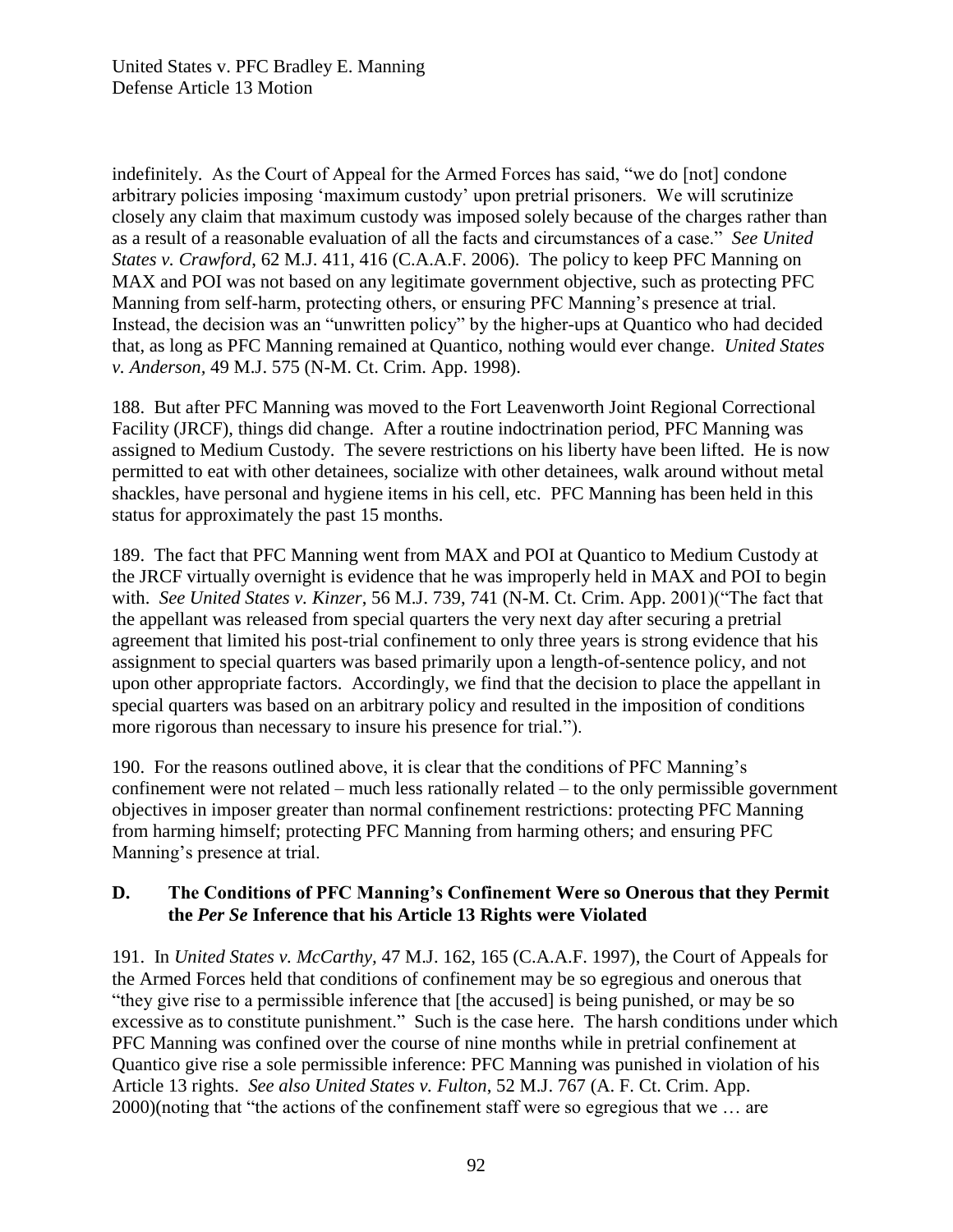inescapably led to only one conclusion: The [accused] was intentionally subjected to unduly rigorous conditions which cannot be supported by any legitimate government purpose.").

## a) The Conditions of PFC Manning's Confinement in MAX and on POI were Unduly **Onerous**

192. PFC Manning served over nine months of confinement in MAX custody and under either Suicide Risk or POI. While PFC Manning was not technically held under the classification of "solitary confinement" (a classification that the Quantico Brig does not have  $19$ ), the cumulative effect of PFC Manning's confinement conditions were tantamount to solitary confinement. *See United States v. Amaro*, 2009 WL 1936444, \*1 (A. F. Ct. Crim. App.)(accused's confinement in "protective custody" was "tantamount to solitary confinement").

193. In his Testimony before the Senate Judiciary Subcommittee on the Constitution, Civil Rights, and Human Rights Hearing on Solitary Confinement,<sup>20</sup>  $\qquad \qquad$  described the characteristics of solitary confinement as follows:

Although solitary confinement was develop as a method for handling highly dangerous prisoners, it is increasingly being used with inmates who do not pose a threat to staff or other inmates. Far too often, prisoners today are placed in solitary confinement for minor violations that are disruptive but not violent. At the same time, conditions within segregation units have become increasingly harsh. In many cases, human contact is virtually eliminated. Officers deliver meal trays through a door slot, and visits by mental health staff are conducted through the cell door. Interaction with other prisoners is often not allowed, and visits with family members may be prohibited for a year or more.

There are significant fiscal, safety and humanitarian consequences for this trend toward increasingly harsh conditions of solitary confinement and its more frequent use to punish nonviolent behavior. Evidence provided by the Vera Institute and others now suggests that placing inmates in solitary confinement with minimal human contact for days, months and years is exceptionally expensive and, in many cases, counterproductive. Not only do these studies show that segregation does little or nothing to lower overall rates of violence, there is evidence that it actually increases recidivism rates after release, posing a danger to the public.

*Id.* Similarly,  $\blacksquare$  expresses the following views on solitary confinement:

In 1995, a federal district court described similar cells at California's Pelican Bay State Prison:

"The cells are windowless; the walls are white concrete. …The overall effect [] is one of stark sterility and unremitting monotony. Inmates can spend years without ever seeing any aspect of the outside world except for a small patch of sky. One inmate fairly described [it] as being 'like a space capsule where one is shot into space and left in isolation."

 $\overline{a}$ <sup>19</sup> See Attachment 15 ("The Quantico base pretrial confinement facility does not have solitary confinement"). <sup>20</sup> The Committee was established to investigate the "serious human rights, fiscal, and public safety consequences" associated with the use of solitary confinement in American Prisons. *See* Statement of Attachment 37. \*\*\*\* writes: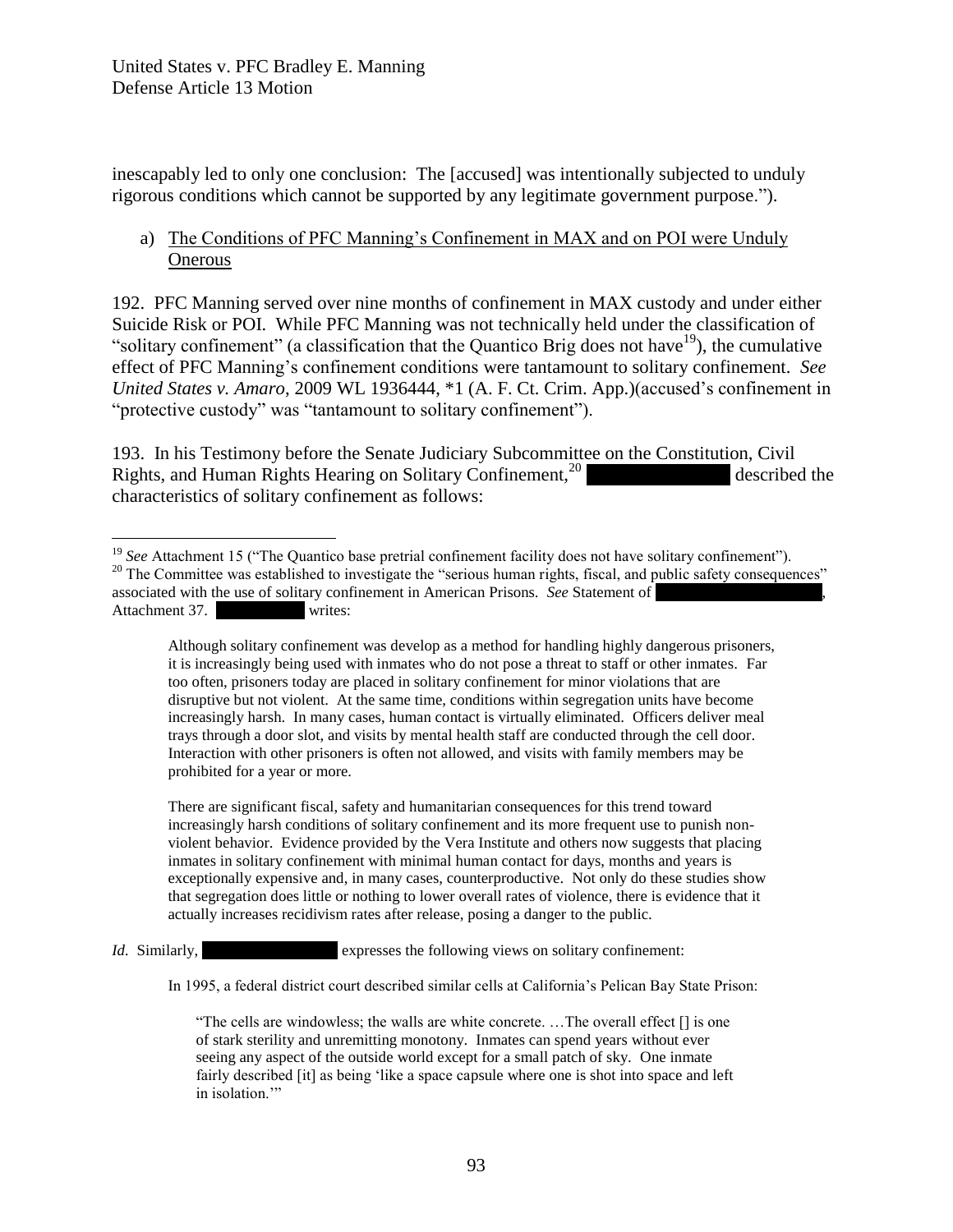$\overline{a}$ 

I should acknowledge that the term "solitary confinement" is a term of art in corrections. Solitary or isolated confinement goes by a variety of names in U.S. prisons—Security Housing, Administrative Segregation, Close Management, High Security, Closed Cell Restriction, and so on. But the units all have in common the fact that the prisoners who are housed inside them are confined on average 23 hours a day in typically windowless or nearly windowless cells that commonly range in dimension from 60 to 80 square feet. The ones on the smaller side of this range are roughly the size of a king-sized bed, one that contains a bunk, a toilet and sink, and all of the prisoner's worldly possessions. Thus, prisoners in solitary confinement sleep, eat, and defecate in their cells, in spaces that are no more than a few feet apart from one another.

*See* Attachment 37. Thus, the combination of PFC Manning's MAX and POI status (coupled with his periodic Suicide Risk status) most certainly amounts to what would colloquially be known as "solitary confinement."<sup>21</sup>

194. There was absolutely no justification – and there can be no justification – for the continued decision to hold PFC Manning in solitary confinement for over nine months. In *United States v. King,* 61 M.J. 225, 229 (C.A.A.F. 2005), the Court of Appeal for the Armed Forces found an Article 13 violation where the accused was arbitrarily placed in solitary confinement for a mere two weeks. In that case, the court said, "[p]lacing [an accused] in a segregated environment with all the attributes of severe restraint and discipline, without an individualized demonstration of cause in the record, was so excessive as to be punishment …". Similarly, in *United States v. Amaro*, 2009 WL 1936444 (A. F. Ct. Crim. App.), the Court found a violation of Article 13 and awarded 4-for-1 credit where the accused spent 33 days in conditions tantamount to solitary confinement. If a few weeks of solitary confinement cannot be tolerated, what are we to say about approximately 265 days?

195. Even where solitary confinement serves some sort of legitimate non-punitive objective, military courts have considered the length that a prisoner is placed in solitary confinement in

Imagine spending 23 hours a day in a cell like that – for days, months, years – with no window to the outside world and very little, if any, human contact.

The United States holds far more prisoners in solitary than any other democratic nation. The Bureau of Justice Statistics found that in 2005, U.S. prisons held 81,622 people in some kind of restricted housing. In my home state of Illinois, 56% of the prison population has spent time in segregation.

…But we now know that solitary confinement isn't just used for the worst of the worst. Instead, we are seeing an alarming increase in isolation for those who don't need to be there – and for vulnerable groups like immigrants, children, LGBT inmates, supposedly for their own protection.

*Id.* <sup>21</sup> PFC Manning's cell at Quantico was much smaller that the cells typically seen by  $\frac{1}{\sqrt{2}}$  in solitary confinement. PFC Manning's cell was a windowless cell that was 48 square feet in dimension (6x8).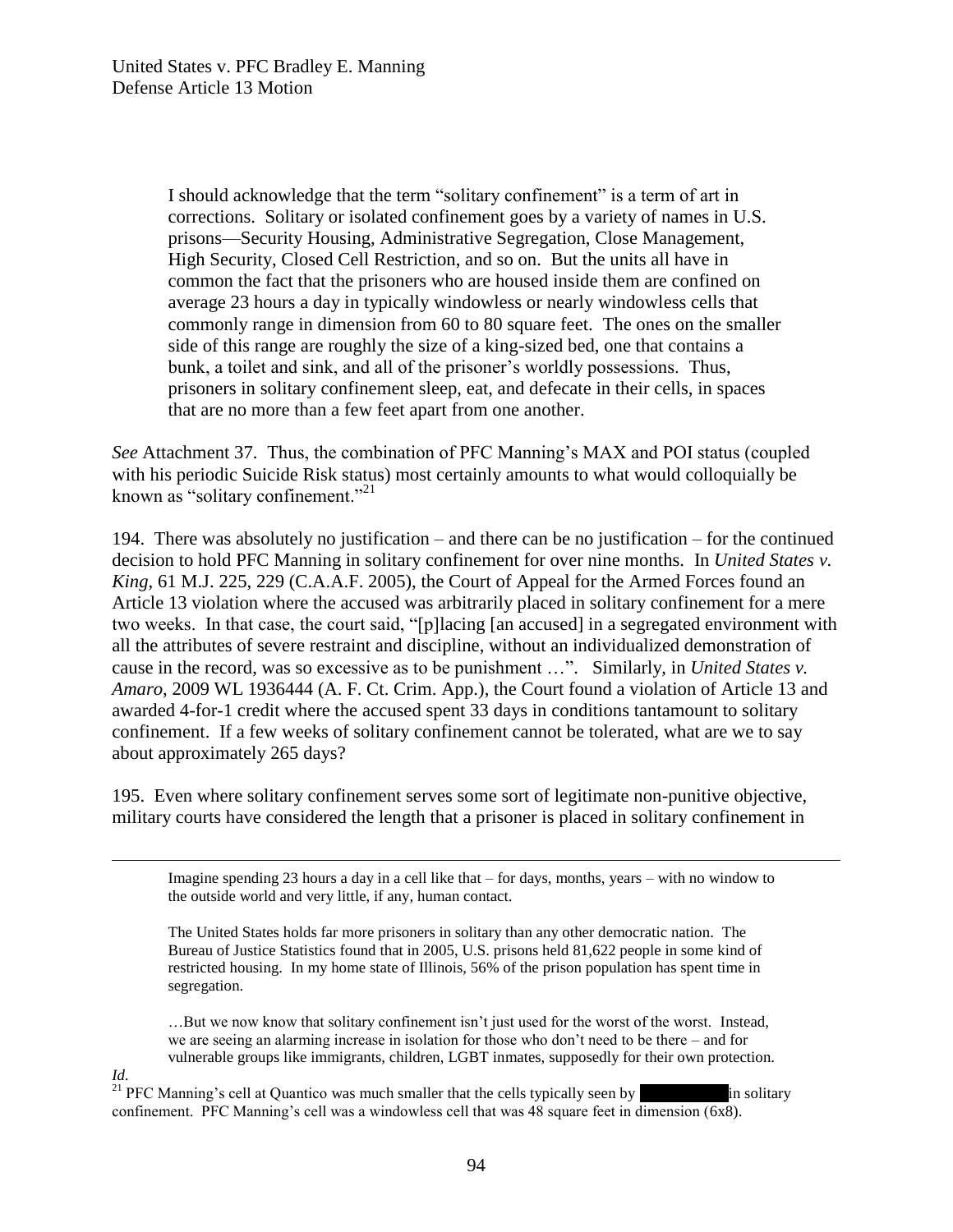$\overline{a}$ 

order to discern whether the condition is imposed as punishment in violation of Article 13. In *United States v. Suttle*, 2011 WL 5221266 (N.-M. Ct. Crim. App.), the court found that the accused spent 59 days in solitary confinement in a Japanese prison for a legitimate non-punitive reason. The Court in that case emphasized that, "The conditions in special quarters were neither so onerous, *nor lingered so long*, as to constitute punishment, …" *Id.* at \*4. Here, even if MAX and POI were rationally related to a legitimate government objective (which the Defense submits they were not), the conditions did in fact "linger so long[] as to constitute punishment" in contravention of Article 13.

196. Even Brig official admitted to PFC Manning that his treatment at Quantico was "not normal." He stated, "We understand it's not normal that we have someone in POI for this period of time… It's not [normal] … I guess we'll just leave it at that." *See* Attachment 25. Not only was the treatment not normal, it was onerous, degrading and harmful to PFC Manning's mental health.<sup>22</sup>

197. It is trite law that PFC Manning is presumed innocent until proven guilty. And yet, PFC Manning has been treated in a manner that would not even be appropriate for *convicted*  offenders. *Campbell v. Cauthron*, 623 F.2d 503 (8<sup>th</sup> Cir. 1980)("conditions found to constitute cruel and unusual punishment when imposed on convicted inmates would surely be viewed as unconstitutional punishment when imposed on similarly situated unconvicted detainees"). In fact, the one of the treating psychiatrists at the Brig, has indicated that the only time he has ever seen anyone held in conditions similar to PFC Manning was when he treated prisoners *on death row*. That a psychiatrist with over a decade of experience has only witnessed conditions like the ones endured by PFC Manning when he visited death row should speak volumes as to how far outside the lines Quantico acted in imposing pretrial punishment on PFC Manning.

198. The conditions under which PFC Manning was held for over eight months ride roughshod over PFC Manning's right to be presumed innocent and his right against pretrial punishment. Even leaving aside any conceivable justification for the imposition of these restrictions, it is clear that these conditions amount to *per se* unlawful pretrial punishment.

b) The Conditions of PFC Manning's Confinement Sparked Domestic and International **Outrage** 

 $22$  The excessiveness of the restrictions placed on PFC Manning are highlighted when one looks at the corresponding Army Regulation governing corrections practices. Under Army Regulation 190-47, designation in special quarters is determined "upon recommendations of the professional support staff or correctional treatment staff *or medical authority*." *See* Section 12-6. Even where "determined necessary by a medical authority, prisoners designated for special quarters should be allowed to participate in work/training activities, consume meals with the general population, and participate in recreation programs. Special quarters will be terminated as soon as it is determined that the prisoner can be quartered satisfactorily within the general population." *Id.* Although the regulation does not provide an outermost guidepost to the length of time a detainee can spend in special quarters, it does provide that "Disciplinary segregation … normally should not exceed 60 consecutive days. Prisoners held in disciplinary segregation for periods exceeding 60 days will be provided the same program services and privileges as prisoners in administrative segregation and protective custody." *Id.*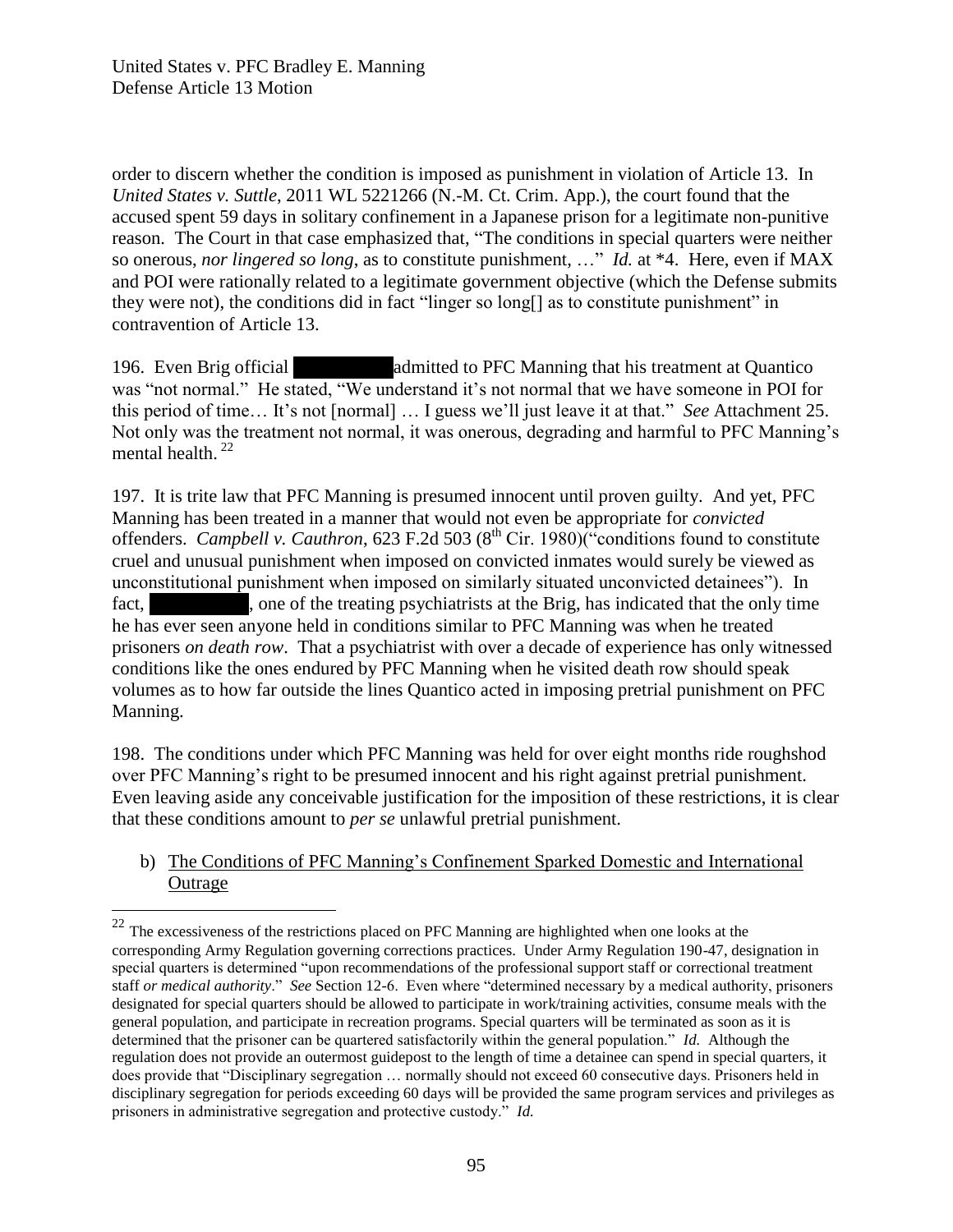199. The egregious conditions of PFC Manning's confinement sparked both domestic and international outrage. In a letter to \*\*\*\*\*\*\*\*\*\*\*\*\*\*\*\*\*\*\*, the program director of Amnesty International wrote:

Amnesty International recognizes that it may sometimes be necessary to segregate prisoners for disciplinary or security purposes. However, the restrictions imposed in PFC Manning's case appear to be unnecessarily harsh and punitive, in view of the fact that he has no history of violence or disciplinary infractions and that he is a pretrial detainee not yet convicted of any offence. The conditions under which PFC Manning is held appear to breach the USA's obligations under international standards and treaties, including Article 10 of the International Covenant on Civil and Political Rights (ICCPR) which the USA ratified in 1992 and which states that "all persons deprived of their liberty shall be treated with humanity and with respect for the inherent dignity of the human person". The UN Human Rights Committee, the ICCPR monitoring body, has noted in its General Comment on Article 10 that persons deprived of their liberty may not be "subjected to any hardship or constraint other than that resulting from the deprivation of liberty; respect for the dignity of such persons must be guaranteed under the same conditions as for that of free persons …".

The harsh conditions imposed on PFC Manning also undermine the principle of the presumption of innocence, which should be taken into account in the treatment of any person under arrest or awaiting trial. We are concerned that the effects of isolation and prolonged cellular confinement – which evidence suggests can cause psychological impairment, including depression, anxiety and loss of concentration – may, further, undermine his ability to assist in his defence and thus his right to a fair trial.

In view of the concerns raised, we urge you to review the conditions under which PFC Manning is confined at the Quantico naval brig and take effective measures to ensure that he is no longer held in 23 hour cellular confinement or subjected to other undue restrictions.

*See* Attachment 28.

200. Further, almost 300 law professors signed a letter admonishing the government for the "degrading," "inhumane," "illegal," and "immoral" conditions of PFC Manning's confinement:

The sum of the treatment that has been widely reported is a violation of the Eighth Amendment's prohibition of cruel and unusual punishment, and the Fifth Amendment's guarantee against punishment without trial. If continued, it may well amount to a violation of the criminal statute against torture, defined as, among other things, "the administration or application… of… procedures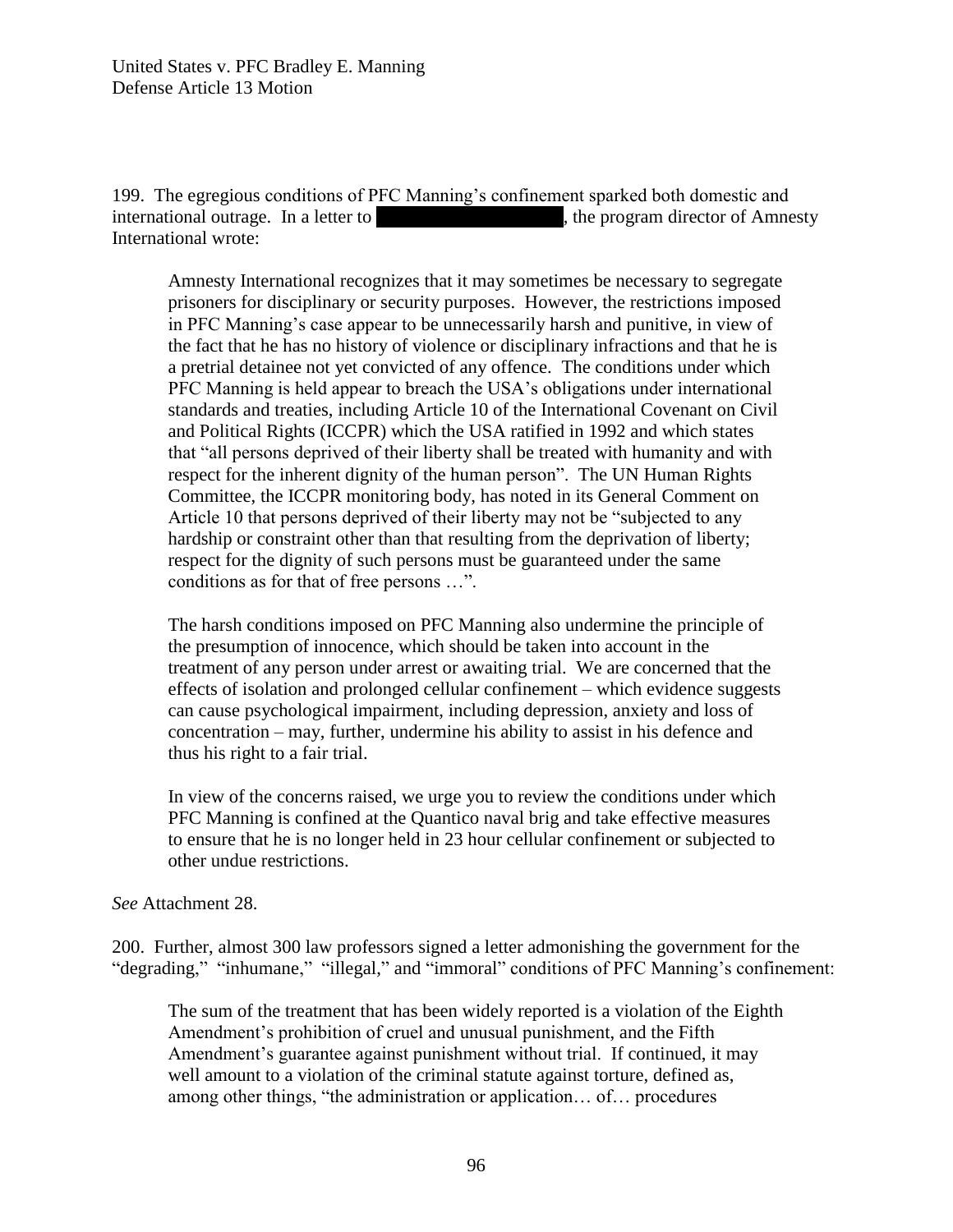calculated to disrupt profoundly the senses or the personality."

Private Manning has been designated as an appropriate subject for both Maximum Security and Prevention of Injury (POI) detention. But he asserts that his administrative reports consistently describe him as a well-behaved prisoner who does not fit the requirements for Maximum Security detention. The Brig psychiatrist began recommending his removal from Prevention of Injury months ago. These claims have not been publicly contested. I n an Orwellian twist, the spokesman for the \*\*\*\*\* refused to explain the forced nudity "because to discuss the details would be a violation of Manning's privacy."

The Administration has provided no evidence that Manning's treatment reflects a concern for his own safety or that of other inmates. Unless and until it does so, there is only one reasonable inference: this pattern of degrading treatment aims either to deter future whistleblowers, or to force Manning to implicate Wikileaks founder Julian Assange in a conspiracy, or both.

If Manning is guilty of a crime, let him be tried, convicted, and punished according to law. But his treatment must be consistent with the Constitution and the Bill of Rights. There is no excuse for his degrading and inhumane pretrial punishment. As the \*\*\*\*\*\*\*\*\*\*\*\*\*\*put it recently, they are "counterproductive and stupid." And yet  $\frac{1}{R}$  has now been forced to resign for speaking the plain truth.

The WikiLeaks disclosures have touched every corner of the world. Now the whole world watches America and observes what it does; not what it says.

was once a professor of constitutional law, and entered the national stage as an eloquent moral leader. The question now, however, is whether his conduct as \*\*Redacted\*\*\*\*Redacted\*\*meets fundamental standards of decency. He should not merely assert that Manning's confinement is "appropriate and meet[s] our basic standards," as he did recently. He should require the Pentagon publicly to document the grounds for its extraordinary actions --and immediately end those which cannot withstand the light of day.

*See* Attachment 29.

201. American's foremost constitutional law scholar, the method of the state of the state of the state of the state of the state of the state of the state of the state of the state of the state of the state of the state of PFC Manning's conditions of confinement as "not only shameful but unconstitutional." *See*  http://www.guardian.co.uk/world/2011/apr/10/bradley-manning-legal-scholars-letter. stated that the treatment was objectionable "in the way it violates his person and his liberty without due process of law and in the way it administers cruel and unusual punishment of a sort that cannot be constitutionally inflicted even upon someone convicted of terrible offences, not to mention someone merely accused of such offences." *Id.*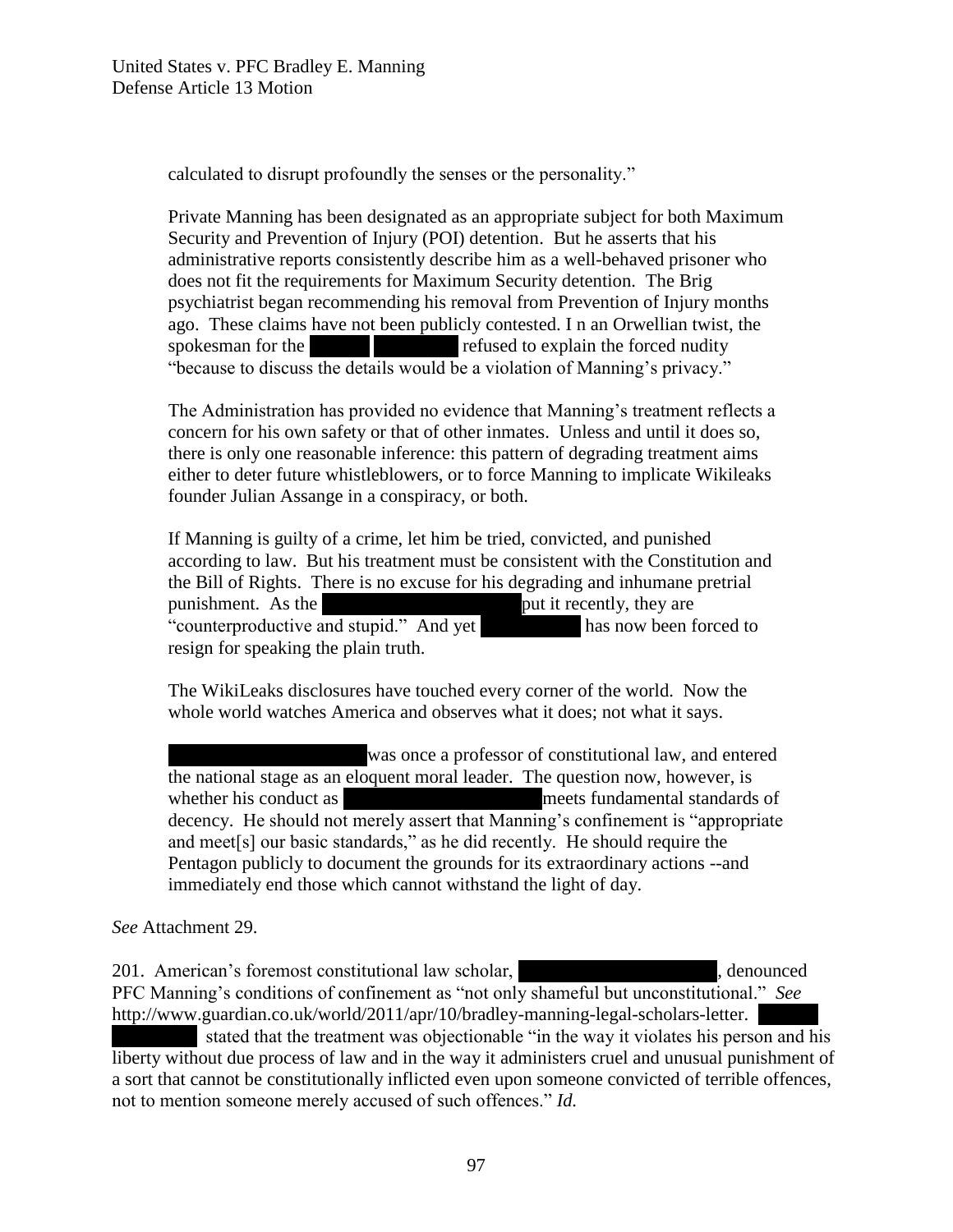$\ddot{\cdot}$ 

202. Medical professionals also decried PFC Manning's treatment as amounting to "needless brutality." Psychologists for Social Responsibility (PsySR) sent the following letter to

As an organization of psychologists and other mental health professionals, PsySR is aware that solitary confinement can have severely deleterious effects on the psychological well-being of those subjected to it. We therefore call for a revision in the conditions of PFC Manning's incarceration while he awaits trial, based on the exhaustive documentation and research that have determined that solitary confinement is, at the very least, a form of cruel, unusual and inhumane treatment in violation of U.S. law.

In the majority opinion of the U.S. Supreme Court case Medley, Petitioner, 134 U.S. 1690 (1890), U.S. Supreme Court Justice Samuel Freeman Miller wrote, "A considerable number of the prisoners fell, after even a short confinement, into a semi-fatuous condition, from which it was next to impossible to arouse them, and others became violently insane; others still, committed suicide; while those who stood the ordeal better were not generally reformed, and in most cases did not recover sufficient mental activity to be of any subsequent service to the community." Scientific investigations since 1890 have confirmed in troubling detail the irreversible physiological changes in brain functioning from the trauma of solitary confinement.

As expressed by  $\blacksquare$ , a psychologist and expert in the assessment of institutional environments, "Empirical research on solitary and supermax-like confinement has consistently and unequivocally documented the harmful consequences of living in these kinds of environments . . . Evidence of these negative psychological effects comes from personal accounts, descriptive studies, and systematic research on solitary and supermax-type confinement, conducted over a period of four decades, by researchers from several different continents who had diverse backgrounds and a wide range of professional expertise… [D]irect studies of prison isolation have documented an extremely broad range of harmful psychological reactions. These effects include increases in the following potentially damaging symptoms and problematic behaviors: negative attitudes and affect, insomnia, anxiety, panic, withdrawal, hypersensitivity, ruminations, cognitive dysfunction, hallucinations, loss of control, irritability, aggression, and rage, paranoia, hopelessness, lethargy, depression, a sense of impending emotional breakdown, self-mutilation, and suicidal ideation and behavior" (pp. 130-131, references removed).

concludes, "To summarize, there is not a single published study of solitary or supermax-like confinement in which non-voluntary confinement lasting for longer than 10 days where participants were unable to terminate their isolation at will that failed to result in negative psychological effects" (p. 132).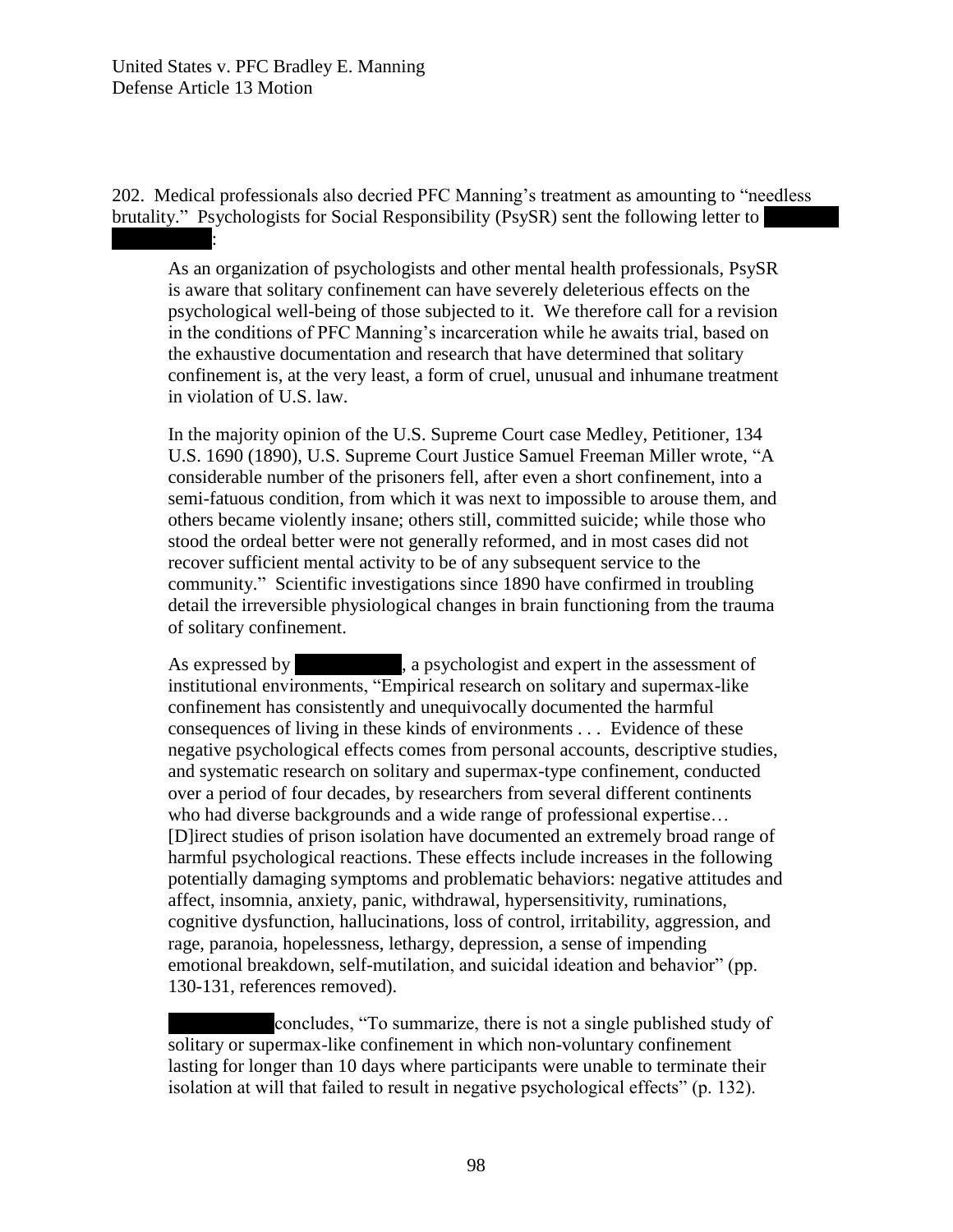We are aware that  $\frac{1}{2}$  has told AFP that Manning is considered a "maximum confinement detainee," as he is considered a national security risk. But no such putative risk can justify keeping someone not convicted of a crime in conditions likely to cause serious harm to his mental health. Further, history suggests that solitary confinement, rather than being a rational response to a risk, is more often used as a punishment for someone who is considered to be a member of a despised or "dangerous" group. In any case, PFC Manning has not been convicted of a crime and, under our system of justice, is at this point presumed to be innocent.

…

In addition to the needless brutality of the conditions to which PFC Manning is being subjected, PsySR is concerned that the coercive nature of these conditions - - along with their serious psychological effects such as depression, paranoia, or hopelessness -- may undermine his ability to meaningfully cooperate with his defense, undermining his right to a fair trial. Coercive conditions of detention also increase the likelihood of the prisoner "cooperating" in order to improve those circumstances, even to the extent of giving false testimony. Thus, such harsh conditions are counter to the interests of justice.

Given the nature and effects of the solitary confinement to which PFC Manning is being subjected, Mr. Secretary, Psychologists for Social Responsibility calls upon you to rectify the inhumane, harmful, and counterproductive treatment of PFC Bradley Manning immediately.

*See* Attachment 30. This organization has also submitted an amicus filing for this Court's consideration. *See* Attachment 41.

203. One member of the Obama administration was fired for his comments regarding PFC Manning's conditions of confinement. In March 2011,

was asked the following question, "There's an elephant in the room during this discussion: Wikileaks. The US government is torturing a whistleblower in prison right now." replied by denouncing the abuse of PFC Manning as "ridiculous and counterproductive and stupid."<sup>23</sup>  $\mu$  was forced to "resign" shortly after he made the comment. **Example 1** later stood by his statement, saying that "if you have to explain why a guy is standing naked in the middle of a jail cell, you have a policy in need of urgent review."<sup>24</sup>

204. European leaders have also criticized the United States for its treatment of PFC Manning. In an open letter to \*\*Redacted\*\*\*\*Redacted\*\*, among others, members of the European

 $\overline{a}$ <sup>23</sup> *See* http://www.nytimes.com/2011/03/14- /us/politics/14crowley.html.

<sup>24</sup> *See* http://www.guardian.co.uk/commentisfree/cifamerica/2011/mar/29/bradley-manning-wikileaks.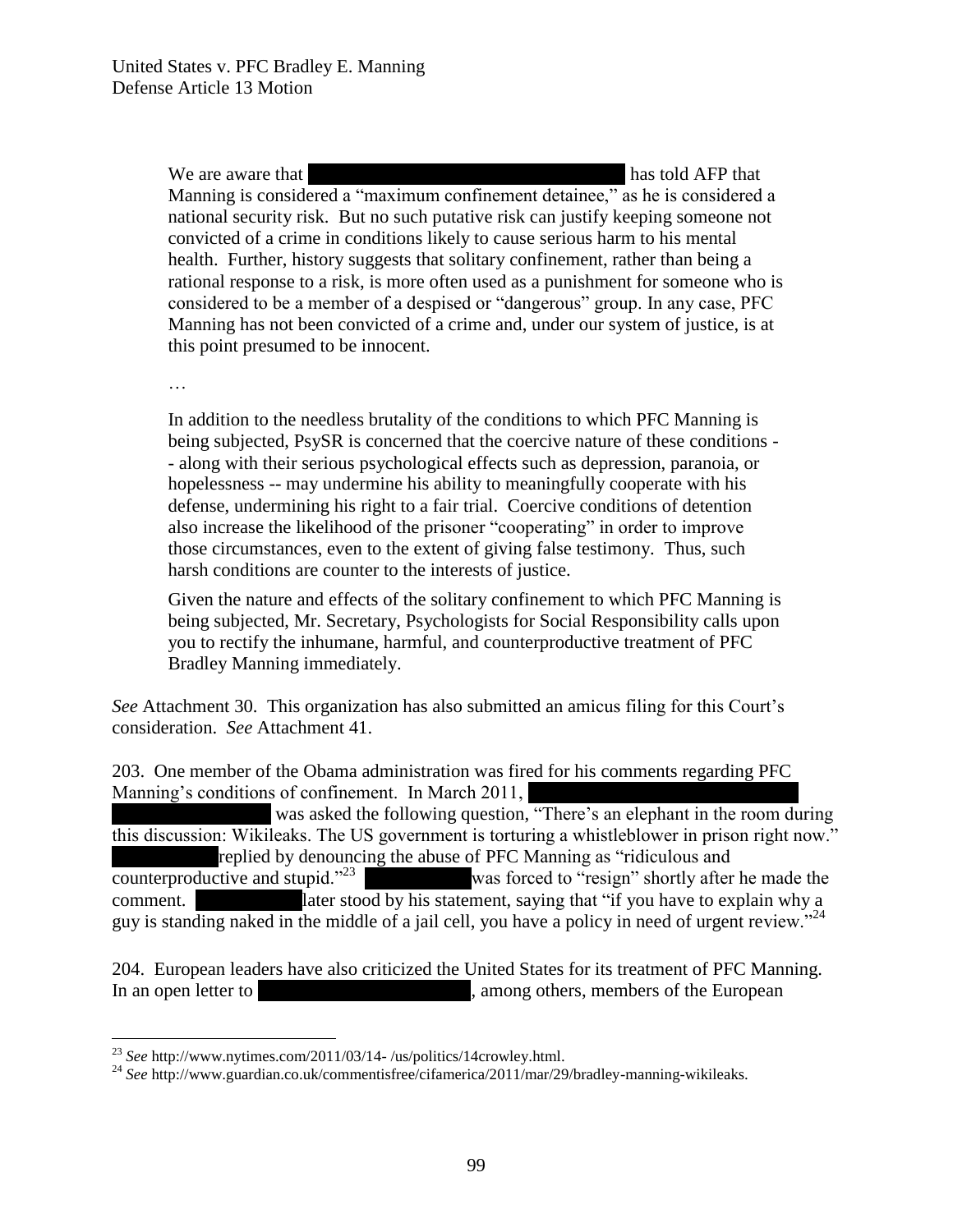parliament wrote to express concerns about human rights abuses against PFC Manning. They urged the United States to allow the United Nations to investigate the claims:

By preventing UN officials from carrying out their duties, the United States government risks undermining support for the work of the United Nations elsewhere, particularly its mandate to investigate allegations of torture and human rights abuses. In order to uphold the rights guaranteed to Bradley Manning under international human rights law and the US constitution, it is imperative that the be allowed to properly investigate evidence of rights abuses. PFC Manning has a right to be free from cruel and unusual punishment. People accused of crimes must not be subjected to any form of punishment before being brought to trial.

*See* Attachment 21.

205. That the conditions of PFC Manning's confinement while at Quantico sparked domestic and international outrage should have signaled that what the Brig was doing was not only wrong, but egregiously wrong. Nearly every constituency that has heard about the conditions of PFC Manning's confinement, from doctors to lawyers to politicians, has considered these conditions to constitute not only "unlawful pretrial punishment" but also a gross violation of PFC Manning's basic human rights.

c) The was Not Permitted to Investigate the Conditions of PFC Manning's Confinement

206. The \*\*\*\*\*\*\*\*\*\*\*\*\*\*\*\*\*\*\*\*\*\*\*\*\*\*\*\*, \*\*Redacted\*\*, repeatedly attempted to investigate the harsh conditions of PFC Manning's confinement only to be met with Brig assertions that any interview of PFC Manning would be subject to monitoring. In a Press Release issued by the United Nations Office of the High Commissioner, the U.N. expressed grave concern that the United States would not permit unrestricted access to PFC Manning:

12 July 2011

GENEVA – The \*\*\*\*\*\*\* \*\*\*\*\*\*\*\*\*\* on Torture today expressed concerns about restrictions placed by the United States Government on his interaction with detainees.

Commenting on his attempts to gain unrestricted access to Private first class Bradley Manning, a United States soldier detained for allegedly leaking classified US communications to the WikiLeaks website, \*\*\*\*\*\*\*\*said: "I am assured by the US Government that Mr. Manning's prison regime and confinement is markedly better than it was when he was in Quantico. However, in addition to obtaining first hand information on my own about his new conditions of confinement, I need to ascertain whether the conditions he was subjected to for several months in Quantico amounted to torture or cruel, inhuman or degrading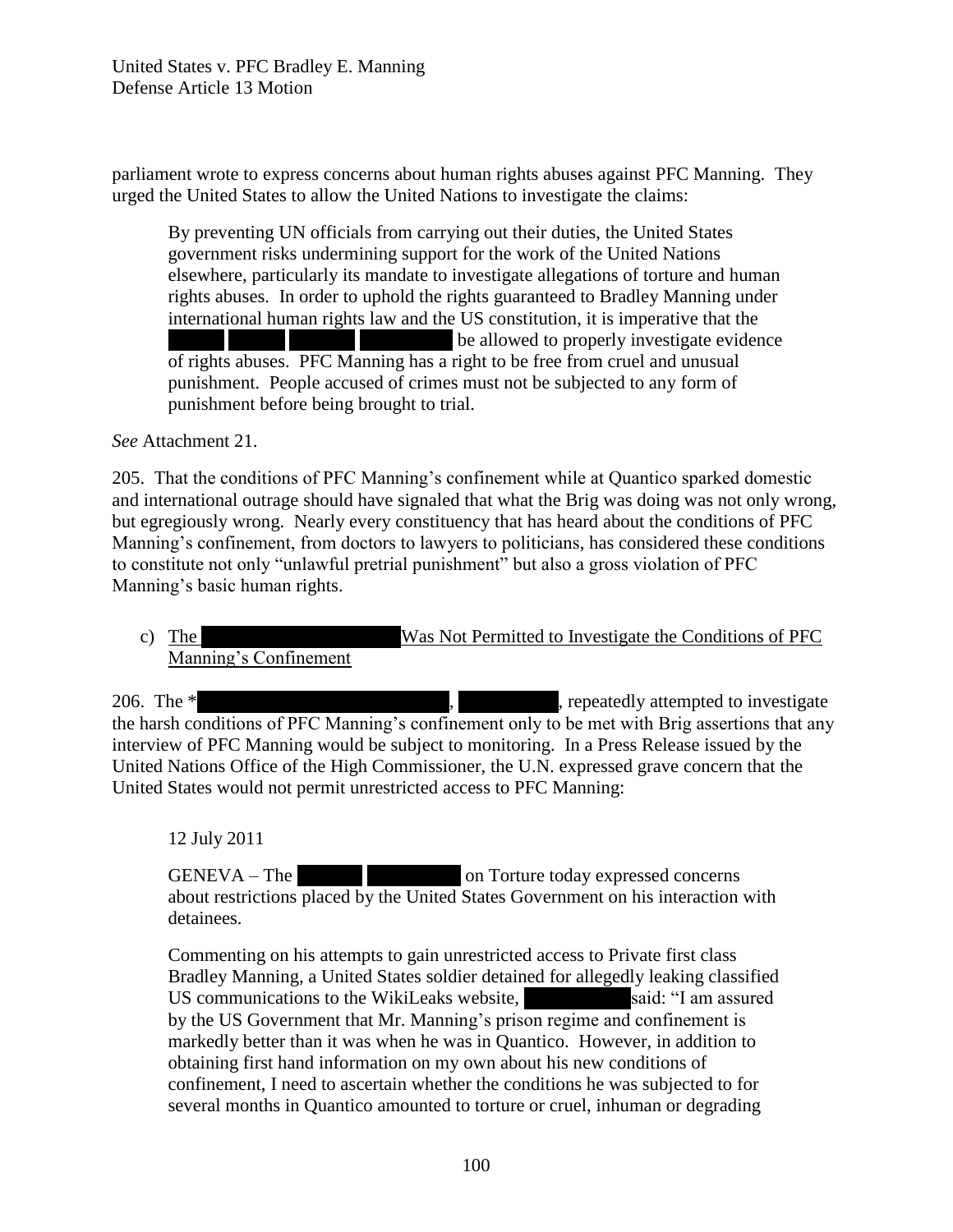treatment or punishment. For that, it is imperative that I talk to Mr. Manning under conditions where I can be assured that he is being absolutely candid."

At the the the sequest and after several meetings, the US Department of Defense has allowed to visit Pfc. Manning but warned him that the conversation would be monitored. Such a condition violates long-standing rules that the UN applies for prison visits and for interviews with inmates everywhere in the world. On humanitarian grounds and under protest, offered to Manning, through his counsel, to visit him under these restrictive conditions, an offer that Manning has declined.

The the state is has, since the beginning of the year, been in negotiations with the US Government over unrestricted access to Manning. Last month, the Government informed him that it was not in a position to accede to the request for a private and unmonitored meeting with Manning.

"The question of my unfettered access to a detainee goes beyond my request to meet with Mr. Manning – it touches on whether I will be able to conduct private and unmonitored interviews with detainees if I were to conduct a country visit to the United States," said.

He added that maintaining the principle of unfettered access to detainees is an important part of his responsibility as the UN expert on torture. It also determines whether UN experts can conduct credible enquiries into allegations of torture and ill-treatment when they visit places of detention and detainees. In 2004, the US Government allowed \*\*Redacted\*\* predecessor, \*\*\*\*\*\*\* \*\*\*\*\*\*\*\*\*\*, and three other mandate-holders, access to the Guantanamo Bay facilities, but the administration imposed conditions that the UN mandate-holders could not accept. Early in his tenure, which began on November 1, 2010, formally asked the US Government for permission to visit Guantanamo Bay, a petition that has been renewed on several occasions since then. No answer has yet been given to this request.

"The United States, as a world leader, is a strong supporter of the international human rights system. Therefore, its actions must seek to set the pace in good practices that enhance the role of human rights mechanisms, ensuring and maintaining unfettered access to detainees during enquiries," he added.

*See* Attachment 32.

207. On 29 February 2012, the \*\*\* conditions of PFC Manning's confinement and the United States' violation of the "terms of reference applied universally in fact-finding by Special Procedures" (i.e. its failure to permit an unmonitored visit). \*\*Redacted\*\*wrote:

## **United States of America**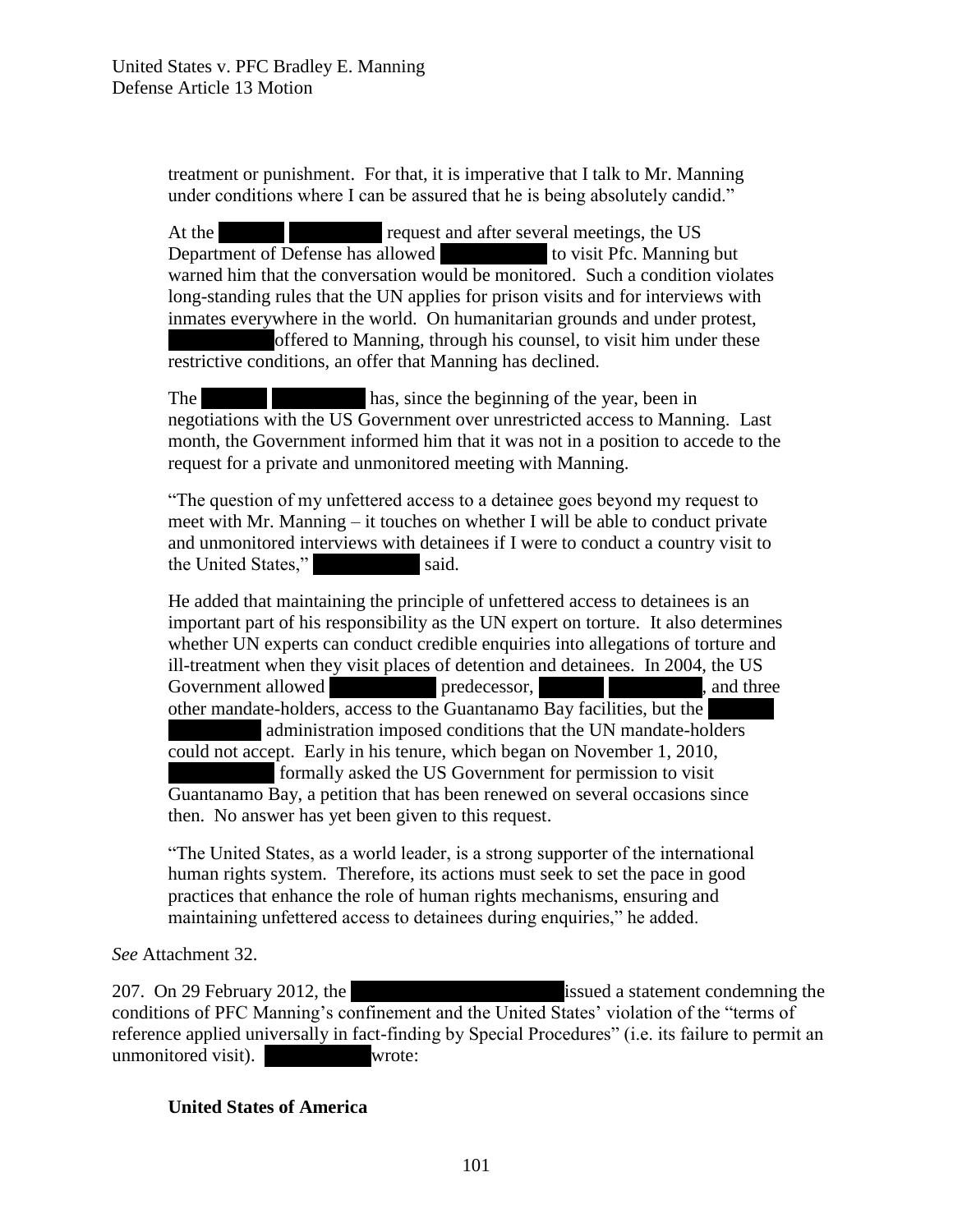(a) UA 30/12/2010 Case No. USA 20/2010 State reply: 27/01/2011 19/05/2011 Allegations of prolonged solitary confinement of a soldier charged with the unauthorized disclosure of classified information.

170. The  $\frac{170}{170}$  thanks the Government of the United States of America for its response to this communication regarding the alleged prolonged solitary confinement of Mr. Bradley E. Manning, a US soldier charged with the unauthorized disclosure of classified information. According to the information received, Mr. Manning was held in solitary confinement for twenty-three hours a day following his arrest in May 2010 in Iraq, and continuing through his transfer to the brig at Marine Corps Base Quantico. His solitary confinement - lasting about eleven months - was terminated upon his transfer from Quantico to the Joint Regional Correctional Facility at Fort Leavenworth on 20 April 2011. In his report, the \*\*\*\*\*\*\* \*\*\*\*\*\*\*\*\*\* stressed that "solitary confinement is a harsh measure which may cause serious psychological and physiological adverse effects on individuals regardless of their specific conditions." Moreover, "[d]epending on the specific reason for its application, conditions, length, effects and other circumstances, solitary confinement can amount to a breach of article 7 of the International Covenant on Civil and Political Rights, and to an act defined in article 1 or article 16 of the Convention against Torture." (A/66/268 paras. 79 and 80) Before the transfer of Pfc Manning to Fort Leavenworth, the

requested an opportunity to interview him in order to ascertain the precise conditions of his detention. The US Government authorized the visit but ascertained that it could not ensure that the conversation would not be monitored. Since a non-private conversation with an inmate would violate the terms of reference applied universally in fact-finding by Special Procedures, the

had to decline the invitation. In response to the  $\mathbf \epsilon$ request for the reason to hold an unindicted detainee in solitary confinement, the government responded that his regimen was not "solitary confinement" but "prevention of harm watch" but did not offer details about what harm was being prevented. To the \*\*\*\* \*\*\* request for information on the authority to impose and the purpose of the isolation regime, the government responded that the prison rules authorized the to impose it on account of the seriousness of the offense for which he would eventually be charged. The \*\*\*\*\*\*\*\*\* concludes that imposing seriously punitive conditions of detention on someone who has not been found guilty of any crime is a violation of his right to physical and psychological integrity as well as of his presumption of innocence. The again renews his request for a private and unmonitored meeting with Mr. Manning to assess his conditions of detention.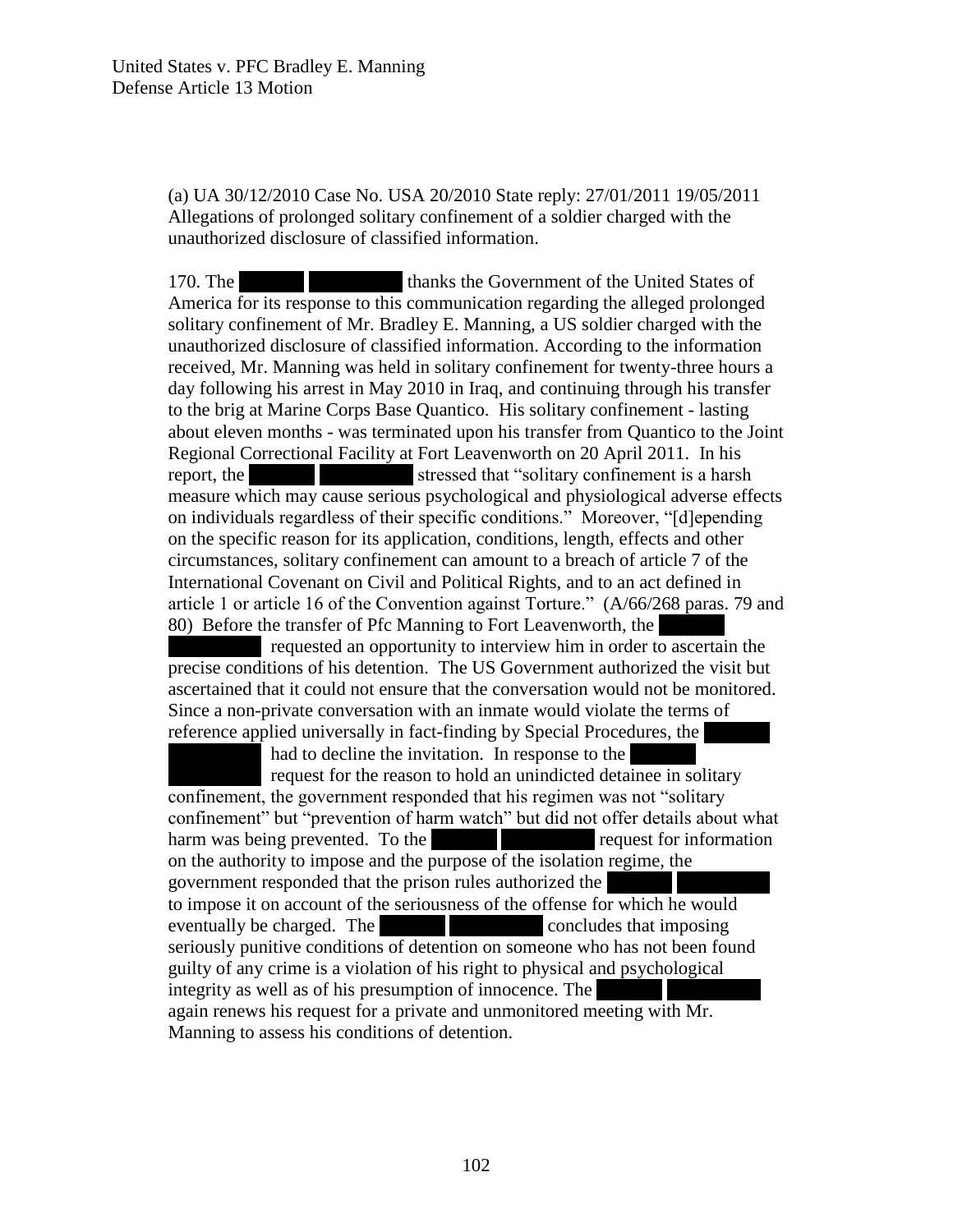(b) AL 15/06/2011 Case No. USA 8/2011 State reply: None to date Follow-up to a letter sent 13 May 2011 requesting a private unmonitored meeting with Private (Pfc.) Bradley Manning.

171. The thanks the Government of the United States of America for its response to the communication dated 13 May 2011 requesting a private unmonitored meeting with Private Bradley Manning. Regrettably, to date the Government continues to refuse to allow the \*\*\*\*\* \*\*\*\* to conduct private, unmonitored, and privileged communications with Private Manning, in accordance with the working methods of his mandate (E/CN.4/2006/6 paras. 20- 27).

*Id.*

208. In March 2012, Speaking at a U.N. Human Rights Council meeting in Geneva, condemned PFC Manning's treatment as "cruel, inhuman and degrading treatment," specifically citing "the excessive and prolonged isolation he was put in during the eight months he was in Quantico." He also rejected the justifications offered by government officials for what was done to Manning: "the explanation I was given for those eight months was not convincing for me." *Id.* It is hypocritical for the United States to admonish other countries for their lack of transparency in the treatment of prisoners, while refusing to allow the United Nations meaningful access to a pretrial detainee on U.S. soil.

209. By insisting that the visit be monitored, $25$  Quantico officials could thwart the very purpose of the process: to allow PFC Manning to speak candidly about the conditions of his confinement without fear of reprisal. The Defense submits that the failure to allow PFC Manning to have access to  $\frac{f(x)}{f(x)}$  for an unmonitored visit where PFC Manning could freely discuss the conditions of his confinement in the hopes of getting some type of reprieve from them *itself*  amounts to unlawful pretrial punishment. Because everyone at the Quantico Brig was abiding by unlawful order to not remove PFC Manning from MAX or POI, there was nowhere for PFC Manning to go – other than outside the chain of command – to potentially get relief. The failure to permit PFC Manning an unmonitored visit with the was designed to cover up from public view the wrongs that were being perpetrated at Quantico. Not only were Quantico officials insistent on keeping PFC Manning in MAX and on POI for the duration of his pretrial confinement, they were also insistent on shutting him up about it by foreclosing the only remaining avenue of redress – an organization outside the U.S. government.

210. The Brig's failure to allow PFC Manning access to the

, in clear violation of international norms, itself amounts to punishment and also permits the *per se* inference that PFC Manning was being punished in contravention of his Article 13 rights.

 $\overline{a}$  $^{25}$  The Brig, through the Government in this case, advanced the most narrow and nonsensical reading of the Brig's visitation rules. See *infra*, Facts. Regardless, well-established norms of international law clearly take precedence over Quantico's poorly-drafted visitation policy.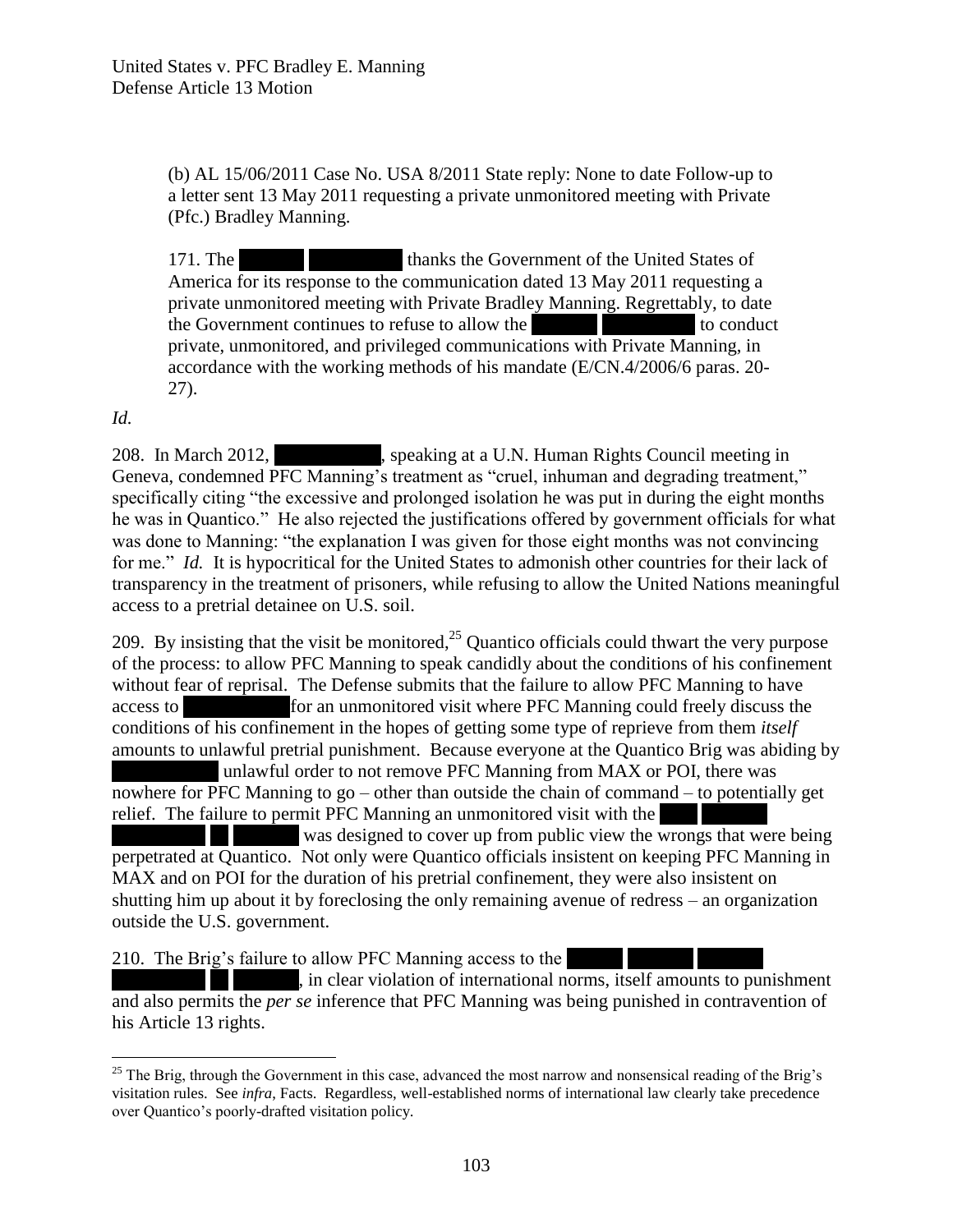## d) The Conditions of PFC Manning's Confinement Permit the *Per Se* Inference that PFC Manning was Punished in Violation of Article 13

211. The cumulative conditions under which PFC Manning was held are unduly onerous, degrading, and detrimental to PFC Manning's mental health. Even leaving aside any conceivable government justification for these restrictions, the severity of the conditions under which PFC Manning was held permit the *per se* inference that the conditions were meant to punish PFC Manning. *See U.S. v. Harris*, 2007 WL 1702575, \*2 ("When an arbitrary brig policy results in particularly egregious conditions of confinement, the court may infer that an accused has been subject to pretrial punishment".

212. Indeed, courts have found Article 13 violations in circumstances far less egregious than these. *See United States v. Scalarone*, 52 M.J. 539 (N-M. Ct. Crim. App. 1999)(finding illegal pretrial punishment where accused held in medium custody special quarters for 87 days; in these special quarters, the accused was segregated from other prisoners and housed in a smaller cell for 23 hours a day); *United States v. Fuson*, 54 M.J. 523, 526 (N-M. Ct. Crim. App. 2000)(finding illegal pretrial punishment where accused spent 32 days in special quarters; the conditions under which the accused was held included "a 6' x 9' cell with no windows and having to remain in his cell 24 hours per day except for chow and a one-hour recreation break Monday through Friday."); *United States v. Sterling,* 2009 WL 1936287 (A. F. Ct. Crim. App.)(finding unlawful pretrial punishment where accused was placed in administrative segregation for 75 days, confined to a single cell up to 23.5 hours a day). *See also Lock v. Jenkins*, 641 F.2d 488, 494 (7<sup>th</sup> Cir. 1981)(finding a due process violation where pretrial detainees spent at 22 hours daily in their cells); *Campbell v. Cauthron*, 623 F.2d 503 (8<sup>th</sup> Cir. 1980)(finding a due process violation where pretrial detainees were locked in cells twenty-four hours per day, with release only three times weekly; these detainees, however, were not in solitary confinement); *Ramos v. Lamm,* 485 F. Supp. 122 (D. Colo. 1979)(district court finding conditions of confinement unconstitutional and ordering that no prisoner could be housed in less than 80 square feet for more than 20 hours per day.); *Lyons v. Powell*, 838 F.2d 28, 29 (1<sup>st</sup> Cir. 1988)("In view of the apparently small area of confinement, we are further troubled by the appellant's contention that he was confined to his cell for 22-23 hours per day for a 27-day period"); *Magluta v. Samples*, 375 F. 3d 1269, 1274  $(11<sup>th</sup> Cir. 2004)(11<sup>th</sup> Circuit "readily concluded" that the plaintiff stated a claim for a substantive$ due process violation where "plaintiff was confined under extremely harsh conditions – in solitary confinement (under conditions unlike other pretrial detainees or even convicted prisoners), locked in an extremely small, closet-sized space, and with minimal contact with human beings for a prolonged time … "; in *Magluta*, unlike the situation here, the plaintiff was actually a flight risk, as evidenced by officials' investigation into four separate escape plots.).

213. Thus, the conditions that PFC Manning endured for nine months are not constitutionally permissible. The conditions were so draconian and so far removed from the outer boundaries of propriety that they permit the *per se* inference of punishment in violation of Article 13.

## **E. Dismissal of All Charges is the Only Appropriate Remedy in this Case**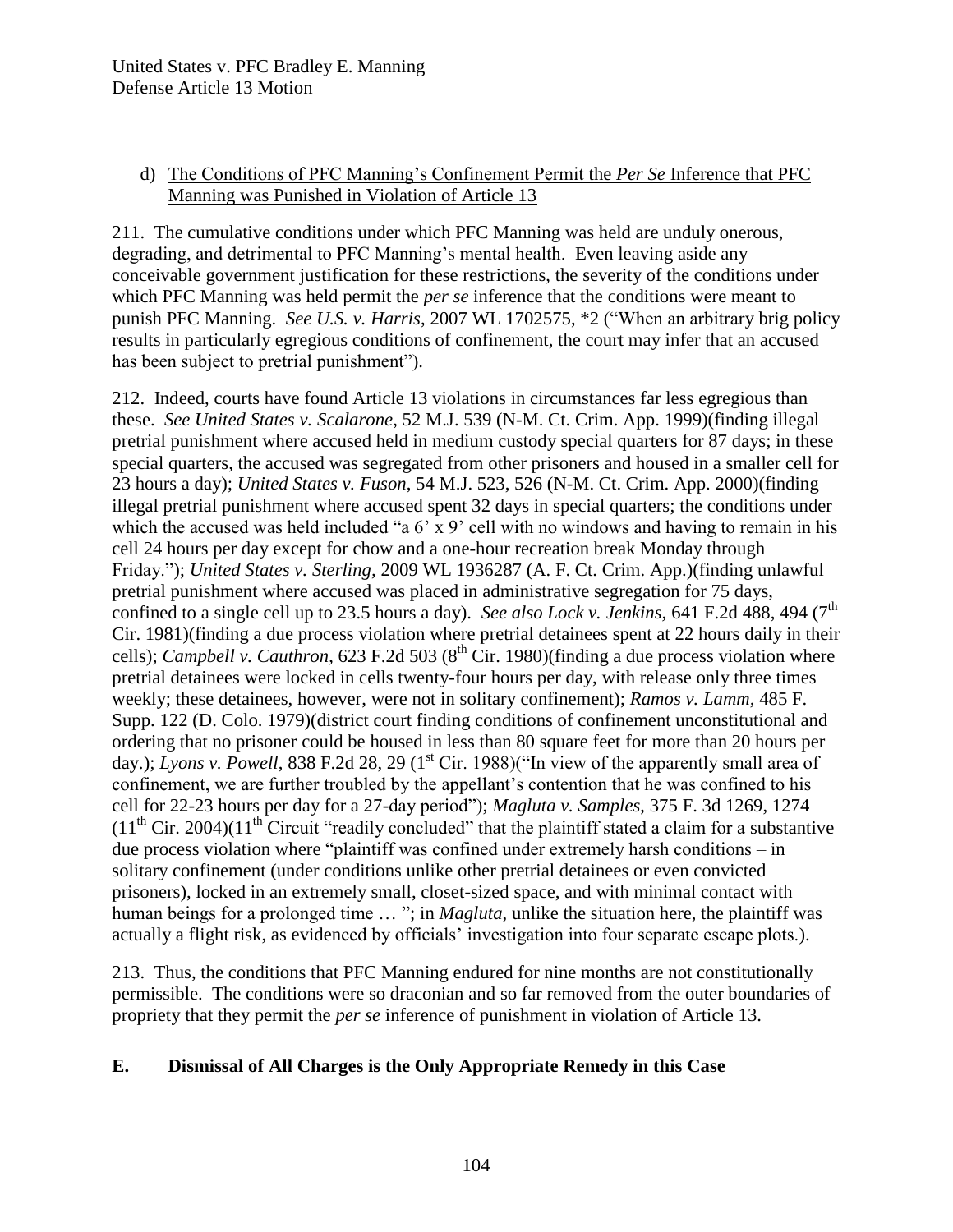214. Although some form of confinement credit is the typical remedy in cases involving unlawful pretrial punishment, dismissal is available as a remedy in an appropriate case. The Defense submits that if dismissal is not warranted in this case, then *in what case* would dismissal ever be warranted? The Defense does not believe that there has ever been such an egregious case of unlawful pretrial punishment in Army history. This Court needs to send a message that an unlawful order to keep a pretrial detainee in the equivalent of solitary confinement for almost nine months cannot – and will not – be tolerated.

215. In the recently-decided case of *United States v. Zarbatany*, 70 M.J. 169, 175 (C.A.A.F. 2011), the Court of Appeals for the Armed Forces said, in no uncertain terms, that dismissal is a potential remedy for Article 13 violations:

Our inquiry does not end there, however. As previously noted, R.C.M. 305(k) does not limit the availability of other remedies under Article 13, UCMJ. It is axiomatic, for example, that a court with appropriate jurisdiction may remedy an ongoing Article 13, UCMJ, violation through the writ of habeas corpus. No doubt, additional credit under R.C.M. 305(k) is a remedy for violations of Article 13, UCMJ. Indeed, it is a normative remedy and one that has been expressly endorsed in the rules. But this Court has never held that R.C.M. 305(k) is the exclusive remedy for Article 13, UCMJ, violations. To the contrary, our case law explicitly recognizes that certain circumstances may warrant other relief. In *Crawford,* for example, we said that "[w]here we find that maximum custody was arbitrary and unnecessary to ensure an accused's presence for trial, or unrelated to the security needs of the institution, we will consider appropriate credit *or other relief* to remedy this type of violation of Article 13, UCMJ." Prior case law has recognized that "other relief" for Article 13, UCMJ, violations may range from disapproval of a bad-conduct discharge, to complete dismissal of the charges, depending on the circumstances. It follows that if a court can dismiss a charge in response to violations of [Article 13, UCMJ,](https://web2.westlaw.com/find/default.wl?mt=208&db=1093470&docname=UCMJART13&rp=%2ffind%2fdefault.wl&findtype=L&ordoc=2025629918&tc=-1&vr=2.0&fn=_top&sv=Split&tf=-1&pbc=B8CE6B2B&rs=WLW12.04) as in *Nelson,* a court can do something less by setting aside a discharge.

Therefore, we reiterate this Court's prior holdings, that although R.C.M. 305(k) is the principal remedy for Article 13, UCMJ, violations, courts must consider other relief for violations of Article 13, UCMJ, where the context warrants.

*Id.* (citations omitted). *See also United States v. Fulton*, 52 M.J. 767, 769 (A. F. Ct. Crim. App. 2000)("We conclude that where no other remedy is appropriate, a military judge may, in the interest of justice, dismiss charges because of unlawful pretrial punishment, which violates Article 13").

216. In *Zarbatany*, the Court of Appeals for the Armed Forced emphasized that relief under Article 13 must be "meaningful."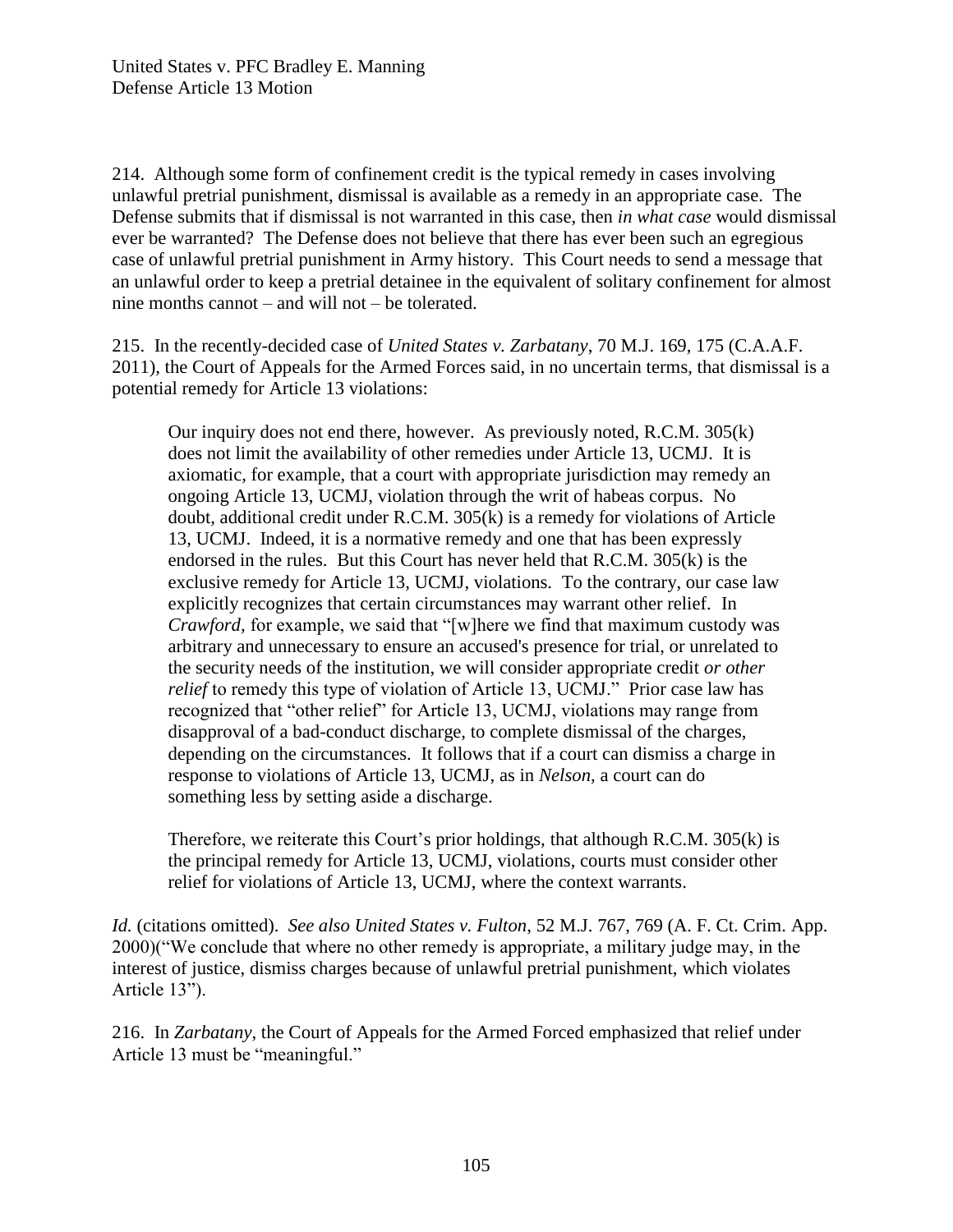This Court first addressed the question of whether meaningful relief is required for violations of Article 13, UCMJ, in *Nelson* …. In *Nelson,* the appellant pled guilty to various violations of the UCMJ, including unauthorized absence, violating a lawful general order, possession of marijuana, and breach of restriction, and was sentenced to a bad-conduct discharge, forfeiture of all pay and allowances, confinement at hard labor for six months, and reduction to E–1. The appellant was placed in pretrial confinement under circumstances indistinguishable from those of adjudged and sentenced inmates including identical indoctrination, dress, living, eating, and labor requirements. This Court reversed the board of review, holding that the appellant's pretrial confinement conditions constituted pretrial punishment in violation of Article 13, UCMJ, and due process. The appellant having already served his sentence, the only unexecuted portion of the sentence was the punitive discharge. The appellant requested relief in the form of dismissal of the charges and specifications. Although the court recognized that the board of review was the proper authority for reassessing the appropriateness of the sentence, the Court nonetheless concluded that "modification of the sentence is in order." Specifically, the Court held:

Under these circumstances, were we simply to return the case to the board of review for reassessment of the sentence, we would thereby imply that the bad-conduct discharge may be affirmed. Such a course would deprive the accused of all meaningful relief, and would rightly suggest that this Court is prepared to wink at such grossly illegal treatment of men in pretrial confinement. The disastrous effects of such a situation upon the system of military justice itself are so manifest as to require us to eliminate that possibility.

Since *Nelson,* this Court has sought to "ensure meaningful relief in all future cases" involving violations of Article 13, UCMJ. However, as in the context of appellate due process delay, the question of what relief is due to remedy a violation, if any, requires a contextual judgment, rather than the pro forma application of formulaic rules. Whether meaningful relief has been granted and should be granted will depend on factors such as the nature of the Article 13, UCMJ, violations, the harm suffered by the appellant, and whether the relief sought is disproportionate to the harm suffered or in light of the offenses for which the appellant was convicted.

In light of these cases, we conclude that meaningful relief for violations of Article 13, UCMJ, is required …

*Id.* (citations omitted).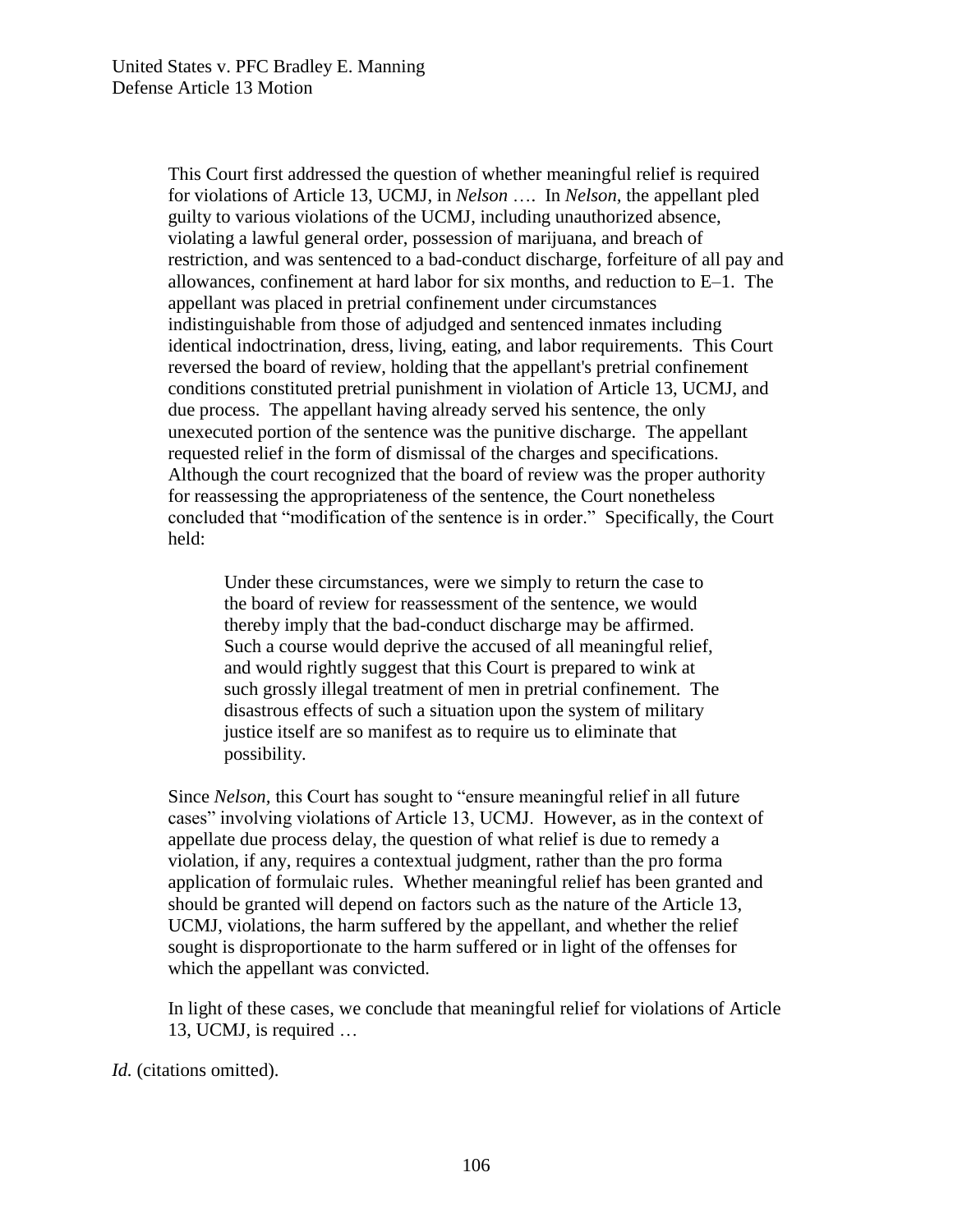$\overline{a}$ 

217. The Defense believes that simple "X-for-1" credit does not remedy the egregious punishment to which PFC Manning was subjected for almost nine months at Quantico and which sparked both domestic and international outrage. An award of pretrial sentencing credit would simply permit Brig officials, now and in the future, to punish soldiers with absolute impunity. From the Brig's perspective, if a soldier is facing a high enough sentence (e.g. life in prison) there is no reason *not to* subject the soldier to Article 13 punishment. In PFC Manning's case, assume that the Government could prove its case and that PFC Manning were to be sentenced to life in prison, without the possibility of parole. Assume further that PFC Manning was subjected to 258 days of illegal pretrial punishment<sup>26</sup> for which he was awarded 3-for-1 credit (amounting to 774 days). Where would this leave him? In the exact same position that he would be in *without* the sentencing credit. In other words, as long as a solider is charged with very serious crimes, there is no disincentive for Brig officials to refrain from imposing punishment prior to adjudication.

218. One might argue that Brig officials will refrain from illegally punishing accuseds because they, themselves, might face consequences for subjecting soldiers to Article 13 punishment. The Defense is not aware of any case where confinement officials were called to task for imposing Article 13 punishment on a pretrial detainee. In fact, in *United States v. Anderson* 49 M.J. 575 (N-M. Ct. Crim. App. 1998), the Court learned of an unwritten Marine policy which *per se* amounted to unlawful pretrial punishment and, *in a footnote*, the court encouraged those involved "in the administration of Navy and Marine Corps brigs" to "ensure that decisions whether to place pretrial confines in a maximum-custody status are based on all relevant factors." *Id.* This footnote hardly screams outrage.

219. This is not the message that we want to send – either to those who punish soldiers unlawfully, or to those soldiers who are unlawfully punished. To allow the deplorable actions of those at Quantico (not to mention those who turned a blind eye to those actions) to go unchecked would make an absolute mockery of the constitutional protections which PFC Manning should be afforded. Article 13 provides that "No person, while being held for trial, may be subjected to punishment or penalty other than arrest or confinement upon the charges pending against him, nor shall the arrest or confinement imposed upon him be any more rigorous than the circumstances require to insure his presence." This is a codification of the constitutional protection that PFC Manning enjoys by virtue of the Fifth Amendment Due Process Clause. *Bell v. Wolfish,* 441 U.S. 520 (1979). The clause provides that a person shall not be "deprived of life, liberty, or property, without due process of law." The Due Process Clause does not provide that one can permissibly be deprived of such liberty, so long as a military judge tacks on some illusory credit when sentencing an accused. Confinement officials do not get to trammel on an accused's constitutional rights and "buy" their way out of it through judge-imposed sentencing credit. If the constitutional protection against pretrial punishment is to mean anything, then all charges again PFC Manning must be dismissed with prejudice.

<sup>&</sup>lt;sup>26</sup> The Defense concedes that PFC Manning's initial classification in MAX and under Suicide Risk could have been legitimate based on information known by the Brig at the time. However, continuing to hold PFC Manning in Suicide Risk after 6 August 2010, in contravention of the mental health provider's recommendation, amounted to pretrial punishment.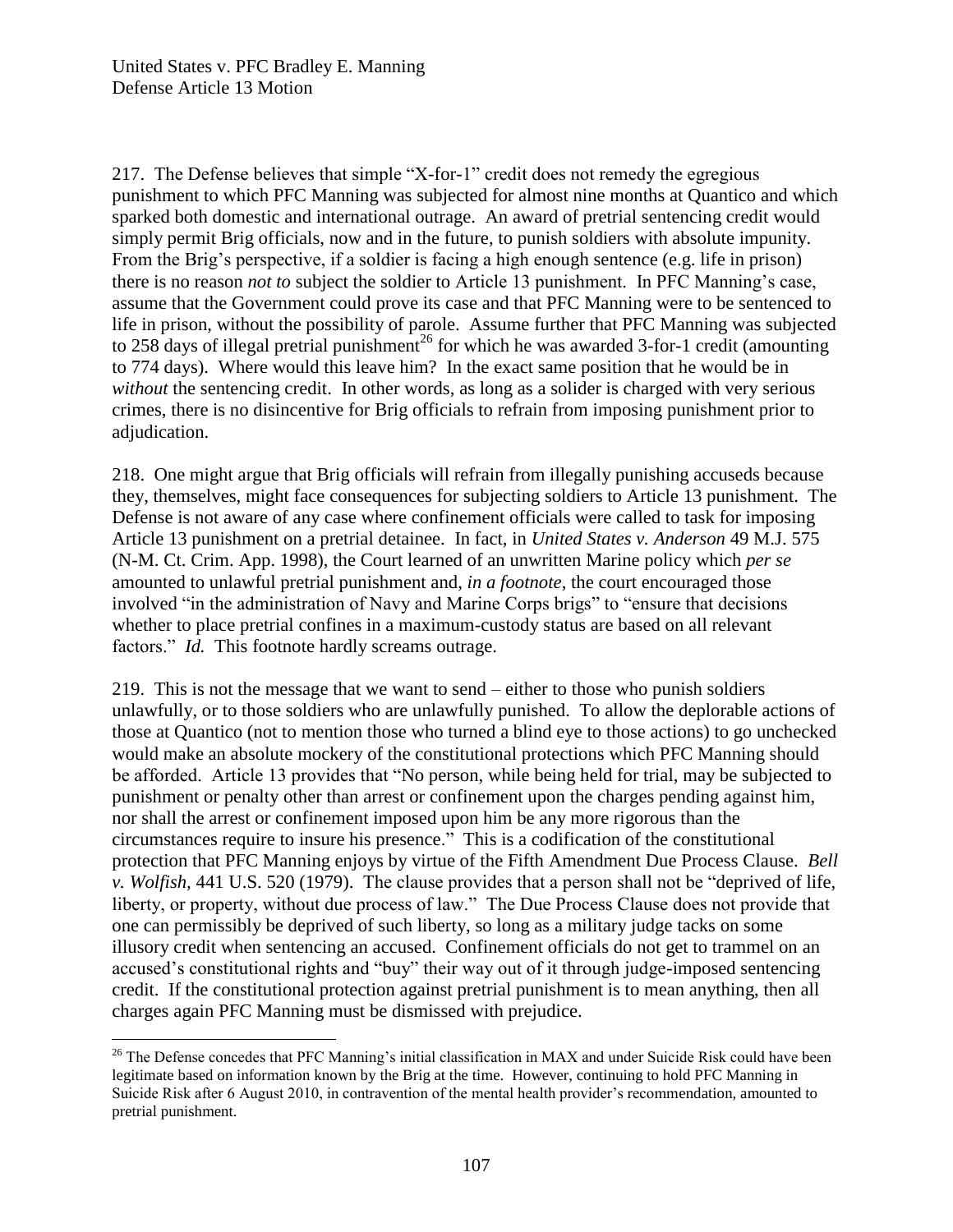United States v. PFC Bradley E. Manning Defense Article 13 Motion

220. In this case, PFC Manning personally and through his counsel complained for over eight months about the draconian conditions of PFC Manning's confinement. The Government in this case did nothing about it. In late November 2010, the Government contacted the Brig about the following:

Defense has made a request that PFC Manning's status be reduced from POI to some other status where he is able to have more time outside or workout in his cell. My understanding is that his status determination is made based upon a list of factors including his charges, mental health and behavior. Since the Defense has made this request to lower his status it is something that we have to at least address. Is there a lesser level of POI that PFC Manning could be moved to. If the recommendation of the Brig personnel is to have him remain on POI that is fine, we just need to have it addressed to the Defense counsel.

*See* Attachment 35.

221. The Government's request shows that the Government could not care less whether PFC Manning was actually removed from POI status ("If the recommendation of the Brig personnel is to have him remain on POI that is fine"); it just wanted to protect itself against an Article 13 claim. This is further evidenced when the Government states:

The defense counsel is concerned about PFC Manning's mental and physical health in relation to his small amount of time outside. In order to combat any potential Article 13 issues I would like to get a copy of the logs that show when PFC Manning went outside and how long he stayed there. I know that he usually gets 20 minutes daily but I need to have the logs to show that."

*Id.* Far from trying to remedy the situation and uphold PFC Manning's constitutional rights, the Government was simply looking for documentation that could be used to "combat any potential Article 13 issues." *Id.* 

222. Not only did the Government not do anything about it, *nobody* did anything about it. The Staff Judge Advocate's Office did nothing about it; the Quantico confinement facility did nothing about it; \*\*\*\*did nothing about it; \*\*\*\*did nothing about it; \*\*\* did nothing about it; \*\*\*\*did nothing about it. How an American soldier could be left to languish in solitary confinement for nine months is incomprehensible. This case has given American justice, and military justice in particular, a bad name.

223. In *United States v. Fulton*, 55 M.J. 88, 90-91 (C.A.A.F. 2001), Chief Justice Crawford stated:

A court should not use its supervisory authority to impose extraordinary remedies to vindicate wrongs unless the person allegedly wronged has sought, and failed to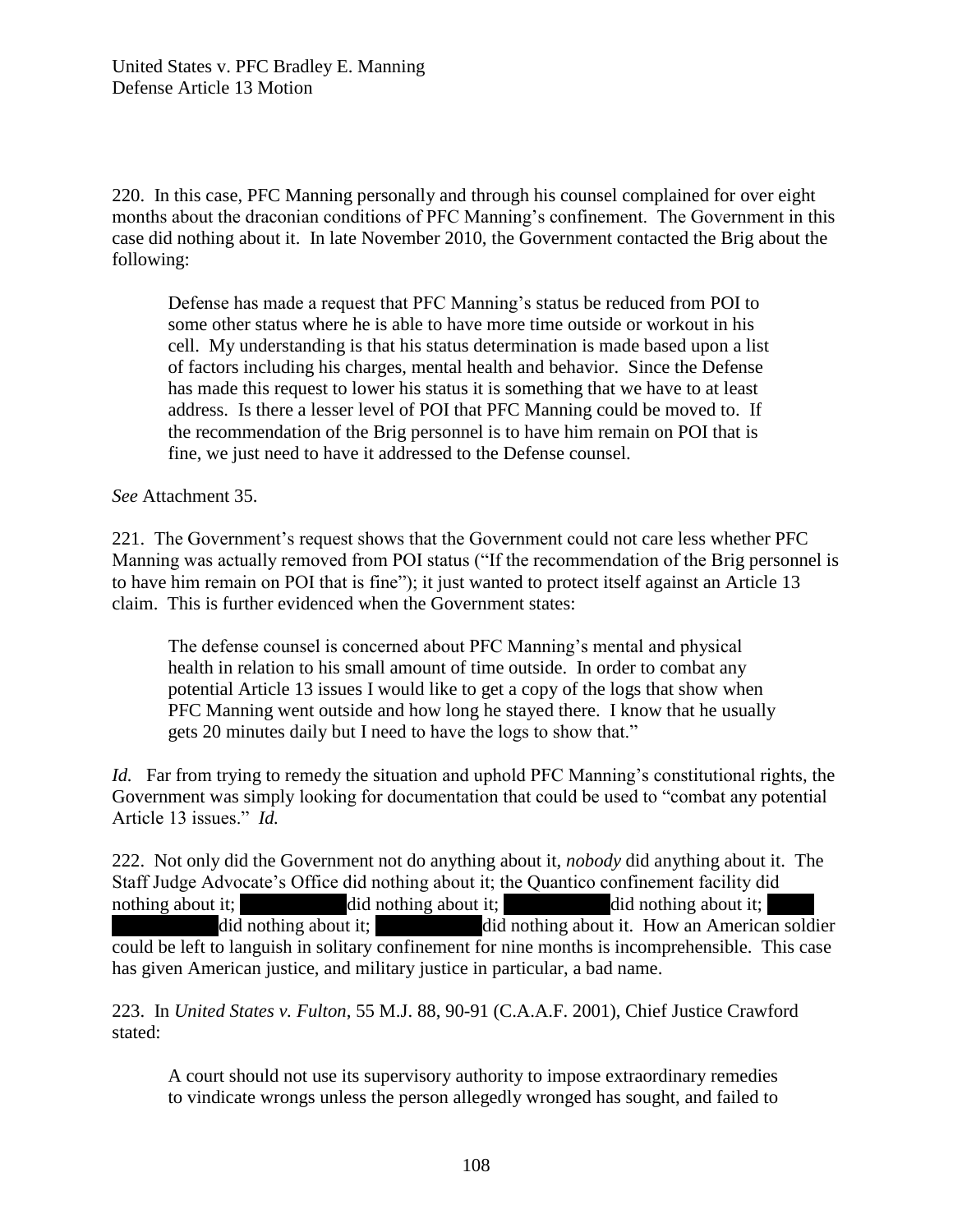obtain, reasonable, remedial relief through, *e.g.,* command channels, either directly or under Article 138, UCMJ, 10 USC § 938; the Inspector General's Office; or the Chaplaincy. If the command and staff offices have turned a blind eye toward an egregious situation, dismissal of court-martial changes would be warranted as an extraordinary measure.

The quote could not be more apt if spoken about the instant case. Here, PFC Manning had repeatedly sought remedial relief through every avenue available for a period of eight months. Everyone involved "turned a blind eye toward an egregious situation." *Id.* This Court cannot also turn a blind eye toward this egregious situation. Accordingly, dismissal is available as an appropriate remedy; indeed, the Defense submits it is the only appropriate remedy. *See also United States v. Zarbatany*, 70 M.J. 169, 172 (C.A.A.F. 2011)(finding illegal pretrial punishment where "specific complaints ... should have put the commander on notice that [the accused] was being illegally punished [but] he didn't care because he thought the punishment was appropriate for the crimes he had done – overcoming the accused's presumption of innocence.").

224. To the extent that this Court does not believe that dismissal of all charges with prejudice is an appropriate remedy (which the Defense submits that it is), the Defense asks that this Court award at least 10-for-1 credit for the egregious Article 13 violations outlined above. In addition, the Defense requests that, depending on PFC Manning's forum selection, this Court also consider the illegal pretrial punishment in fashioning an appropriate sentence. In *United States v. Fulton*, 52 M.J. 767 (A. F. Ct. Crim. App. 2000), the military judge found that there had been 105 days of illegal pretrial punishment. He determined that he would "factor in [the illegal pretrial punishment] facts and determine an appropriate sentence" *and* he would order credit for the punishment endured.

225. That at least 10-for-1 credit is warranted is supported by *United States v. Zarbatany*, 70 M.J. 169 (C.A.A.F. 2011). In that case, the accused was in "virtual lockdown" status for a period of 119 days while in pretrial confinement. The accused was denied access to mental health counseling, despite repeated requests. The military judge ultimately awarded 4-for-1 credit, but noted that "the court is very tempted to provide ten-for-one credit solely on the mental health issue considering this installation's notice of the seriousness of the mental health issues." In *Zarbatany*, the 4-for-1 credit proved to be "meaningful relief" since the accused was only sentenced to confinement for six months (and thus, the confinement credit exceeded his sentence). *See United States v. Zarbatany*, 2012 WL 215865 (A. F. Ct. Crim. App.); *See also United States v. Tilghman*, 44 M.J. 493 (C.A.A.F. 1996)(awarding ten-for-one credit for illegal pretrial confinement in contravention of judge's order).

226. In the instant case, the Defense submits that, if this Court is not inclined to dismiss the charges, confinement credit of at least 10-for-1 must be applied against any potential sentence. PFC Manning was held in "virtual lockdown" for more than double the length of time of the accused in *Zarbatany*. Like in *Zarbatany*, the Brig repeatedly ignored serious mental health concerns – that continuing to hold PFC Manning in the equivalent of solitary confinement was detrimental to his mental health. The remedy in *Zarbatany* meant that the accused was